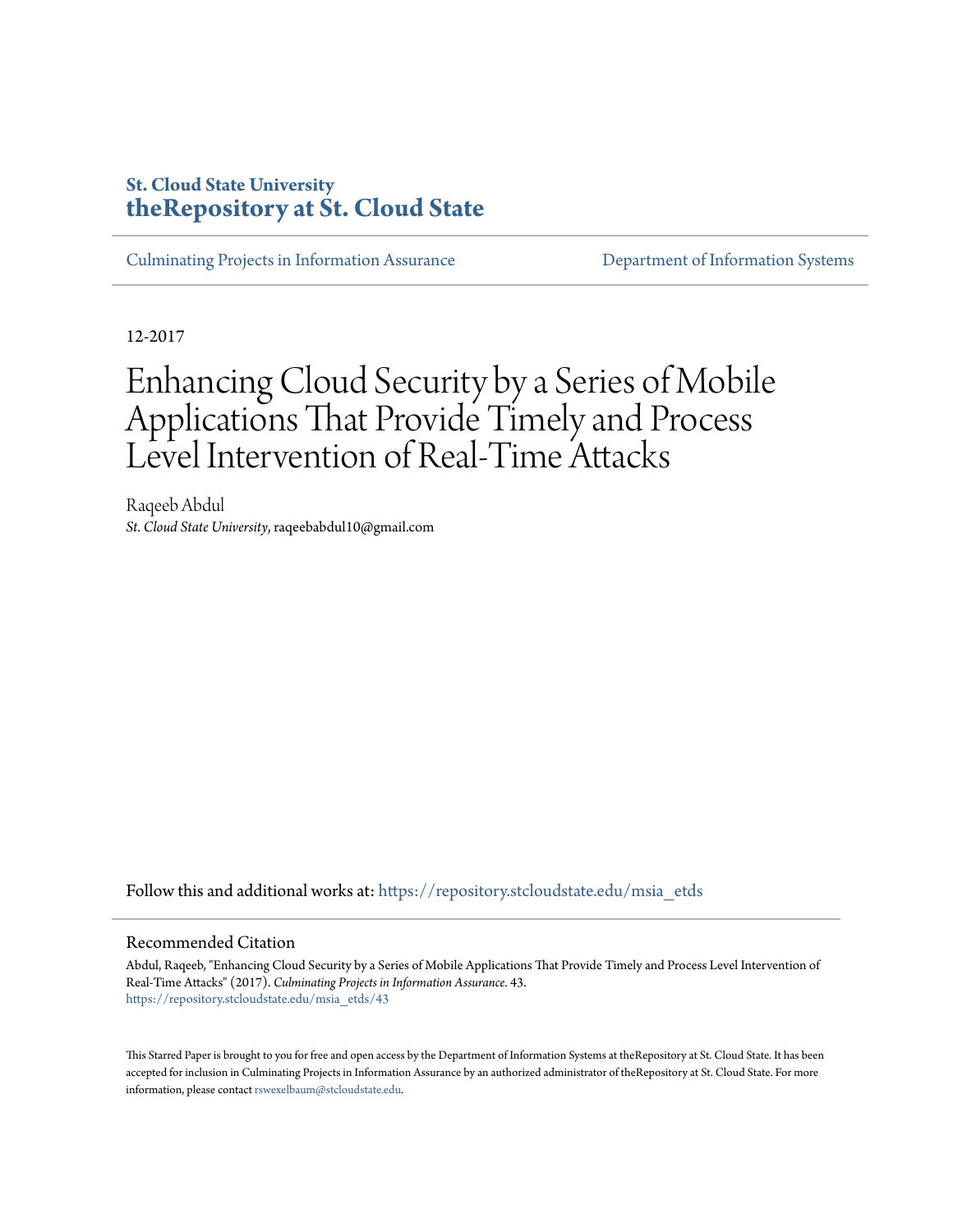## **Enhancing Cloud Security by a Series of Mobile Applications That Provide Timely and Process Level Intervention of Real-Time Attacks**

by

Raqeeb Abdul

## A Starred Paper

Submitted to the Graduate Faculaty of

St. Cloud State University

in Partial Fulfillment of the Requirements

for the Degree of

Master of Science

in Information Assurance

December, 2017

Committee Members: Dennis Guster, Chairperson Lynn Collen Kasi Balasubramanian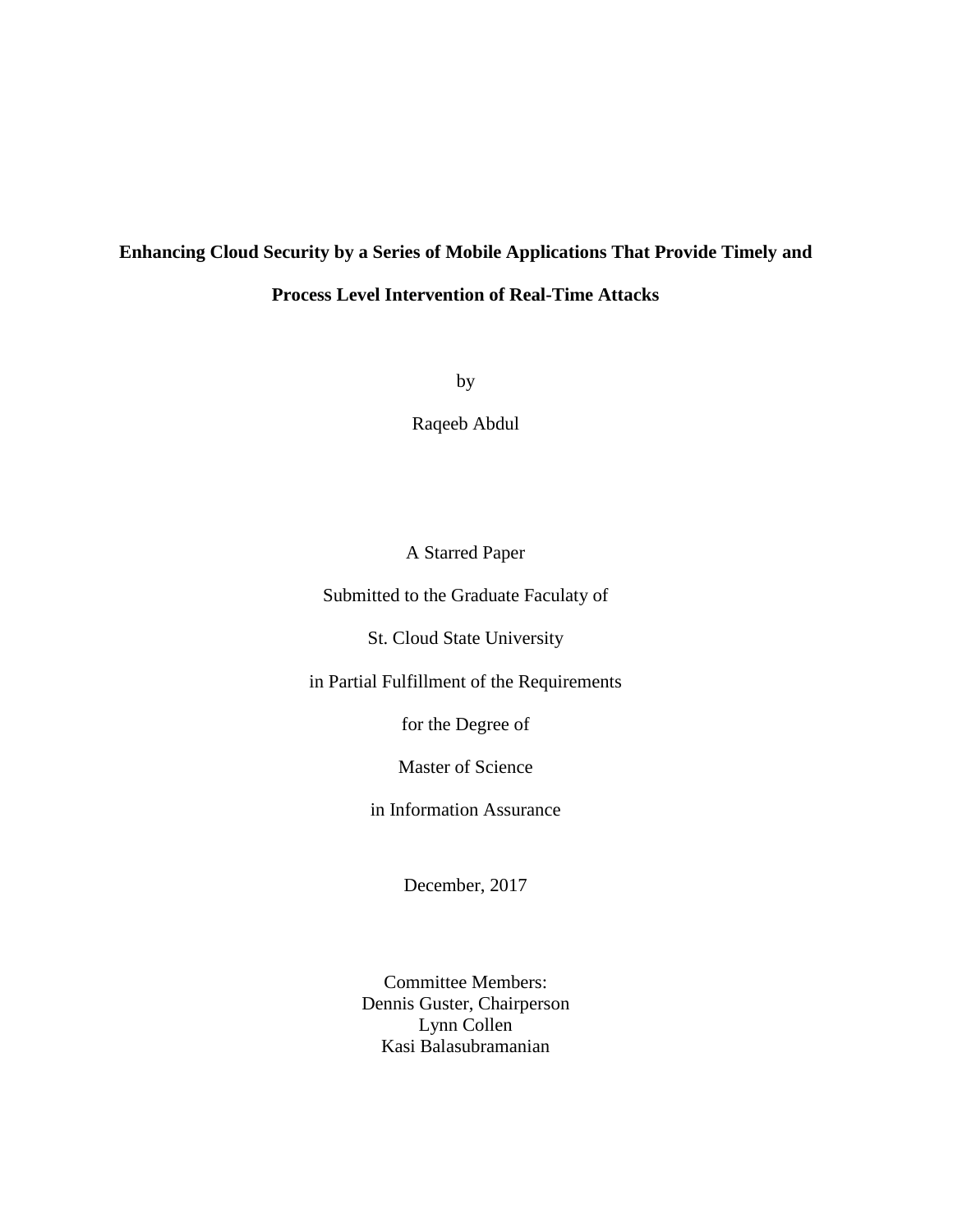#### **Abstract**

Cyber threat indicators that can be instantly shared in real-time may often be the only mitigating factor between preventing and succumbing to a cyber-attack. Detecting threats in cloud computing environment can be even more of a challenge given the dynamic and complex nature of hosts as well as the services running. Information security professionals have long relied on automated tools such as intrusion detection/prevention systems, SIEM (security information and event management), and vulnerability scanners to report system, application and architectural weaknesses. Although these mechanisms are widely accepted and considered effective at helping organizations stay more secure, each can also have unique limitations that can hinder in this regard. Therefore, in addition to utilizing these resources, a more proactive approach must be incorporated to bring to light possible attack vectors and hidden places where hackers may infiltrate.

This paper shares an insightful example of such lessor known attack vectors by closely examining a host routing table cache, which unveiled a great deal of information that went unrecognized by an intrusion detection system. Furthermore, the author researched and developed a robust mobile app tool that has a multitude of functions which can provide the information security community with a low-cost countermeasure that can be used in a variety of infrastructures (e.g., cloud, host-based etc.). The designed mobile app also illustrates how system administrators and other IT leaders can be alerted of brute force attacks and other rogue processes by quickly identifying and blocking the attacking IP addresses. Furthermore, it is an Android based application that also uses logs created by the Fail2Ban intrusion prevention framework for Linux. Additionally, the paper will also familiarize readers with indirect detection techniques, ways to tune and protect the routing cache, the impact of low and slow hacking techniques, as well as the need for mobile app management in a cloud.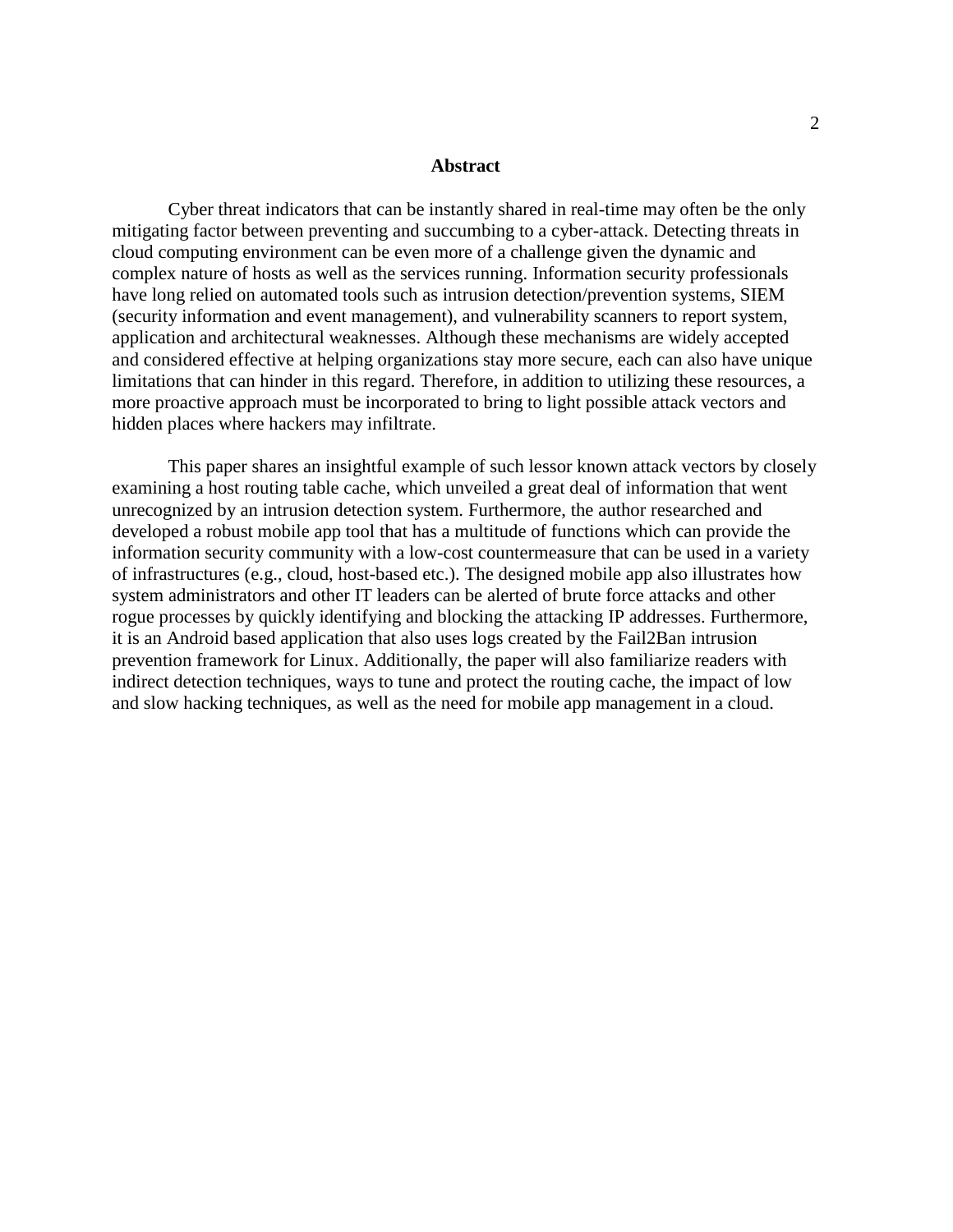## **Table of Contents**

|         | Page |
|---------|------|
|         |      |
| Chapter |      |
| I.      |      |
|         |      |
|         |      |
|         |      |
| II.     |      |
|         |      |
|         |      |
|         |      |
|         |      |
|         |      |
| Ш.      |      |
|         |      |
|         |      |
|         |      |
|         |      |
|         |      |
|         |      |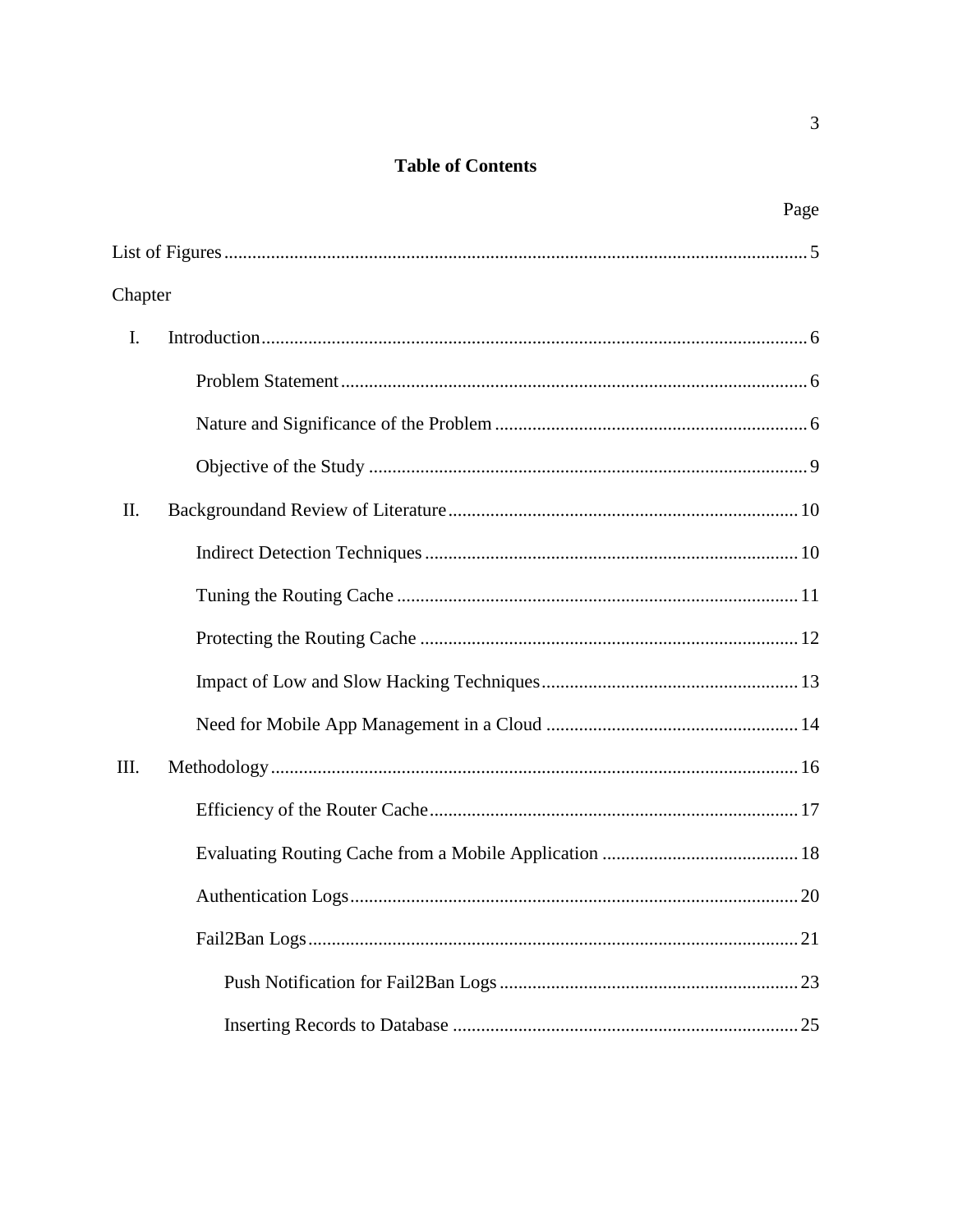| Chapter | Page |
|---------|------|
|         |      |
|         |      |
|         |      |
|         |      |
|         |      |
|         |      |
|         |      |
|         |      |
|         |      |
|         |      |
| IV.     |      |
|         |      |
|         |      |

 $\overline{4}$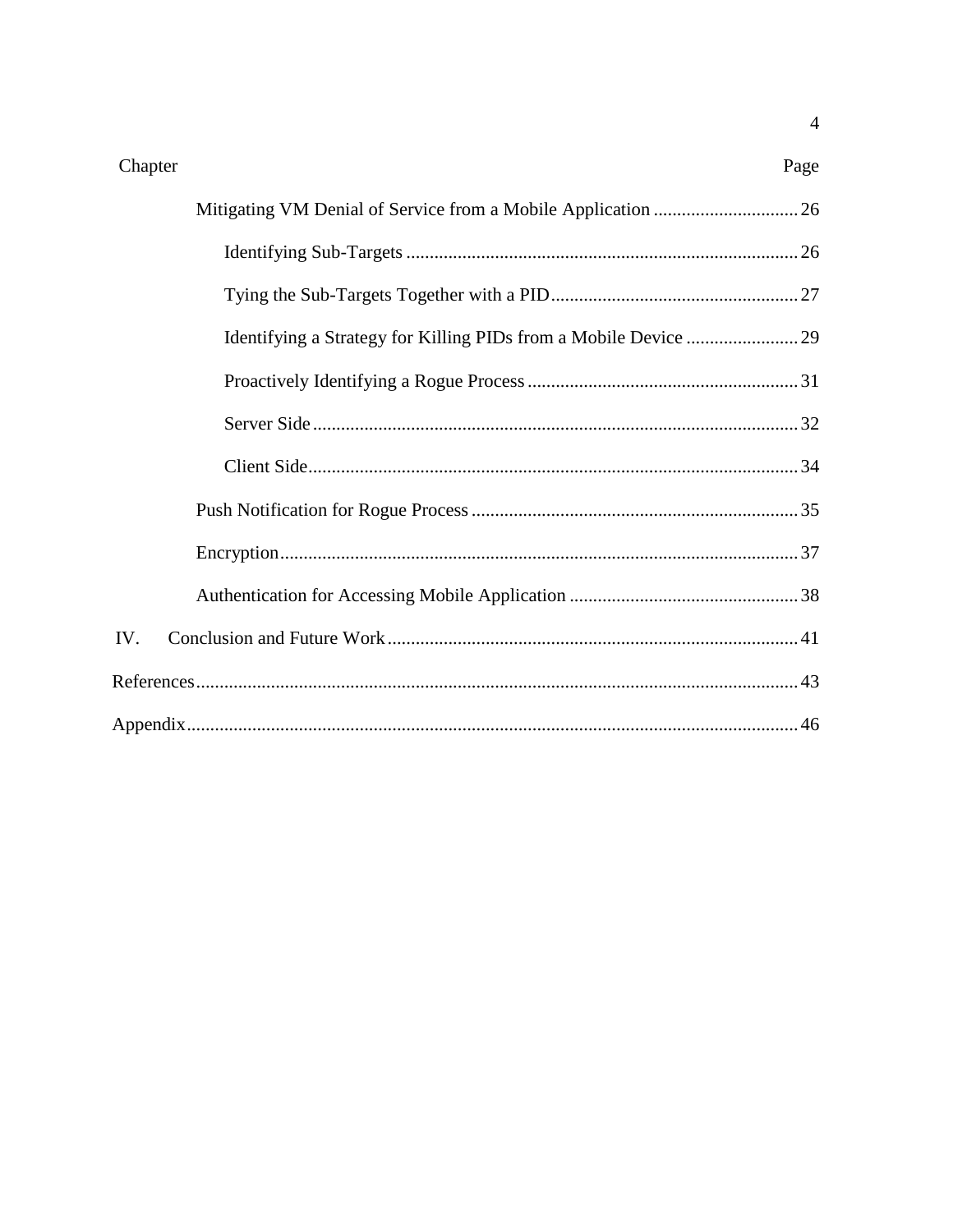## **List of Figures**

| Figure | Page |
|--------|------|
| 1.     |      |
| 2.     |      |
| 3.     |      |
| 4.     |      |
| 5.     |      |
| 6.     |      |
| 7.     |      |
| 8.     |      |
| 9.     |      |
| 10.    |      |
| 11.    |      |
| 12.    |      |
| 13.    |      |
| 14.    |      |
| 15.    |      |
|        | 35   |
| 17.    |      |
| 18.    |      |
| 19.    |      |
| 20.    |      |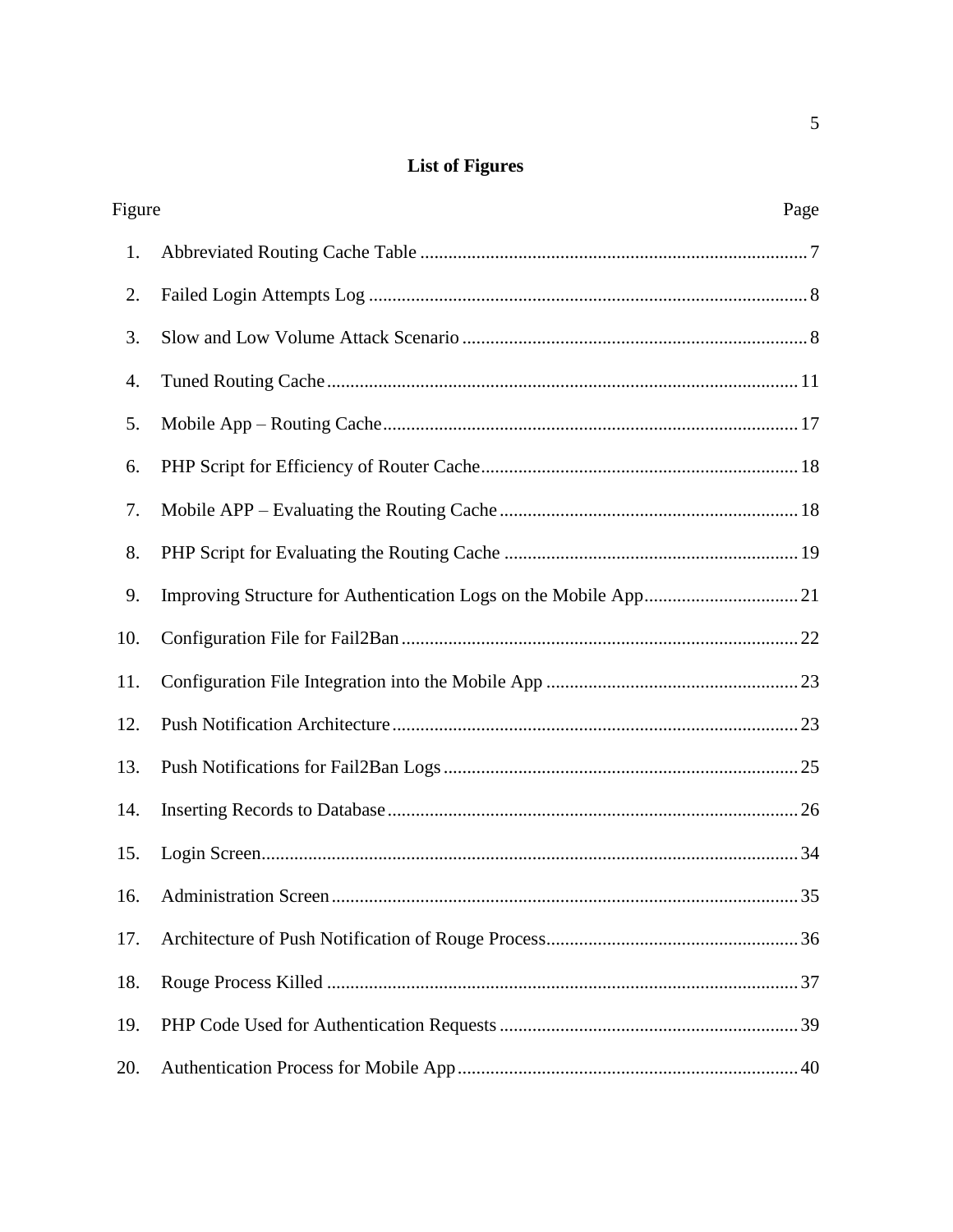#### **Chapter I: Introduction**

#### **Problem Statement**

Cloud computing supported by the UNIX operating system can be quite complex. This is borne out by the fact that information stored on the system is quite frequently stored in multiple places. In some cases, this process is automatically accomplished by the operating system when a related event occurs. Such is the case when an attempt is made to log into the secure shell service on a virtual machine (VM) in a cloud. Typically, the first hop of the route being used is recorded in the dynamic routing cache table. In most configurations of UNIX or variants such as LINUX (which is used in the study) this table addition occurs automatically on the server side and there is little an attacking client process can do to stop it (Benvenuti, 2006). Detailed information regarding the configuration, operation, and tuning of router cache is available from Bernat (2011a) and provides the flexibility to tune the cache to be more effective beyond the default settings in identifying attacking routes. Of course, the cache itself could be attacked and possibly disabled by a denial of service attack so mechanisms need to be in place to protect it Bernat, 2011b). Therefore, its internal settings need to be well thought out. For example, the garbage collector settings need to be optimized so the number of cached routes cannot grow too large (Nguyen, 2004).

#### **Nature and Significance of the Problem**

To illustrate this problem, a simplistic example will be delineated below using the author's cloud based VM test-bed. First, an abbreviated routing cache table with numeric addresses appears below. In the source column, the value is compared to the whitelist of Ipv4 addresses. In the first row, the value observed is in the whitelist category as having a valid IP within the cloud. However, the value in the second row is not in the whitelist. A lookup of this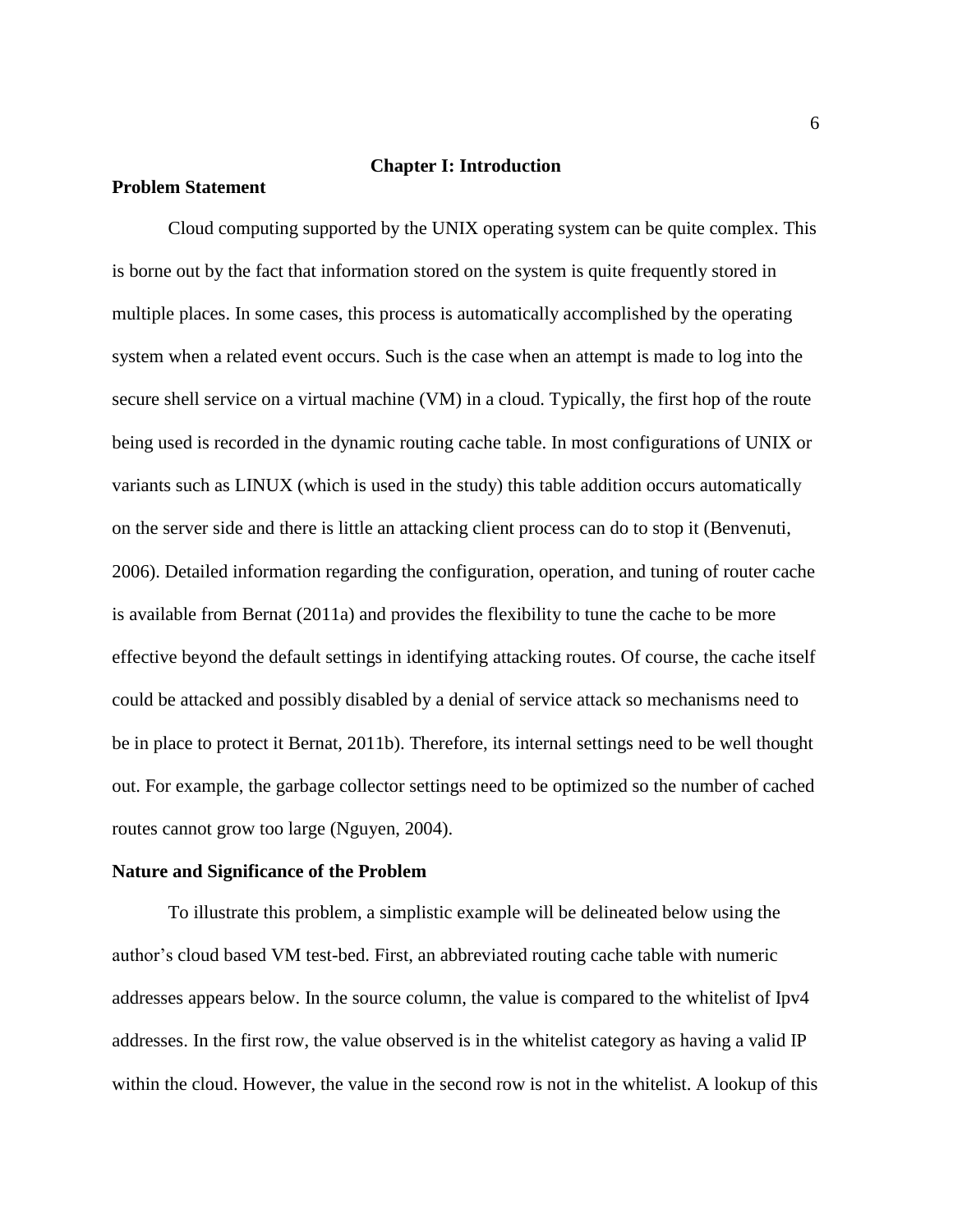IP address via the whois command indicates that it is leased through Digital Ocean. This low cost internet service has been used in the past by hackers to devise and test new techniques (Munsell, 2014) so it follows that further investigation is warranted. Please note, however, that the record includes a contact to report abuse so the ISP is taking some responsibility in the event their services are misused.

|                                                                                   | buster@bros:/rhome/classes\$ route -Cn   more                      |                                       |  |  |  |
|-----------------------------------------------------------------------------------|--------------------------------------------------------------------|---------------------------------------|--|--|--|
| Kernel IP routing cache                                                           |                                                                    |                                       |  |  |  |
| Destination<br>Gateway Flags Metric Ref Use Iface<br>Source                       |                                                                    |                                       |  |  |  |
|                                                                                   | 199.17.59.234 199.17.59.195 199.17.59.195                          | $\Omega$<br>$\mathbf{1}$<br>4776 eth0 |  |  |  |
|                                                                                   | 188,226,139,158 199,17,59,234 199,17,59,234 1 0                    | 3 <sub>10</sub><br>$\Omega$           |  |  |  |
|                                                                                   |                                                                    |                                       |  |  |  |
|                                                                                   | buster@bros:~\$ cat whitelist rt.local                             |                                       |  |  |  |
| IP for cloud                                                                      | 199.17.59.0                                                        | # Public Class C for all cloud zones  |  |  |  |
| IP for Parent org $199.17.0.0$                                                    |                                                                    | # Public Class Cs for parent org      |  |  |  |
| IP for lo                                                                         | 127.0.0.0<br># Loop back on VM                                     |                                       |  |  |  |
| IP for internal $10.0.0.0$                                                        | # Private Class A for internal nets                                |                                       |  |  |  |
|                                                                                   | # Private Class C for internal nets<br>Ip for internal $192.0.0.0$ |                                       |  |  |  |
| buster@bros:~\$ whois 188.226.139.158   more                                      |                                                                    |                                       |  |  |  |
| % Information related to '188.226.128.0 - 188.226.191.255'                        |                                                                    |                                       |  |  |  |
| % Abuse contact for '188.226.128.0 - 188.226.191.255' is 'abuse@digitalocean.com' |                                                                    |                                       |  |  |  |
|                                                                                   |                                                                    |                                       |  |  |  |
| 188.226.128.0 - 188.226.191.255<br>inetnum:                                       |                                                                    |                                       |  |  |  |
| netname:                                                                          | DIGITALOCEAN-AMS-4                                                 |                                       |  |  |  |
| Digital Ocean, Inc.<br>descr:                                                     |                                                                    |                                       |  |  |  |
| country:                                                                          | NL                                                                 |                                       |  |  |  |

#### *Figure 1*. Abbreviated Routing Cache Table

The most prevalent type of attack on this VM is a brute force secure shell attack. Which, for the sake of simplicity, we can assume is detected by and logged by the Fail2Ban sub-process within the syslog facility. The event logic to log is simply three failed login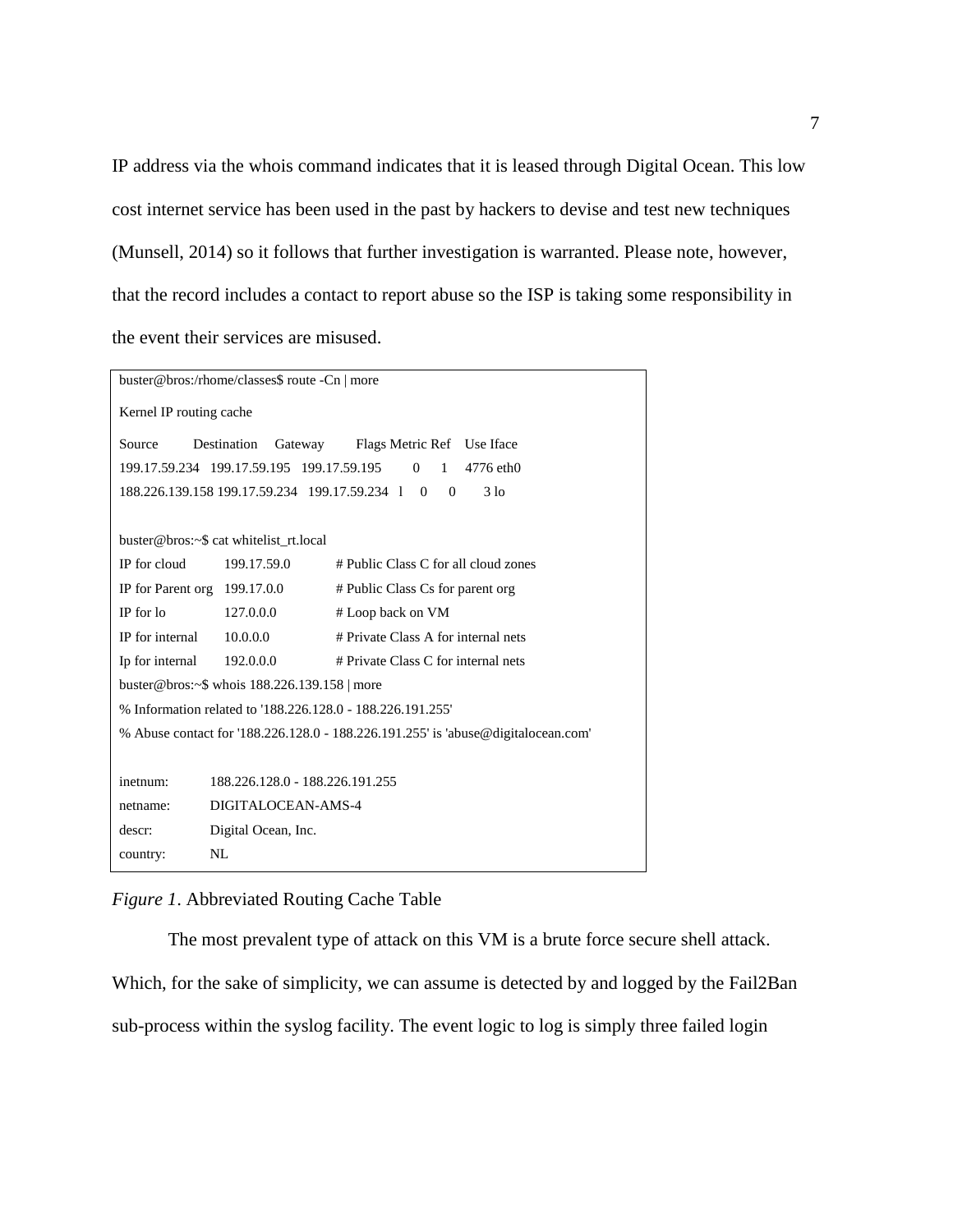attempts and once this occurs the offending IP address is locked for 10 minutes. In the example below, an address starting with 222 met the intrusion status twice.

| log for Fail2Ban v0.8.6                                                     |
|-----------------------------------------------------------------------------|
| 2016-01-03 09:05:05.677 Fail2Ban.actions: WARNING [ssh] Ban 222.186.21.73   |
| 2016-01-03 09:15:06,569 Fail2Ban.actions: WARNING [ssh] Unban 222.186.21.73 |
| 2016-01-03 09:16:59,760 Fail2Ban.actions: WARNING [ssh] Ban 222.186.21.73   |
| 2016-01-03 09:27:00,679 Fail2Ban.actions: WARNING [ssh] Unban 222.186.21.73 |
|                                                                             |

#### *Figure 2*. Failed Login Attempts Log

However, the 188 address described above does not appear in this log at all, meaning that based on this basic logic it is not defined as a security breach event. A quick analysis of the authentication log reveals that it tried to connect via the secure shell daemon, but did not get back a value from the service that could be capitalized upon and so it never returned an authentication response. This scenario was repeated three times within a couple of hour's space between the events. This slow and low volume attack scenario is consistent with sophisticated hacking techniques designed to minimize the attack footprint (Dev, 2014). Further, there were 32 instances of attacks from networks beginning with 188.226 so it may be wise to filter out all of that network traffic on a firewall level.

```
buster@bros:/var/log$ sudo cat Fail2Ban.log | grep 188
buster@bros:/var/log$
buster@bros:/var/log$ sudo cat auth.log | grep 188.226.139
Jan 5 10:49:21 bros sshd[5189]: Did not receive identification string from 188.226.139.158
Jan 5 12:50:13 bros sshd[6835]: Did not receive identification string from 188.226.139.158
Jan 5 15:35:49 bros sshd[8780]: Did not receive identification string from 188.226.139.158
buster@bros:/var/log$ sudo cat auth.log | grep 188.226. |wc –l 32
```
*Figure 3*. Slow and Low Volume Attack Scenario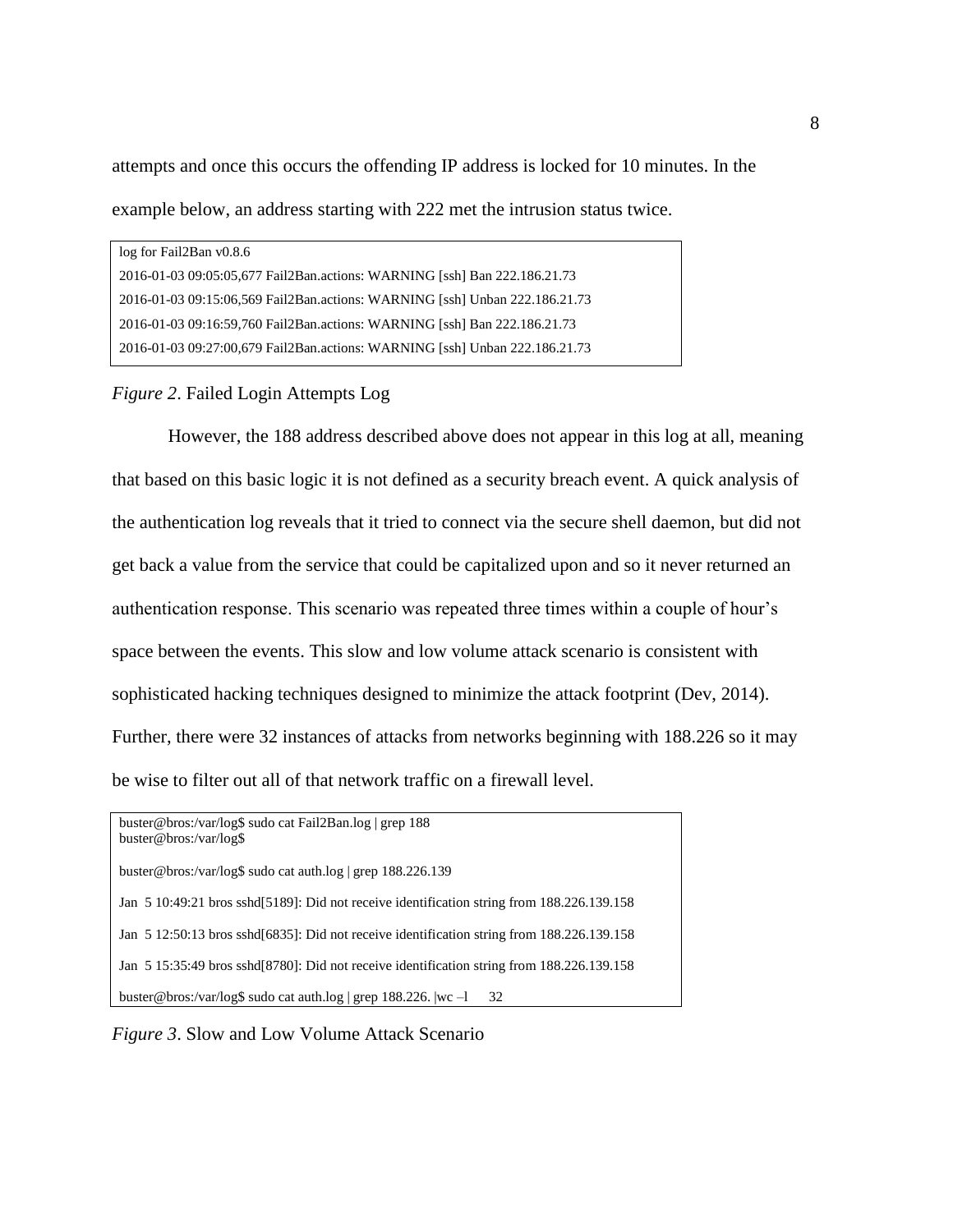So, based on the scenario described above, it is clear that evaluating the router cache can provide an additional tool to identify hacking attacks that may not be picked up by an intrusion detection system that might not be tuned to be overly sensitive in attempts to minimize false positives. As one would expect, developing a methodology that compliments existing intrusion detection strategies and provides quick alerts when a non-whitelisted site is detected could be a valuable addition to a cloud based security strategy.

#### **Objective of the Study**

Therefore, this paper will build on the basic attack methodology depicted above and implement a mobile application to remotely manage scripts that will evaluate the routing cache in relation to a whitelist in real time, send out alerts, log the offending events and provide basic performance information about the routing cache. This performance information such as table size, hit efficiency, and initial round trip time will be used in part to evaluate whether the cache itself has been potentially compromised. While this paper presents an interesting security problem, it also provides a series of pertinent hands-on scenarios that could be used in an educational environment. For example, the concept of a dynamic table look-up is certainly pertinent herein, but permeates throughout computing and computing security and once a basic understanding is attained that know ledge could be easily transferred to another scenario such as a dynamic ARP table.

9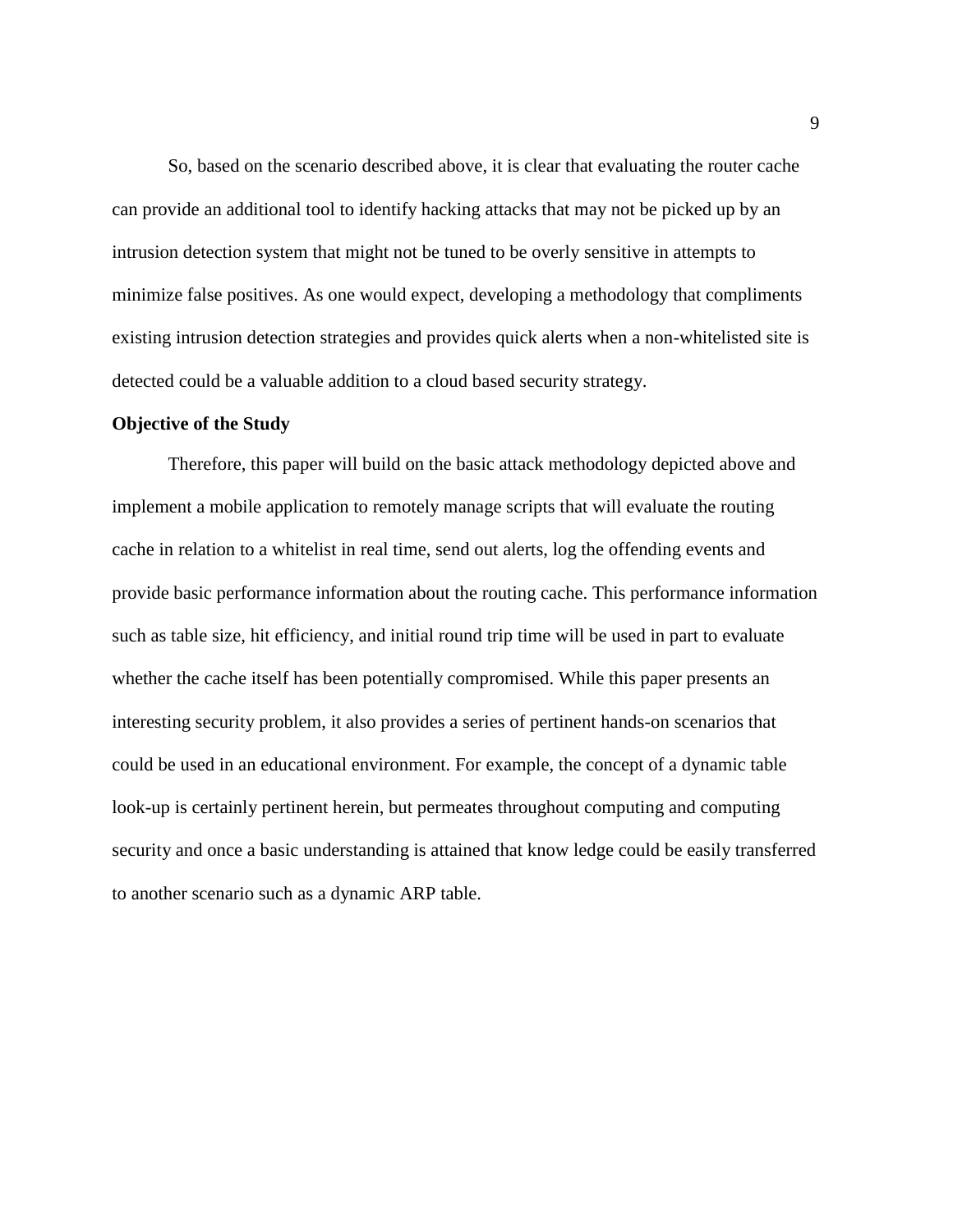#### **Chapter II: Background and Review of Literature**

#### **Indirect Detection Techniques**

One of the problems in devising an effective security strategy on a dynamic system such as a cloud is make sure that the detection system is quick and adaptable. In other words, attacks against a dynamic system are best detected by another dynamic system. This concept is supported by Jichkar and Chandak (2014) in their implementation of a security detection system that due to the dynamic topology of the networks any static configuration would not be sufficient. The work of Cho, Qu, and Wu (2012) built on this concept by placing the trust evaluation from their security schema on a series of dynamic systems they referred to as watchdog nodes. These nodes monitor and collect other sensors' behavior information and are tuned to dynamically spot problems within the trust interrelationships.

The work of Shuo, Jun, Kalbarczyk, and Iyer (2006) used a finite-state machine (FSM) approach to decompose programs into multiple elementary activities and used an indirect analysis of those activities to ascertain the vulnerability of the originating program. This is consistent with the prior references in this section in that a finite state machine can be used to model complex logic in dynamic systems. In this case, the FSM analysis pinpoints common characteristics among a broad range of security vulnerabilities: predictable memory layout, unprotected control data, and pointer taintedness. As one would expect, the solution lies in a more dynamic resource allocation approach which would randomize vulnerable areas such as memory layout.

The work of Saha, Lukyanenko, and Ylä-Jääski (2015), while not directly security related, is very pertinent to the core purpose of this paper. This work proposed and

10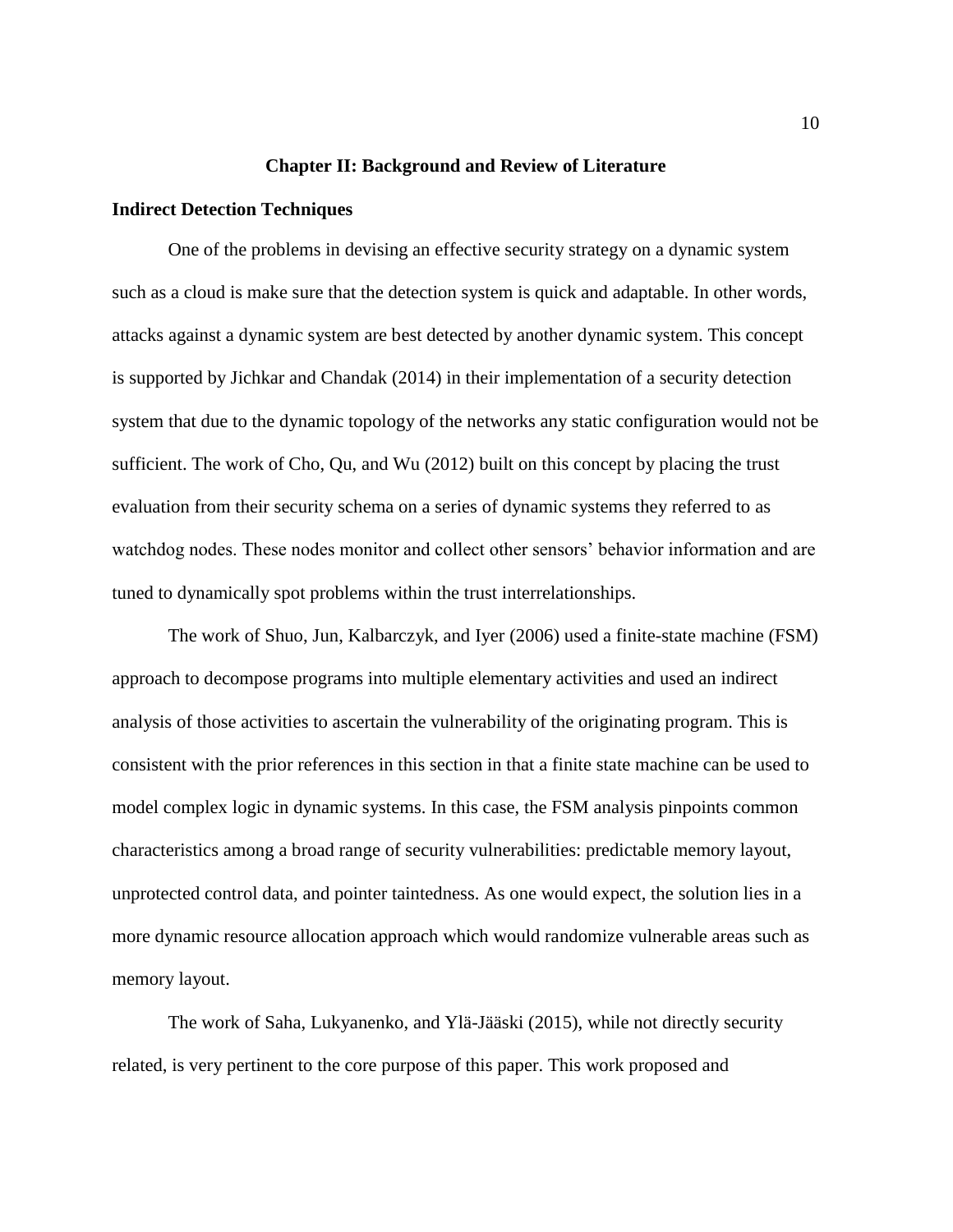implemented a new distributed architecture to efficiently use network-wide cache storage space based on a distributed caching algorithm. In the current paper the indirect detection system is based only on the router cache of a single host. In systems, which used the proposed method of Saha et al. (2015), the scope could easily be expanded form a single host to an entire cloud. The white list of known networks would just need to expand beyond those trusted by the host to those trusted by the cloud.

#### **Tuning the Routing Cache**

For quite some time, hackers have seen the value in attacking the routing structure within internets (Meyer & Partan, 2003). One simple ploy would be to launch some type of denial of service attack. Besides sound isolation of the routing tables, a good strategy to combat this scenario is to keep the cache well-tuned. This is in part measurable by looking at the percent of requests that are actually handled by the routing cache and do not require that packets be sent out to resolve the route, which is much slower. An abbreviated example from the author's cloud below reveals that the cache is tuned fairly efficiently because ~95% of the incoming requests are being cached (100 - (2053864 / 43539507) \*100)). The outgoing requests reach a similar efficiency with a hit percentage of ~97%.

| buster@bros: $\sim$ \$ lnstat -s1 -i1 -c-1 -f rt cache |                   |  |  |  |
|--------------------------------------------------------|-------------------|--|--|--|
|                                                        | rt cache rt cache |  |  |  |
| $\vert$ in hit in slow $\vert$                         | out hit out slow  |  |  |  |
| 43539507  2053864                                      | 11315044  325675  |  |  |  |

#### *Figure 4*. Tuned Routing Cache

The work of Snader and Borisov (2008) provided an excellent example of what can happen if hacker attacks disrupt the expected routing performance. Specifically, they found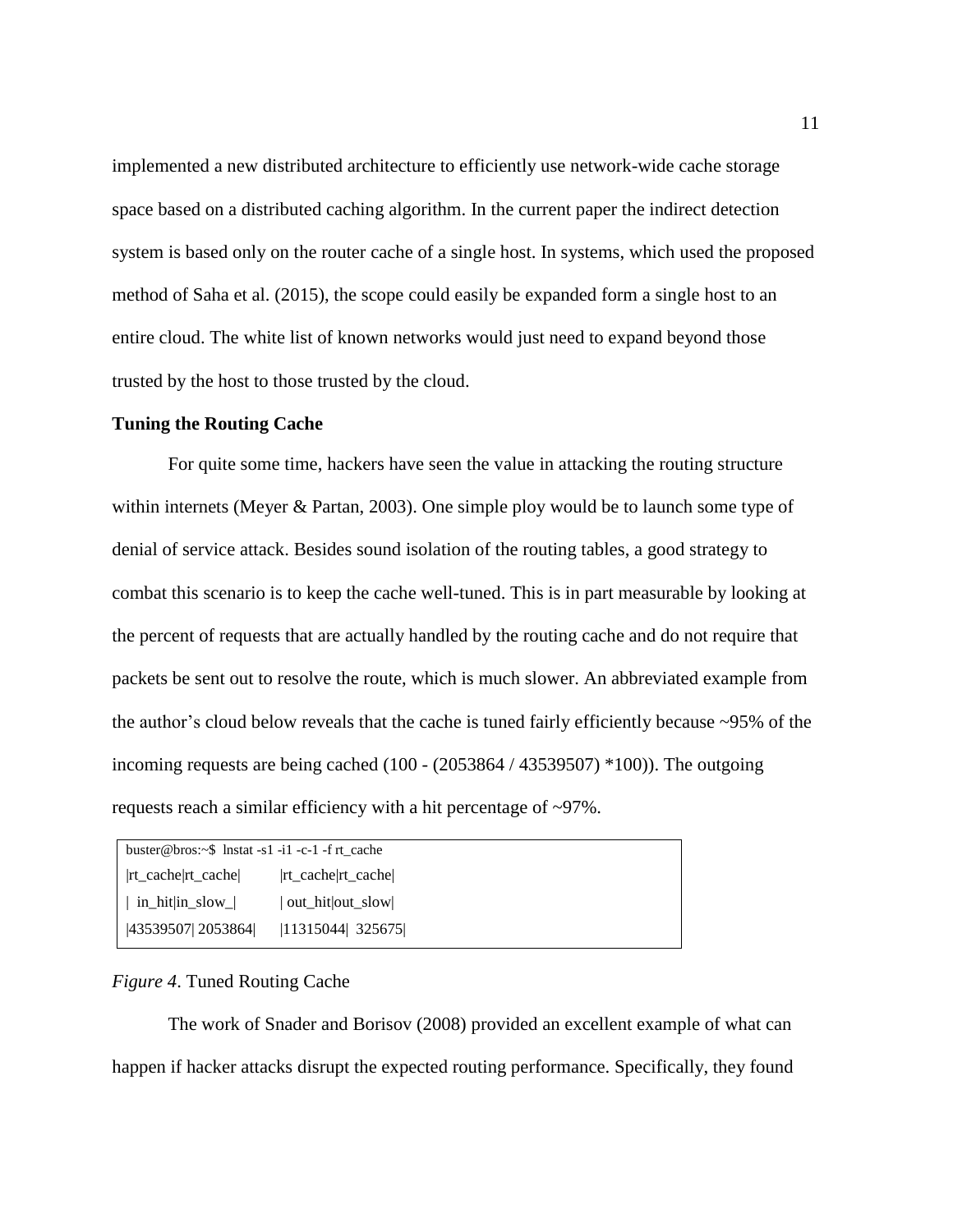that when routing tunnels are allocated with limited resources this allows a malicious router operator to attack such tunnels. If the tuning metrics used are insensitive to relative load, the system does not adequately respond to changing conditions. This situation results in unreliable performance which may drive many users away.

While Bernat (2011a) stated that when Linux is used as a router, the inefficiency of the route cache can hinder the performances of your host he also states that information on how to tune that cache is scarce and it is difficult to find up-to-date information on how the route cache works. Of course, this makes tuning it problematic. As often is the case with mundane computing topics, O'Reilly Publishing comes to the rescue with "Understanding Linux Network Internals" (Benventuti, 2006). Specifically, Chapter 33 deals with these issues. However, Bernat (2011a) provided a decent overview in regard to the basic of tuning router cache to help ensure secure operations. Specifically, decisions need to be made in regard to setting the hash table size, target average length of the queue, delay between garbage collection runs and when to remove an outdated entry. Of special note from a security perspective is the importance of tuning the garbage collection process which helps makes sure that unused resources are recovered in real time which lessens the impact of a denial of service attack.

#### **Protecting the Routing Cache**

Authors Zhang, Mao, and Wang (2007) discussed the need to protect against routing misbehaviors by using route normalization to protect local network traffic from erroneous and malicious routing traffic. Backbone network elements such as intrusion detection systems, firewalls, and routers all depended on the integrity and cleanliness of mechanisms like the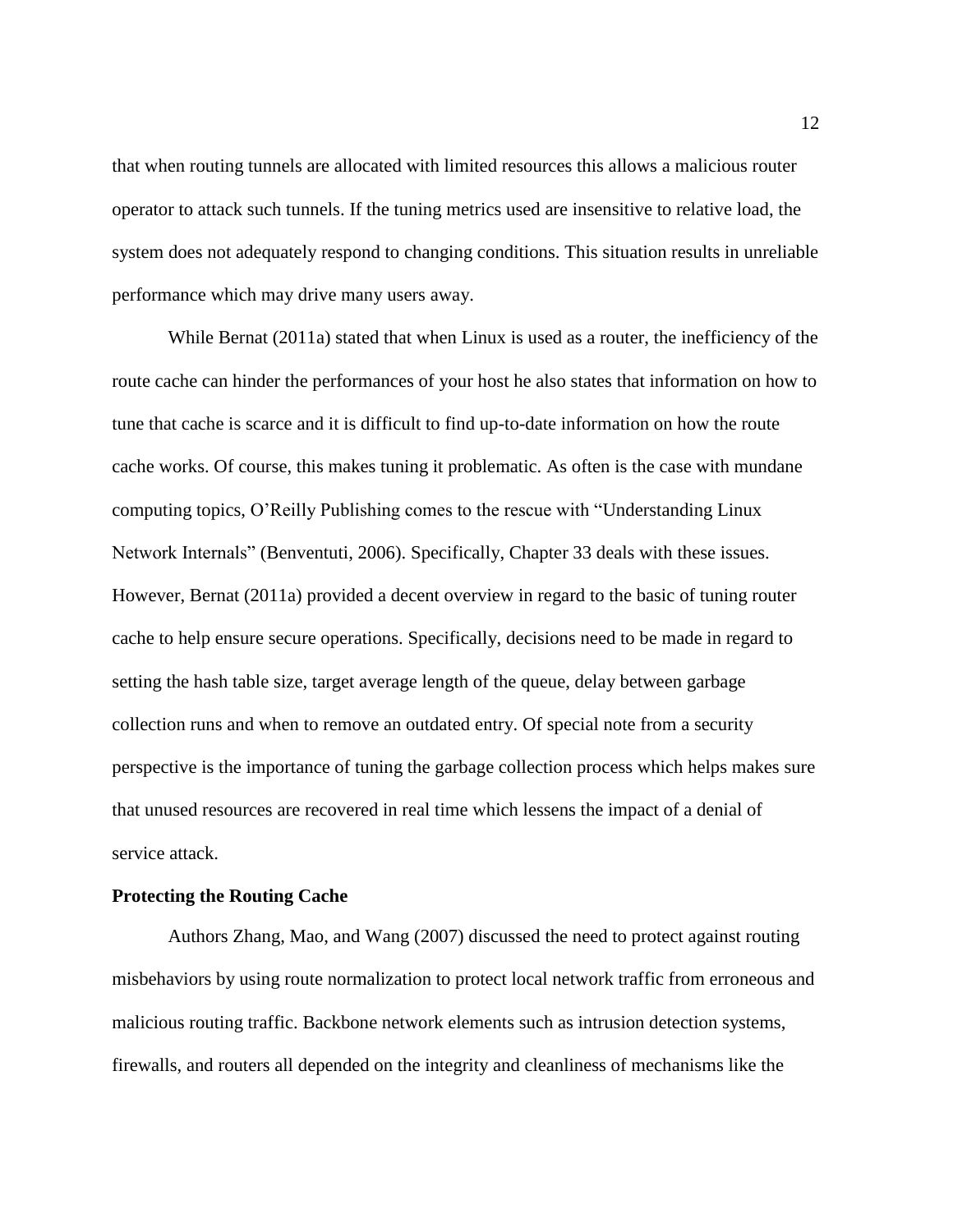routing cache. If it goes awry, then the whole network can be compromised, therefore, it's paramount to protect routing caches due to its inherent trustworthiness. Zhang et al. (2007) also explain how using a RouteNormalizer that mitigates violations with routing loops, missing mandatory attributes, nexthop violations, and export policy violations can mitigate and detect routing anomalies too.

#### **Impact of Low and Slow Hacking Techniques**

Even the most robust intrusion detection systems can be deceived by the low and slow hacking techniques that stay just enough under the radar yet often do the most damage. This is one of the main reasons why tuning and protecting the routing cache is vital to seeking out hidden places malicious hackers can lurk. An example of such surreptitious tactics is found in advanced persistent threats (APT's). APT's take "a low-and-slow approach" using social engineering "to gain access to a network and steal information quietly" (Teller, 2012). Symantec (n.d.) described APT's as, "An advanced persistent threat uses multiple phases to break into a network, avoid detection, and harvest valuable information over the long term. This information below details the attack phases, methods, and motivations that differentiate APTs from other targeted attacks" (¶ 1). Symantec further explained how APT's are carried out using the following methodology:

- 1. *Incursion*. Attackers break into network by using social engineering to deliver targeted malware to vulnerable systems and people.
- 2. *Discovery*. Once in, the attackers stay very much under the radar to avoid detection. They then map the organization's defenses from the inside and create a battle plan and deploy multiple parallel kill chains to ensure success.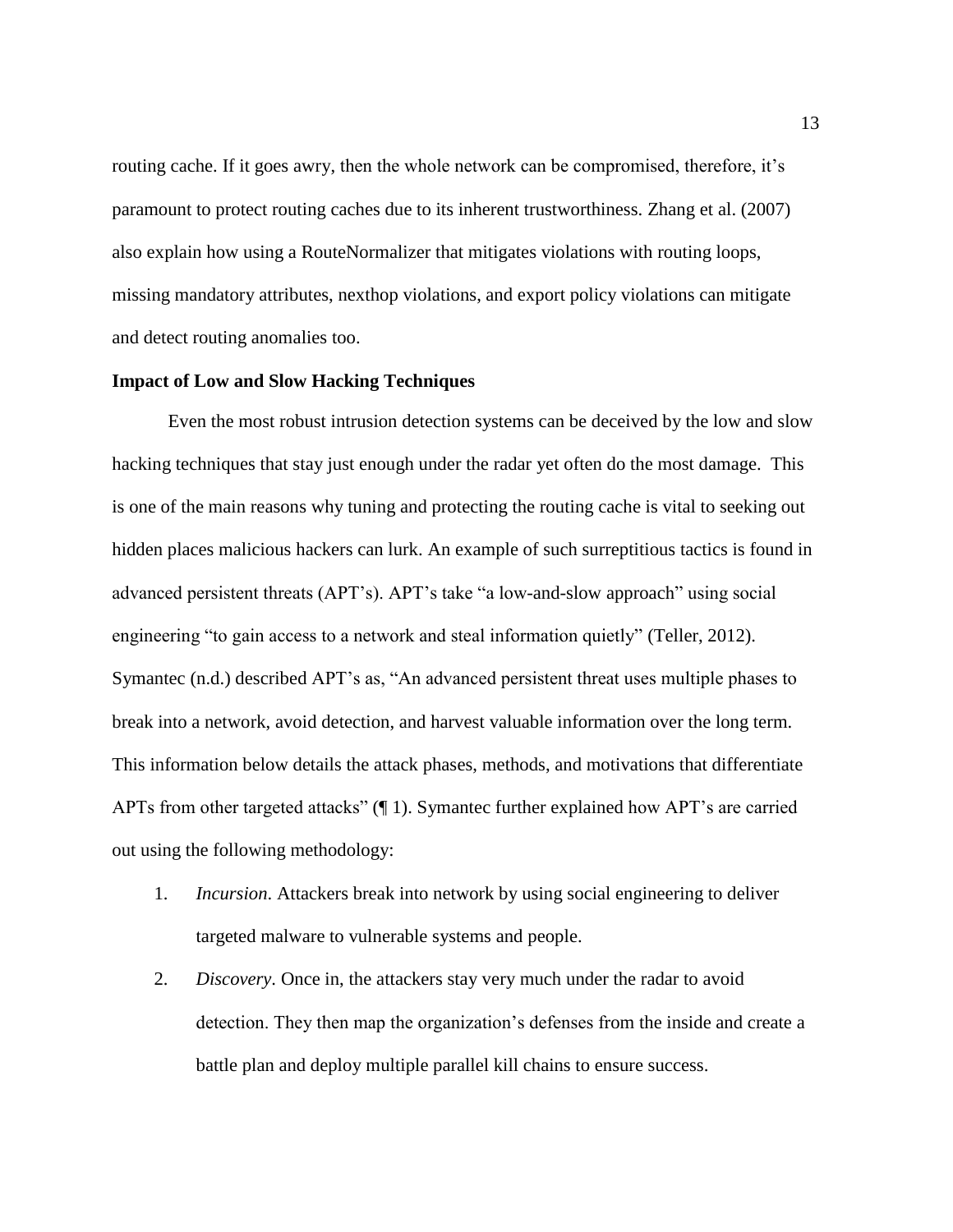- 3. *Capture*. Attackers then access unprotected systems and capture information over an extended period. They may also install malware to secretly acquire data or disrupt operations.
- 4. *Exfiltration*. Captured information is sent back to attack team's home base for analysis and further exploitation fraud and/or worse.

Larry Clinton, President of Internet Security Alliance (2013), described APT's as highly skilled, day job hackers who are going to get into systems and they are very persistent. Additionally, Clinton (2013) described how they "stay for dinner and breakfast and don't ever go away. They're going to go quiet and companies will think they're gone but they are not. They're not interested necessarily in taking down a system but rather using and gathering information about company systems and will "call home" with new information to advance their threat. They are very skilled at hiding under the radar of anti-virus software. They are usually going after a company's Internet Protocol (TCP/IP), interested in identity thefts, wire fraud and harvesting other types of classified information (Clinton, 2013)

#### **Need for Mobile App Management in a Cloud**

Given that attacks against routing resources can be disastrous and must be dealt with in a timely manner, the interface used to alert the system administrator to such attacks must be agile (Cho et al., 2012). Therefore, the goal of any remote system administration management software should be to facilitate ease of use, speed and security. Because equipment rooms are seldom staffed anymore, the logical solution is to provide management capabilities from a mobile device. In the paper herein, the examples are based on Linux platforms and it therefore is logical to evaluate the available mobile apps that are compatible with Linux systems. There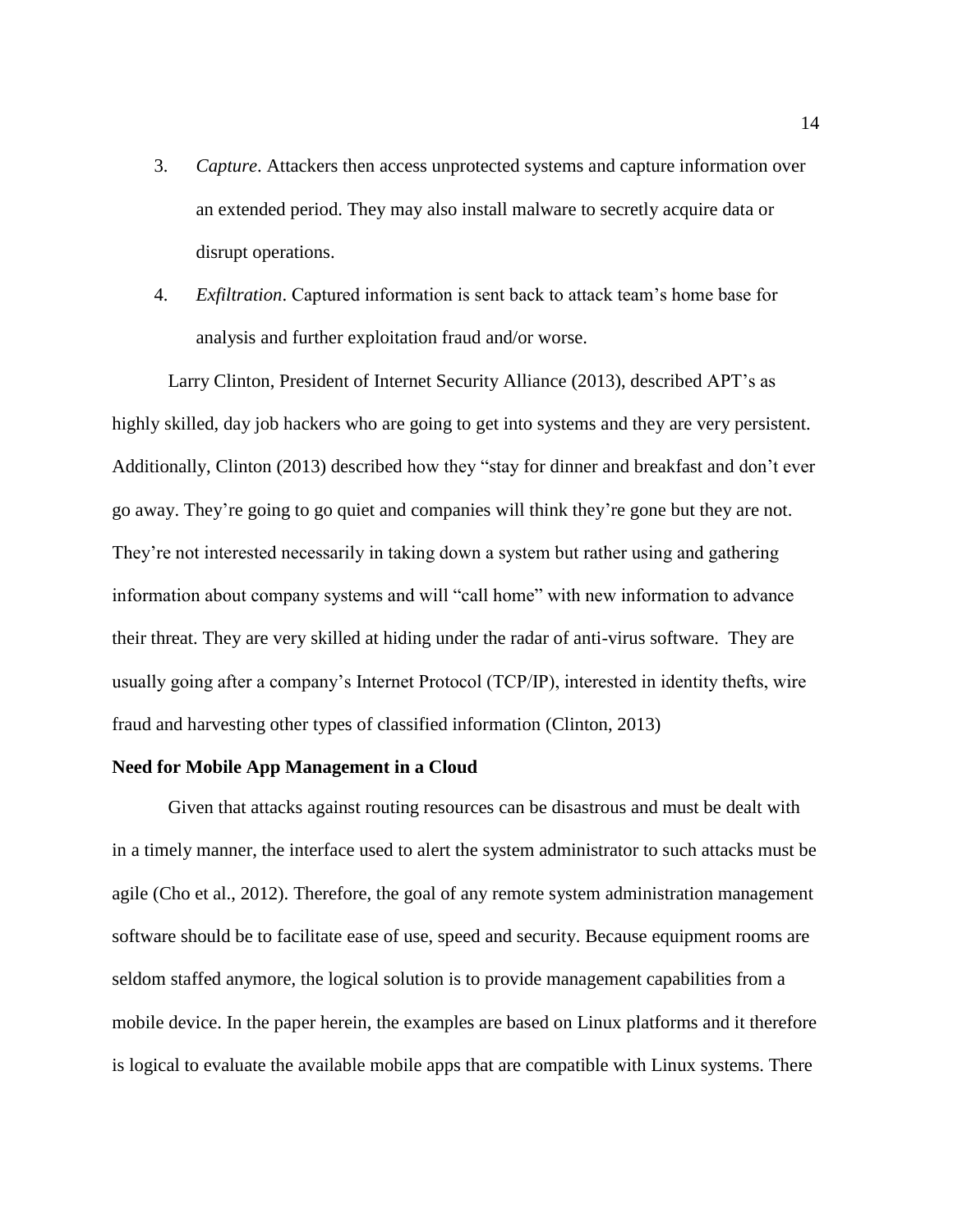are several mobile apps available, but typically they depend on ssh or some type of remote virtual terminal program to gain access to the operating system. This situation would require that the appropriate command be entered, which may not be all that fast given the keyboard characteristics of some mobile devices (Geier, 2015). However, as previously stated a mobile device will be critical in an obtaining an effective solution because it is readily available and easily accessible.

The primary goals in adapting a mobile device to support the remote identification (via the router cache) and mitigation of brute force attacks are typically related to identifying and quickly blocking the attacking IP addresses, the ease of use, and, of course, added security. In the case of not meeting these goals, then the solution would provide limited value. A similar security APP was devised by Guster, Abdul, and Rice (2015) except it was designed to identify and mediate rogue processes.

In that case, the challenge was to protect the system while a true decision about the offending rogue process was being made by the system admin. Of course, this decision will take time certainly the mobile APP approach would minimize some of the end-to-end delay associated with logging in remotely via a virtual terminal program or a browser. In such cases there will be some degree of asynchronous human think time. In Guster et al. (2015), a strategy was pursued to just suspend the rogue process, and then if required, killed by the sys admin via the mobile app. A similar approach will be applied herein where the block is temporary and can be made permanent if desired by the system administrator.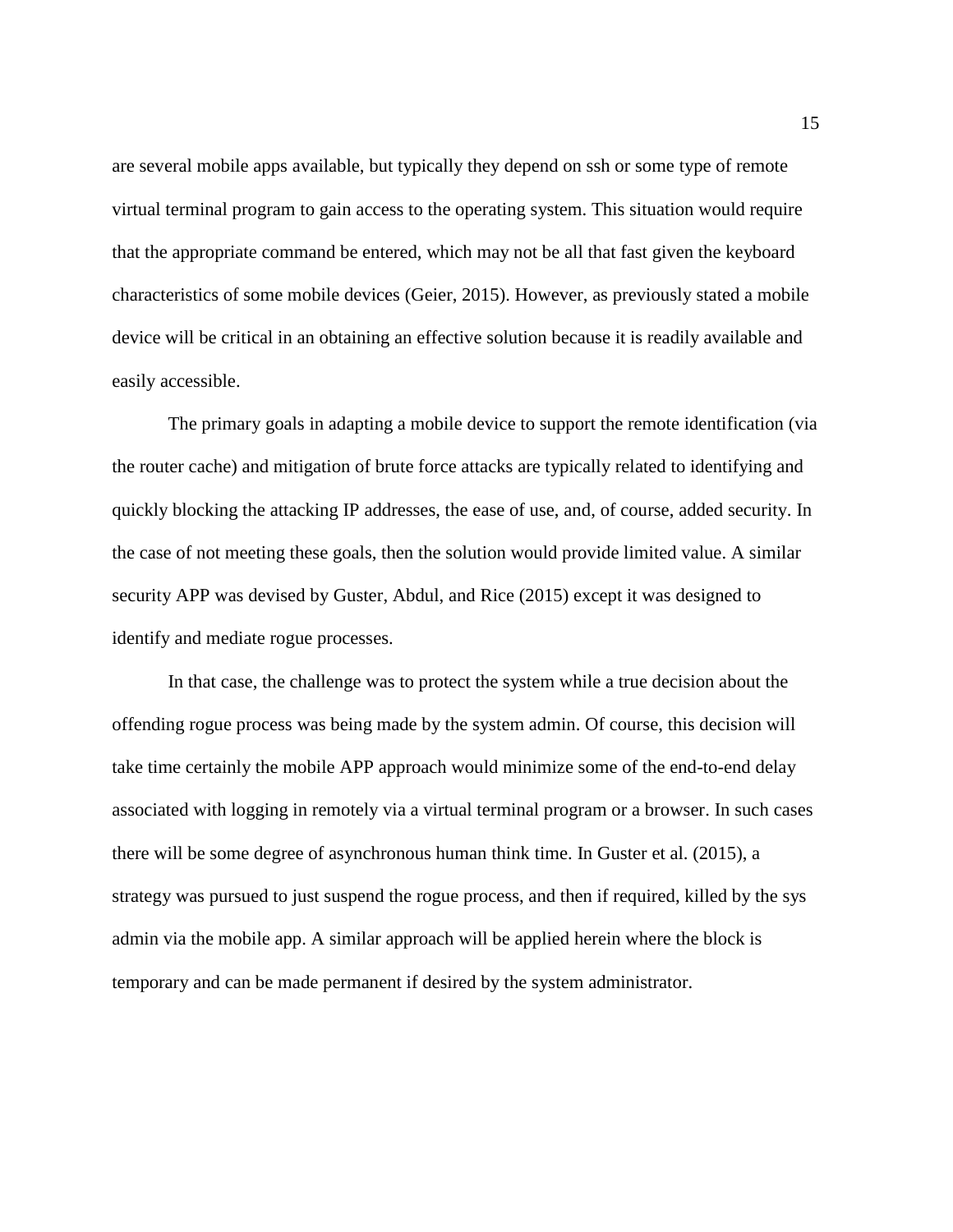#### **Chapter III: Methodology**

Because quickness of analysis is critical, the Android mobile application strategy facilitates the availability of information pertaining to basic router cache performance information, incursions recorded in logs, and the efficiency of the routing cache configuration. To evaluate the implementation in an effective manner, the design will be presented in the following modules:

- 1. Efficiency of the router cache
- 2. Evaluating Routing cache from a mobile application
- 3. Authentication logs
- 4. Fail2Ban logs
	- a. Push notification for Fail2Ban Logs
	- b. Inserting records to database
- 5. Mitigating VM Denial of Service from a mobile application.
	- a. Identifying Sub-Targets
	- b. Tying the Sub-Targets Together with a PID
	- c. Identifying a Strategy for Killing PIDs from a Mobile Device
	- d. Proactively Identify a Rogue Process
	- e. Server side
	- f. Client Side
- 6. Authentication and Encryption for accessing mobile application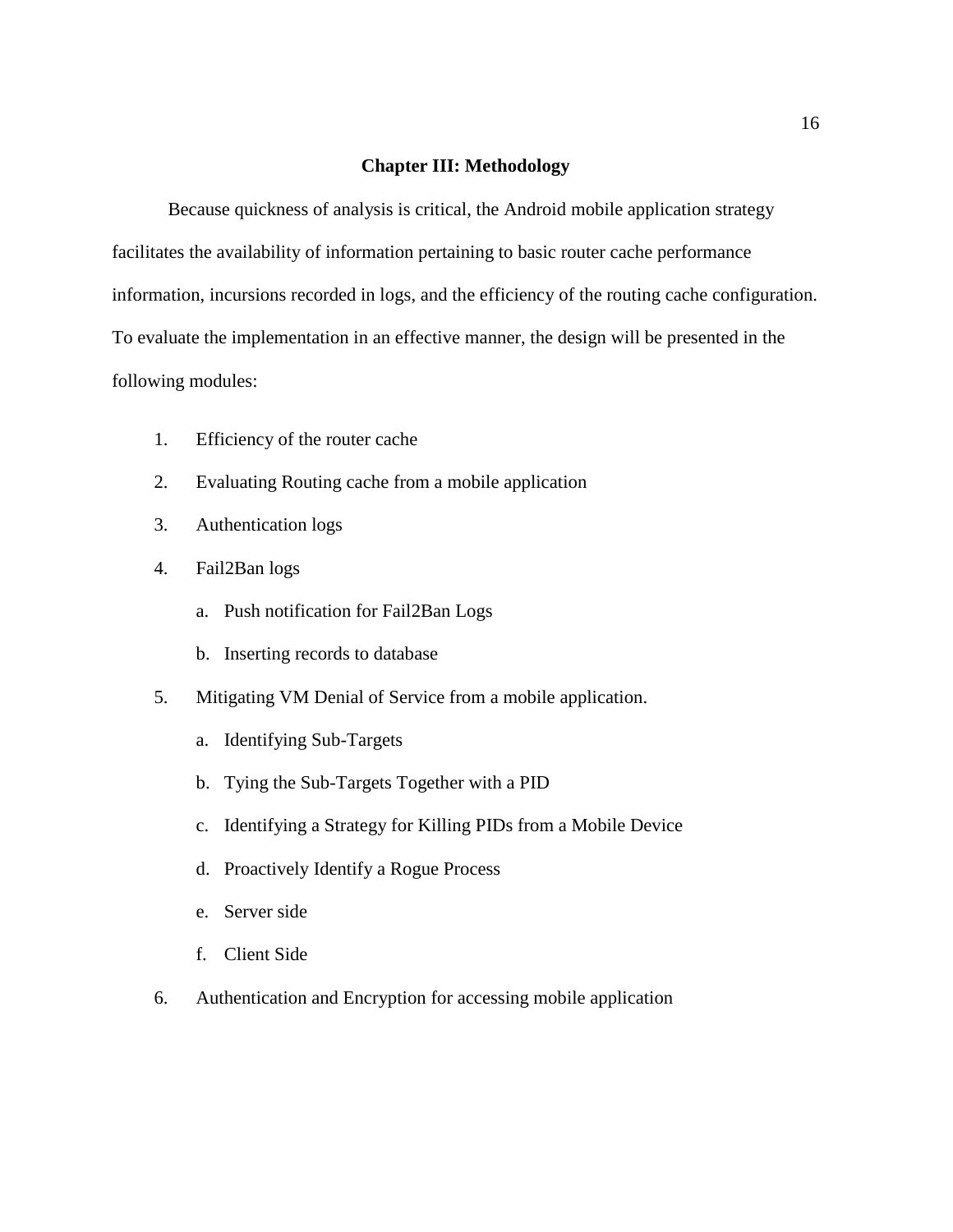| $Red$ Pocket $\Box$ |                                           | $00 \nightharpoonup 40531$                                             |
|---------------------|-------------------------------------------|------------------------------------------------------------------------|
| <b>Remotecache</b>  |                                           |                                                                        |
|                     | <b>Routing Cache</b>                      |                                                                        |
| Reload              |                                           | Cache                                                                  |
|                     | Out efficiency:100%<br>In efficiency:100% |                                                                        |
| Auth                |                                           | Fail2Ban                                                               |
|                     |                                           | D. Guster, L. Lebentritt and A. Rageeb<br>Saint Cloud State University |
|                     |                                           |                                                                        |

*Figure 5*. Mobile App – Routing Cache

All the modules above are discussed from two different perspectives: the client side (Mobile application) and Server side (Linux Host). The server side is implemented using shell scripts and PHP scripts.

#### **Efficiency of the Router Cache**

The router cache efficiency can be determined for outgoing and incoming connections. So the efficiency of the router cache is calculated on the server side. The PHP script on the server side fetches the cache from the following location "/proc/net/stat/rt\_cache." The output is not structured. So, to parse this data, we have identified common delimiters like a comma, dot, pipe, etc. This PHP script also exposes a REST API so as to consume it on the mobile application. The REST API returns the data in JSON format.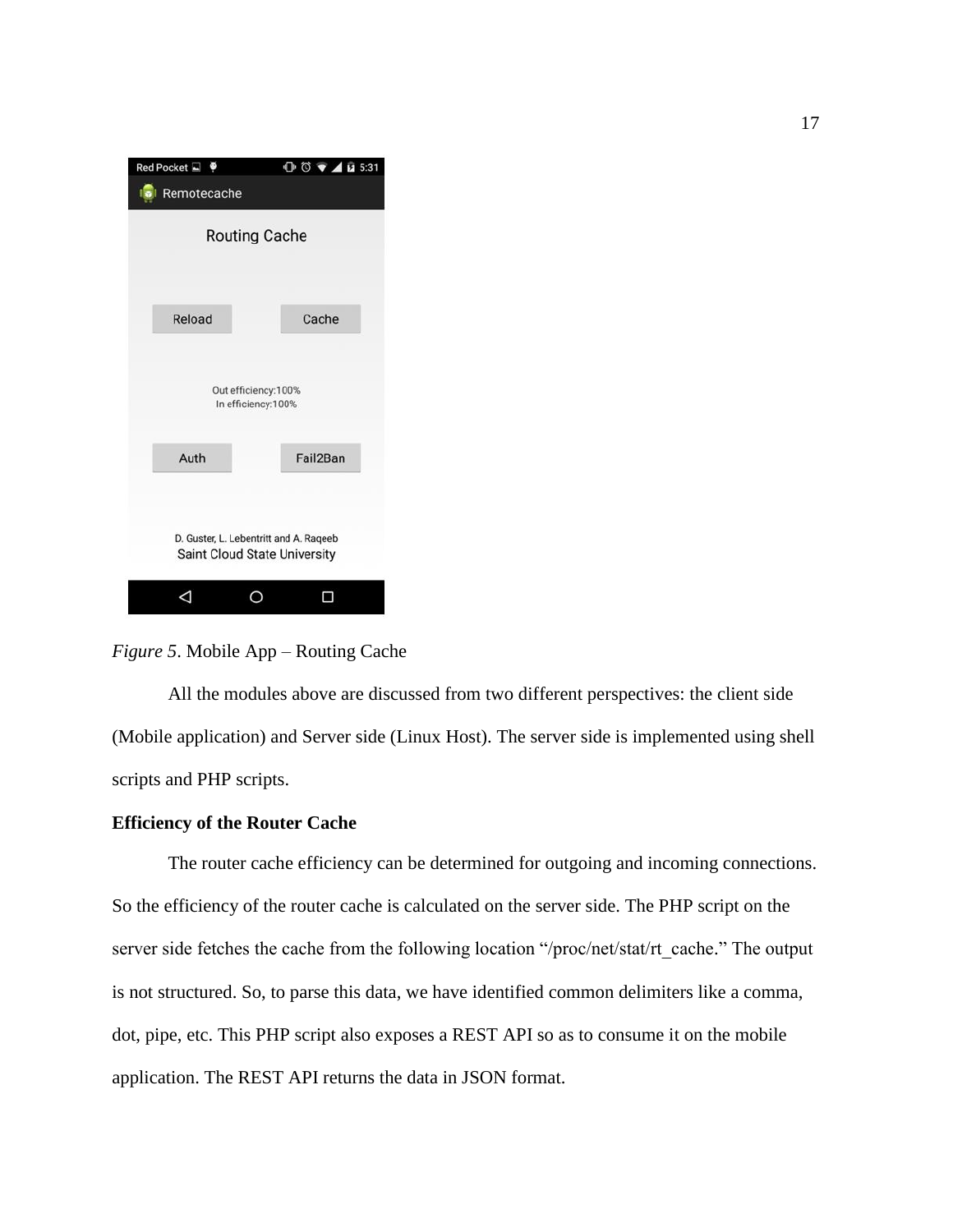```
URL: http://<server>/performance.php
Method: GET
URL Params: <none>
Header: Authorization: Basic + Base64(encrypt(username): encrypt(password))
Response: {"in_efficency":"100","out_efficency":"100"}
```
*Figure 6*. PHP Script for Efficiency of Router Cache

Below, the strategy for calculating the in and out router cache efficiency is implemented in the

REST API.

Incoming efficiency:  $in\_efficiency = 100 - (rt\_cache_in\_slow\_tot/rt\_cache_in\_hit)*100$ Outgoing efficiency: Out\_efficiency =  $100 - (rt\_cache\_out\_slow\_tot/rt\_cache\_out\_hit)*100$ 

### **Evaluating Routing Cache from a Mobile Application**

| Red Pocket &            | $00 \times 115:37$ |
|-------------------------|--------------------|
| <b>Foll</b> Remotecache |                    |
| Src:10.59.2.10          |                    |
|                         |                    |
| Dst:199.17.59.245       |                    |
| Gateway: 199.17.59.245  |                    |
| Flags:I                 |                    |
| Iface:lo                |                    |
| Metric:0                |                    |
| Use:701605              |                    |
| Ref:0                   |                    |
| Blacklist:1             |                    |
| Src:10.100.37.65        |                    |
|                         |                    |
| Dst:199.17.59.245       |                    |
| Gateway: 199.17.59.245  |                    |
| Flags:I                 |                    |
| Iface:lo                |                    |
|                         |                    |

*Figure 7*. Mobile App – Evaluating the Routing Cache

The routing cache can be viewed by commands "route -Cn" or "netstat -Cnre". The whitelist rt.local file has all the networks that are trusted on the cloud level which can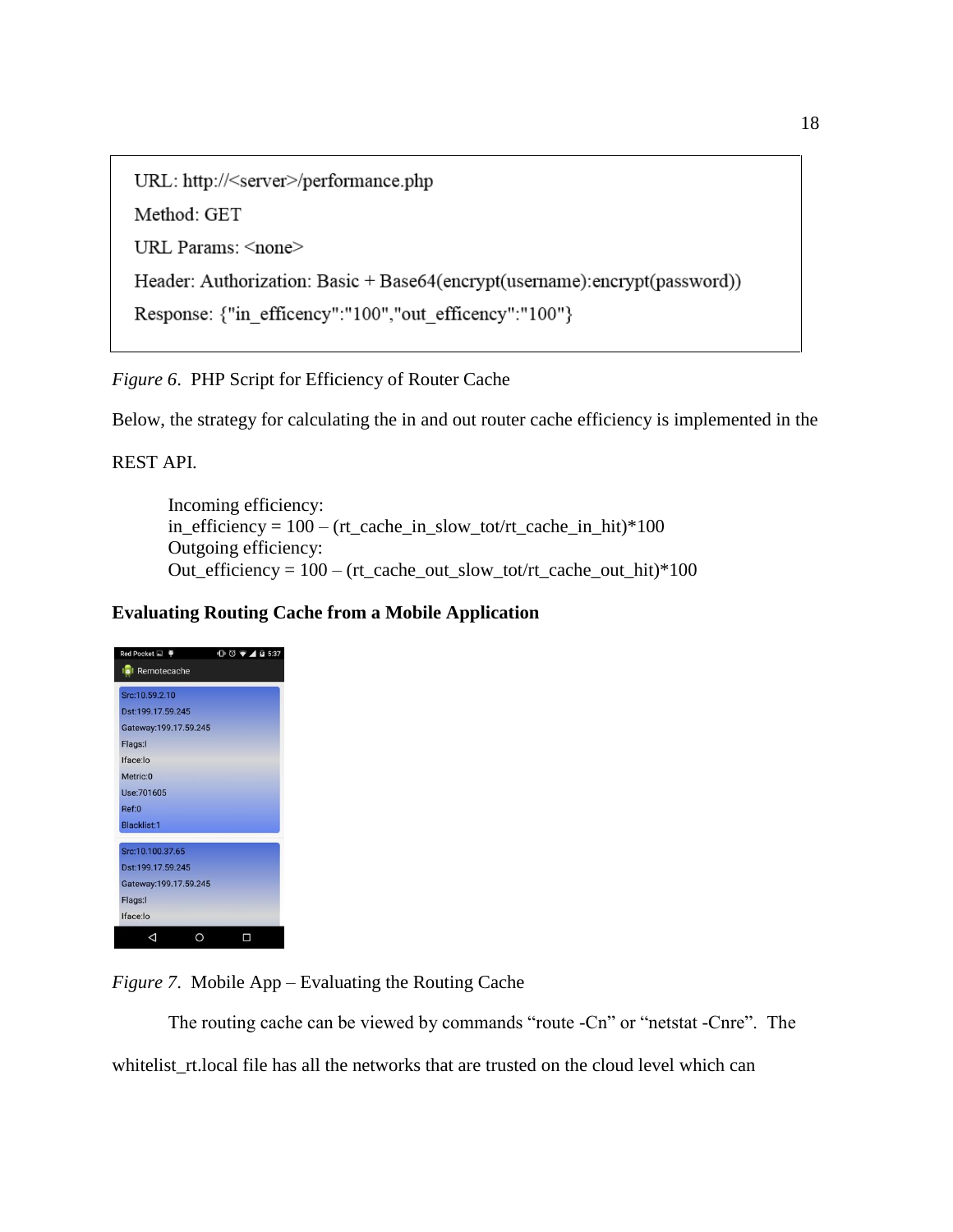basically be considered as Whitelisted IP addresses. Those networks not listed may or may not become a blacklisted address, but this APP would alert the system administrator to evaluate their presence (typically via a script).The initial evaluation of routing cache is done by comparing source ip address from output of "route -Cn" with the IPs that are listed in whitelist\_rt.local. Since, the data is not structured we use the same strategy as above to parse the data. The PHP script exposes a REST API which returns the data in JSON format, which allows us to work with objects.

URL: http://<server>/cache.php Method: GET URL Params: <none> Header: Authorization: Basic + Base64(encrypt(username):encrypt(password)) Response: [{"src":"199.17.59.245","dst":"199.17.59.195","gateway":"199.17.59.195","flags":"- ","metric":"0","ref":"1","use":"1058","iface":"eth0","blacklisted":0},{"src":"110.77.138.151","dst":"199.17.59.245 ","gateway":"199.17.59.245","flags":"l","metric":"0","ref":"0","use":"2","iface":"lo","blacklisted":1}]

The script below provides the logic and implementation strategy for evaluating the

routing cache:

```
function parse ip($ip)
₹
        $ret = 1;\text{Sdata} = \text{shell} exec('cat whitelist rt.local');
        \deltadata1 = explode("\n", \deltadata);
        foreach ($data1 as $value){
        if(strlen($value)>1)
        $ips[] =preg_replace("\land{2,}/",".",str_replace(".0",".",preg_replace("/[\land0-9.]/","",$value)));
        foreach ($ips as $addr) {
           if (strpos($ip, $addr) === 0) {
             \text{Sret} = 0;
           ₹
        ł
        return $ret;
```
*Figure 8*: PHP Script for Evaluating the Routing Cache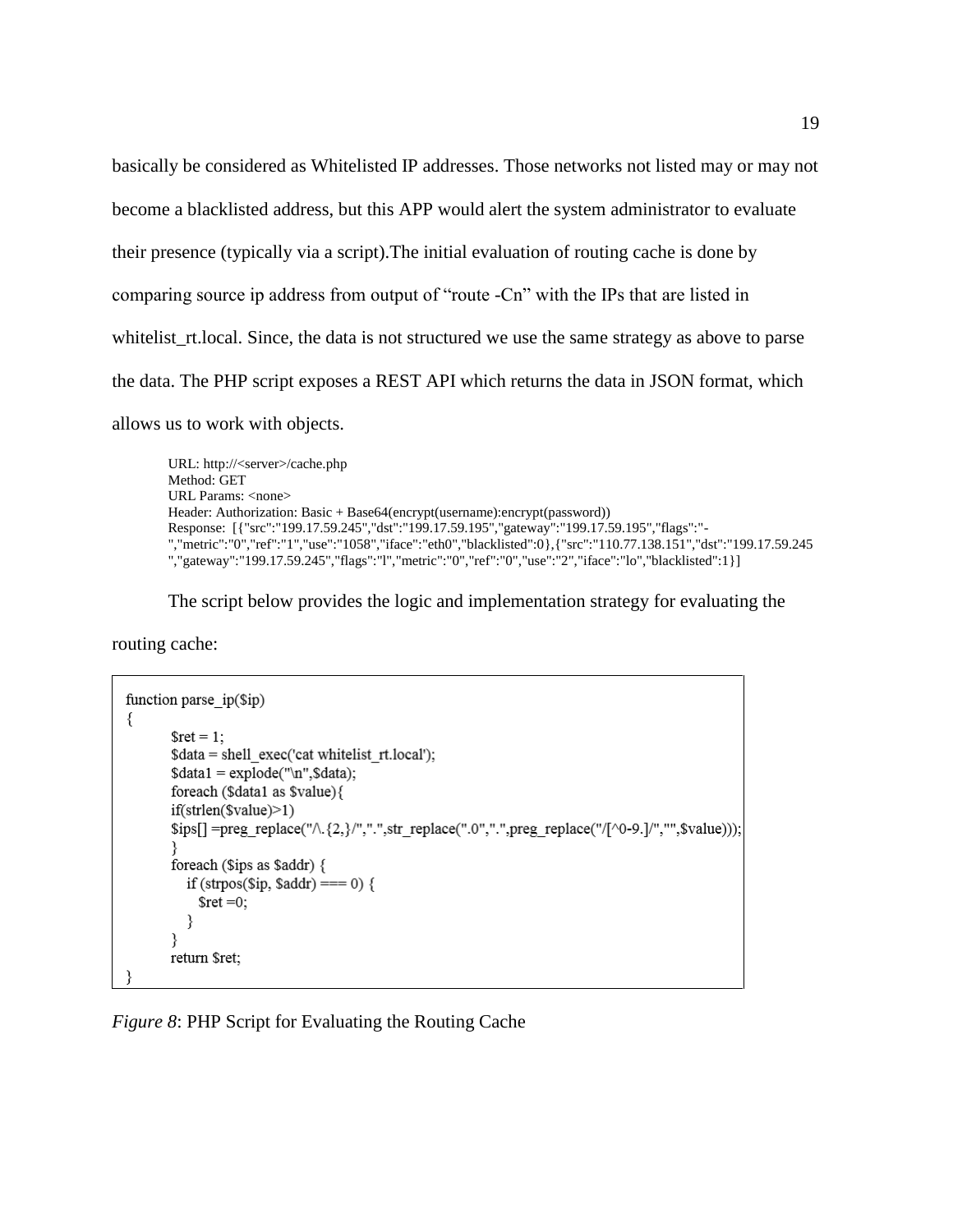The above parse\_ip function takes only a single argument such as the IP address and then compares it with the IPs stored in 'whitelist\_rt.local'. The comparison is done by checking the net portion of whitelisted IP address against the source IP address in the router cache. In PHP the strops (string operations) returns the first occurrence of the substring. If the IP address is not a substring then it is listed as blacklisted for this phase. It returns a '1' if the IP is blacklisted and '0' if not.

#### **Authentication Logs**

The authentication logs are useful for evaluating user login patterns and determining when sudo commands are invoked. This "auth log" file can be accessed at /var/log/auth.log. In addition this log is useful for identifying malicious activities. Besides the convenience displaying information on a mobile application is better approach because the auth.log data is not structured. Of course, it is easy to impose structure within the mobile app display. The strategy for parsing the data is similar to the examples above which use delimiters like space, periods, pipes and so forth. The server also uses a REST API which returns a JSON array.

URL: http://<server>/auth\_log.php Method: GET URL Params: <none> Header: Authorization: Basic + Base64(encrypt(username):encrypt(password)) Response: [{"timestamp":"Feb 1 11:01:02","log":"php1 CRON[5453] pam\_unix(cron session) session closed for user smmsp"},{"timestamp":"Feb 1 11:09:01","log":"php1 CRON[5473] pam\_unix(cron session) session opened for user root by  $(\text{uid}=0)$ "}]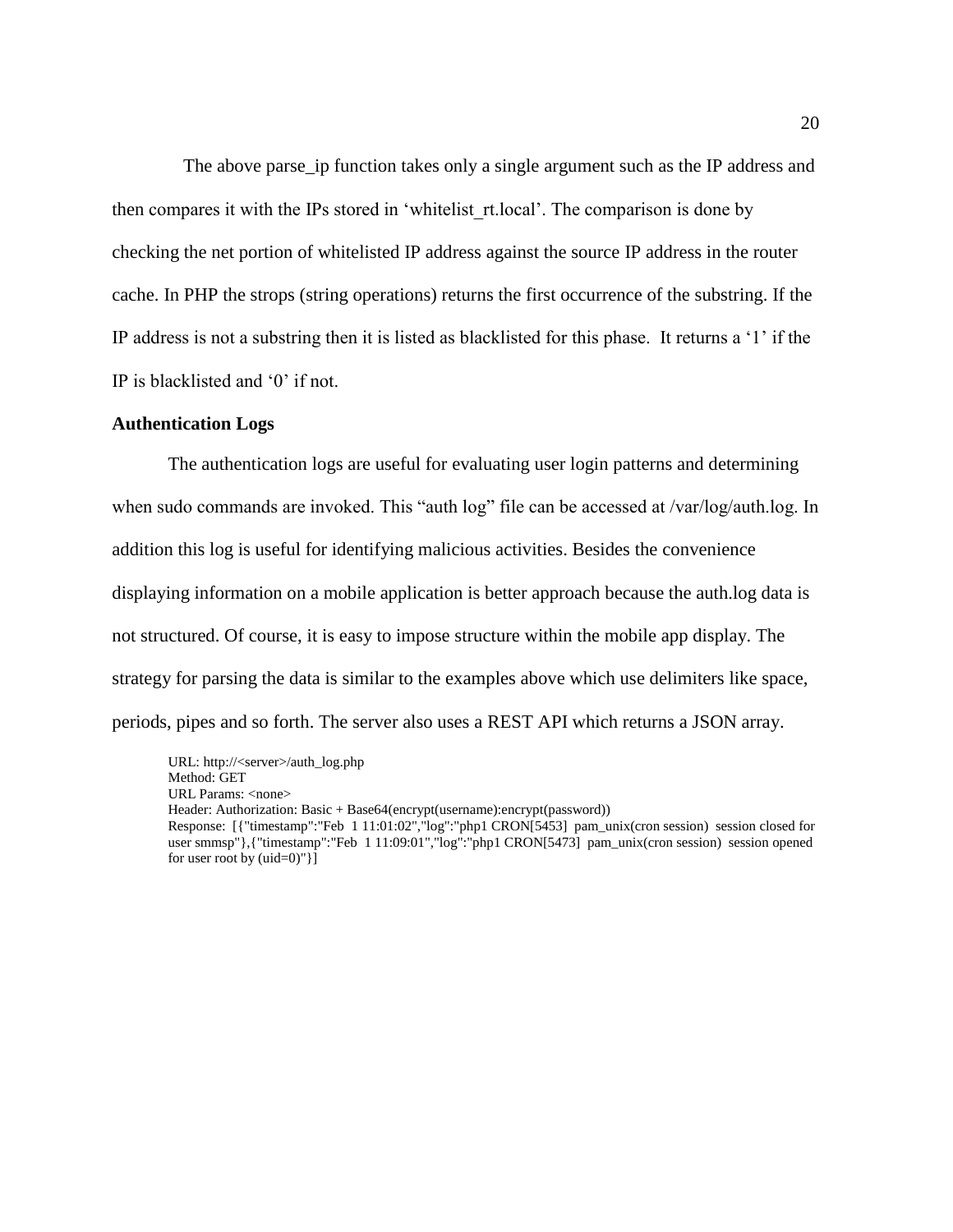The response is structured into basically timestamp and log.



*Figure 9.* Imposing Structure for Authentication Logs on the Mobile App

#### **Fail2Ban Logs**

The Fail2Ban logs are created by Fail2Ban intrusion prevention framework. These logs can be found on /var/logs/Fail2Ban.log. Also, these logs are unstructured. So, to make this log meaningful and secure, we have created a script which copies of records to a MySQL database. To do this in Fail2Ban framework, we need to create an action that will trigger a script which writes data to MySQL whenever a ban or unbanned event has occurred. This configuration file is located at /etc/Fail2Ban/action.d. For the project herein, the configuration file below was created.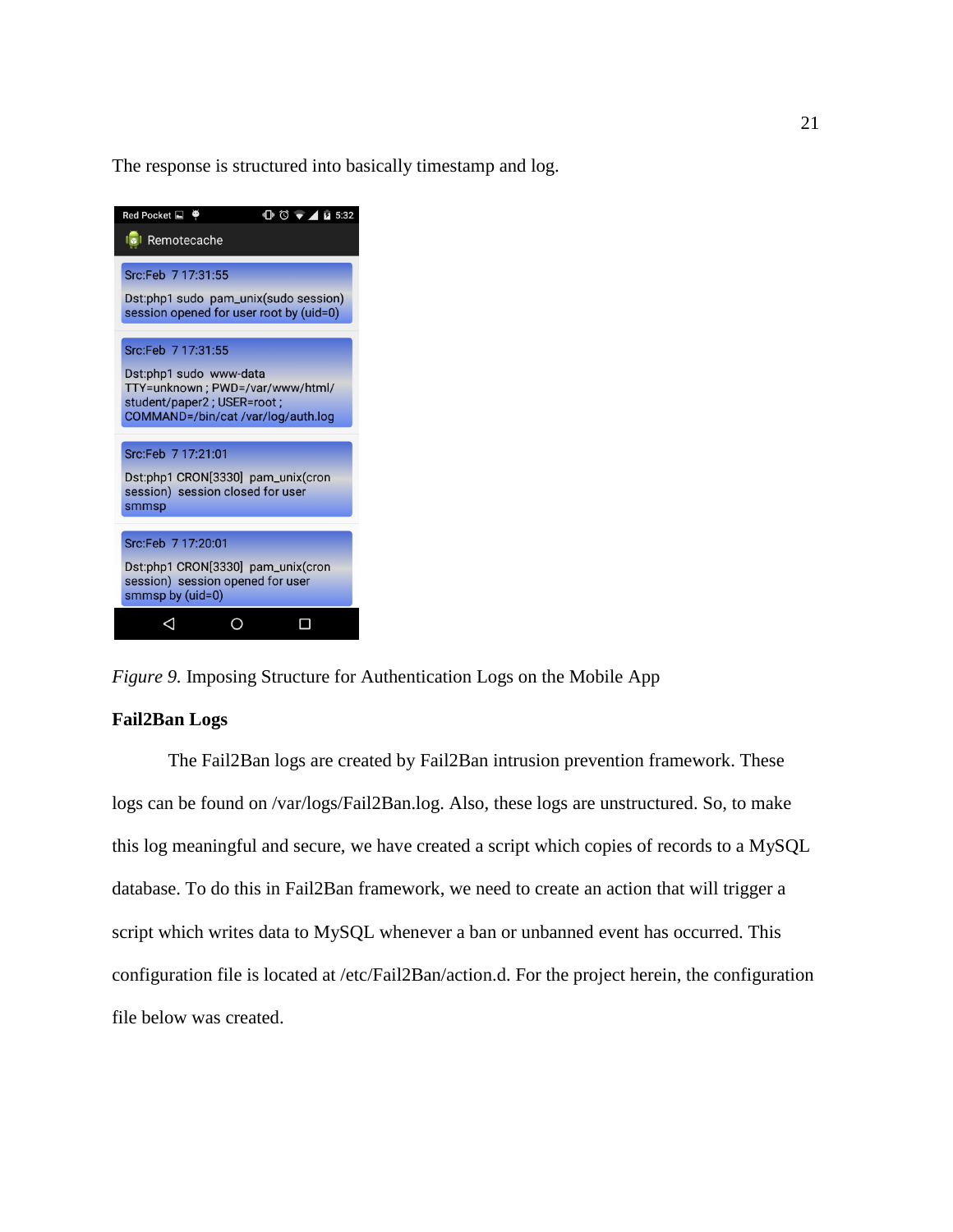student@php1:/etc/Fail2Ban/action.d\$ cat qshield.conf [Definition]  $action start =$  $actions to =$  $actioncheck =$ actionban = iptables -I INPUT -j DROP -s <ip> sudo php /var/www/html/student/paper2/ban.php <ip>  $actionunban = iptables -D \nIPUT - j \nDROP - s \n *ip*$ sudo php /var/www/html/student/paper2/unban.php <ip>

*Figure 10*. Configuration File for Fail2Ban

The above configuration will call ban.php and unban.php whenever ban and unban of

IPs occur respectively. Both the scripts evaluate one argument: ip-address.

Lastly, we transfer the information in "qshield.conf" into "jail.local" which is the

configuration file for the Fail2Ban framework. This configuration file has jails for various

protocols like http,ftp,ssh etc. Since this paper is concerned about ssh, we have created a jail

only to ban ssh. Below is a sample the configuration file.

enabled  $=$  true port  $=$  ssh  $filter = sshd$ logpath = /var/log/auth.log  $maxerty = 3$ action = qshield

[ssh]

These logs are integrated into the mobile application by using a REST API. In this

case, the log files didn't need to be parsed because they are already stored on the database. So,

a simple "get" query could be used to retrieve the data.

URL: http://<server>/Fail2Ban.php Method: GET URL Params: <none> Header: Authorization: Basic + Base64(encrypt(username):encrypt(password)) Response: [{"id":"16","status":"ban","ip":"199.17.59.234","timestamp":"2016-02-06 14:05:53","OrgName":"Minnesota State Colleges and Universities","Address":"30 7th Street East, Suite 350","City":"St. Paul","StateProv":"MN","PostalCode":"55101","Country":"US"},{"id":"17","status":"ban","ip":"199.17.59.234","ti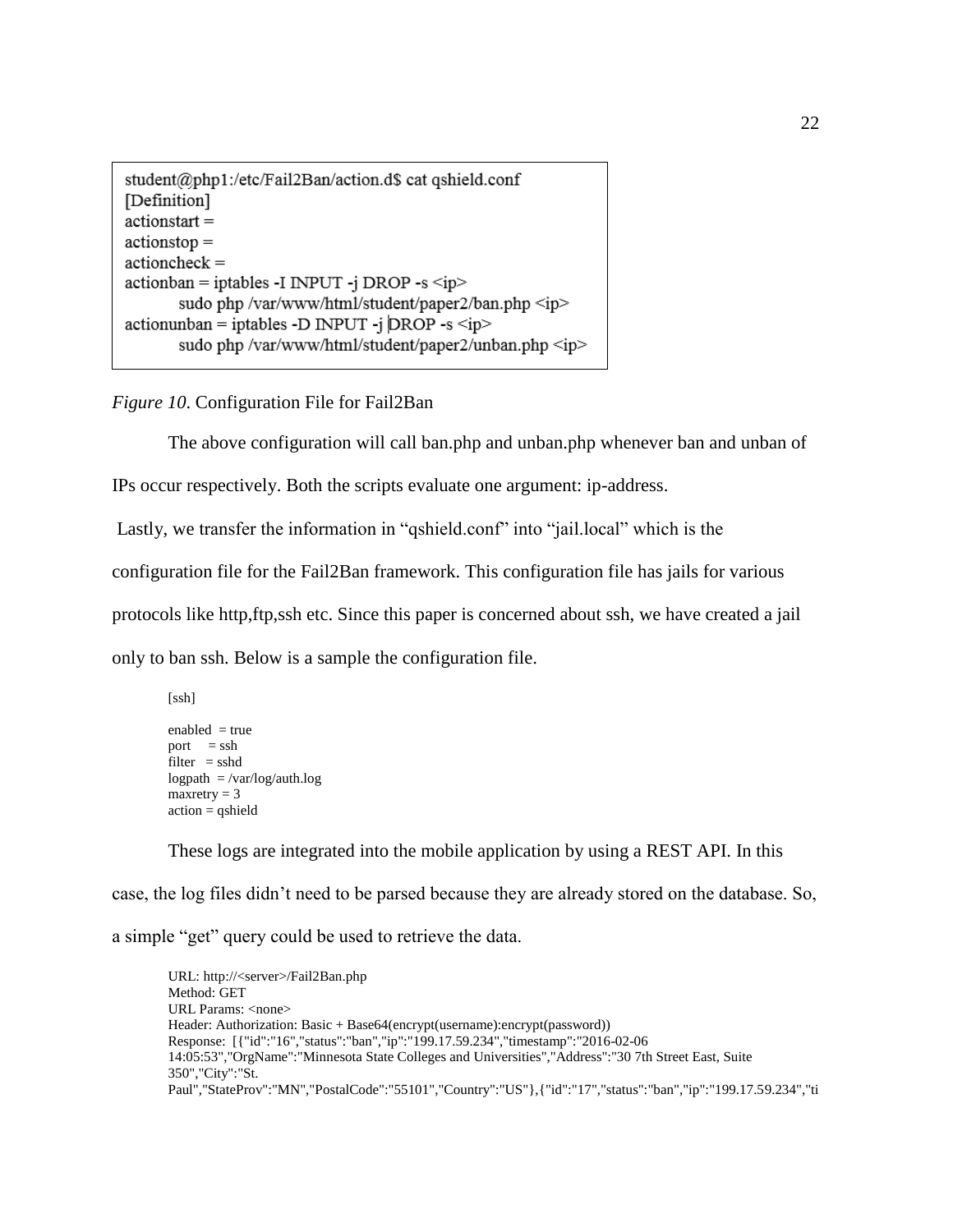mestamp":"2016-02-06 14:15:53","OrgName":"Minnesota State Colleges and Universities","Address":"30 7th Street East, Suite 350","City":"St. Paul","StateProv":"MN","PostalCode":"55101","Country":"US"}]



*Figure 11.* Configuration File Integrated into the Mobile App

**Push notification for Fail2Ban Logs**. The push notification is a message which is delivered by the server to the mobile application automatically without any need for a request from the mobile application. In the implementation herein, the push notification is used to notify the user about the bans and unbans of the IP address. This is also useful in identifying false positives.



*Figure 12.* Push Notification Architecture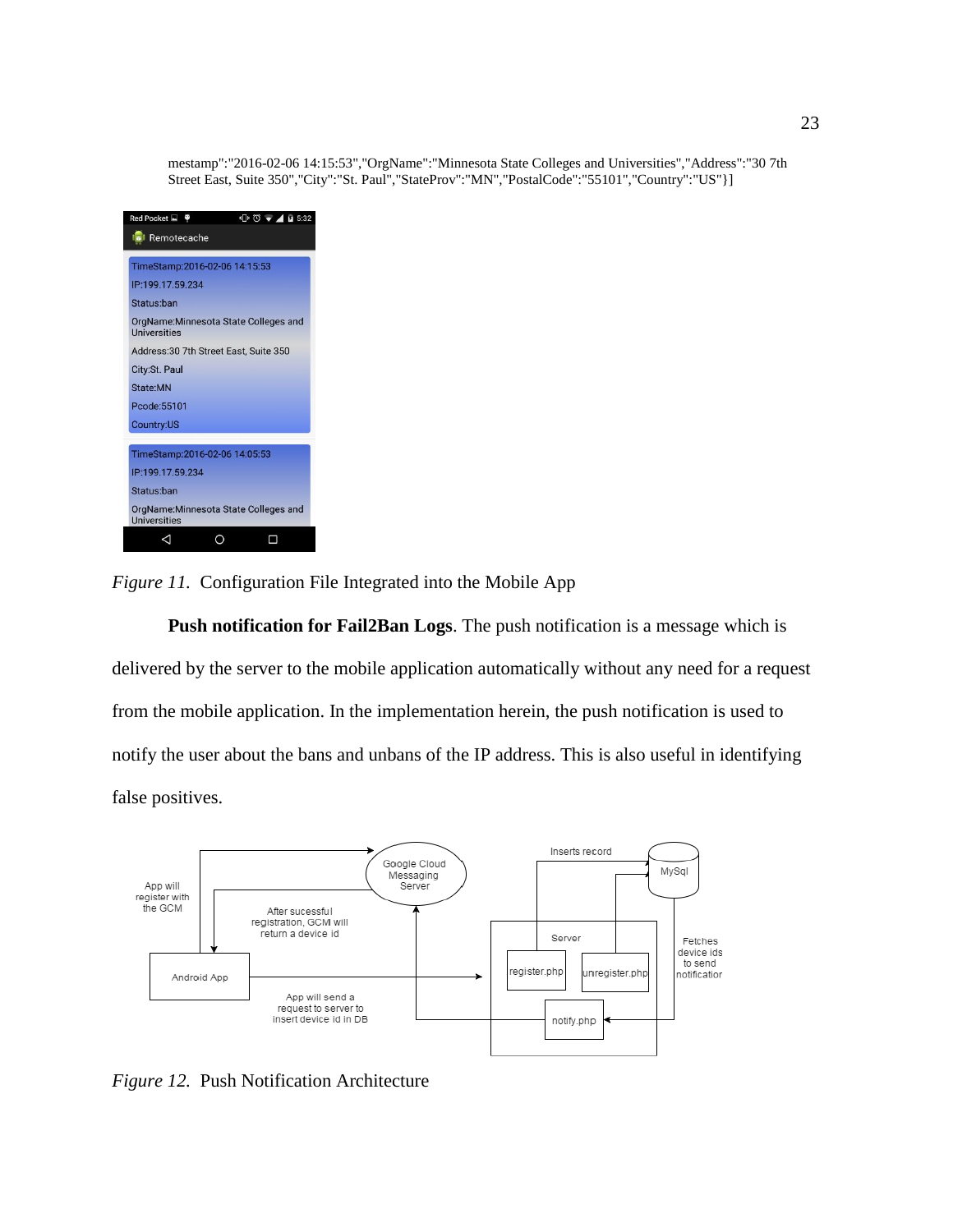The mobile device will register with the Google Cloud Messaging server (GCM) upon successful login to the application. If the registration is successful, the GCM will return a device id which is a unique id to identify the device and application within the cloud. To send a notification to a mobile application, this device ID is imperative. To facilitate future development and in the spirit of event logging this device ID is being saved in a MySQL database. This process is accomplished when the registration API is called. To send notifications, a script called notify.php was created which in turn has a function called "notify" containing the arguments message and the IP-address that are captured from Fail2Ban. The ban.php and unban.php files which are discussed above call this "notify" function along with the arguments message and IP-address. Below is the format of a request to the GCM server.

URL:https://android.googleapis.com/gcm/send Method: POST URL Params: <none> Header: Authorization: key=YOUR\_API\_KEY, Content-Type: application/json Parameters: registration\_ids =  $\langle \text{array} \rangle$  of key value pair> Response: {"multicast\_id":6123852703457412158,"success":3,"failure":0,"canonical\_ids":2,"results":[{"message\_id":"0:1454 882086684937%39ad5476f9fd7ecd"},{"registration\_id":"APA91bGD3SNy6XfBr0o8x9d6Eh\_TPSKRVjDfO8IHm mNqIfkXZjxaQKZqrr-DQywAo7rJypbNcXhnEznAjsluVBuw78Ow6QgxPYVesIFg79ZHt55\_0FNmXBuXhq3bvo26TArTbKho2ras","me ssage\_id":"0:1454882086684941%39ad5476f9fd7ecd"}]}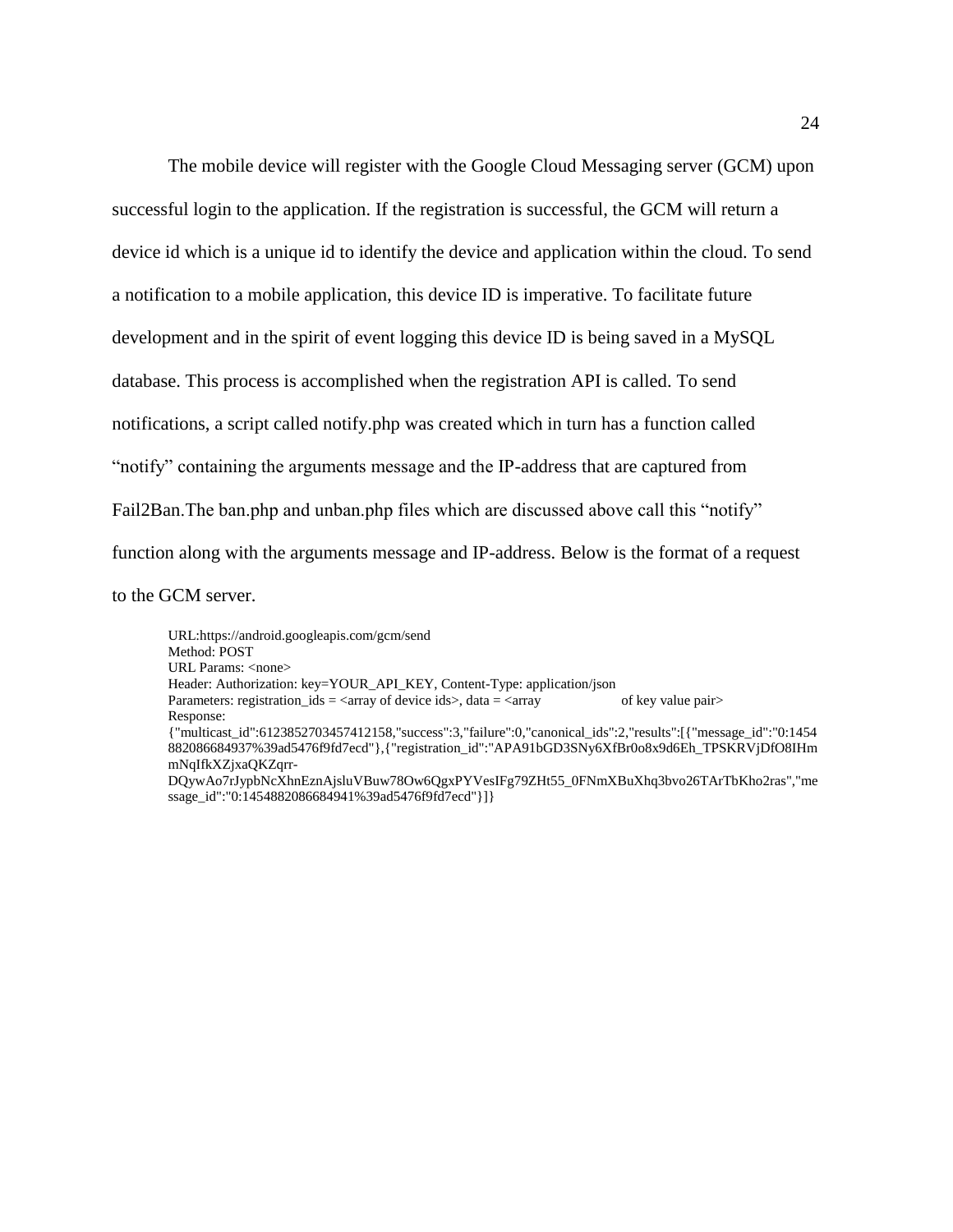

*Figure 13*. Push Notifications for Fail2Ban Logs

**Inserting records to database.** The idea behind this strategy is to secure the logs. It is similar to taking backups of Fail2Ban logs. This strategy will be more efficient if the database is on some other remote server. But, in our design, for the sake of convenience, we have used same host as where Fail2Ban is installed. This database can be used to create the REST API that can be consumed on the mobile application. To make this data more meaningful, we have included the location, host organization, etc. of the IP-address. To achieve this we have used "dig" command. Below is the function that takes the one argument IP-address and returns the array of details.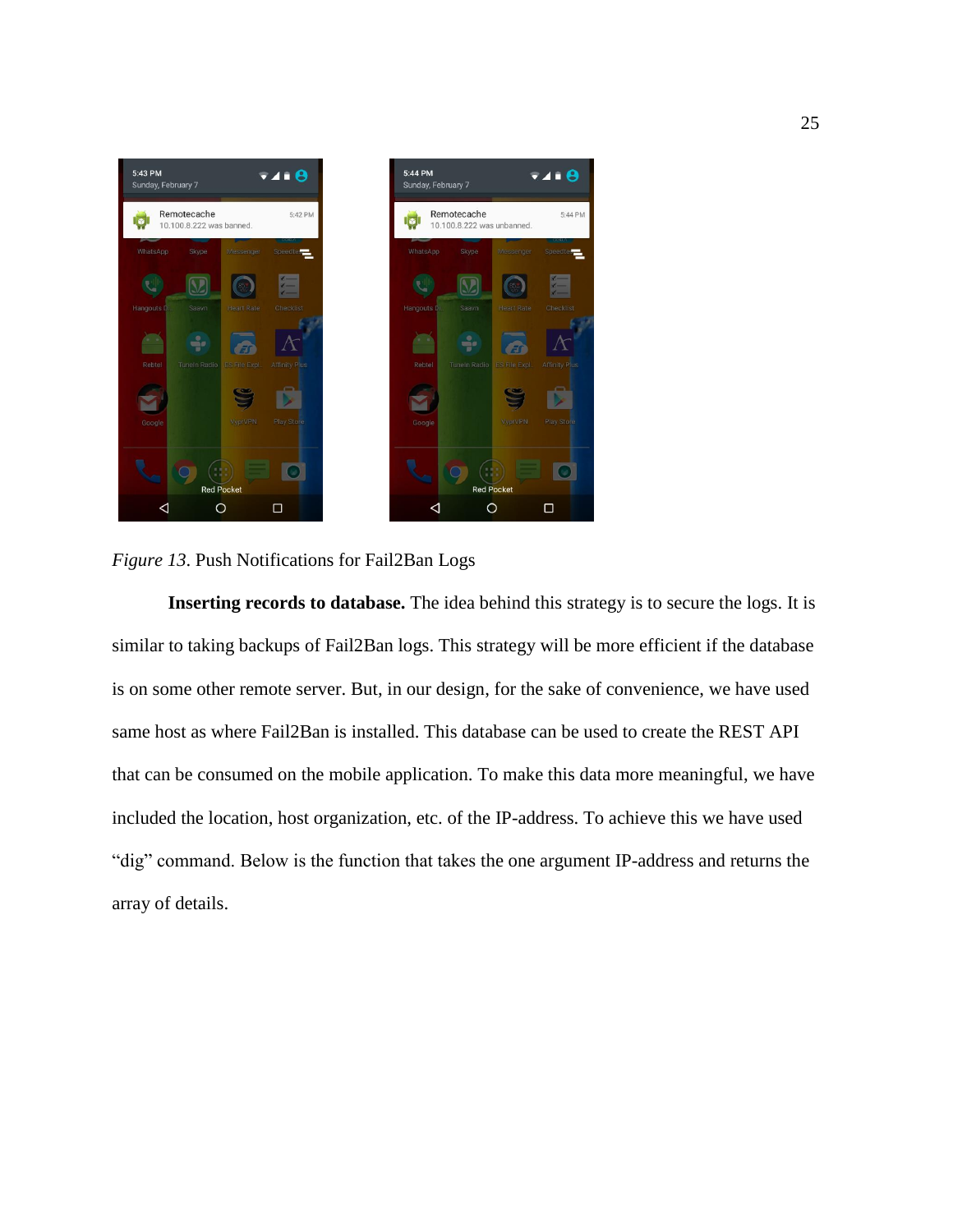```
function getLoc(\text{Sip})\text{Sdata} = \text{shell} \ \text{exec("whois ".Sip."} | \ \text{prep}'OrgNam\|City\|Address\|StateProv\|PostalCode\|Country'");
      \deltadata1 = explode("\n", \deltadata);
      foreach($data1 as $value){
      \text{Sdata2} = \text{explode}("::".\text{Svalue});if(sizeof(\$data2)\geq=2)\text{South[Sdata2[0]]} = \text{trim(Sdata2[1])};₹
return $output;
ł
```
#### *Figure 14*. Inserting Records To Database

#### **Mitigating VM Denial of Service from a Mobile Application**

**Identifying sub-targets.** Denial of Service attacks (DoS) are relatively easy to launch and if the target is not prepared, can be very effective. Therefore, it is critical that a potential target site devises a well thought out and timely strategy to combat such attacks. DoS have been around some time and have become easier to launch with the advent of the Internet (Hafner & Lyon, 1996). The Internet, in effect, gave the hacking world the access needed to launch DoS attacks remotely with no need to gain physical access to the computer room of the target. There are certainly many classi cations of attacks that could originate from the network and foundations of which are described by Cheswick and Bellovin (1994). However, all attacks will become instantiated in the operating system under one or more process identi cation numbers (PID). Properly identifying such attacks requires a sound monitoring strategy (Kargl, Mair, Schlott, & Weber, 2001). Monitoring the PID provides a common element that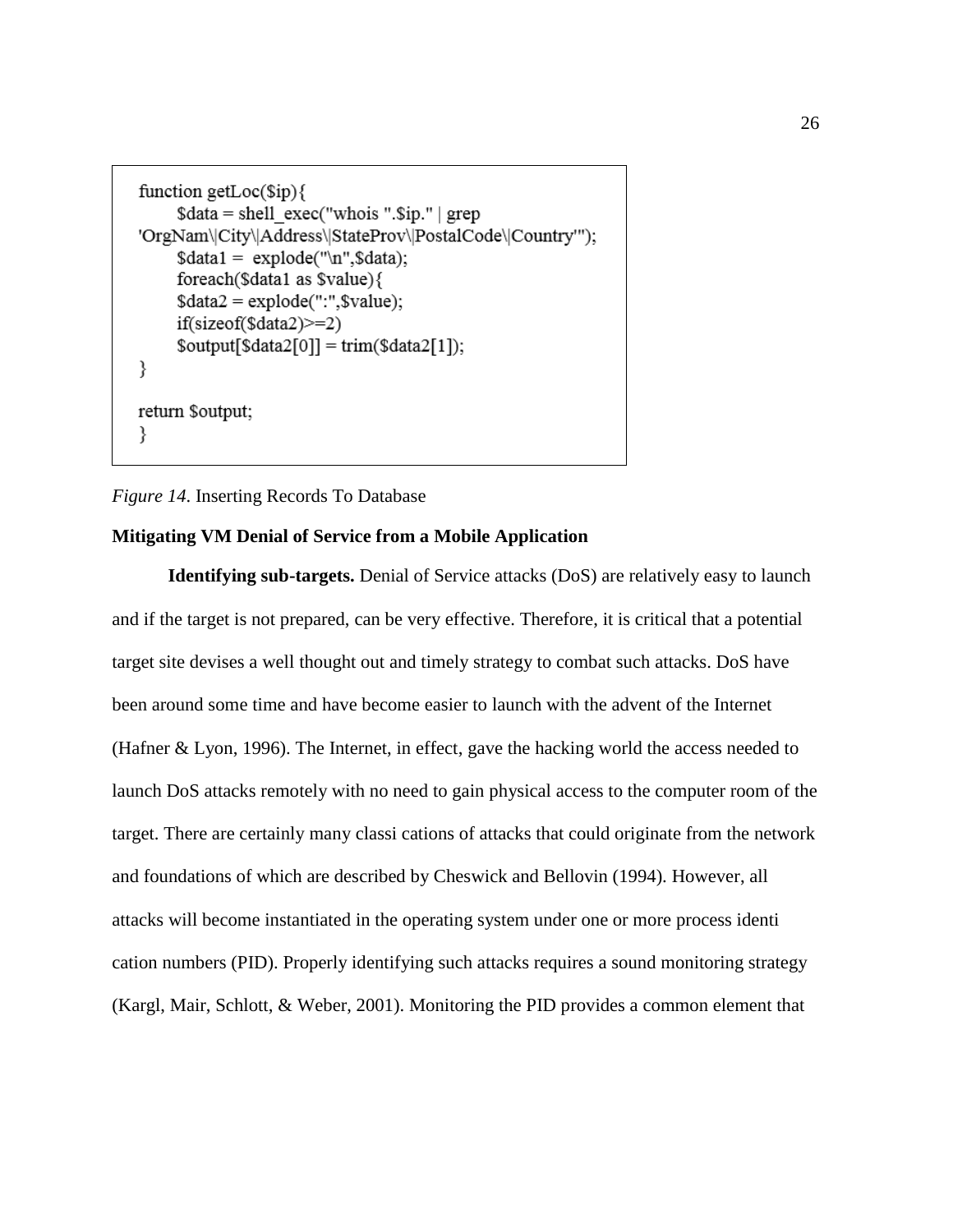can tie together the different system resources that might be affected by a DoS attack.

Commonly, these resources fall into four categories: CPU, memory, storage, and network.

#### **Tying the sub-targets together with a PID**. To illustrate this interrelationship, a

temperature conversion service (which converts Fahrenheit to Centigrade) has been instantiated on a VM within a cloud. The Linux netstat (network statistics) command output given reveals that it is running on network port 18002 and available from all networks (:::) assigned to that host and has been given PID 3224.

dguster@eros:~\$ netstat -apeen | grep java tcp6 0 0 :::18002 :::\* LISTEN 1004536945 26213822 3224/java

The next command, ps (display processes) as seen below provides us with the memory (MEM) and CPU usage, in both cases they are well below 1% which indicates that this process in its present state is not causing either a memory or CPU DoS.

dguster@eros:~\$ ps -aux | grep 3224 USER PID %CPU %MEM VSZ RSS TTY STAT START TIME COMMAND dguster 3224 0.3 0.4 2245236 17656 pts/3 Sl+ 14:03 0:02 java TempServer

However, in a cloud architecture using virtualization and symmetric multiprocessing, the CPU resources may be distributed across many physical devices. The second ps –ALF command below shows us that the original PID 3224 has been broken down into 14 "light weight processes" and are assigned to four different processors (PSR) numbered 0-3. While the original process 3224 retains the same PID number for the light weight process ID, each subsequent light weight process receives a new and different LWP number. However, because these are assigned hierarchically. if one were to kill the root level process, in this case 3224, the whole process stack would be removed. This fact will become important later in the paper where mitigating a DoS attack as quickly as possible becomes imperative. A quick side note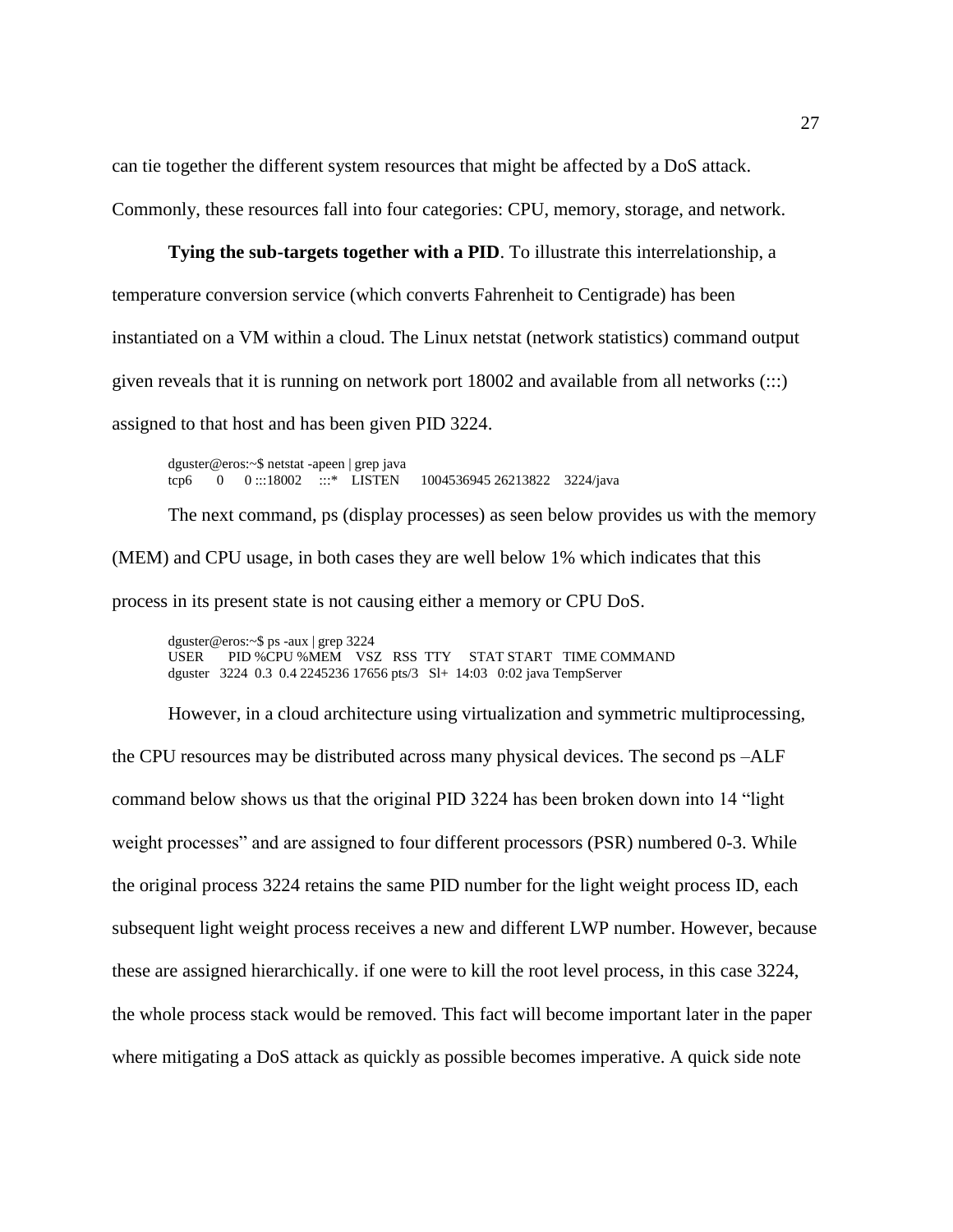about this type of architecture and DoS attack is that the ability to multi-thread tasks and bring multiple processors into the fray when a DoS attack occurs makes it much more difficult for a DoS attack to be successful. Further, it lengthens the time a system administrator has to kill the offending process(s) and mitigate the attack.

| dguster@eros: $\sim$ \$ ps -ALF   grep 3224 |                          |  |  |                               |                          |
|---------------------------------------------|--------------------------|--|--|-------------------------------|--------------------------|
| UID.                                        | PID PPID LWP CNLWP       |  |  | <b>SZ RSS PSR STIME TTY</b>   | <b>TIME CMD</b>          |
| dguster                                     | 3224 3120 3224 0         |  |  | 14 561309 17672 3 14:03 pts/3 | 00:00:00 java TempServer |
| dguster                                     | 3224 3120 3225 0         |  |  | 14 561309 17672 0 14:03 pts/3 | 00:00:00 java TempServer |
| dguster                                     | 3224 3120 3228 0         |  |  | 14 561309 17672 1 14:03 pts/3 | 00:00:00 java TempServer |
| dguster                                     | 3224 3120 3229 0         |  |  | 14 561309 17672 2 14:03 pts/3 | 00:00:00 java TempServer |
|                                             | dguster 3224 3120 3230 0 |  |  | 14 561309 17672 3 14:03 pts/3 | 00:00:00 java TempServer |
|                                             | dguster 3224 3120 3231 0 |  |  | 14 561309 17672 0 14:03 pts/3 | 00:00:00 java TempServer |
| dguster                                     | 3224 3120 3232 0         |  |  | 14 561309 17672 0 14:03 pts/3 | 00:00:00 java TempServer |
|                                             | dguster 3224 3120 3233 0 |  |  | 14 561309 17672 2 14:03 pts/3 | 00:00:00 java TempServer |
|                                             | dguster 3224 3120 3234 0 |  |  | 14 561309 17672 3 14:03 pts/3 | 00:00:00 java TempServer |
| dguster                                     | 3224 3120 3235 0         |  |  | 14 561309 17672 1 14:03 pts/3 | 00:00:00 java TempServer |
|                                             | dguster 3224 3120 3236 0 |  |  | 14 561309 17672 1 14:03 pts/3 | 00:00:00 java TempServer |
|                                             | dguster 3224 3120 3237 0 |  |  | 14 561309 17672 2 14:03 pts/3 | 00:00:00 java TempServer |
|                                             | dguster 3224 3120 3238 0 |  |  | 14 561309 17672 1 14:03 pts/3 | 00:00:00 java TempServer |
|                                             | dguster 3224 3120 3239 0 |  |  | 14 561309 17672 1 14:03 pts/3 | 00:00:02 java TempServer |
|                                             |                          |  |  |                               |                          |

Last, the lsof command (list open files) provides a way of linking the process to storage resources. Below we are able to see respectively: the path to a directory on secondary storage, a library loaded from secondary storage into memory, a temporary file system workspace in memory but writable as a file to secondary storage, a UNIX socket which allows the java class to be linked to the operating system and finally a IP version 6 network connection linked to port 18002. A bottom up approach would require that each of these elements linked to PID 3224 be deleted independently which would more than likely not be quick enough to mitigate a modern DoS attack. Therefore, an effective method would be to kill the root process, in this case PID 3224, and all sub-processes (sometimes referred to as children) would then be eliminated as well.

| dguster@eros:~\$ lsof -p 3224 |                           |  |  |  |                                             |  |
|-------------------------------|---------------------------|--|--|--|---------------------------------------------|--|
|                               | COMMAND PID USER FD TYPE  |  |  |  | DEVICE SIZE/OFF NODE NAME                   |  |
|                               | java 3224 dguster cwd DIR |  |  |  | $0,21$ 24576 786911/rhome/dguster/javaclass |  |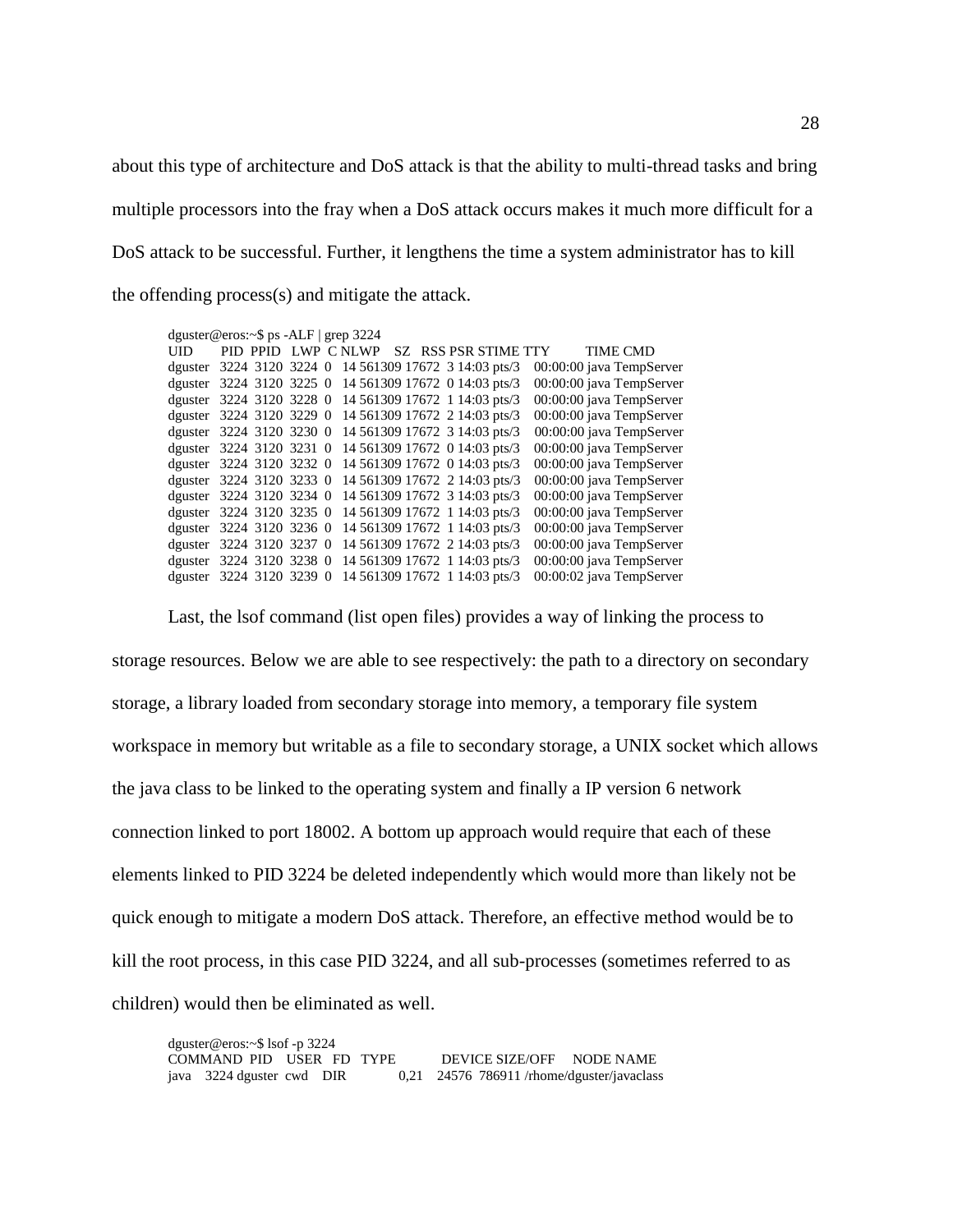java 3224 dguster 2u CHR 136,3 0t0 6 /dev/pts/3 java 3224 dguster mem REG 8,1 149280 715938 /lib/x86\_64-linux-gnu/ld 2.15.so java 3224 dguster mem REG 8,1 32768 525582 /tmp/hsperfdata\_dguster/3224 java 3224 dguster 12u unix 0x0000000000000000 0t0 26213820 socket java 3224 dguster 13u IPv6 26213822 0t0 TCP \*:18002 (LISTEN) Killing the Primary and Secondary PIDs with a Kill Command

Below we see that the process 3224 is killed. Then, a search using the ps –aux "display process command" reveals only the search argument using the grep filter. Further, a list of open files query returns nothing. So therefore 3224 and its children are no longer instantiated

on the VM.

dguster@eros:~\$ kill 3224 dguster@eros:~\$ ps -aux | grep 3224 dguster 6051 0.0 0.0 6500 624 pts/0 S+ 15:22 0:00 grep --color=auto 3224 dguster@eros:~\$ lsof -p 3224

**Identifying a strategy for killing PIDs from a mobile device**. The primary goals in adapting a mobile device to support the remote mitigation of DoS attacks are typically related to identifying and quickly eliminating rogue PIDs, the ease of use, and, of course, added security. If any one of these goals are not met, then the solution would provide limited value. In terms of identifying rogue processes there are certain parameters that can be monitored and a simple example appears below. A java class is writing a large file into memory and is taking up 98.5% of the available memory available for this type of application. Therefore, if this mobile management strategy is to be effective this obvious violation has to be identified and the associated process (PID 12023) killed in a timely manner. Writing a script or scripts to identify such a violation and sending an alert to the mobile device of a system admin would be a major step in the success of this type of project.

dguster@eros:~\$ ps -aux | grep java

dguster 12023 98.5 21.0 3271356 850956 pts/0 Sl+ 09:52 0:22 java MemoryMappedFileInJava2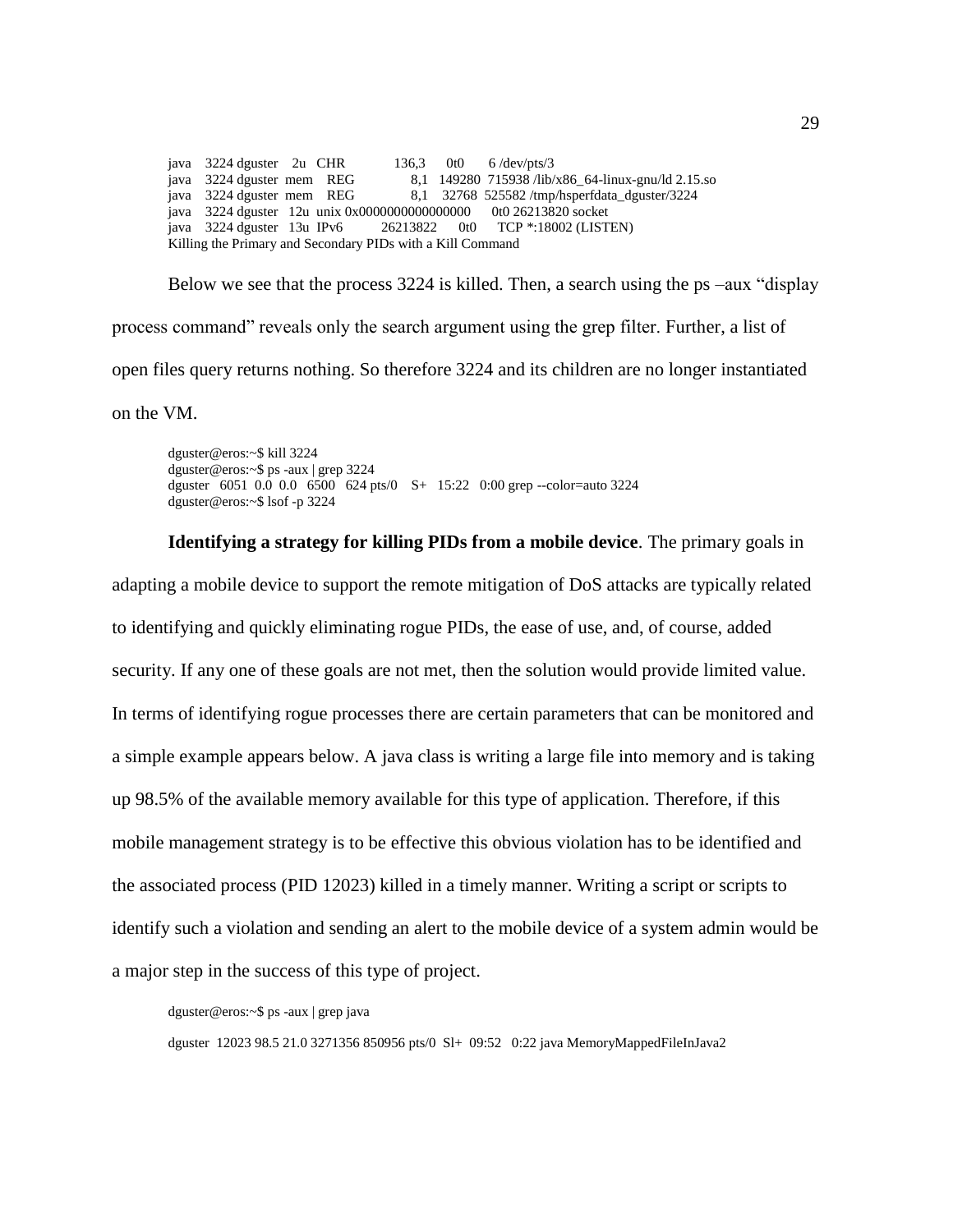In terms of killing the process, once it is identified the problem will then be greatly affected by end-to-end transmission delay. Once the command is executed and transmitted to the host the delay is relatively minimal, as can be seen in the output below. The task itself takes  $\sim$  3.65 milliseconds to run and the elapsed time from command to response is  $\sim$  7.11 milliseconds.

dguster@eros:~\$ perf stat -B kill -9 12161 Performance counter stats for 'kill -9 12161': 3.651294 task-clock # 0.514 CPUs utilized 1 context-switches # 0.000 M/sec 1 CPU-migrations # 0.000 M/sec 1 context-switches<br>
1 CPU-migrations # 0.000 M/sec<br>
183 page-faults # 0.050 M/sec <not counted> cycles 0 stalled-cycles-frontend # 0.00% frontend cycles idle 0 stalled-cycles-backend # 0.00% backend cycles idle 0 instructions # 0.00 insns per cycle 0 branches # 0.000 M/sec [19.34%] <not counted> branch-misses 0.007110059 seconds time elapsed

dguster@eros:~\$ ps -aux | grep java dguster 12184 0.0 0.0 6500 624 pts/3 S+ 10:02 0:00 grep --color=auto java

The challenge then will be to protect the system while a true decision about the offending rogue process is being made by the system admin. Once again, this decision will take time, although the mobile app approach should minimize some of the end-to-end delay associated with logging in remotely via a virtual terminal program or a browser there still will be some degree of asynchronous human think time. Therefore, a strategy needs to be pursued to have the potentially rogue process suspended by the identifying script and if determined to be a rogue process, then killed by the sys admin via the mobile app. In cases in which the process is determined not to be a rogue process then it could be restarted from the same APP. While suspending a process stops it from using CPU resources, the memory content remains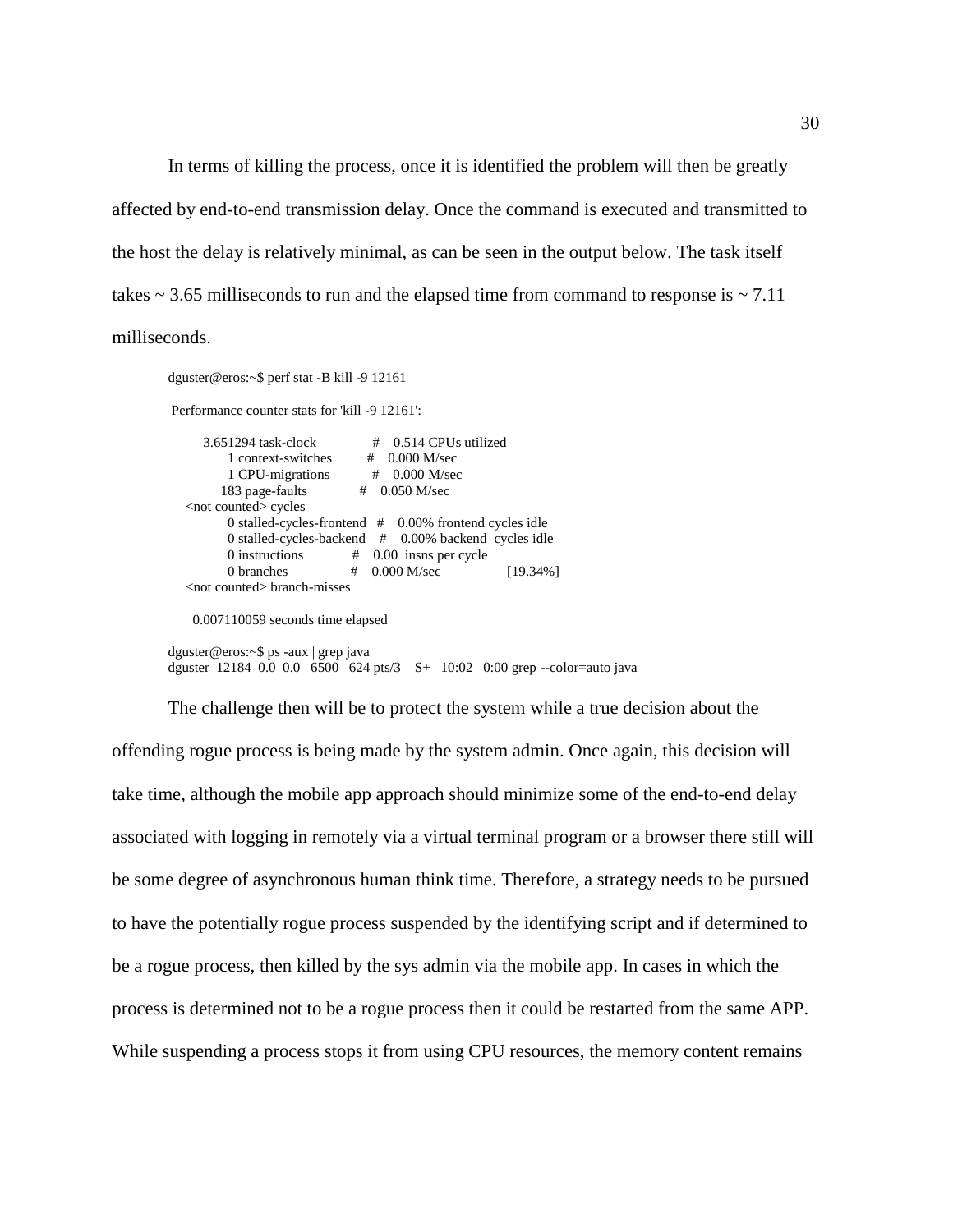in place but cannot grow. The LINUX command series in Figure 8 shows how a given process can be temporarily disabled and restarted using the kill command. A PID (14439) from a potentially rogue process is identified and disabled with the signal stop switch via the kill command. When the process is then displayed its status flag changes from S (suspended waiting for resources) to T (stopped). In the last part of the results below it is then changed back to S (if indeed it is not a rogue process), but of course it could also be killed if it truly is a rogue process. This type of logic will need to be incorporated into the design of the mobile app to minimize the effect of false positives.

dguster@eros:~\$ ps -aux | grep java dguster  $\frac{14439}{38.6}$  25.7 3271356 1043744 pts/0  $S1+$  12:45 0:11 java MemoryMappedFileInJava2 dguster 14455 0.0 0.0 6500 624 pts/3 S+ 12:46 0:00 grep --color=auto java dguster@eros:~\$ kill -SIGTSTP 14439 dguster@eros:~\$ ps -aux | grep java dguster 14439 8.8 25.7 3271356 1043744 pts/0  $\overline{T}$  12:45 0:12 java MemoryMappedFileInJava2 dguster 14463 0.0 0.0 6500 624 pts/3 S+ 12:47 0:00 grep --color=auto java dguster@eros:~\$ kill -SIGCONT 14439

dguster@eros:~\$ ps -aux | grep java dguster 14439 7.3 25.7 3271356 1043744 pts/0 Sl 12:45 0:12 java MemoryMappedFileInJava2 dguster 14490 0.0 0.0 6500 620 pts/3 S+ 12:48 0:00 grep --color=auto java

**Proactively identifying a rogue process**. In order to effectively manage DoS

processes it is important to devise a proactive rather than a reactive policy. As state earlier there are four main categories of denial of service: CPU, memory, disk and the network. For the sake of simplicity, we will focus on the CPU. There are many ways of using the Linux tools to identify a process that is overusing CPU resources, but in most cases they are a variant of the ps command. To illustrate this process, we picked the method from How to Find Which Process is Causing High CPU Usage (Newpaint, 2015), and the results appear below: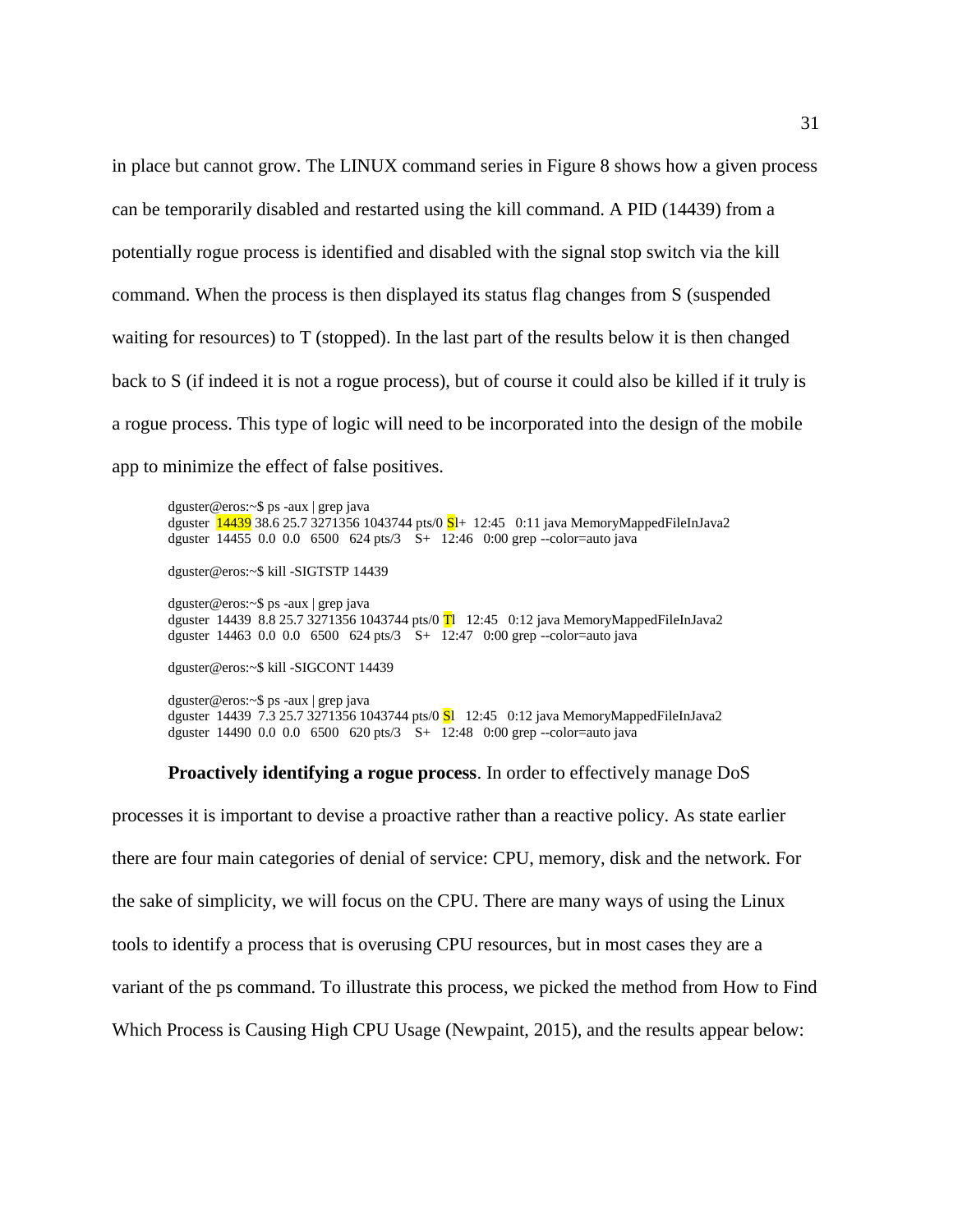dguster@eros:~/javaclass\$ ps -eo pcpu,pid,user,args | sort -k1 -r | head -10

%CPU PID USER COMMAND 82.8 3748 dguster java MemoryMappedFileInJava2 12.0 3764 root [flush-0:21] 0.1 1395 root /usr/sbin/vmtoolsd 0.0 31281 root [kworker/0:0] 0.0 30824 root /usr/lib/policykit-1/polkitd --no-debug 0.0 30757 root /usr/sbin/console-kit-daemon --no-daemon 0.0 30697 syslog rsyslogd -c5 0.0 30344 root /usr/sbin/sshd -D 0.0 29030 root [kworker/3:2]

The resulting list displays the 10 processes that are using the most memory. The first entry in the list is really problematic in that it is using 82.8% of available memory. Note that the Linux operating system has processes in place to help safeguard against a denial of service. For example, in the list above, the flush process is freeing memory by writing dirty memory pages out to disk.

**Server side**. The host in this case is using a popular release of Linux called Ubuntu. The services on this host are provided by an Apache Web Server. This service facilitates the communication with the mobile application. Also, on this host a MySQL database has been configured to provide secondary storage to store the mobile device IDs. Of course a modular approach has been used to create the code. Below are all the components of the server which are used to implement this application:

**cProc.sh:** This bash script is used to restart the stopped process

**register.php:** This is the rest API exposed to mobile app used to store the device id of the Android Phone in the MySql DB.

This API accepts the GET Method and takes 'id' as an argument.

**unregister.php:** This is the rest API exposed to the mobile app used to delete the device id of the Android Phone in the MySql DB.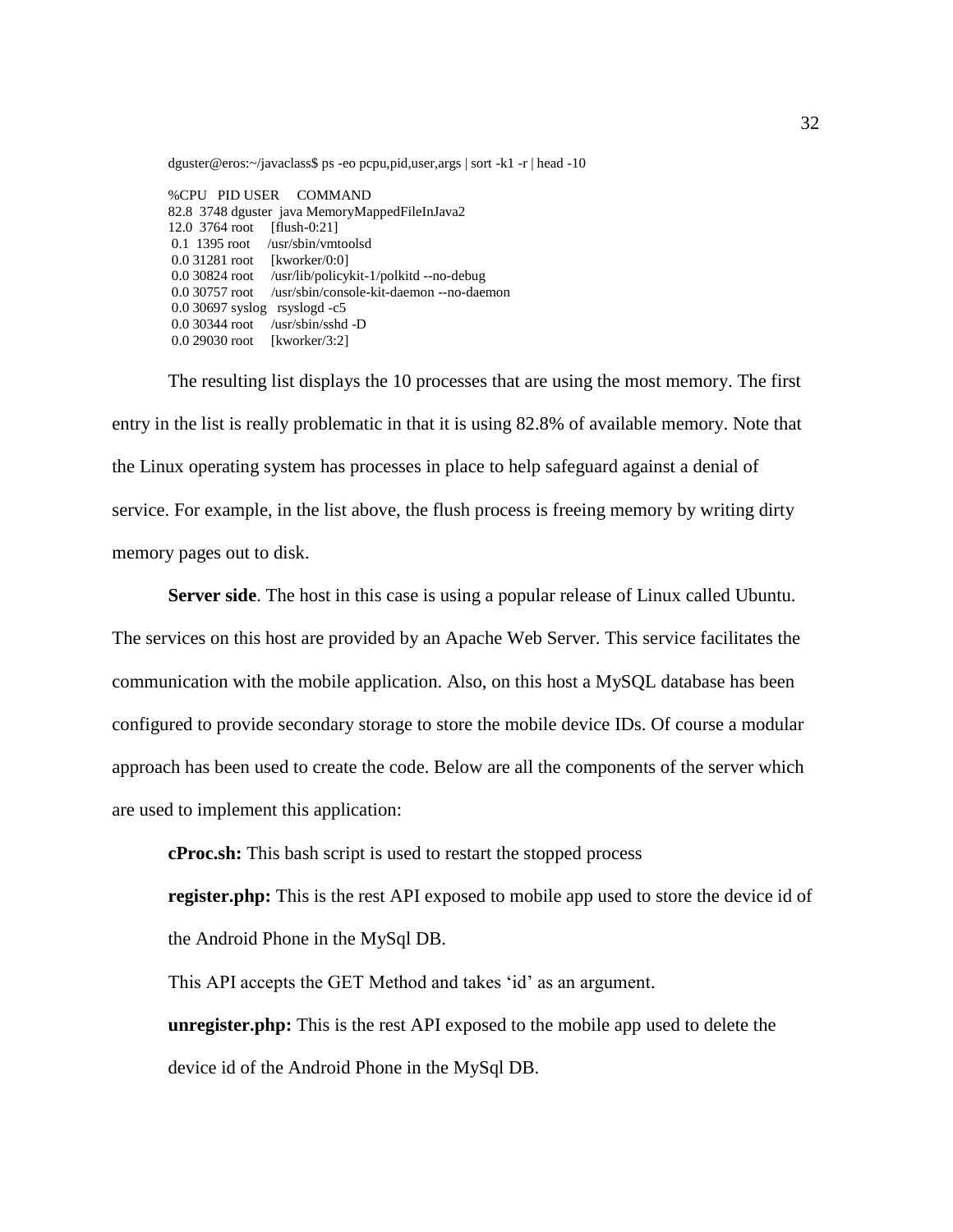This API accepts the GET Method and takes 'id' as an argument.

**db\_config.php:** This file has the configuration used to connect to the MySQL DB. This is not an API and it is used internally by other files which need to connect to DB. **cronjob.sh:** This is a bash script which basically acts a cronjob which calls the process.sh every five seconds.

**MCrypt.php:** This is a library which uses AES-128 internally for encrypting and decrypting data. This is not exposed as API and it is only used internally with other files.

**startProcess.php:** This is a Rest API which is displayed to the user by the mobile application. This is used to start the process. It will internally call the 'cProc.sh' internally.

This API accepts the GET Method and takes the 'pid' as an argument.

**stopProcess.php:** This is a Rest API which is displayed to the user by the mobile application. This is used to stop the process. It will internally call the 'sProc.sh' internally.

This API accepts the GET Method and takes the 'pid' as an argument.

**sProc.sh:** This bash script is used to stop the running process.

**killProcess.php:** This is a Rest API which is displayed to the user by the mobile application. This is used to kill the process. It will internally call the 'kProc.sh' internally.

**kProc.sh:** This bash script is used to kill the running process.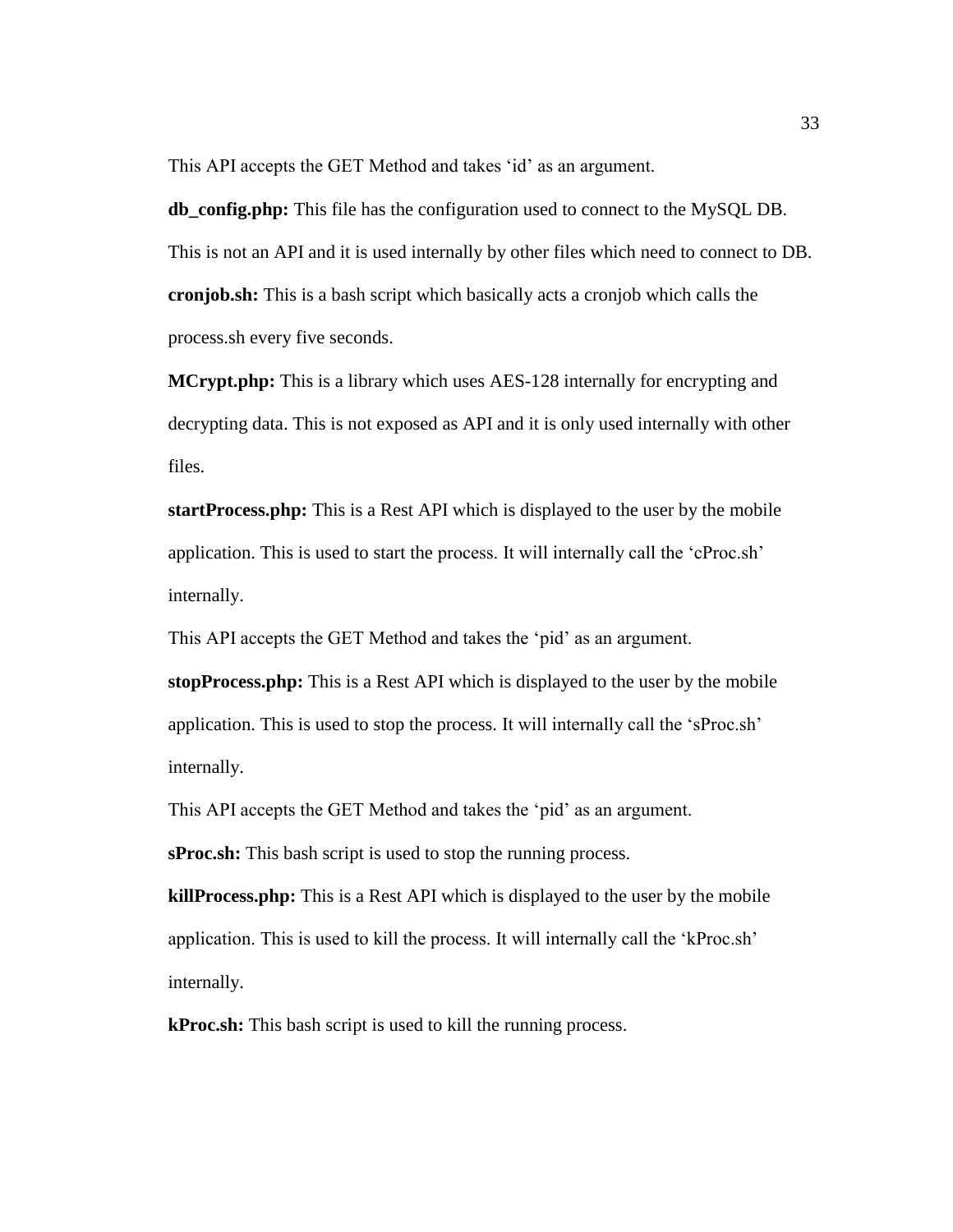**process.sh:** This is a bash script which is used to identify the process with a high CPU usage. This will also call the 'kill.sh' to suspend the process.

**kill.sh:** This is a bash script which actually suspends the process and calls the 'notify.php'.

**auth.php:** This is not an API and it is the authentication library which contains the code for HTTP Basic Authentication along with AES-128 encryption. The credentials are transmitted as encrypted data.

**notify.php:** This is API calls the GCM (Goggle Cloud Messaging) to send the push notification. It gets the device ids from the MySQL DB.

**Client side**. In our design, the client is an Android Application. This Application has two screens i.e. the Login Screen and the Administration screen which appear below as screenshots in Figure 2.

| $\bigoplus$ $\bigcirc$ $\blacktriangledown$ $\blacktriangle$ $\bigcirc$ 3:16<br><b>ICI</b> VMDoS |
|--------------------------------------------------------------------------------------------------|
| <b>Mitigating Denial Of Service</b>                                                              |
| Username                                                                                         |
| Password                                                                                         |
| Login                                                                                            |
|                                                                                                  |
| Abdul Raqeeb and Dennis Guster<br><b>Saint Cloud State University</b>                            |
|                                                                                                  |
|                                                                                                  |

*Figure 15*. Login Screen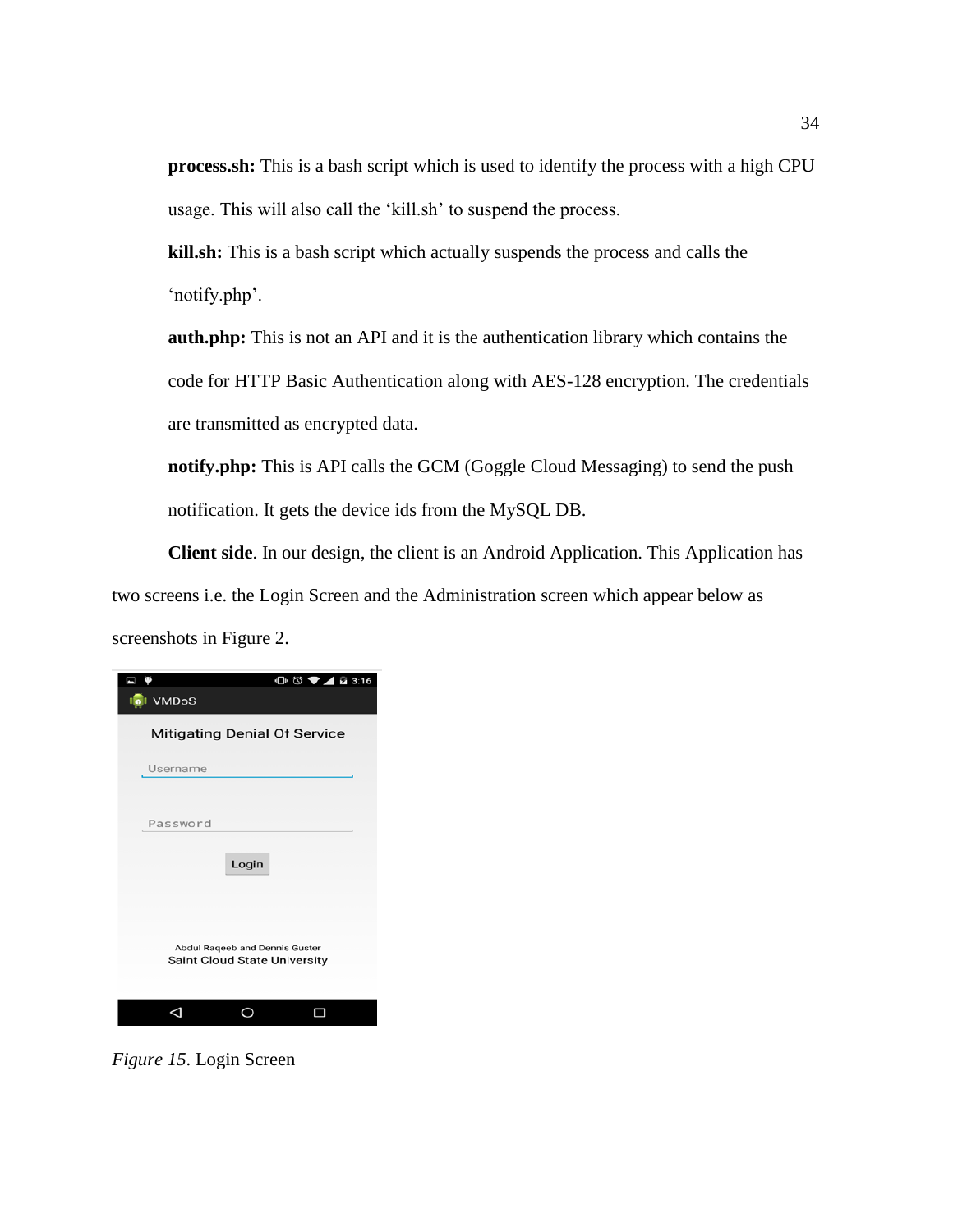| 日 争<br>$\preceq$                    |                                     | $\mathbf{C}$ $\odot$ $\blacktriangleright$ 4 $\ddot{a}$ 3:15 |
|-------------------------------------|-------------------------------------|--------------------------------------------------------------|
| <b>ISI</b> VMDoS                    |                                     |                                                              |
| <b>Mitigating Denial Of Service</b> |                                     |                                                              |
|                                     | Rogue Process Id:                   |                                                              |
| 21769                               |                                     |                                                              |
|                                     |                                     |                                                              |
|                                     |                                     |                                                              |
|                                     | Kill                                |                                                              |
|                                     |                                     |                                                              |
|                                     |                                     |                                                              |
| Stop                                |                                     | Restart                                                      |
|                                     |                                     |                                                              |
|                                     | Abdul Raqeeb and Dennis Guster      |                                                              |
|                                     | <b>Saint Cloud State University</b> |                                                              |
|                                     |                                     |                                                              |

*Figure 16*. Administration Screen

The Login Screen is simply used to authenticate the application with the server. The login screen will be shown only once,. i.e., when the user installs the application. Therefore, when the user opens the APP for the second time it will not show the login screen again, instead the administration screen would then be displayed. Also, when the user logs in successfully for the first time the credentials are encrypted using AES-128 and then stored on the mobile device to support future communications.

#### **Push Notifications for Rouge Process**

Figure 17 illustrates how the push notification is used within this application. The push notification, also called the server push notification, is the delivery of information from a software application to a computing device, without a specific request from the client. In our design, push notifications are used to alert the user about the existence of a rogue process.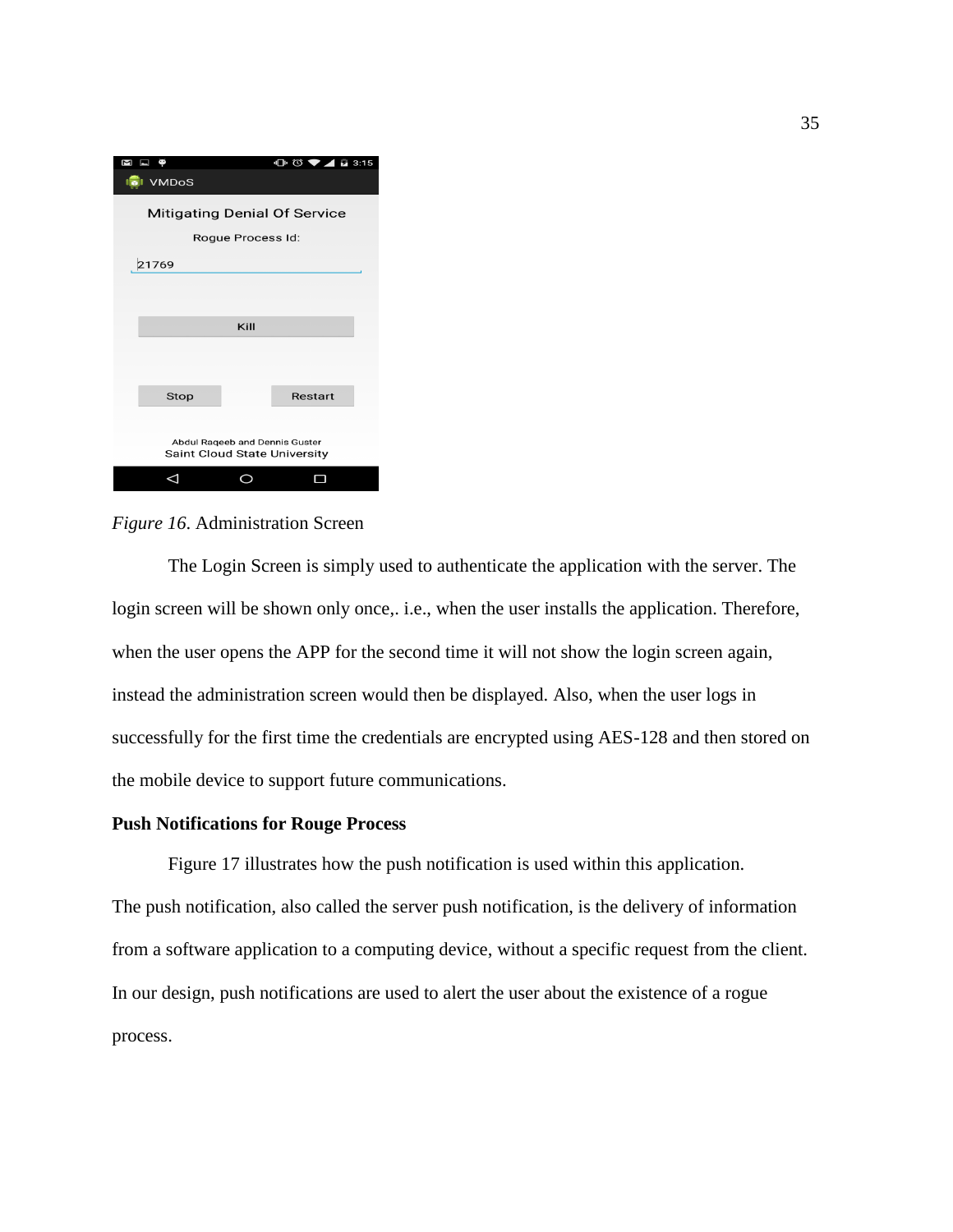After a successful login, the mobile device will register with the GCM, upon a successful registration, the GCM will then return a device id to the mobile application. This ID will be used to uniquely identify the device within the cloud. The mobile application will then send a request to the server along with this device id and then store it in the database (at this point the register.php api is called).



*Figure 17*. Architecture of Push Notification of Rouge Process

Next, when the server finds any rogue process it can, it will then send the push

notification using the device id (again the notify.php api is called to notify the registered

devices). Of course the object Notify.php has the code needed to send the request to the GCM.

Below is an example of a request to the GCM:

GCM API : https://android.googleapis.com/gcm/send Method : POST Parameters: registration\_ids : is the array of device ids data : is the array of key value pair (Ex: "message" =>"Rogue process found") Header : Authorization: key="This key can be found on the Google API Console

Below, in Figure 18, is an example of the Android mobile device screenshot after the

rogue process has been killed.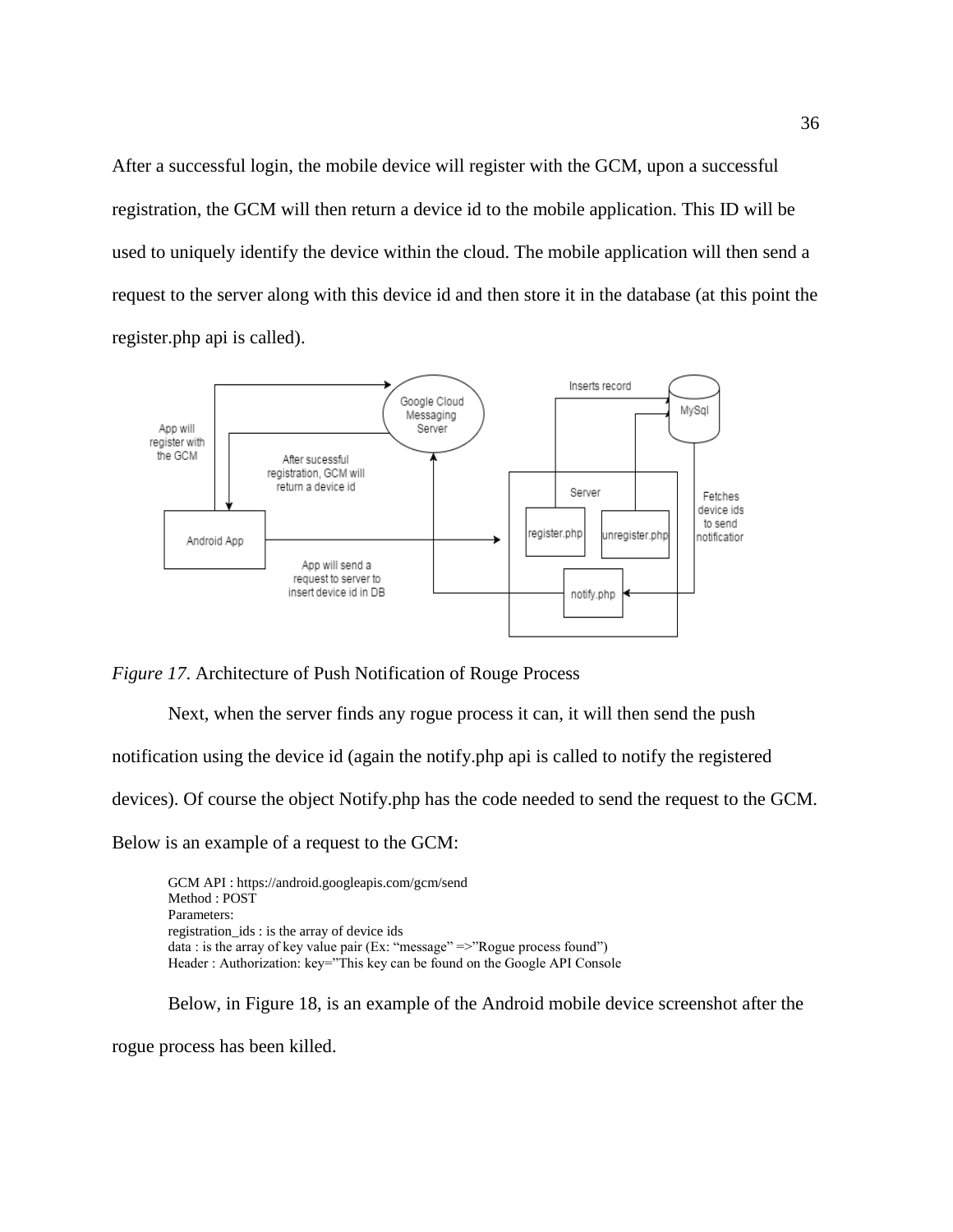

*Figure 18*. Rouge Process Killed

### **Encryption**

Because this project attempted to use object oriented programming whenever possible a well-respected library [9] was used for encryption on both the mobile app and the server (GitHub, 2014). This library makes use of AES 128. When the mobile application sends a request to the server the data is encrypted before being transmitted. For example, one of the parameters to be passed would be the process ID which could be considered to be sensitive data. So, under this scenario, every process ID is encrypted and then sent over the REST API, of course then the, REST API is capable of decrypting the data.

The Initial Vector and Key both are initially shared between mobile app and the server. Below is a sample implementation of the Encryption on the mobile app.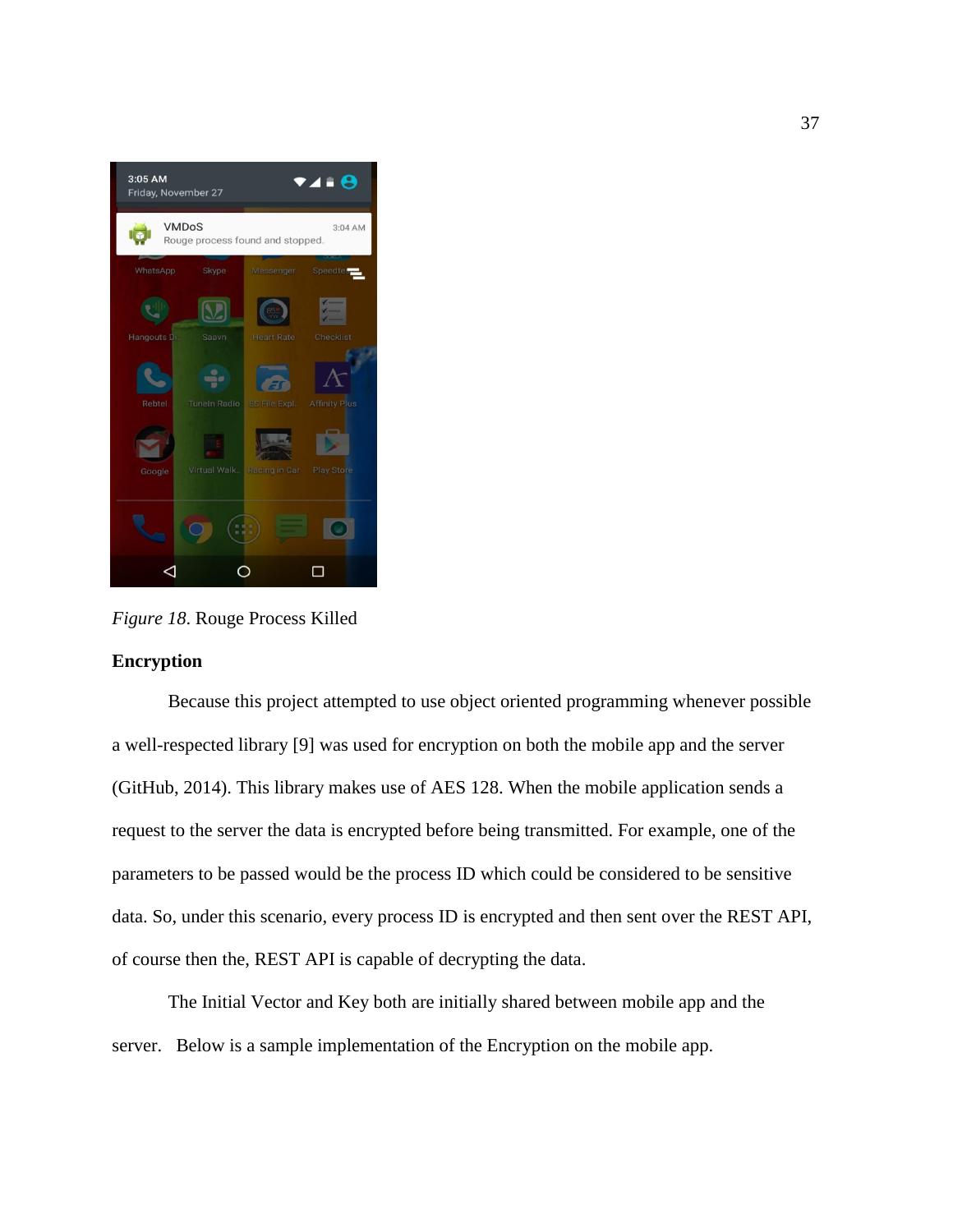```
String credentials = MCrypt.bytesToHex(mcrypt.encrypt("raqeeb")) + ":"+ 
MCrypt.bytesToHex(mcrypt.encrypt("superman2"));
```
The decryption on the server side is accomplished with the logic below:

\$mcrypt = new MCrypt(); \$username =\$mcrypt->decrypt(\$user);  $spassword =$ \$mcrypt->decrypt(\$pass);

### **Authentication for Accessing Mobile Application**

In this application, authentication is done by the HTTP Basic Auth routine in

conjunction with the AES-128 encryption class. The main file for handling the authentication

and login API on the server is "auth.php." Every request from the mobile app is then

authenticated using that HTTP Basic Auth routine. Following is the example of adding the

Auth header to the mobile application. Below is the sample java code for a request on client

side:

 $\text{credentials} = \text{MCrypt.bytesToHex(mcrypt.energyt("raqeeb")) + ":" +$ MCrypt.bytesToHex(mcrypt.encrypt("superman2"));

String credBase64 = Base64.encodeToString( credentials.getBytes(), Base64.DEFAULT).replace("\n",""); HttpClient httpclient = new DefaultHttpClient(); HttpGet httpGet = new HttpGet(params[0]); httpGet.setHeader("Authorization", "Basic " + credBase64); HttpResponse response = httpclient.execute(httpGet);

The above credentials are stored in the persistent memory of mobile device once the user has successfully logged in. This facilitates efficiency when evaluating future requests to the server. Figure 19 shows the sample PHP code used to handle the authentication requests.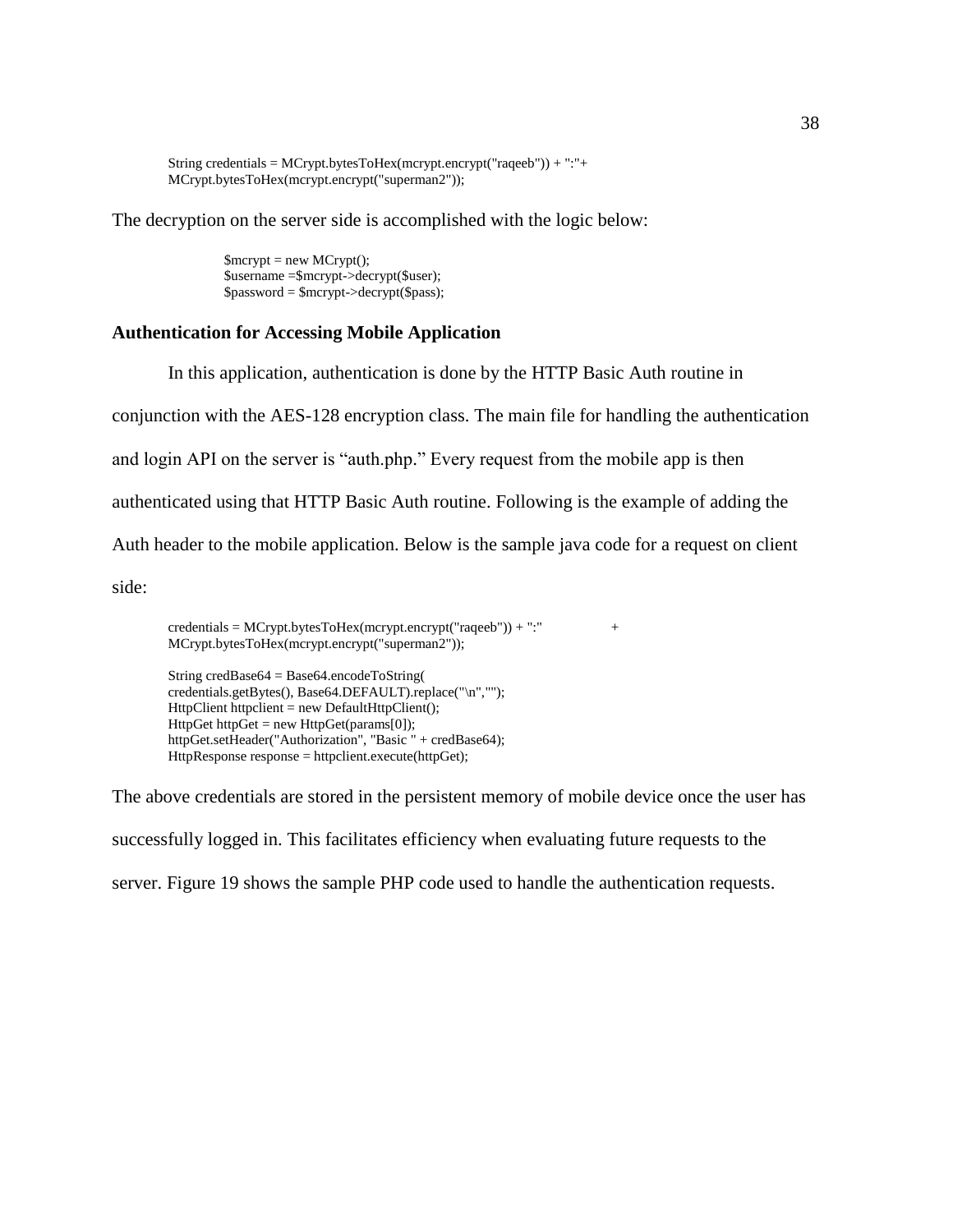```
function pc validate($user,$pass) {
    $merypt = new MCrypt();$username = $mcrypt->decrypt($user);
    spassword =Smcrypt->decrypt($pass);
    $pass md5 = md5($password);
    $query = "select * from users where username = '$username' and password
= '$pass md5"';
    $result=mysql query($query);
    $count=mysql num rows($result);
    if($count==1)
    ₹
         return true;
    ₹
    else
     ₹
     return false;
    ₹
```
# *Figure 19*. PHP Code Used for Authentication Requests

To achieve better security, the username and password have also been encrypted using the AES-128 class before being transmitted to the server. In turn, the server will handle this request by decrypting and following the rest of the authentication process. A much needed future addition to this project would be implementing an administration control panel for controlling user accounts within the mobile application. Keeping this in mind the users are being stored in a MYSQL table called 'users'. To ensure added security the passwords are stored as a MD5 hash.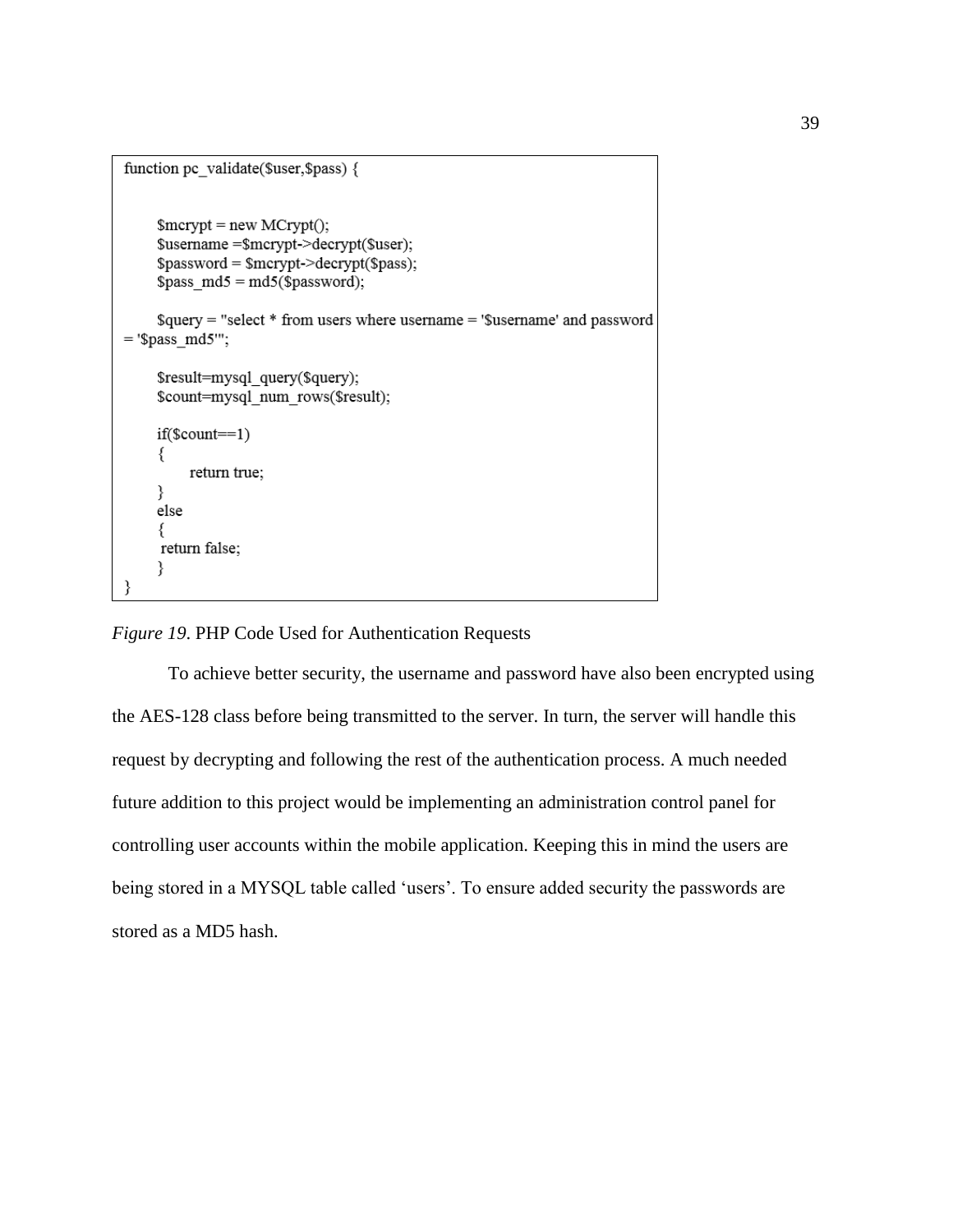| Red Pocket ♥                                                           | $\bigoplus$ $\bigcirc$ $\bigcirc$ $\bigotimes$ $\bigotimes$ 12 5:30 |
|------------------------------------------------------------------------|---------------------------------------------------------------------|
| Remotecache                                                            |                                                                     |
| <b>Routing Cache</b>                                                   |                                                                     |
| Username                                                               |                                                                     |
| Password                                                               |                                                                     |
|                                                                        | Login                                                               |
|                                                                        |                                                                     |
| D. Guster, L. Lebentritt and A. Rageeb<br>Saint Cloud State University |                                                                     |
|                                                                        |                                                                     |

*Figure 20*. Authentication Process for Mobile App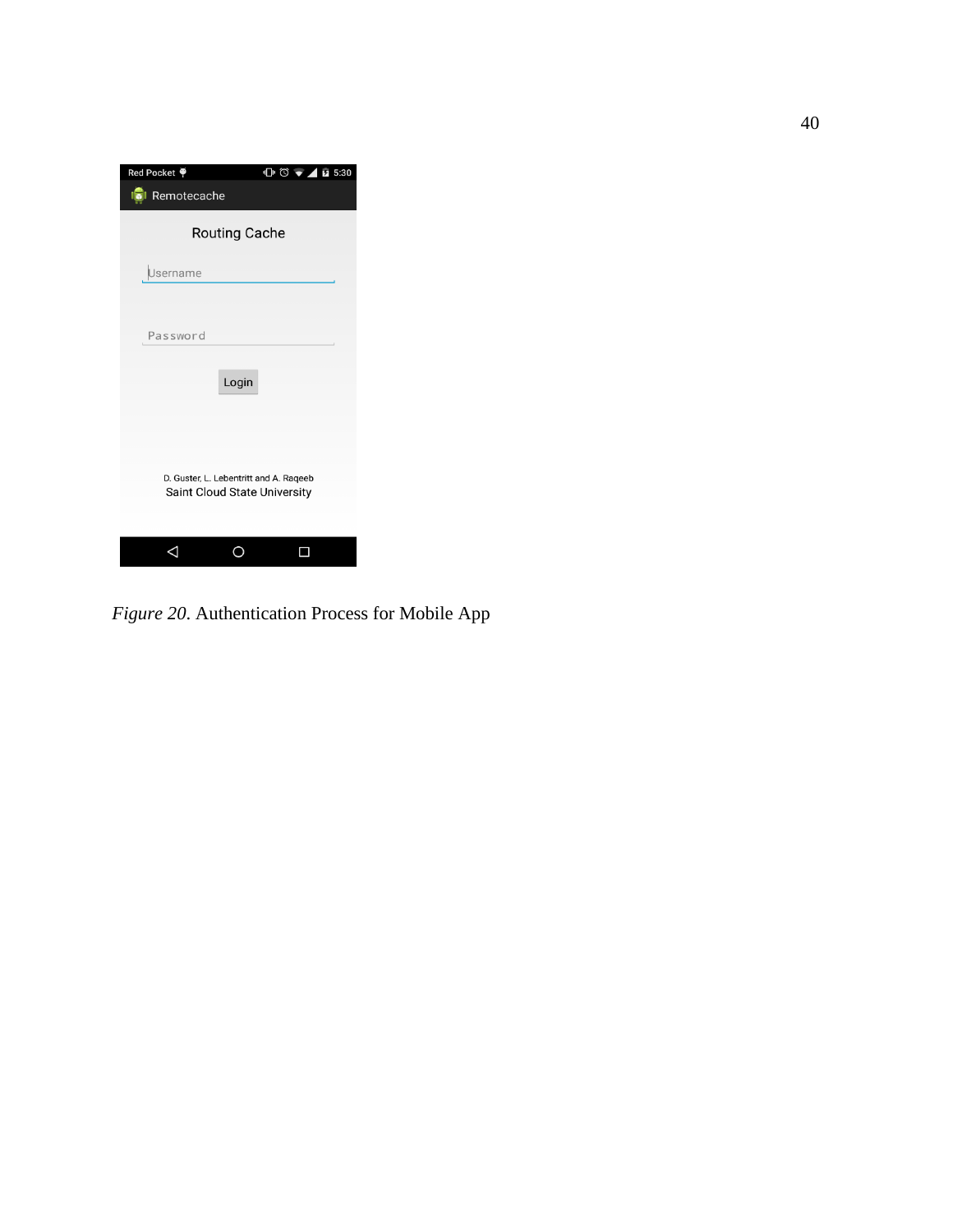#### **Chapter IV: Conclusion and Future Work**

The results generally indicate that an indirect measurement strategy such as using the router cache can detect attacks that may not trip an intrusion detection system. This is due in part to trying to minimize false positives within intrusion detection system and the fact that hacker have learned to utilize less intense attacks to minimize the probability of getting caught and to minimize their foot print from a forensics point of view. The data evaluated revealed that scenario. There were typically about 10 attacks per hour that did not trip the intrusion detection system, but were caught by the router cache. However, there were also several events per hour where the IP address was not on the whitelist and hence was mistakenly identified as an attack. Future research by the authors needs to address how the whitelist can be expanded beyond the list of current trusted domains. In many cases, outside address are related to a service provider such as Charter and Charter related client addresses in the authors' service area could be added to the white list. Also, use of reoccurring client addresses if used ethically could be added as well.

Using the router cache for this purpose places an additional burden on that cache in the sense it will get read more often. So it will be important to make sure the cache is well tuned. On the authors' system the virtual machine tested was getting an excellent hit ratio of about 95% in each direction. This is a good indicator of the health of the configuration and hopefully can be maintained when the router cache is also used to identify intrusions.

Last, for this technique to be viable, a quick and convenient interface is required. It makes sense to develop this interface as a mobile app. Equipment rooms are seldom manned 24/7 anymore, so assuming that a systems administrator carried a smart phone at all times,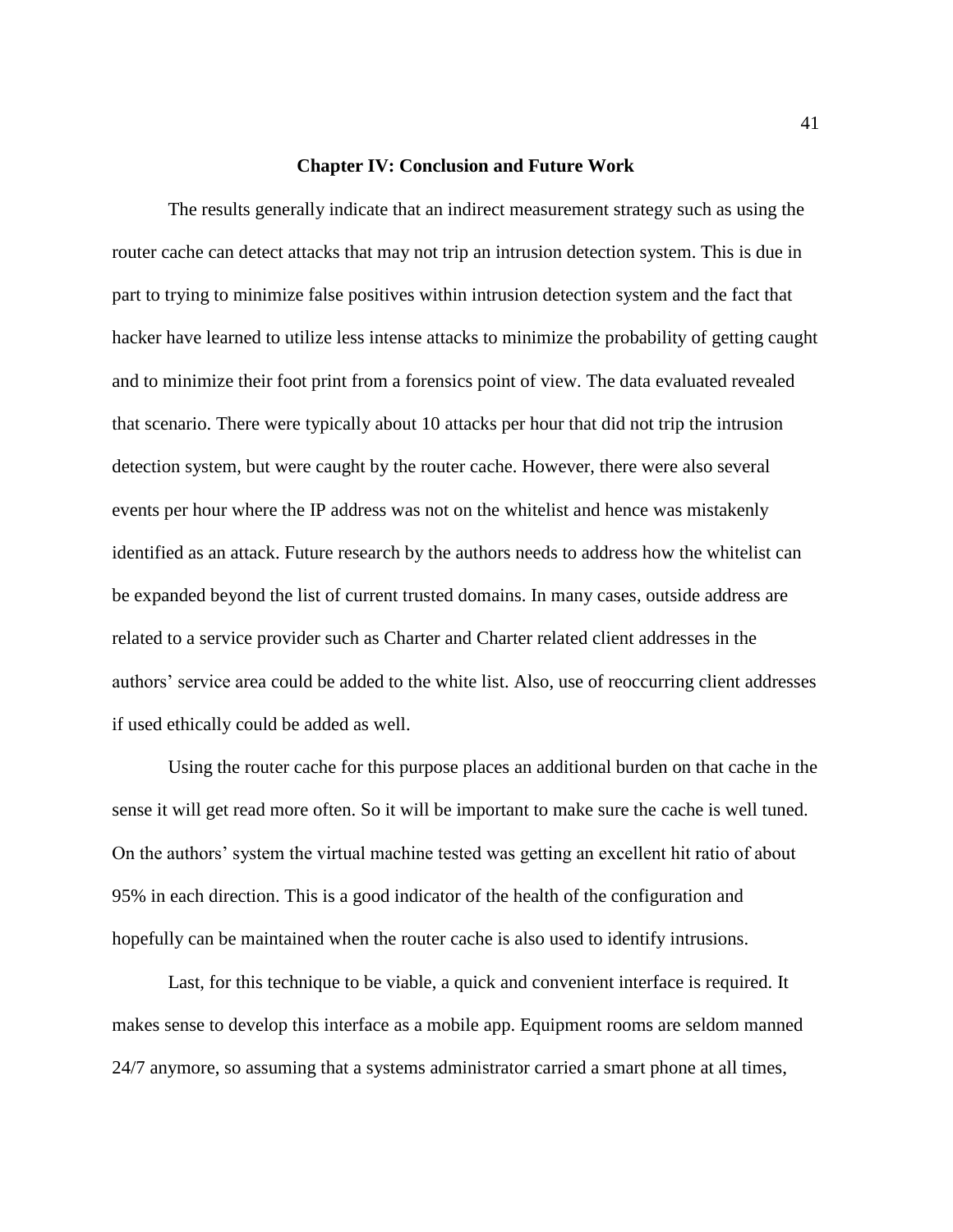intrusion could be identified and dealt with remotely. Certainly, this remote management would require that sensitive information travel the airways. Therefore, the design presented herein attempted to use encryption mechanisms to ensure secure transmission of data. Further, it was clear that this security tool could be just one of many that could be managed via a mobile app. In fact this is the second tool developed by the authors, see Guster et al. (2015). To accommodate such a mission, creating the MYSQL data base as a depository of security related data will allow the sharing of such data across multiple security tools deployed as mobile apps.

Hackers are consistently use a dynamic strategy; in other words, they are constantly devising new attack techniques and are aware of the importance of minimizing their attack fingerprint. Indirect methods such as this can be effective because adding to the routing cache table can be viewed as a subsequent event to a primary event such as attacking the secure shell daemon. This is an unconventional strategy and a hacker would really need to think outside the box to thwart its effectiveness. Ultimately, this makes it more difficult for a hacker to: go undetected, cover their tracks and ultimately succeed.

42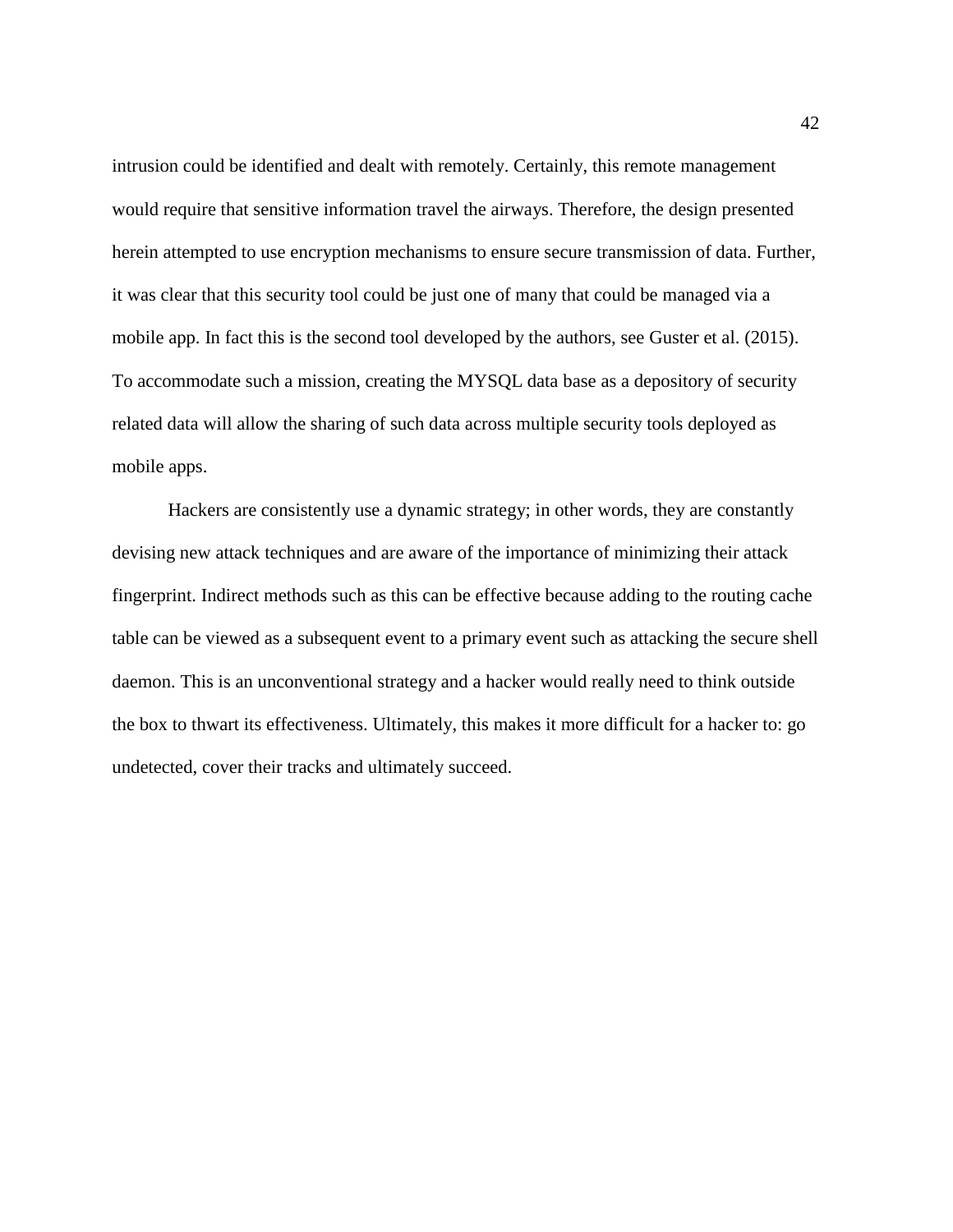#### **References**

- Benvenuti, C. (2006). *Understanding LINUX network internals*. Sebastopol, CA: O'Reilly Media, Inc.
- Bernat, V. (2011a). *Tuning Linux IPv4 route cache*. Retrieved from http://vincent.bernat.im/en/blog/2011-ipv4-route-cache-linux.html.
- Bernat, V. (2011b). *Tuning Linux IPv4 route cache*. Retrieved from: https://github.com/vincentbernat/www.luffy.cx/blob/master/content/en/blog/2011 ipv4-route-cache-linux.html
- Cheswick, W. R., & Bellovin, S. M. (1994). *Firewalls and internet security: Repelling the wily hacker*. Boston, MA: Pearson.
- Cho, Y., Qu, G., & Wu, Y. (2012). Insider threats against trust mechanism with watchdog and defending approaches in wireless sensor networks. *Proceedings IEEE CS Security and Privacy Workshops*, SPW 2012), 134-141. doi:10.1109/SPW.2012.32
- Clinton, L. (2013). *The evolution of the cyber threat and public policy*. BrightTalk. Retrieved from: https://www.brighttalk.com/community/it-security/webcast/8883/67297
- Dev, L. (2014). *The five most common cyberattack myths-revealed*. Retrieved from: http://www.cybereason.com/five\_most\_common\_cyberattacks\_myths\_revealed/.
- Geier, E. (2015). *10 Android apps for Linux Server Admins*. Retrieved from http://www.linuxplanet.com/linuxplanet/reviews/7301/2.
- Guster, D., Abdul, R., & Rice, E. (2015). Mitigating virtual machine denial of service attacks from mobile apps. *Journal of Network and Information Security, 3*(2), 21-31.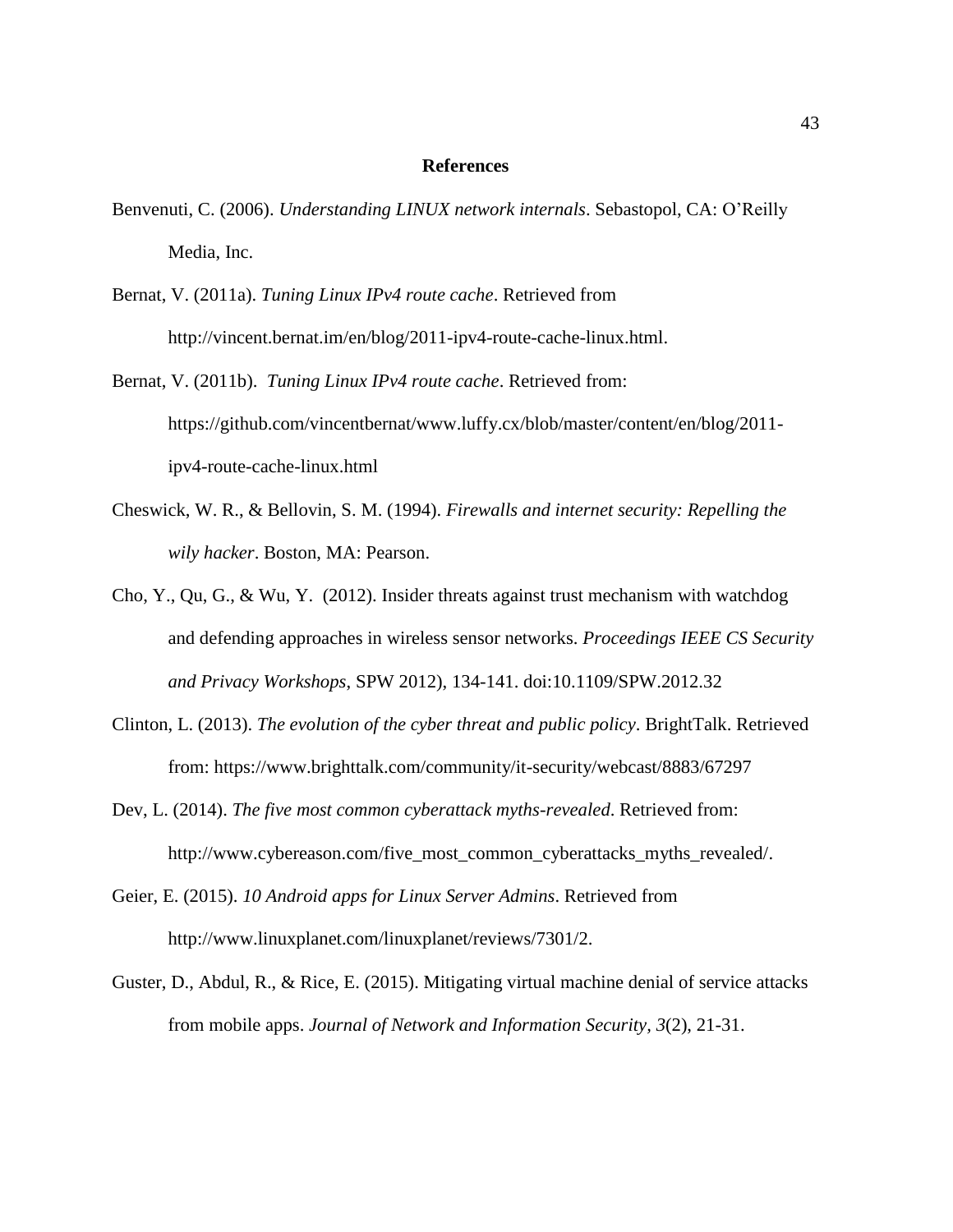GitHub. (2014). *Android-PHP-Encrypt-Decrypt*. Retrieved from https://github.com/serpro/Android-PHP-Encrypt-Decrypt/

- Hafner, K., & Lyon, M. (1996). Where wizards stay up late: The origins of the internet. New York, NY: Simon and Schuster.
- Jichkar, M. A., & Chandak, D. B. (2014). *An implementation on detection of trusted service provider in mobile ad-hoc networks*. doi:10.14445/22315381/IJETT-V11P213
- Kargl, F., Maier, J., Schlott, S., & Weber, M. (2001). *Protecting web servers from distributed denial of service attacks*. Retrieved from https://gixtools.net/ddos-mitigation/
- Meyer, D., & Partan, A. (2003). *S-BGP/soBGP Panel: What do we really need and how do we architect a compromise to get it?* NANOG 0306.
- Munsell, A. (2014). *Setup hack and HHVM on digital ocean*. Retrieved from https://www.andrewmunsell.com/blog/setup-hack-and-hhvm-on-digital-ocean/
- Newspaint. (2013). *How to diagnose high Sys CPU on Linus*. Retrieved from https://newspaint.wordpress.com/2013/07/24/how-to-diagnose-high-sys-cpu-on-linux/
- Nguyen, B. (2004). *LINUX file system hierarchy*. Retrieved from http://www.tldp.org/LDP/Linux-Filesystem-Hierarchy/html/proc.html
- Saha, S., Lukyanenko, A., & Ylä-Jääski, A. (2015). Efficient cache availability management in Information-Centric Networks. *Computer Networks, 84*, 32-45. doi:10.1016/j.comnet.2015.04.005.
- Shuo, C., Jun, X., Kalbarczyk, Z., & Iyer, R. K. (2006). Security vulnerabilities: From analysis to detection and masking techniques. *Proceedings of the IEEE*, 94(2), 407- 418. doi:10.1109/JPROC.2005.862473.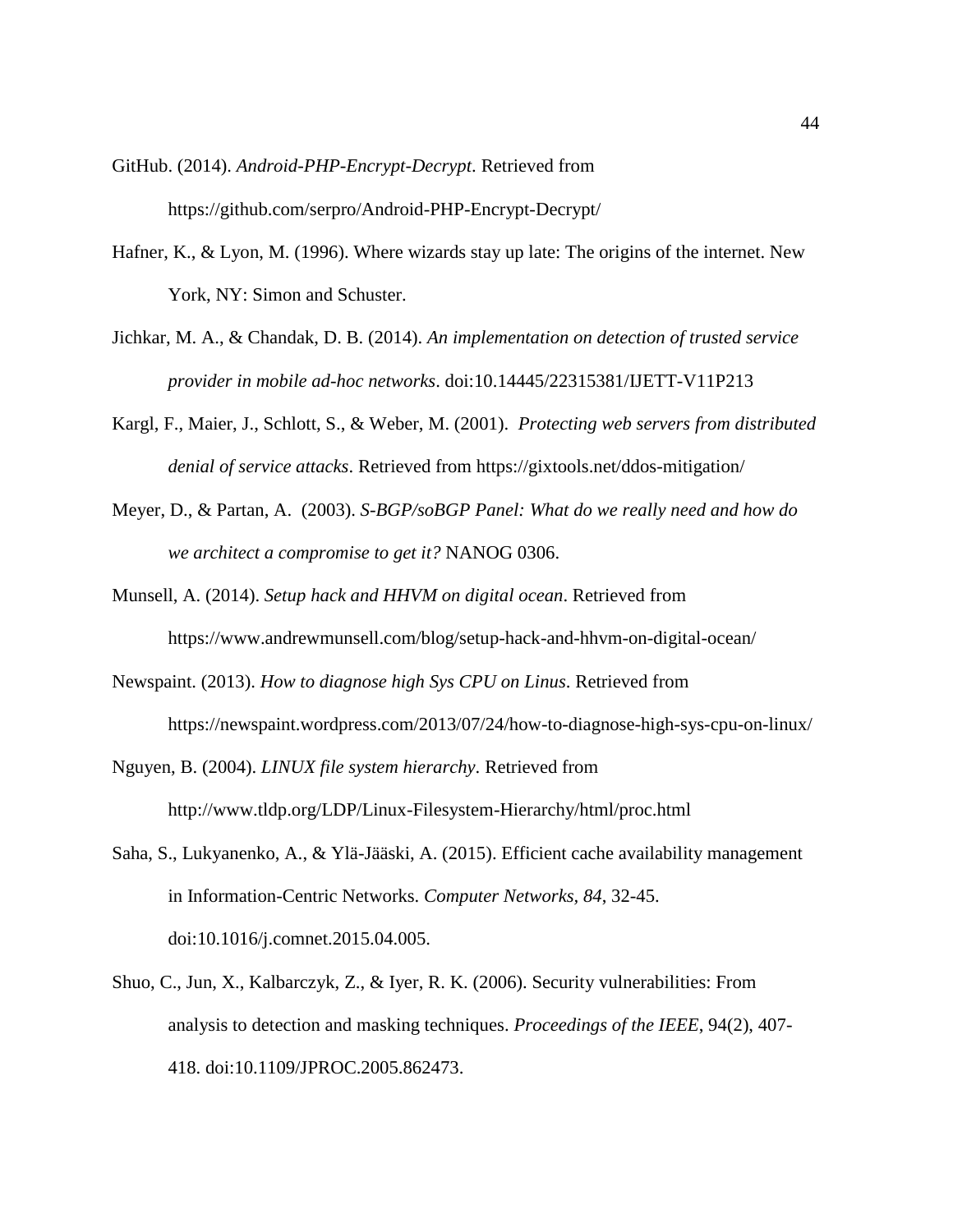- Snader, R., & Borisov, N. (2008), A tune-up for Tor: Improving security and performance in the Tor network. *Proceedings of the Network and Distributed Security Symposium - NDSS'08, Internet Society*.
- Symantec. (n.d.) *Advanced Persistent Threat (APT): The uninvited guest*. Retrieved from http://www.symantec.com/theme.jsp?themeid=apt-infographic-1
- Teller, T. (2012). The Biggest Cybersecurity Threats of 2013. Forbes. Retrieved from http://www.forbes.com/sites/ciocentral/2012/12/05/the-biggest-cybersecurity-threatsof-2013-2/
- Zhang, Y., Mao, Z., & Wang, J. ). (2007). A firewall for routers: Protecting against routing misbehavior. *Proceedings of the International Conference on Dependable Systems and Networks*, (Proceedings - 37th Annual IEEE/IFIP International Conference on Dependable Systems and Networks, DSN 2007), 20-29. doi:10.1109/DSN.2007.7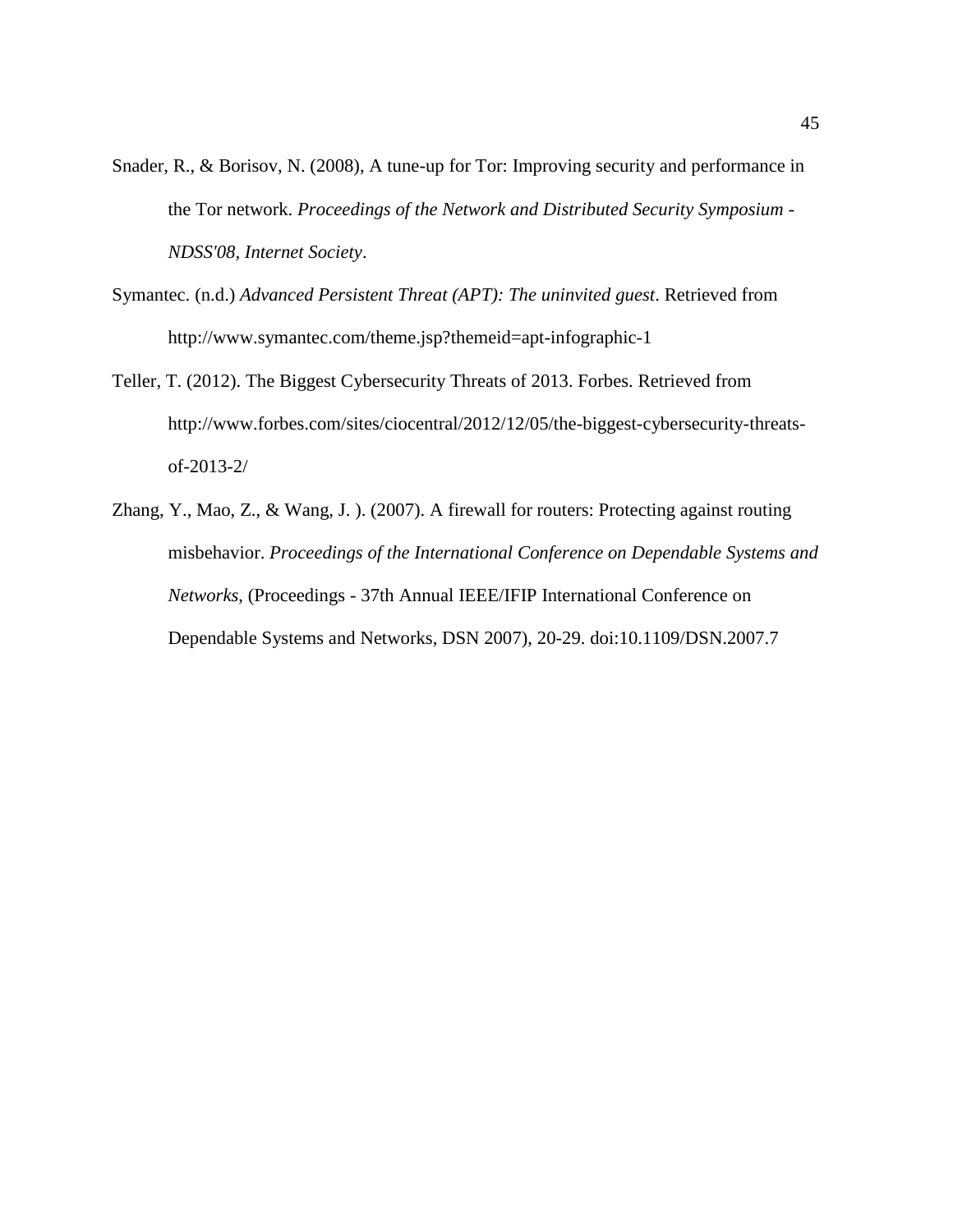## **Appendix**

Application Name: Router Cache Android Application

Login.java

package com.bcrl.rcache;

import java.io.BufferedReader;

import java.io.InputStream;

import java.io.InputStreamReader;

import org.apache.http.HttpResponse; import org.apache.http.client.HttpClient; import org.apache.http.client.methods.HttpGet; import org.apache.http.impl.client.DefaultHttpClient; import org.json.JSONException; import org.json.JSONObject;

import com.bcrl.rcache.MainActivity.WebRequest; import com.bcrl.rcache.R;

import android.app.Activity; import android.content.Intent;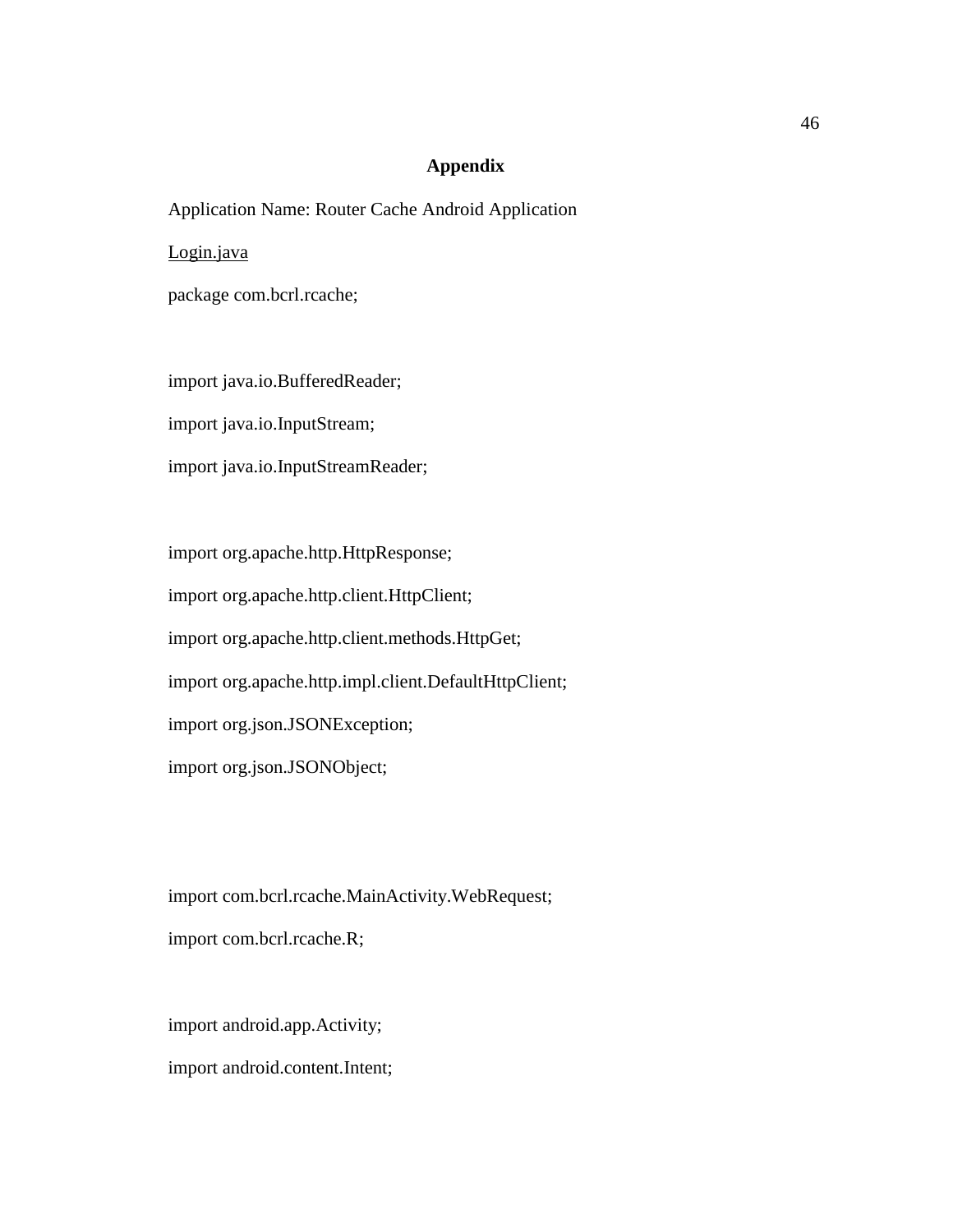import android.content.SharedPreferences;

import android.content.SharedPreferences.Editor;

import android.os.AsyncTask;

import android.os.Bundle;

import android.preference.PreferenceManager;

import android.util.Base64;

import android.util.Log;

import android.view.View;

import android.view.View.OnClickListener;

import android.widget.Button;

import android.widget.EditText;

import android.widget.Toast;

public class Login extends Activity {

Button loginBtn;

String SERVER\_URL = "http://10.31.7.11/student/paper2/";

WebReq\_Return returnInterface;

MCrypt mcrypt;

EditText uEt, pEt;

String username, password;

SharedPreferences settings;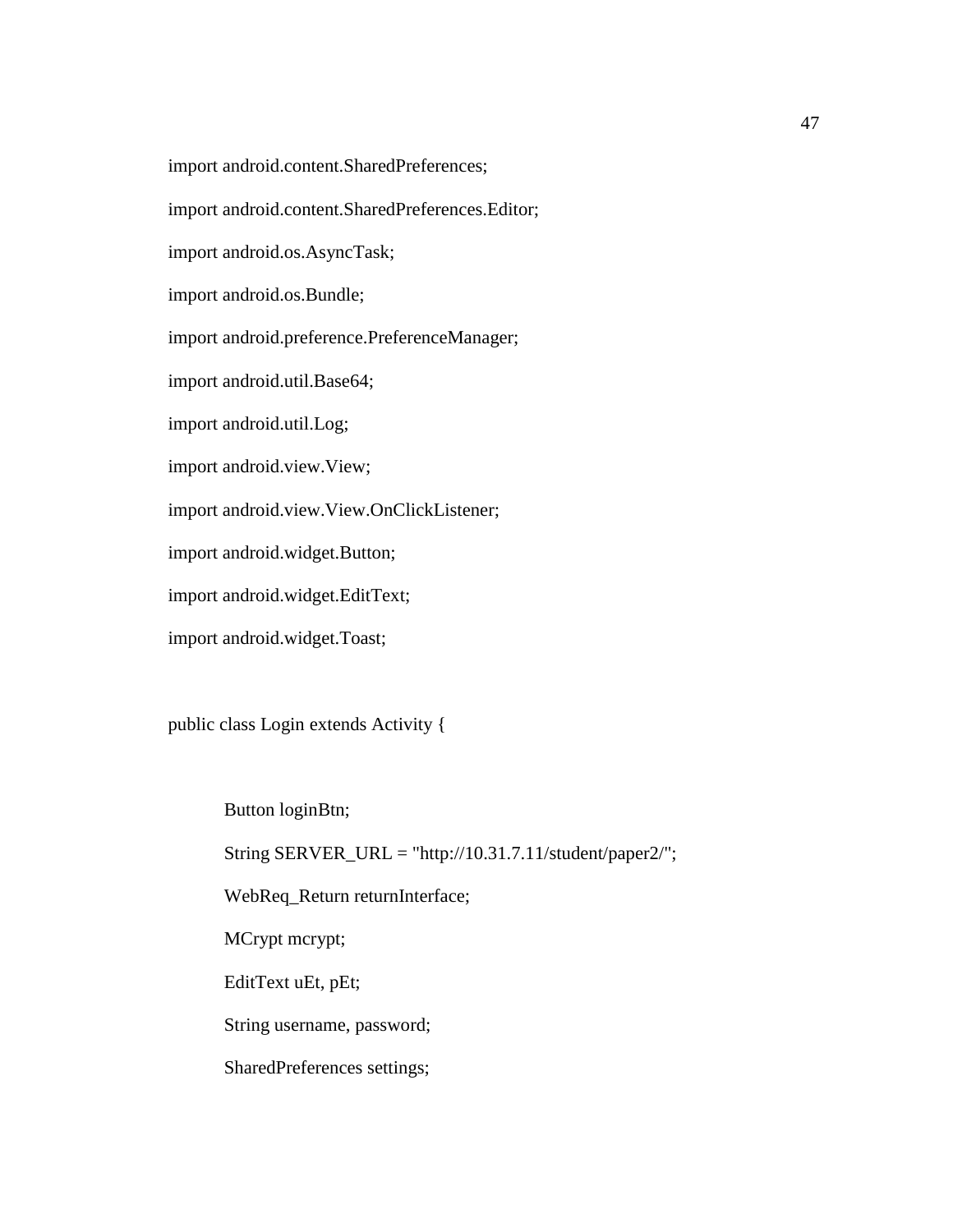@Override

```
protected void onCreate(Bundle savedInstanceState) {
       super.onCreate(savedInstanceState);
       setContentView(R.layout.login);
       settings = PreferenceManager
                      .getDefaultSharedPreferences(getApplicationContext());
       String user = settings.getString("username", null);
       String pass = settings.getString("password", null);
```
if(user != null && pass != null){

Intent intent  $=$  new Intent(Login.this,

MainActivity.class);

startActivity(intent);

finish();

}

final Editor edit = settings.edit(); loginBtn = (Button) findViewById(R.id.button1);  $mcrypt = new MCrypt$ ;  $uEt = (Edit Text) findViewById(R.id.edutrText1);$  $pEt = (Edit Text) findViewById(R.id.eduitText2);$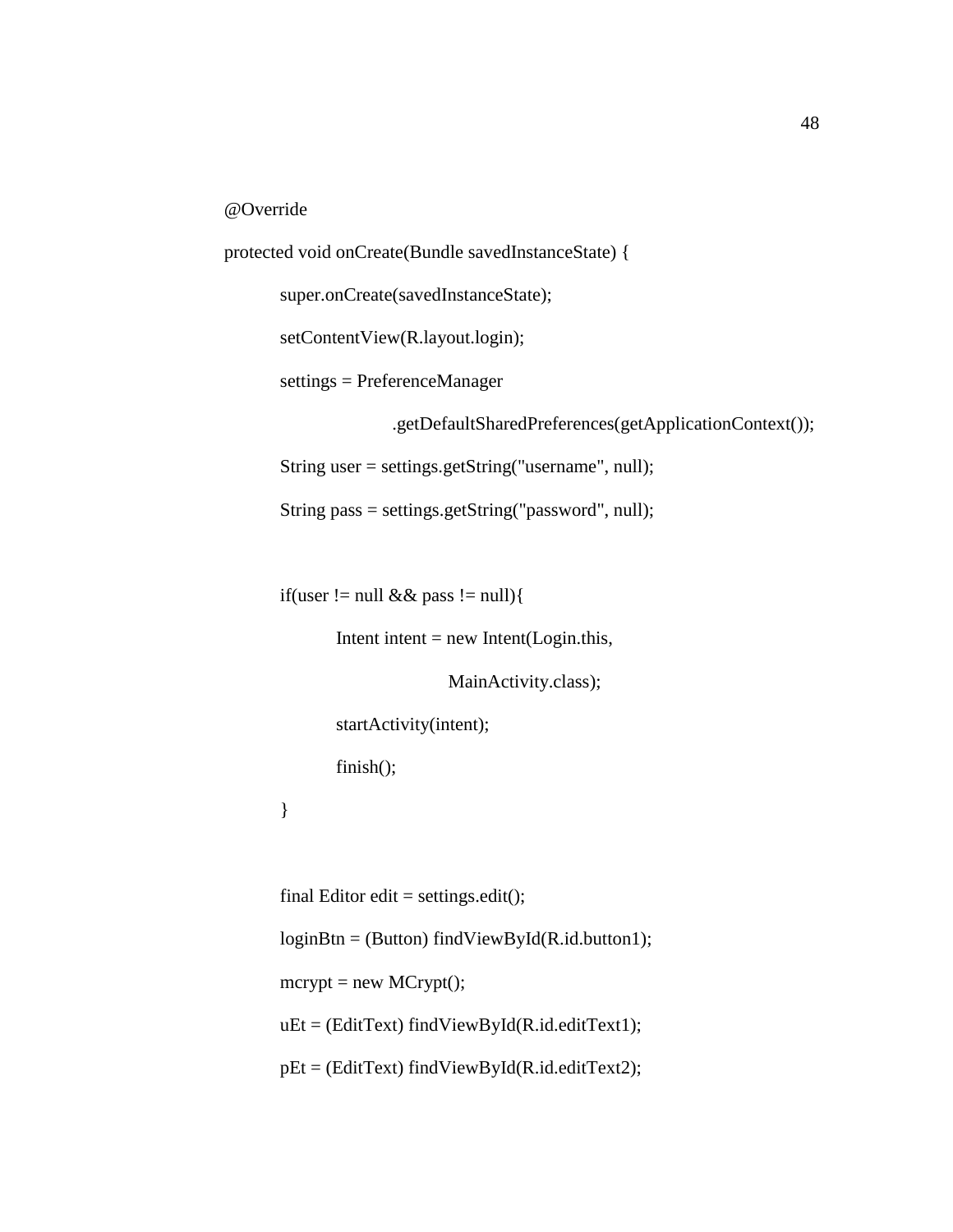loginBtn.setOnClickListener(new OnClickListener() {

@Override

public void onClick(View v) {

createLogin();

});

}

returnInterface = new WebReq\_Return() {

@Override

public void setResult(String result) {

try {

JSONObject jo = new JSONObject(result);

String code = jo.getString("code");

if (Integer.parseInt(code) == 200) {

runOnUiThread(new Runnable() {

public void run() {

edit.putString("username",

username);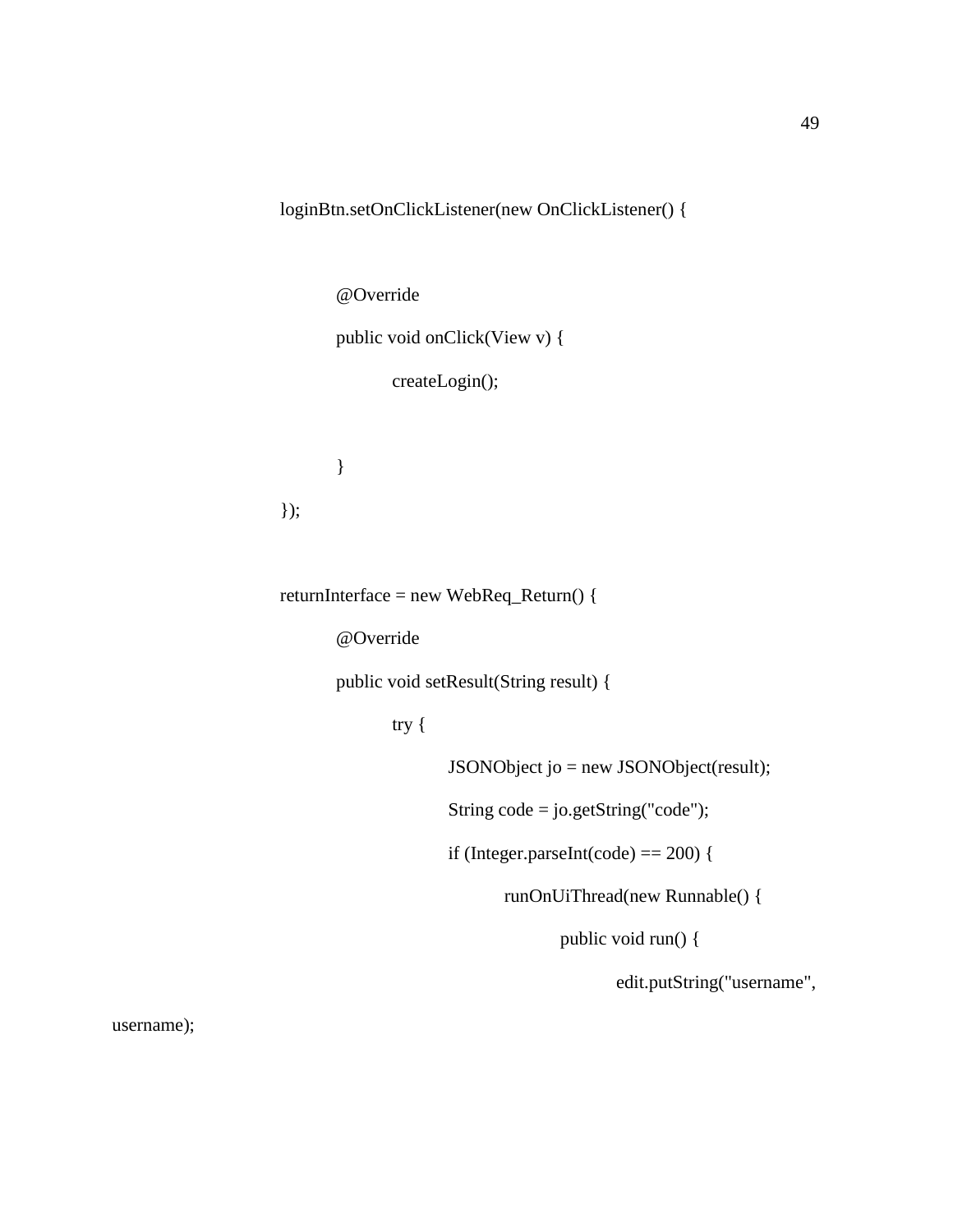edit.putString("password",

edit.commit();

Intent intent  $=$  new

Intent(Login.this,

password);

MainActivity.class);

startActivity(intent);

finish();

}

});

} else {

runOnUiThread(new Runnable() {

public void run() {

Toast.makeText(getApplicationContext(),

"Invalid

credentials",

Toast.LENGTH\_SHORT).show();

}

});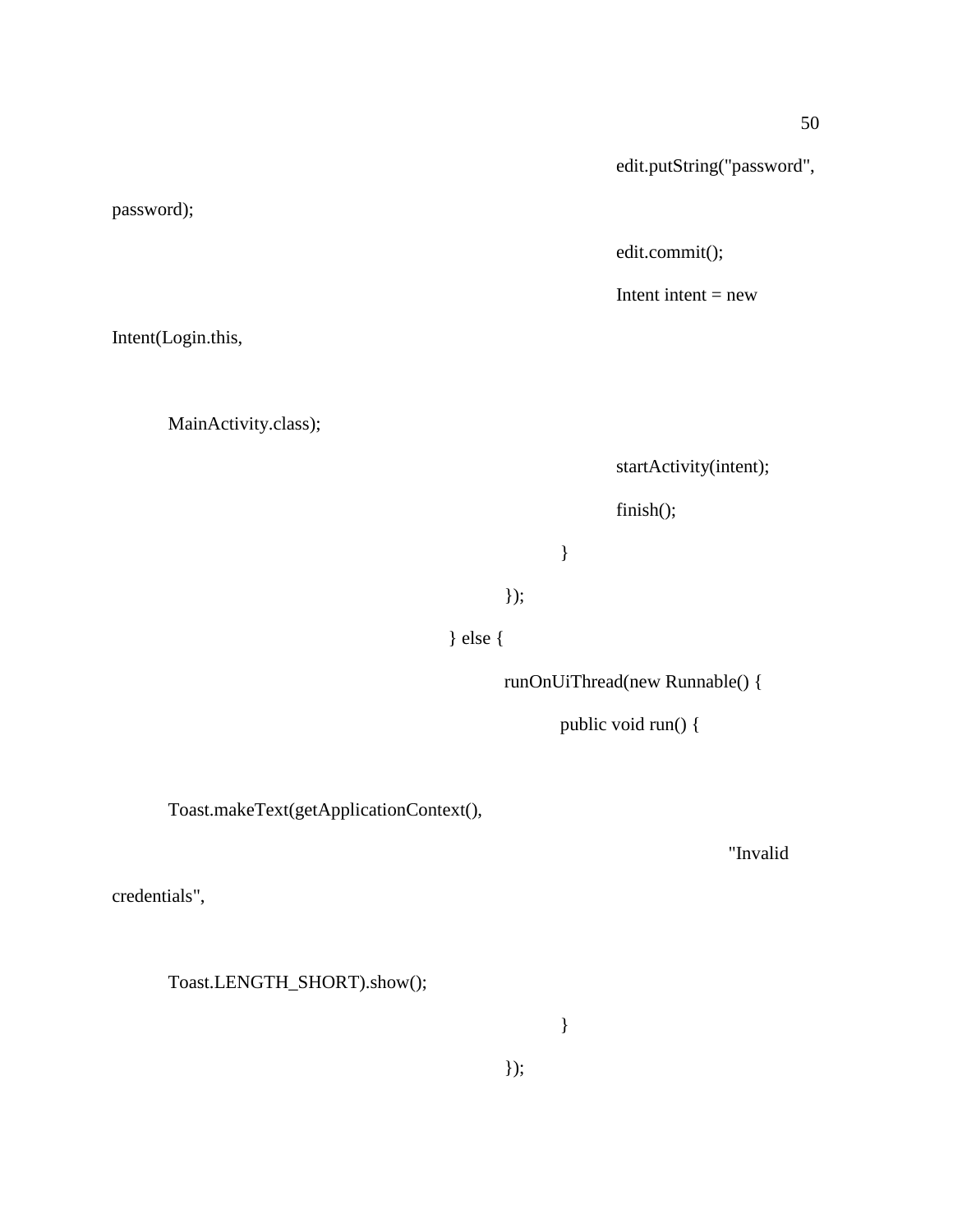} } catch (JSONException e) { // TODO Auto-generated catch block e.printStackTrace(); } } };

public void createLogin() {

try {

}

username = MCrypt.bytesToHex(mcrypt.encrypt(uEt.getText()

.toString()));

password = MCrypt.bytesToHex(mcrypt.encrypt(pEt.getText()

.toString()));

Log.d("url", SERVER\_URL + "auth.php?user=" + username +

"&pass="

+ password);

WebRequest  $wr = new WebRequest();$ 

wr.execute(SERVER\_URL + "auth.php?user=" + username +

"&pass="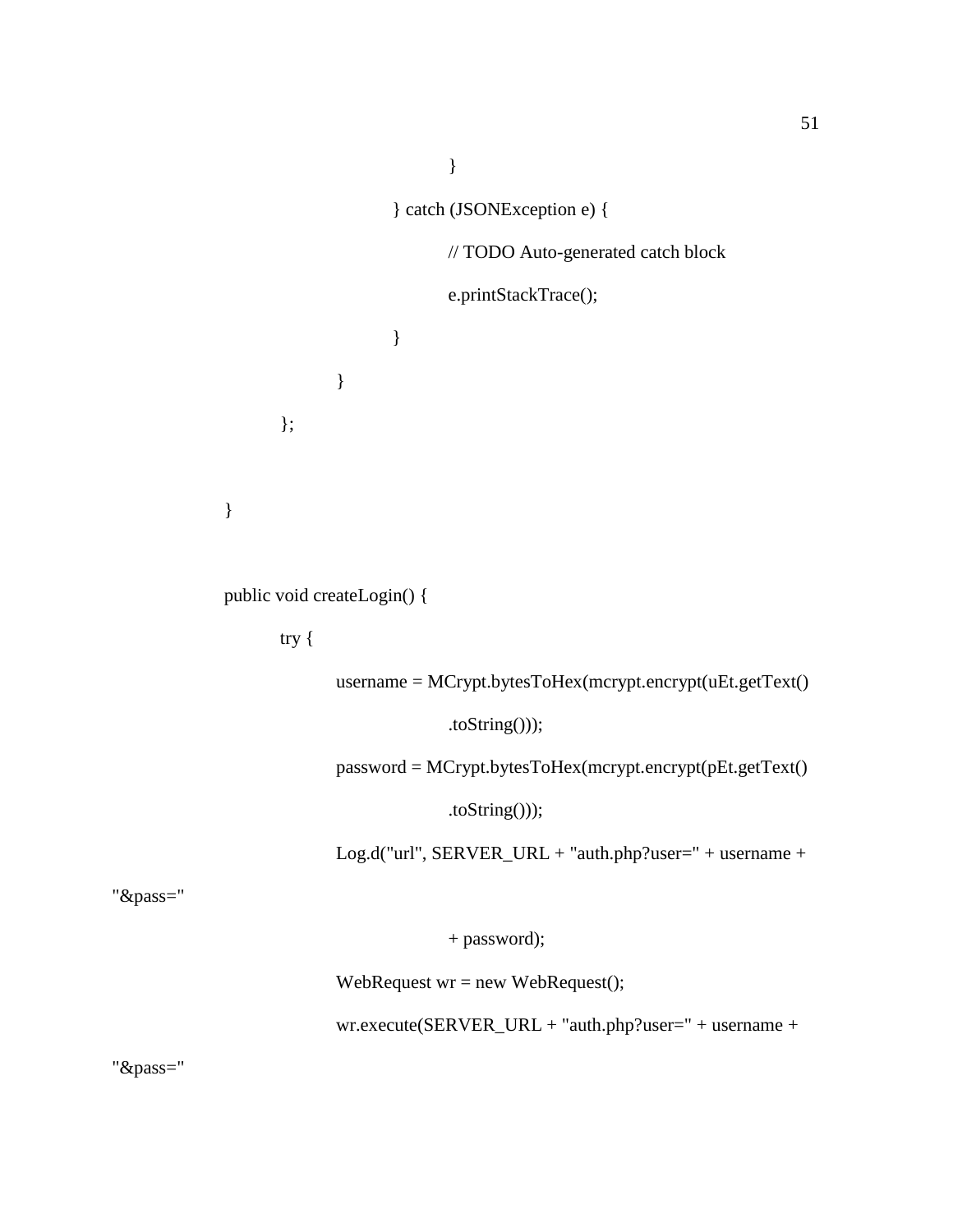+ password);

```
} catch (Exception e) {
      // TODO Auto-generated catch block
      e.printStackTrace();
}
```
public class WebRequest extends AsyncTask<String, Void, Void> {

@Override

}

protected Void doInBackground(String... params) { // TODO Auto-generated method stub InputStream isr = null; String result  $=$  ""; long start, end; start = System.currentTimeMillis(); try {

// create HttpClient

HttpClient httpclient = new DefaultHttpClient();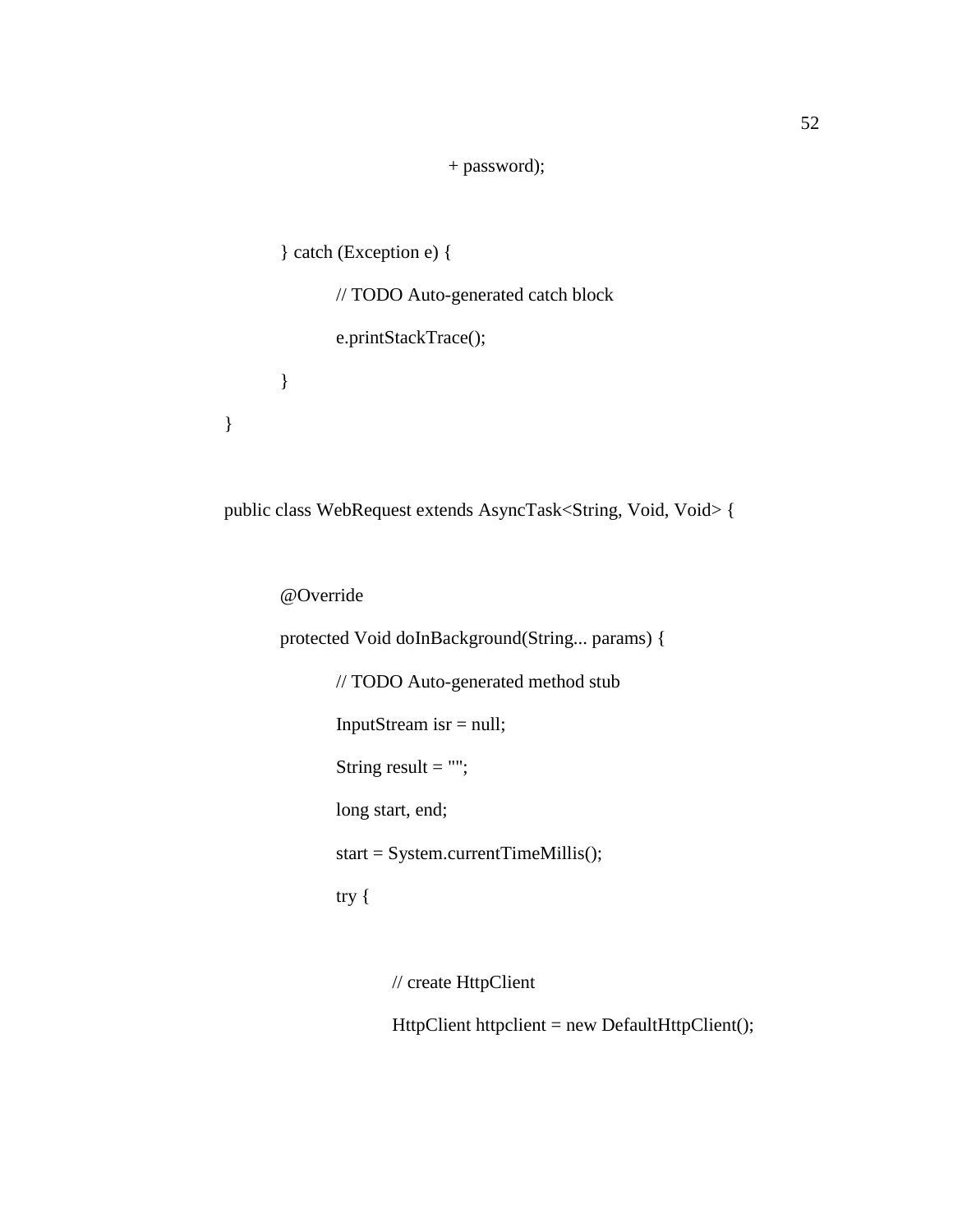HttpResponse response = httpclient.execute(httpGet);

// receive response as inputStream

isr = response.getEntity().getContent();

// convert inputstream to String BufferedReader reader = new BufferedReader( new InputStreamReader(isr, "iso-8859-

1"), 8);

StringBuilder sb = new StringBuilder(); String line = null;

while  $((line = reader.readLine()) := null)$  {

sb.append(line  $+$  "\n");

}

isr.close();

 $result = sb.toString();$ 

Log.d("output", result);

end = System.currentTimeMillis();

} catch (Exception ex) {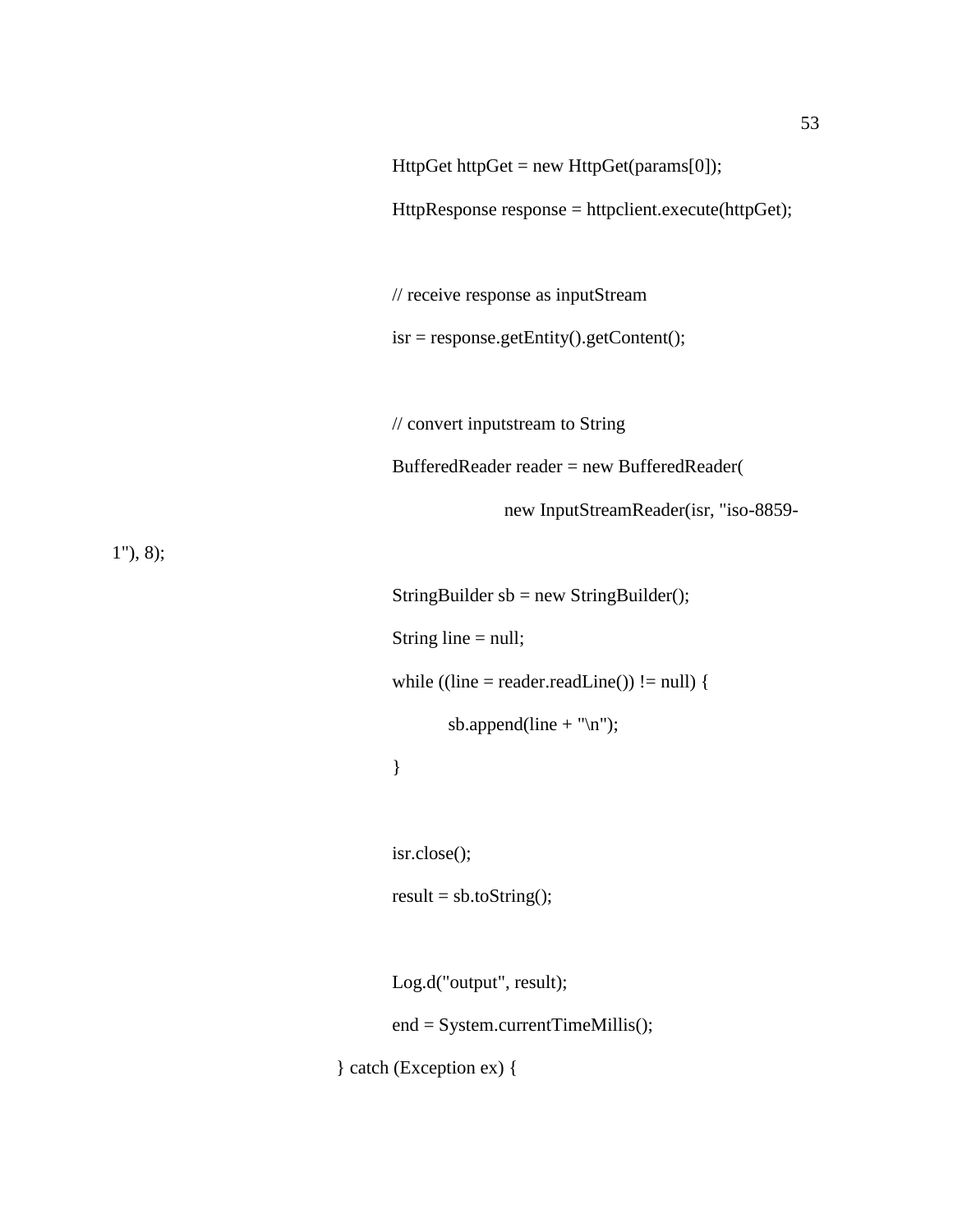```
Log.d("exception", ex.toString());
                             end = System.currentTimeMillis();
                      }
                     returnInterface.setResult(result);
                     return null;
              }
       }
       public interface WebReq_Return {
              void setResult(String date);
       }
MainActivity.java
package com.bcrl.rcache;
import java.io.BufferedReader;
import java.io.InputStream;
import java.io.InputStreamReader;
import org.apache.http.HttpResponse;
```
import org.apache.http.client.HttpClient;

}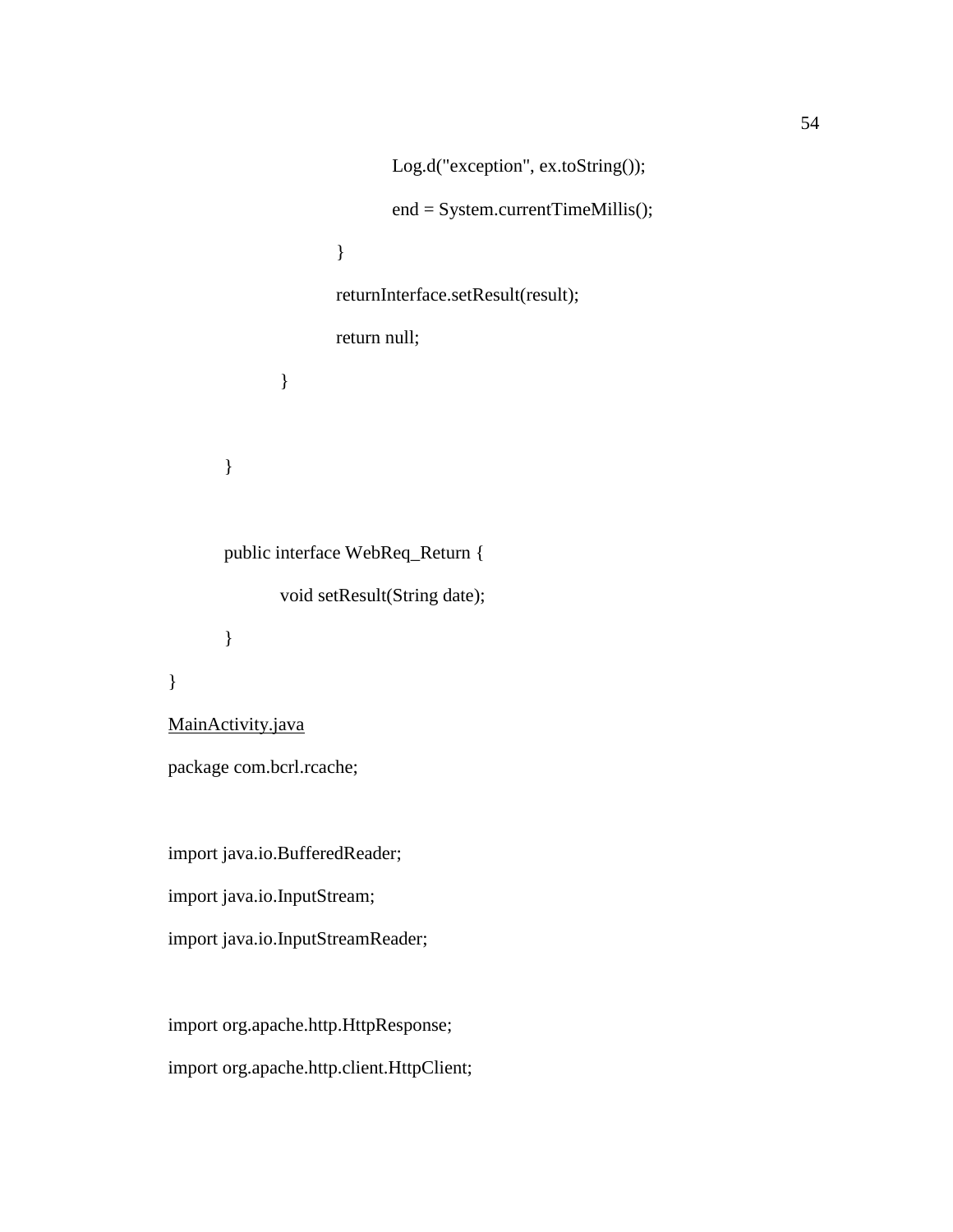import org.apache.http.client.methods.HttpGet; import org.apache.http.impl.client.DefaultHttpClient; import org.json.JSONException; import org.json.JSONObject;

import com.google.android.gcm.GCMRegistrar; import com.bcrl.rcache.R;

import android.app.Activity;

import android.content.Intent;

import android.os.AsyncTask;

import android.os.Bundle;

import android.util.Base64;

import android.util.Log;

import android.view.Menu;

import android.view.MenuItem;

import android.view.View;

import android.view.View.OnClickListener;

import android.widget.Button;

import android.widget.EditText;

import android.widget.TextView;

import android.widget.Toast;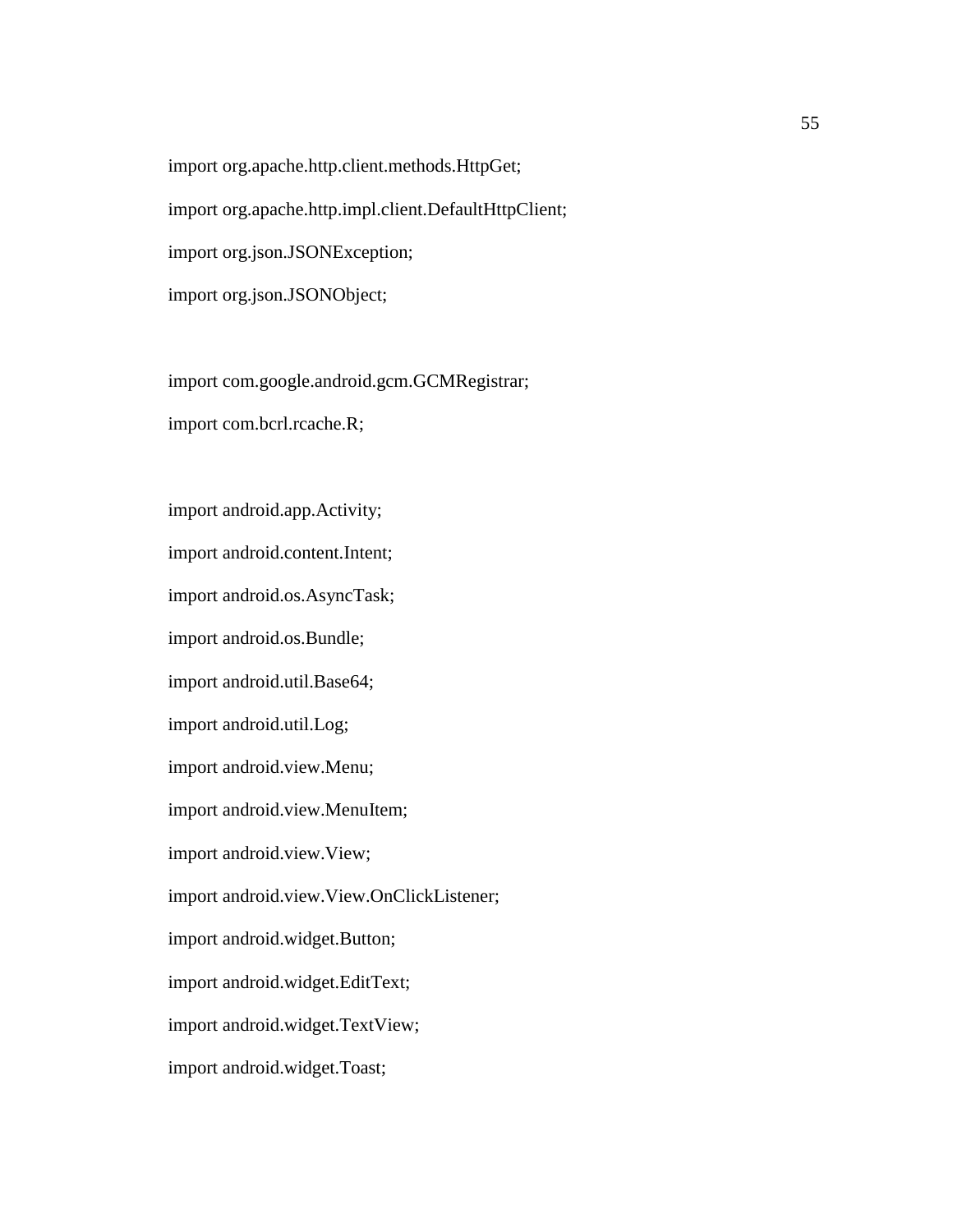public class MainActivity extends Activity {

EditText pidET;

String SERVER\_URL = "http://10.31.7.11/student/paper2/";

Button perBtn, authBtn, Fail2BanBtn, cacheBtn;

TextView in\_eff, out\_eff;

WebReq\_Return returnInterface;

MCrypt mcrypt;

String credentials, username, password;

## @Override

protected void onCreate(Bundle savedInstanceState) {

super.onCreate(savedInstanceState);

setContentView(R.layout.activity\_main);

GCMRegistrar.checkDevice(this);

GCMRegistrar.checkManifest(this);

final String regId = GCMRegistrar.getRegistrationId(this);

GCMRegistrar.register(getApplicationContext(),

GCMIntentService.SENDER\_ID);

perBtn = (Button) findViewById(R.id.button3);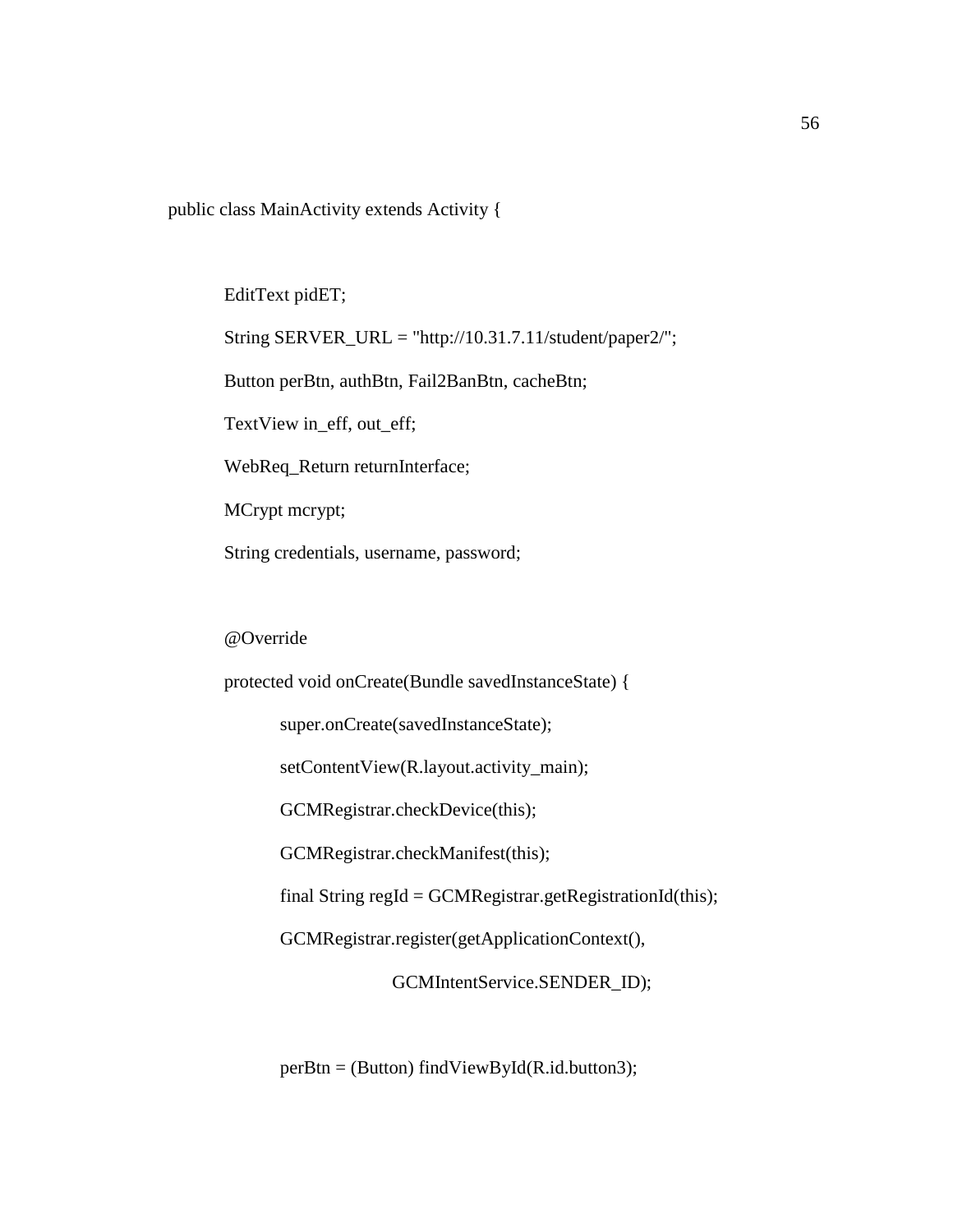Fail2BanBtn = (Button) findViewById(R.id.button2);

 $authBtn = (Button) findViewById(R.id.button1);$ 

 $cacheBtn = (Button) findViewById(R.id.button4);$ 

in\_eff = (TextView) findViewById(R.id.textView4);

out\_eff = (TextView) findViewById(R.id.TextView01);

 $mcrypt = new MCrypt();$ 

perBtn.setOnClickListener(new OnClickListener() {

@Override

public void onClick(View v) {

fetchPerformance();

});

}

Fail2BanBtn.setOnClickListener(new OnClickListener() {

@Override

public void onClick(View v) {

Intent intent  $=$  new Intent(MainActivity.this,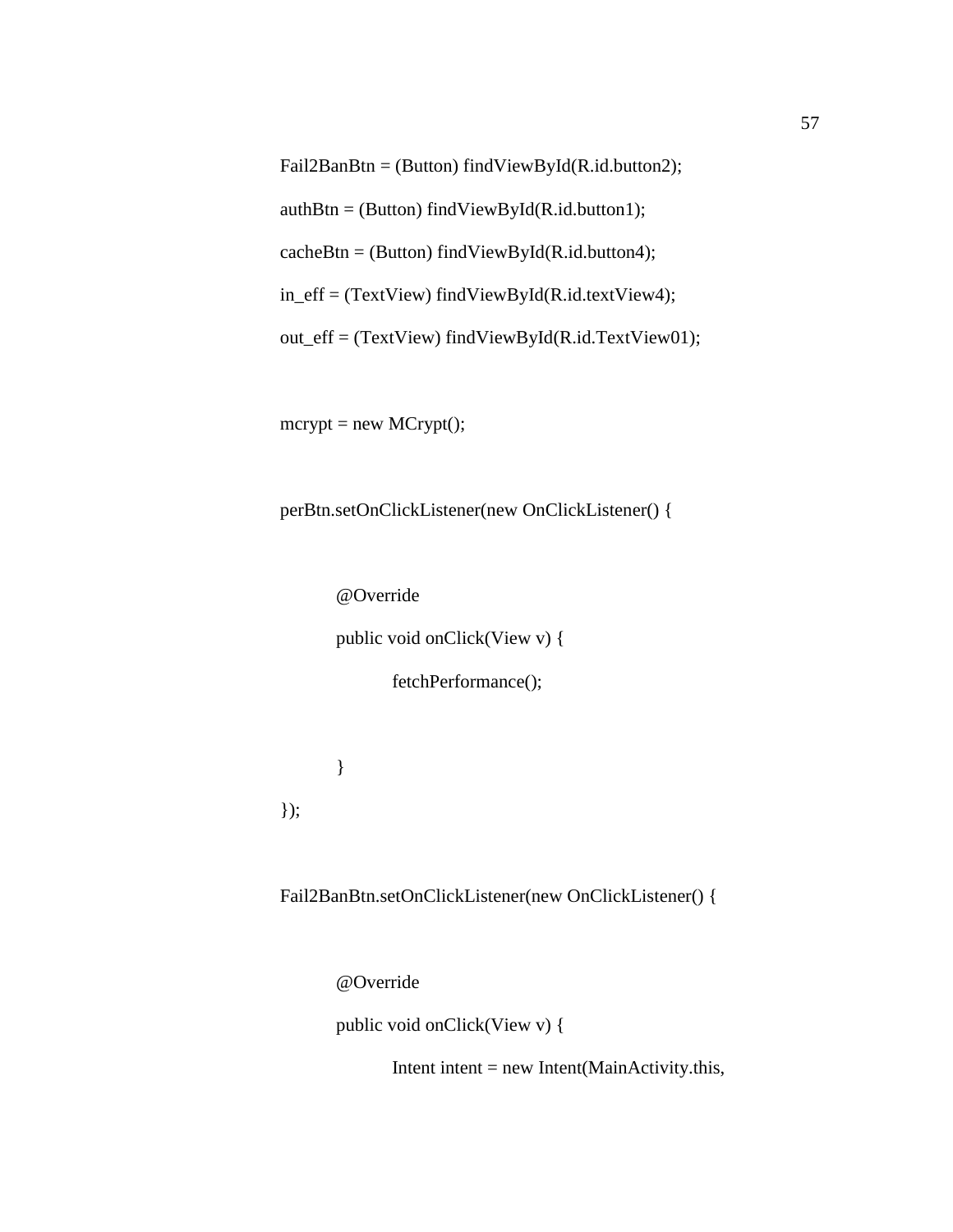Fail2Ban.class);

intent.putExtra("type", "fail");

startActivity(intent);

}

});

authBtn.setOnClickListener(new OnClickListener() {

@Override

public void onClick(View v) {

Intent intent = new Intent(MainActivity.this,

Fail2Ban.class);

intent.putExtra("type", "auth");

startActivity(intent);

}

});

cacheBtn.setOnClickListener(new OnClickListener() {

@Override

public void onClick(View v) {

Intent intent = new Intent(MainActivity.this,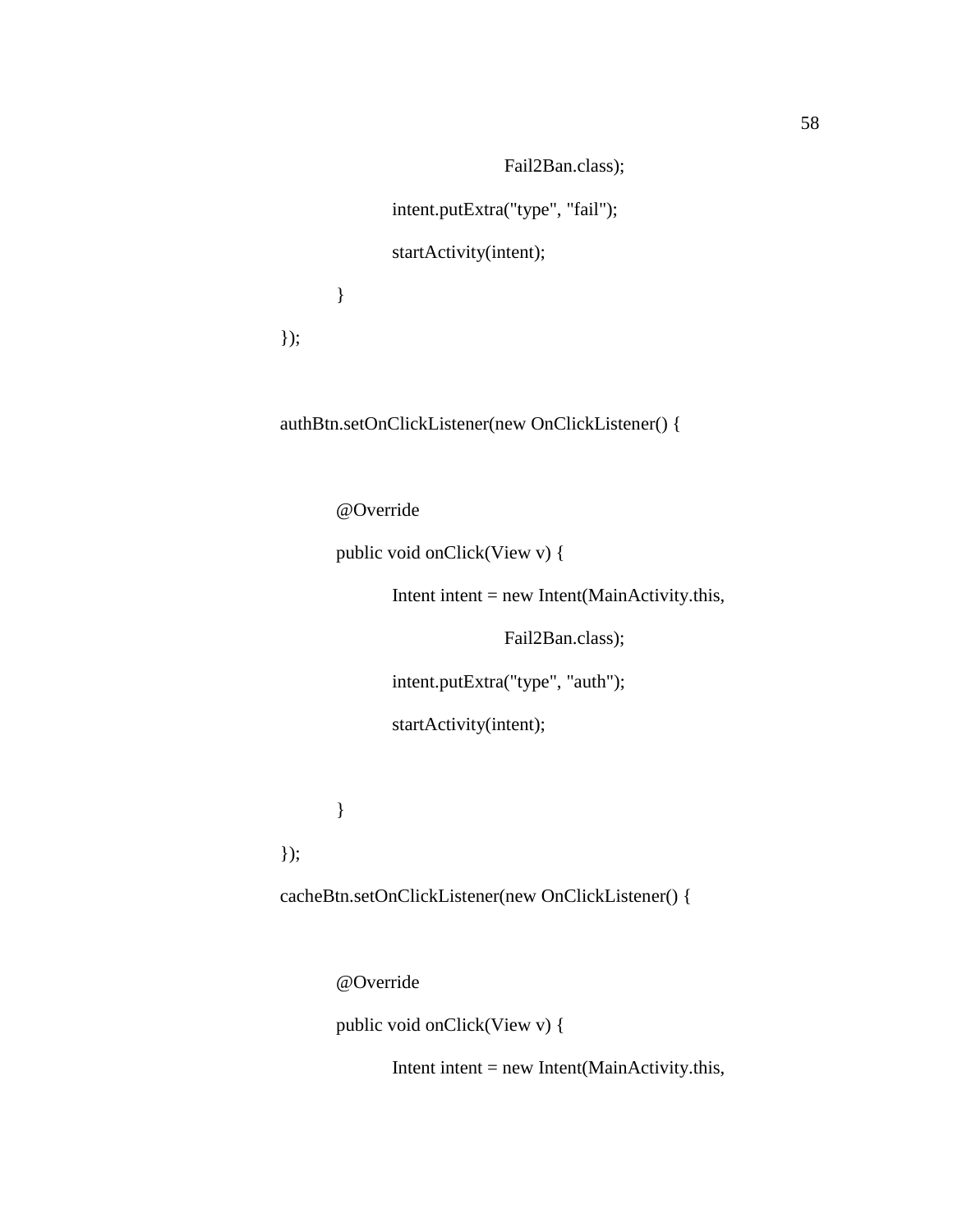Fail2Ban.class);

intent.putExtra("type", "cache");

startActivity(intent);

} });

returnInterface = new WebReq\_Return() {

@Override

public void setResult(final String result) {

runOnUiThread(new Runnable() {

public void run() {

Toast.makeText(getApplicationContext(),

result,

Toast.LENGTH\_LONG).show();

}

});

}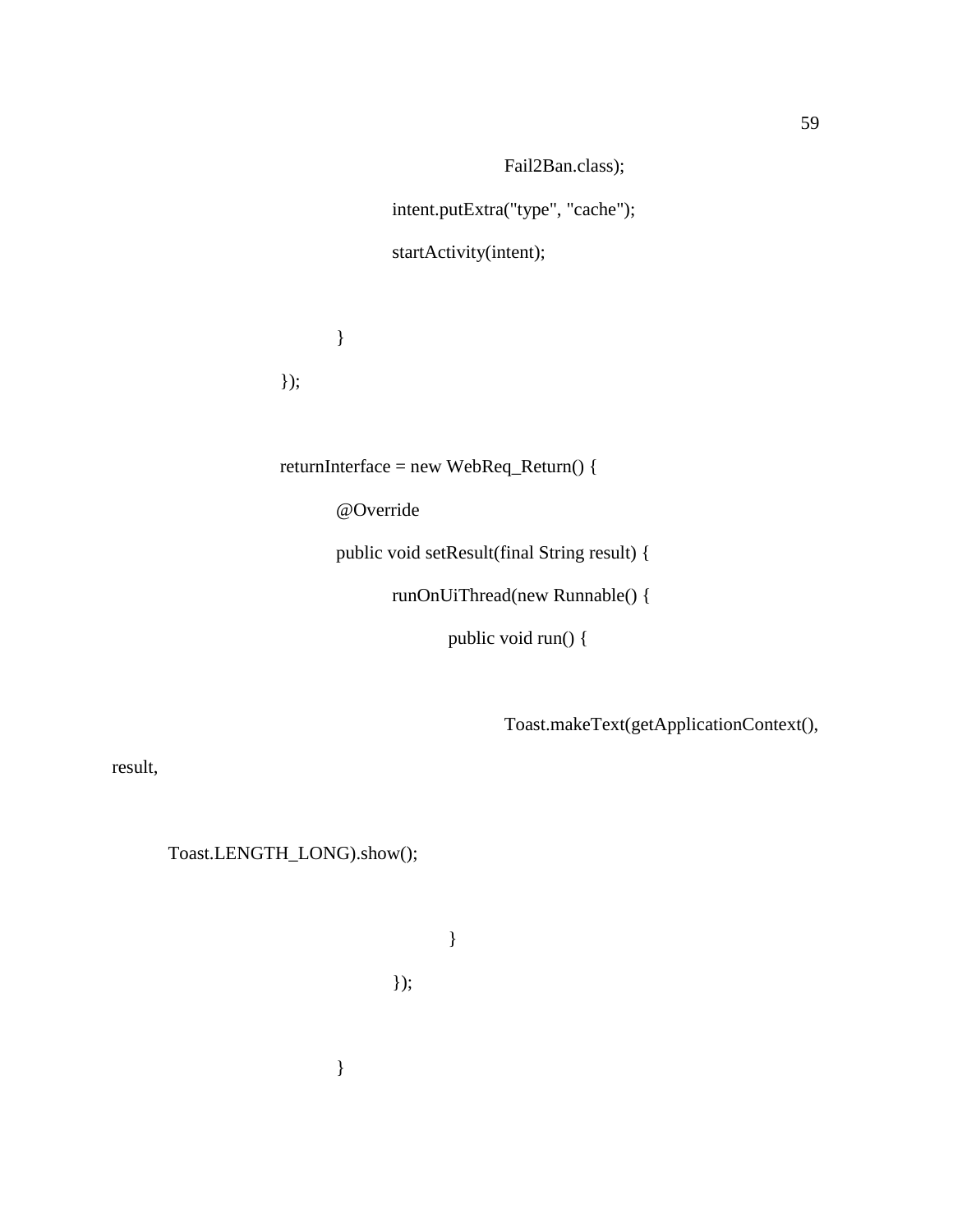```
};
       if (getIntent().getExtras() != null) {
               String message = getIntent().getExtras().getString("name");
       }
}
```
public void fetchPerformance() {

try {

credentials = MCrypt.bytesToHex(mcrypt.encrypt("raqeeb")) +

":"

+

MCrypt.bytesToHex(mcrypt.encrypt("superman2"));

Log.d("url", SERVER\_URL + "performance.php");

WebRequest wr = new WebRequest();

wr.execute(SERVER\_URL + "performance.php");

} catch (Exception e) {

// TODO Auto-generated catch block

e.printStackTrace();

}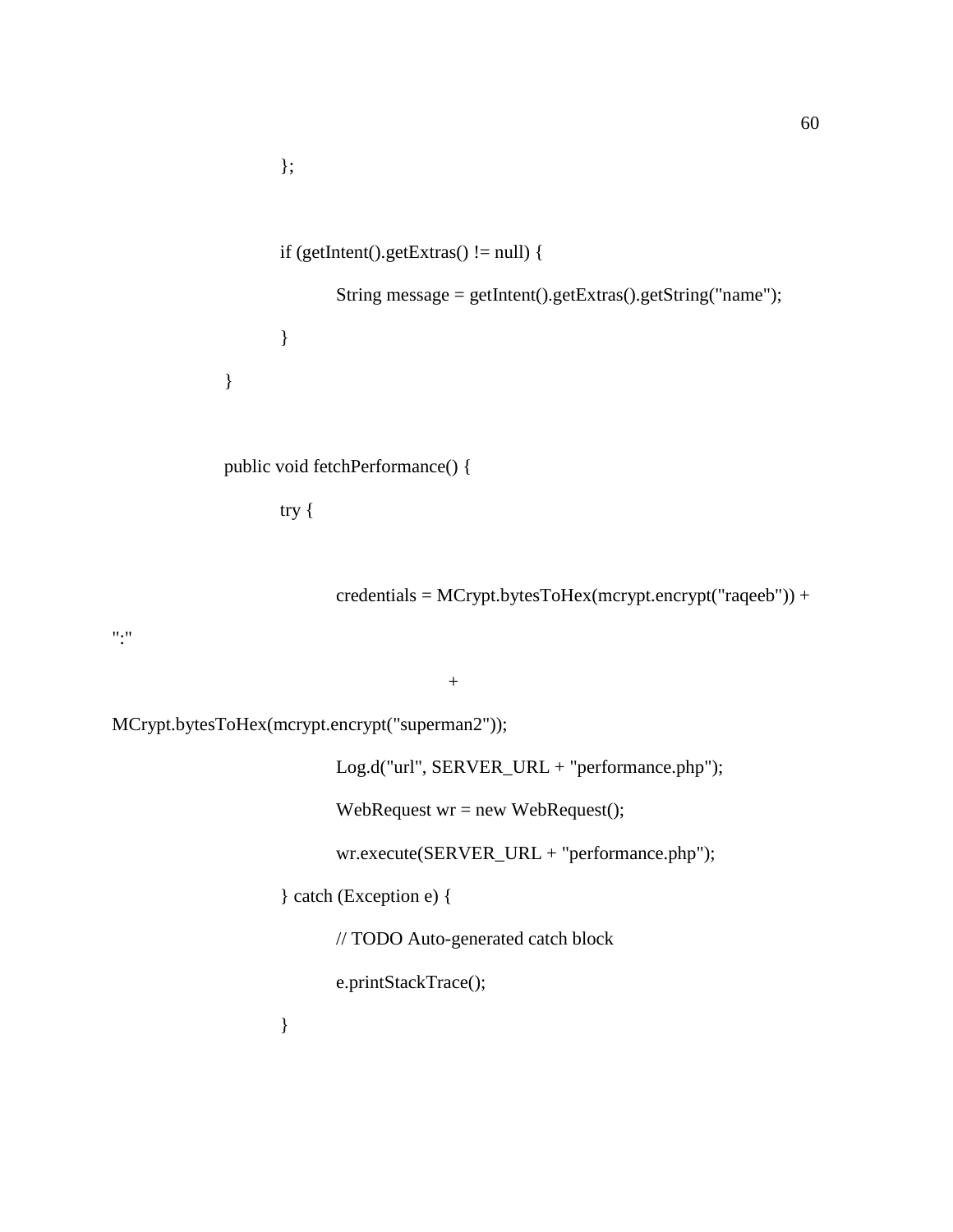public class WebRequest extends AsyncTask<String, Void, String> {

@Override

protected void onPostExecute(String result) {

try {

JSONObject jo = new JSONObject(result);

in\_eff.setText("In efficiency:" +

jo.getString("in\_efficency")

+ "%");

out\_eff.setText("Out efficiency:"

+ jo.getString("out\_efficency") + "%");

} catch (JSONException e) {

// TODO Auto-generated catch block

e.printStackTrace();

}

};

@Override

protected String doInBackground(String... params) {

// TODO Auto-generated method stub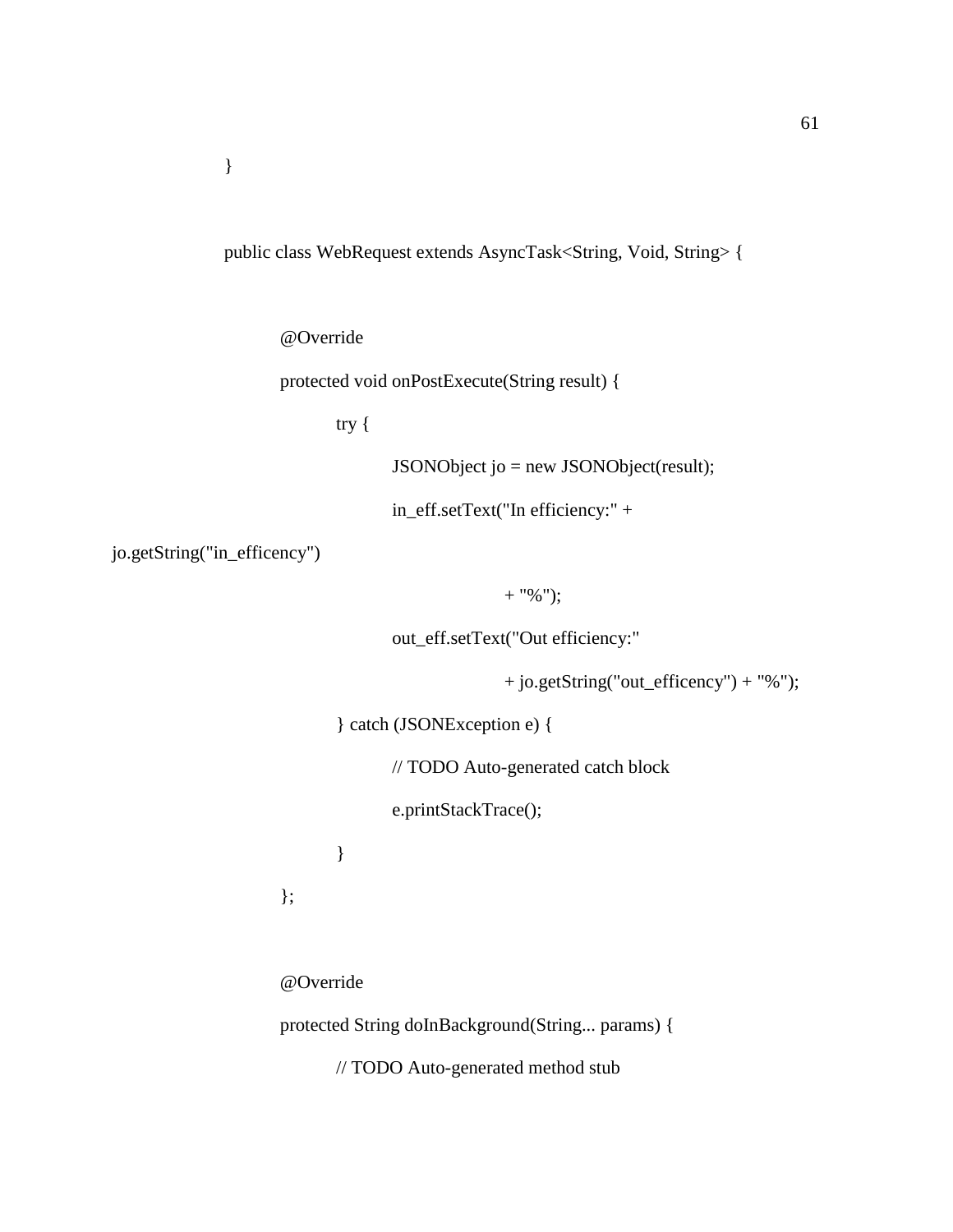String result  $=$  "";

long start, end;

start = System.currentTimeMillis();

try {

String credBase64 = Base64.encodeToString(

credentials.getBytes(),

Base64.DEFAULT).replace("\n",

"");

// create HttpClient

HttpClient httpclient = new DefaultHttpClient();

 $HttpGet httpGet = new  $HttpGet(params[0])$ ;$ 

httpGet.setHeader("Authorization", "Basic " +

credBase64);

HttpResponse response = httpclient.execute(httpGet);

// receive response as inputStream

isr = response.getEntity().getContent();

// convert inputstream to String

BufferedReader reader = new BufferedReader(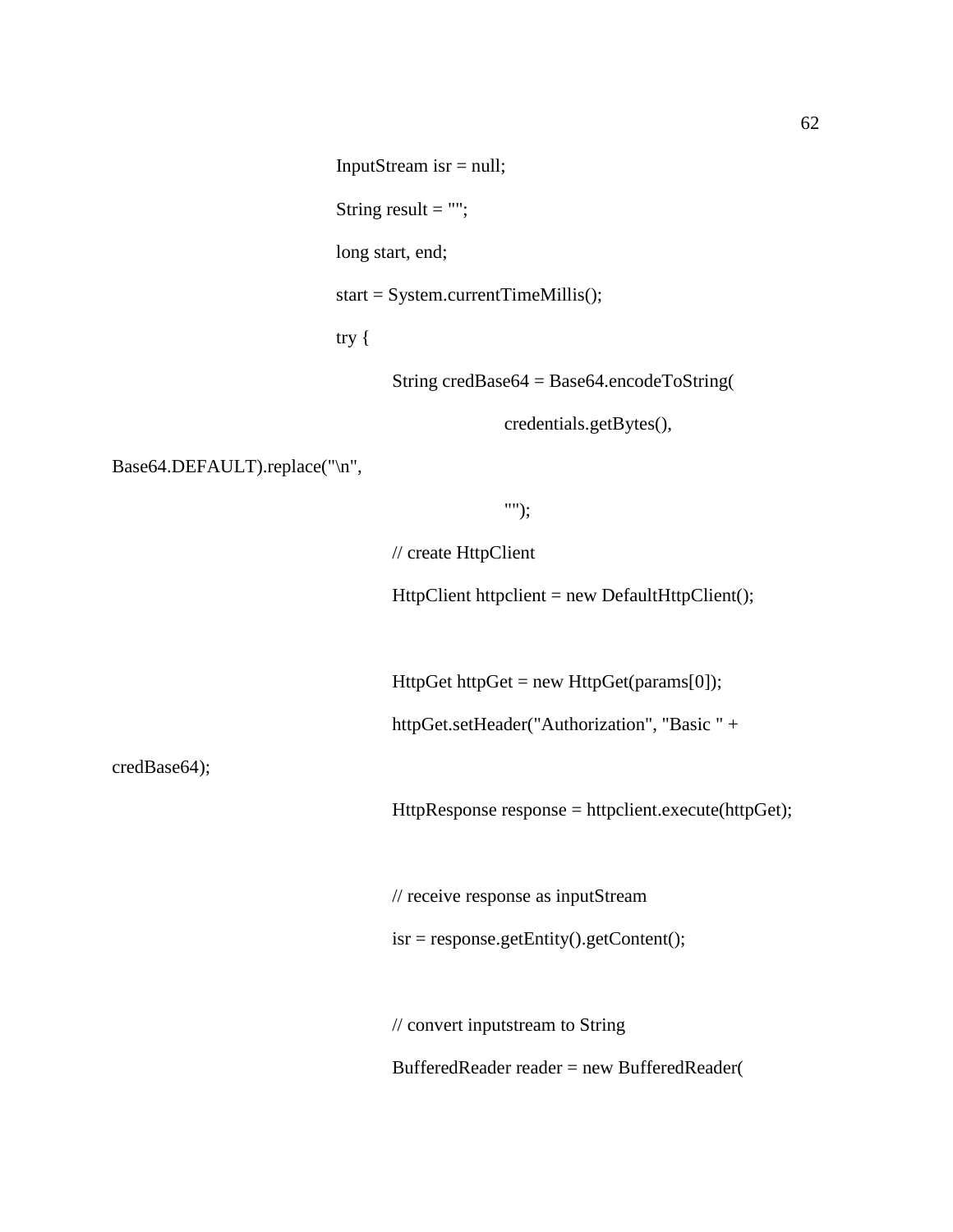1"), 8);

```
StringBuilder sb = new StringBuilder;
       String line = null;
       while ((line = reader.readLine()) != null) {
              sb.append(line + "\n");
       }
       isr.close();
       result = sb.toString();Log.d("output", result);
       end = System.currentTimeMillis();
} catch (Exception ex) {
       Log.d("exception", ex.toString());
       end = System.currentTimeMillis();
String resp = "Response Time" + (end - start) + "millis";returnInterface.setResult("CMD exe time -" + resp);
return result;
```
}

}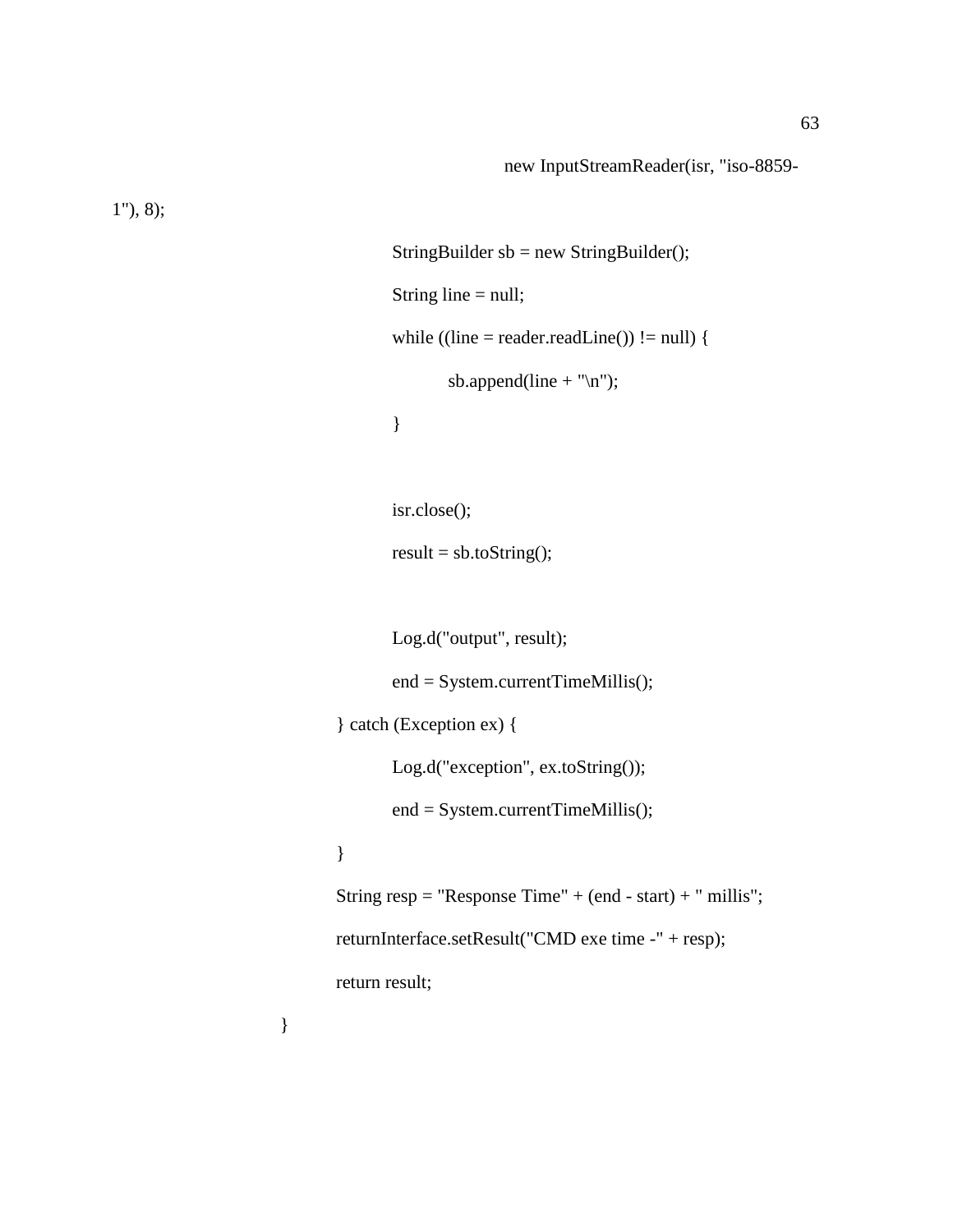}

}

# GCMIntentService.java

package com.bcrl.rcache;

import java.util.Timer;

import java.util.TimerTask;

import org.apache.http.HttpResponse; import org.apache.http.client.HttpClient; import org.apache.http.client.methods.HttpGet; import org.apache.http.impl.client.DefaultHttpClient;

import android.app.Notification; import android.app.NotificationManager; import android.app.PendingIntent; import android.content.Context; import android.content.Intent; import android.os.PowerManager; import android.util.Log;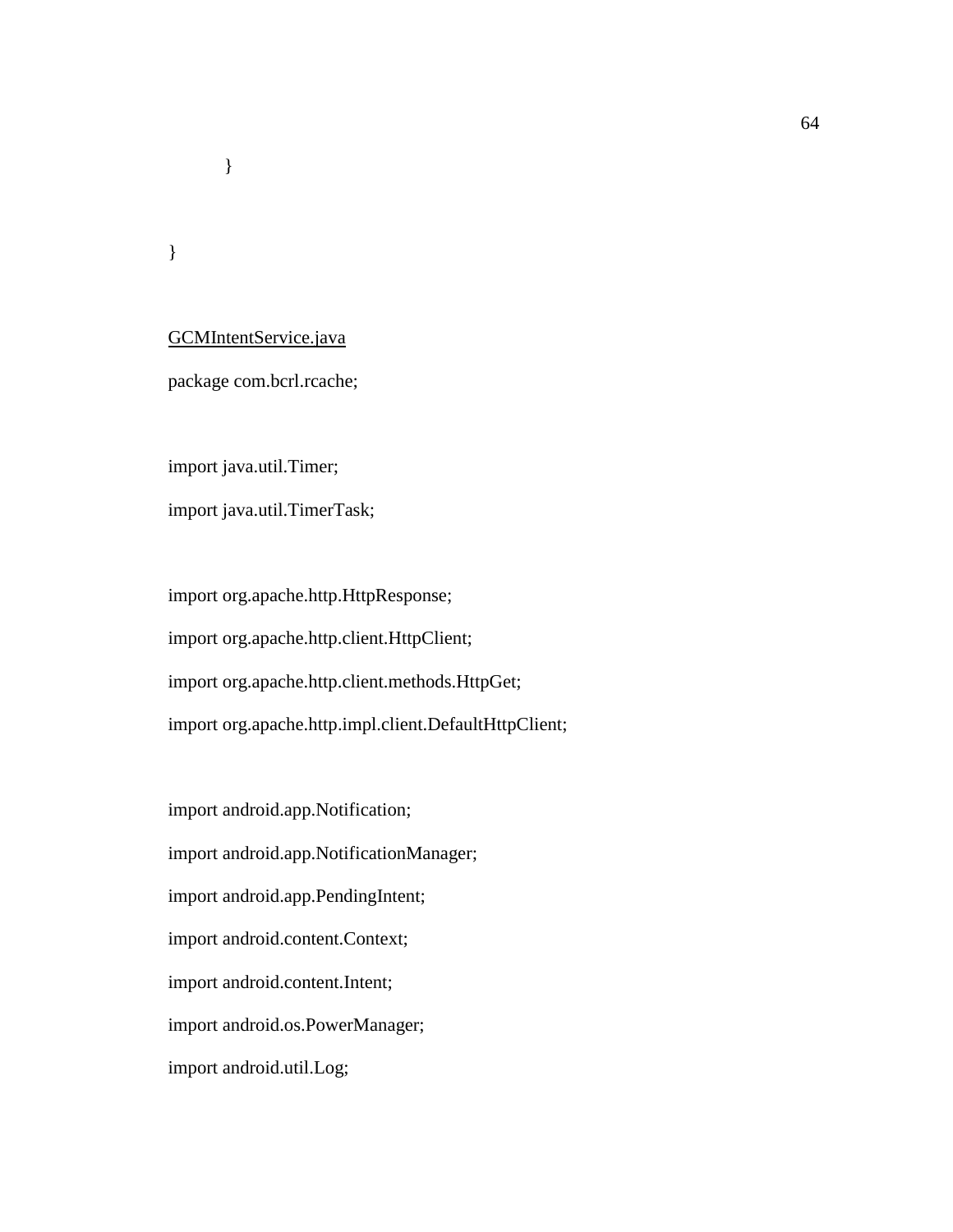import com.google.android.gcm.GCMBaseIntentService;

import com.bcrl.rcache.R;

public class GCMIntentService extends GCMBaseIntentService {

private static final String TAG = "GCM Tutorial::Service"; private static final String SUrl = "http://10.31.7.11/student/paper2/";

// Use your PROJECT ID from Google API into SENDER\_ID public static final String SENDER\_ID = "1037879414870";

public GCMIntentService() { super(SENDER\_ID);

}

@Override

protected void onRegistered(Context context, String registrationId) {

Log.i(TAG, "onRegistered: registrationId=" + registrationId);

HttpClient mClient = new DefaultHttpClient();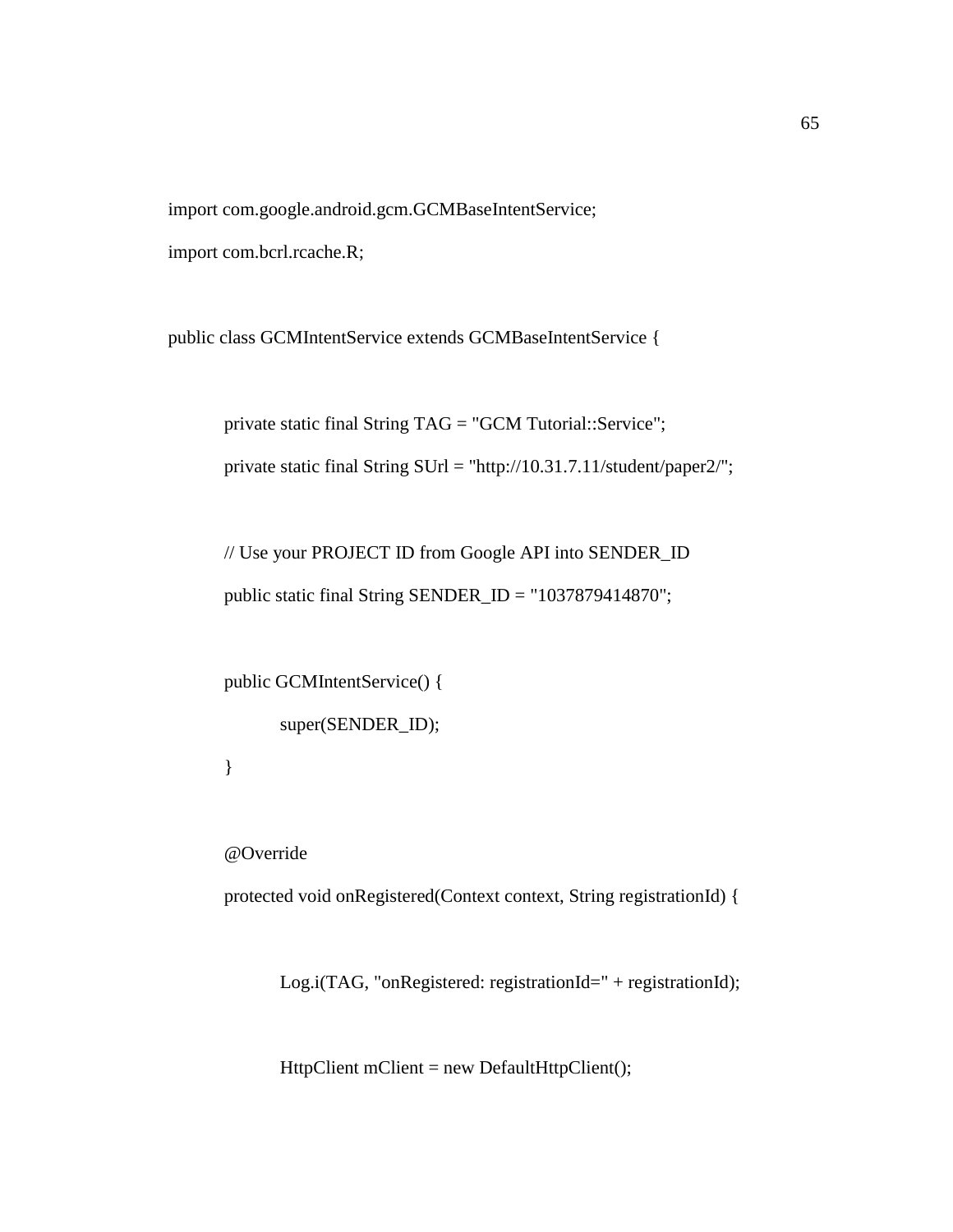```
HttpGet get = new HttpGet(SUrl + "/register.php?id=" + registrationId);
try {
       mClient.execute(get);
       HttpResponse res = mClient.execute(get);
```

```
} catch (Exception e) {
```
// TODO: handle exception

}

}

@Override

protected void onUnregistered(Context context, String registrationId) {

Log.i(TAG, "onUnregistered: registrationId=" + registrationId); HttpClient mClient = new DefaultHttpClient();

HttpGet get = new HttpGet(SUrl + "/unregister.php?id=" +

registrationId);

try {

mClient.execute(get);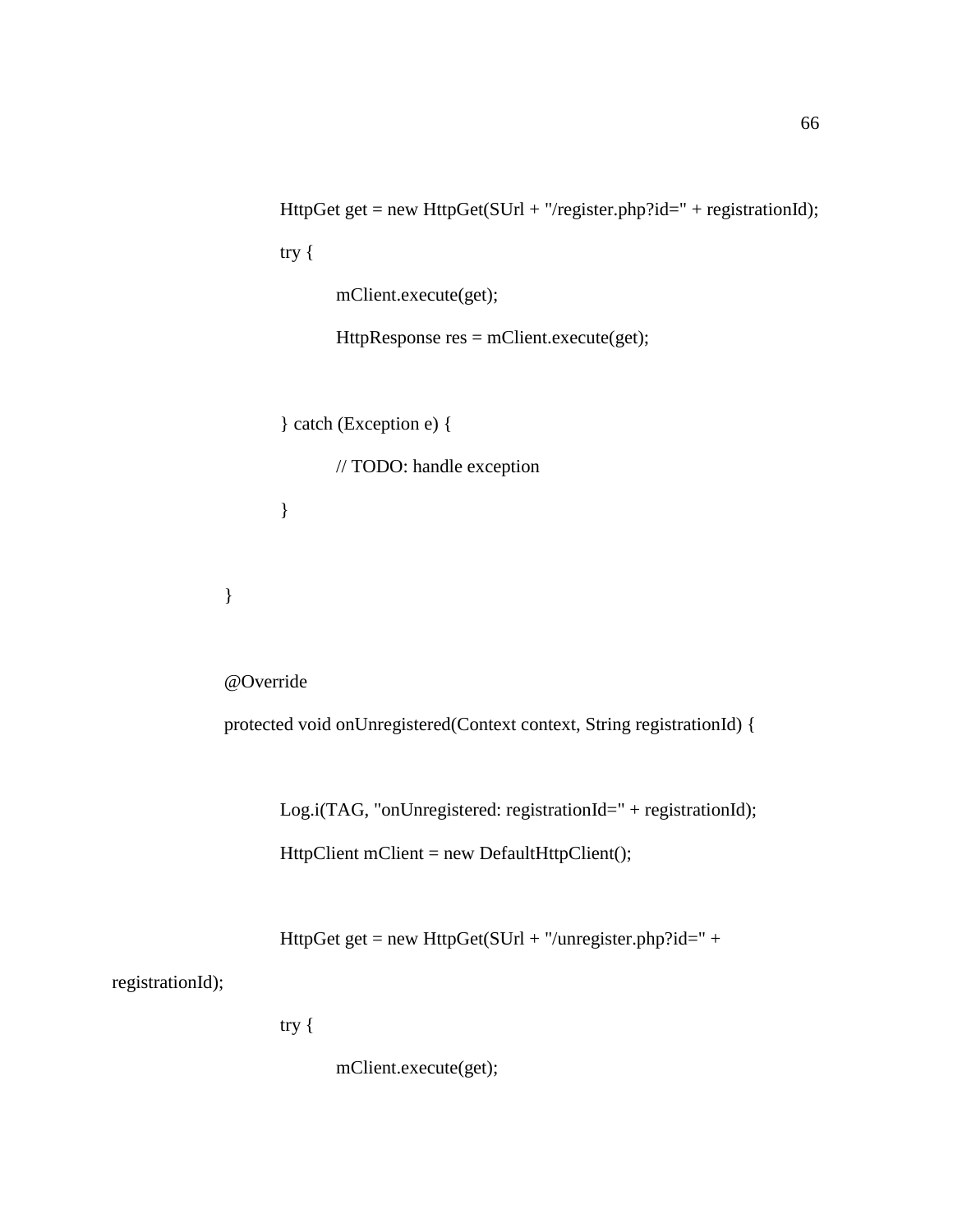HttpResponse res = mClient.execute(get);

} catch (Exception e) {

// TODO: handle exception

}

}

@Override

protected void onMessage(Context context, Intent data) {

String message;

String message1;

String message2;

// Message from PHP server

message = data.getStringExtra("message");

message1 = data.getStringExtra("message1");

message2 = data.getStringExtra("message2");

// Starts the activity on notification click

int icon = R.drawable.ic\_launcher;

long when = System.currentTimeMillis();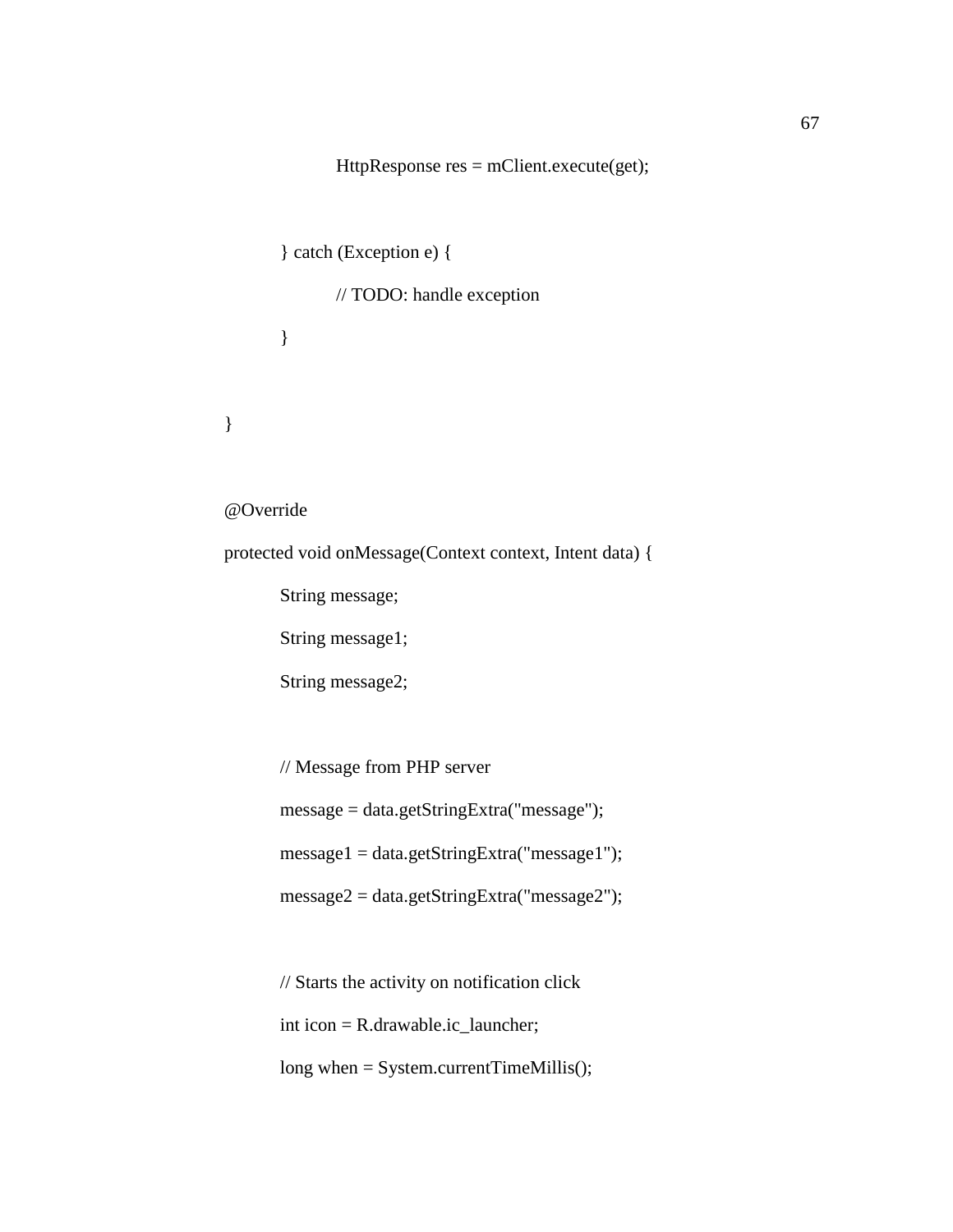// NotificationManager notificationManager = (NotificationManager) context.getSystemService(Context.NOTIFICATION\_SERVICE); Notification notification  $=$  new Notification(icon, message, when);

String title = context.getString(R.string.app\_name);

Intent notificationIntent = new Intent(context, MainActivity.class); notificationIntent.putExtra("name", message); notificationIntent.putExtra("pid", message1); notificationIntent.putExtra("link", message2);

// set intent so it does not start a new activity notificationIntent.setFlags(Intent.FLAG\_ACTIVITY\_CLEAR\_TOP | Intent.FLAG\_ACTIVITY\_SINGLE\_TOP);

PendingIntent intent = PendingIntent.getActivity(context, 0,

notificationIntent,

PendingIntent.FLAG\_UPDATE\_CURRENT);

notification.setLatestEventInfo(context, title, message, intent); notification.flags |= Notification.FLAG\_AUTO\_CANCEL;

// Play default notification sound

notification.defaults |= Notification.DEFAULT\_SOUND;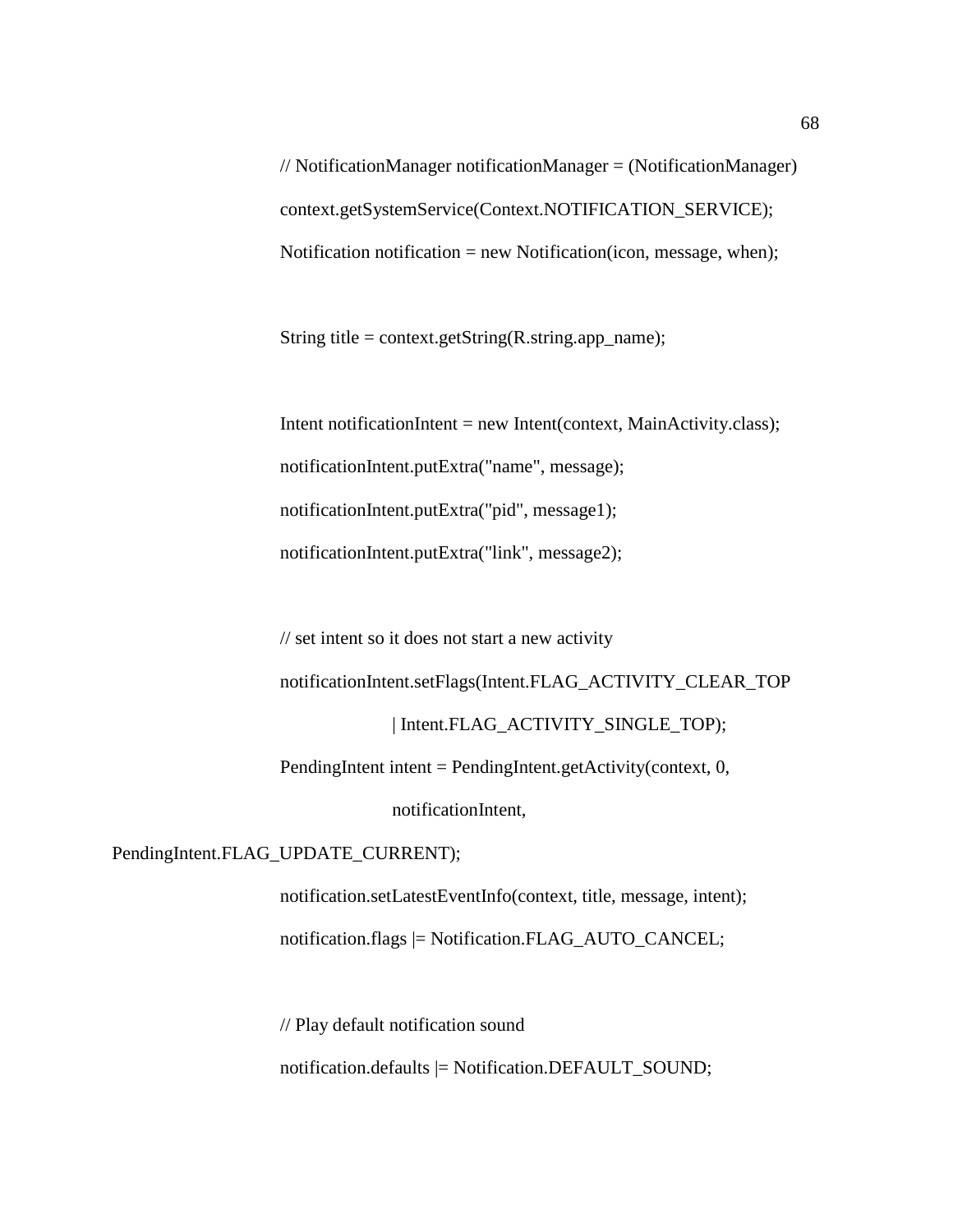// Vibrate if vibrate is enabled

notification.defaults |= Notification.DEFAULT\_VIBRATE;

// notificationManager.notify(0, notification);

NotificationManager manager = (NotificationManager)

getSystemService(NOTIFICATION\_SERVICE);

manager.notify(R.string.app\_name, notification);

{

// Wake Android Device when notification received

PowerManager pm = (PowerManager) context

.getSystemService(Context.POWER\_SERVICE);

final PowerManager.WakeLock mWakelock =

pm.newWakeLock(

PowerManager.FULL\_WAKE\_LOCK

|

PowerManager.ACQUIRE\_CAUSES\_WAKEUP, "GCM\_PUSH");

mWakelock.acquire();

// Timer before putting Android Device to sleep mode.

Timer timer  $=$  new Timer();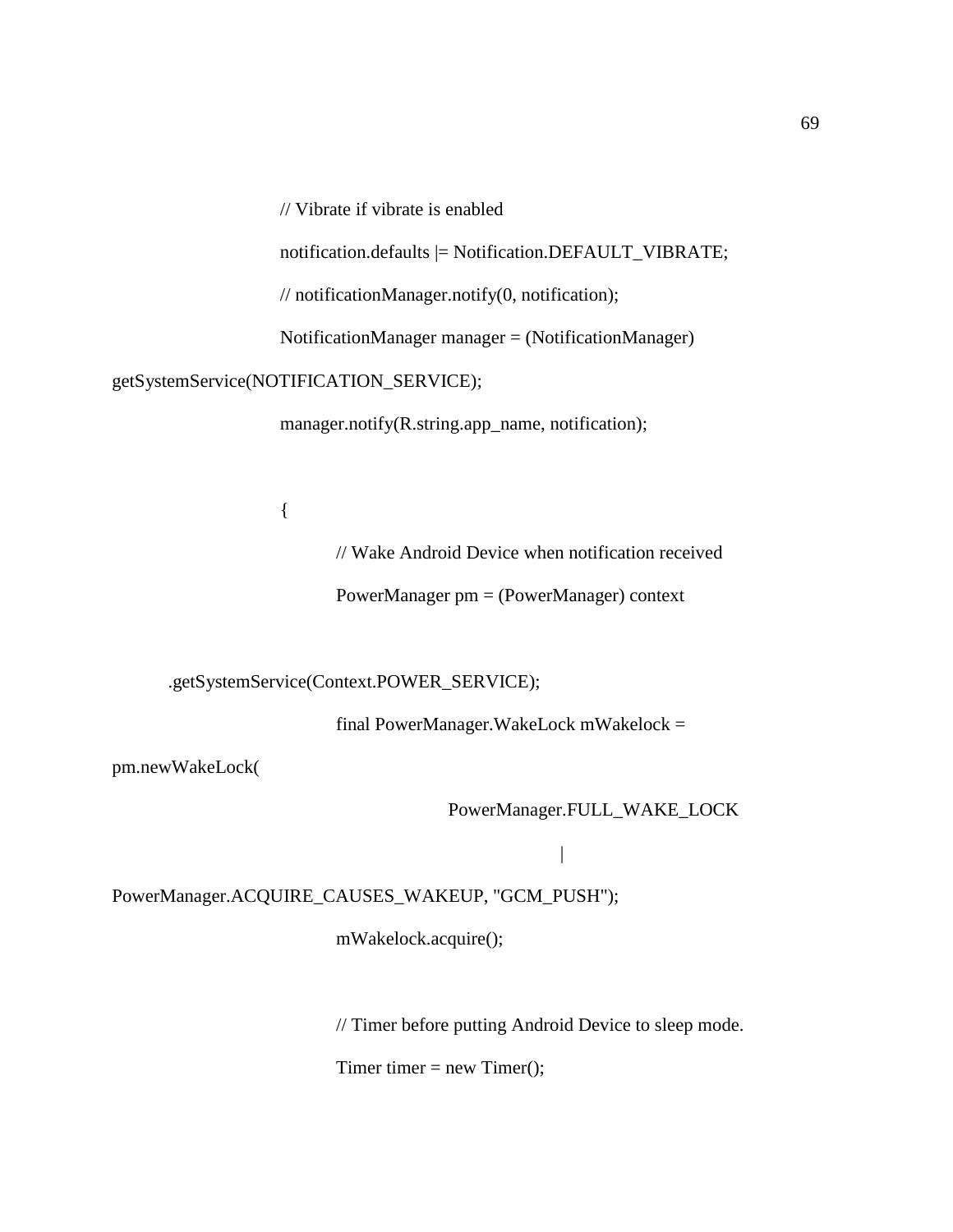```
TimerTask task = new TimerTask() {
                            public void run() {
                                   mWakelock.release();
                             }
                     };
                     timer.schedule(task, 5000);
              }
       }
       @Override
       protected void onError(Context arg0, String errorId) {
              Log.e(TAG, "onError: errorId=" + errorId);
       }
MCrypt.java
```
\*/

}

/\*

\*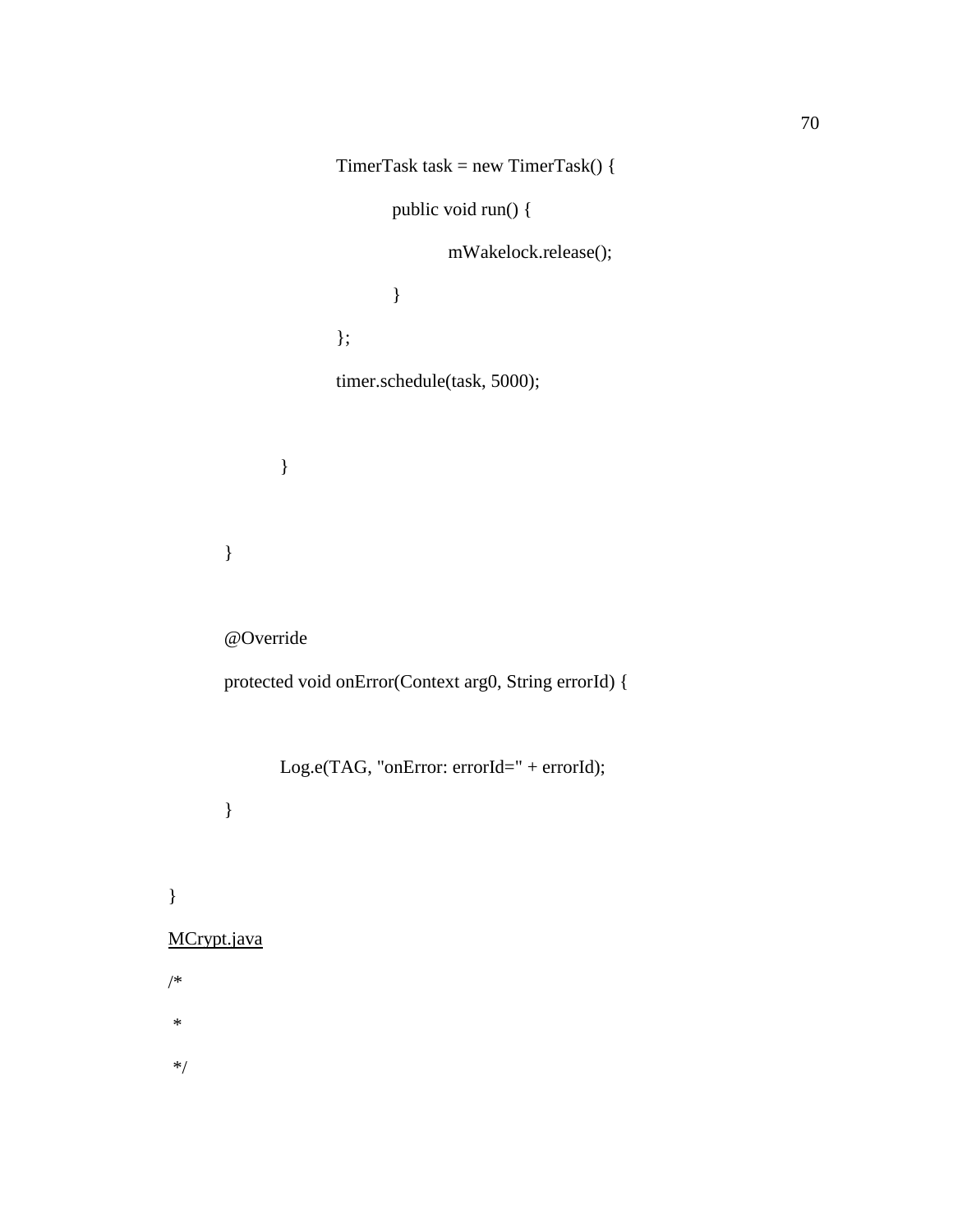package com.bcrl.rcache;

import java.security.NoSuchAlgorithmException;

import javax.crypto.Cipher;

import javax.crypto.NoSuchPaddingException;

import javax.crypto.spec.IvParameterSpec;

import javax.crypto.spec.SecretKeySpec;

public class MCrypt {

static char[]  $HEX_CHARS = \{0', 1', 2', 3', 4', 5', 6', 7', 8', 9', a', b', c', d', e', f'\};$ 

private String iv = "fedcba9876543210";//Dummy iv (CHANGE IT!)

private IvParameterSpec ivspec;

private SecretKeySpec keyspec;

private Cipher cipher;

private String SecretKey = "0123456789abcdef";//Dummy secretKey (CHANGE

IT!)

public MCrypt()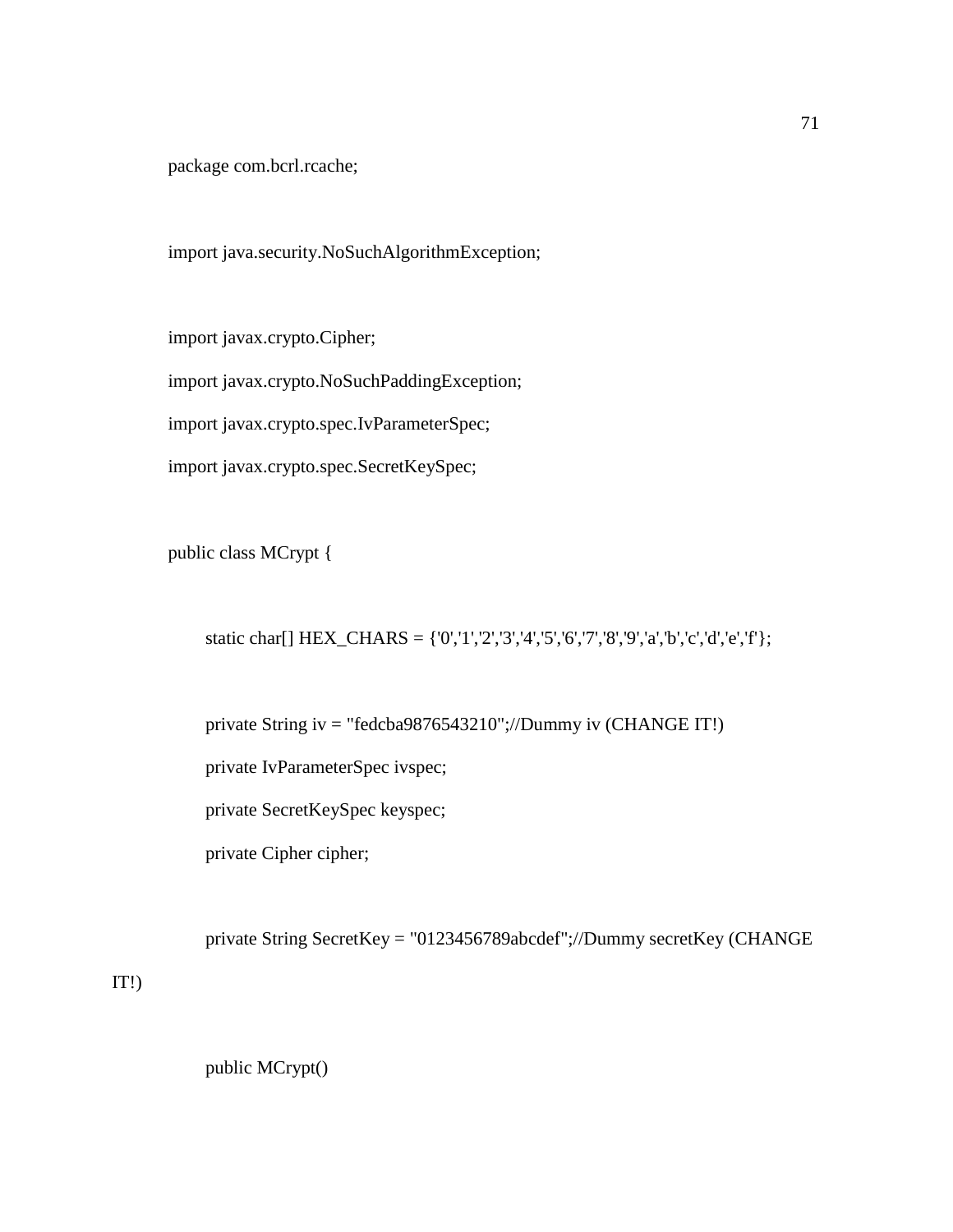ivspec = new IvParameterSpec(iv.getBytes());

```
 keyspec = new SecretKeySpec(SecretKey.getBytes(), "AES");
```
try {

{

```
 cipher = Cipher.getInstance("AES/CBC/NoPadding");
```
} catch (NoSuchAlgorithmException e) {

// TODO Auto-generated catch block

e.printStackTrace();

} catch (NoSuchPaddingException e) {

// TODO Auto-generated catch block

e.printStackTrace();

```
 }
 }
```
public byte[] encrypt(String text) throws Exception

## {

if(text == null  $\parallel$  text.length() == 0)

throw new Exception("Empty string");

byte[] encrypted = null;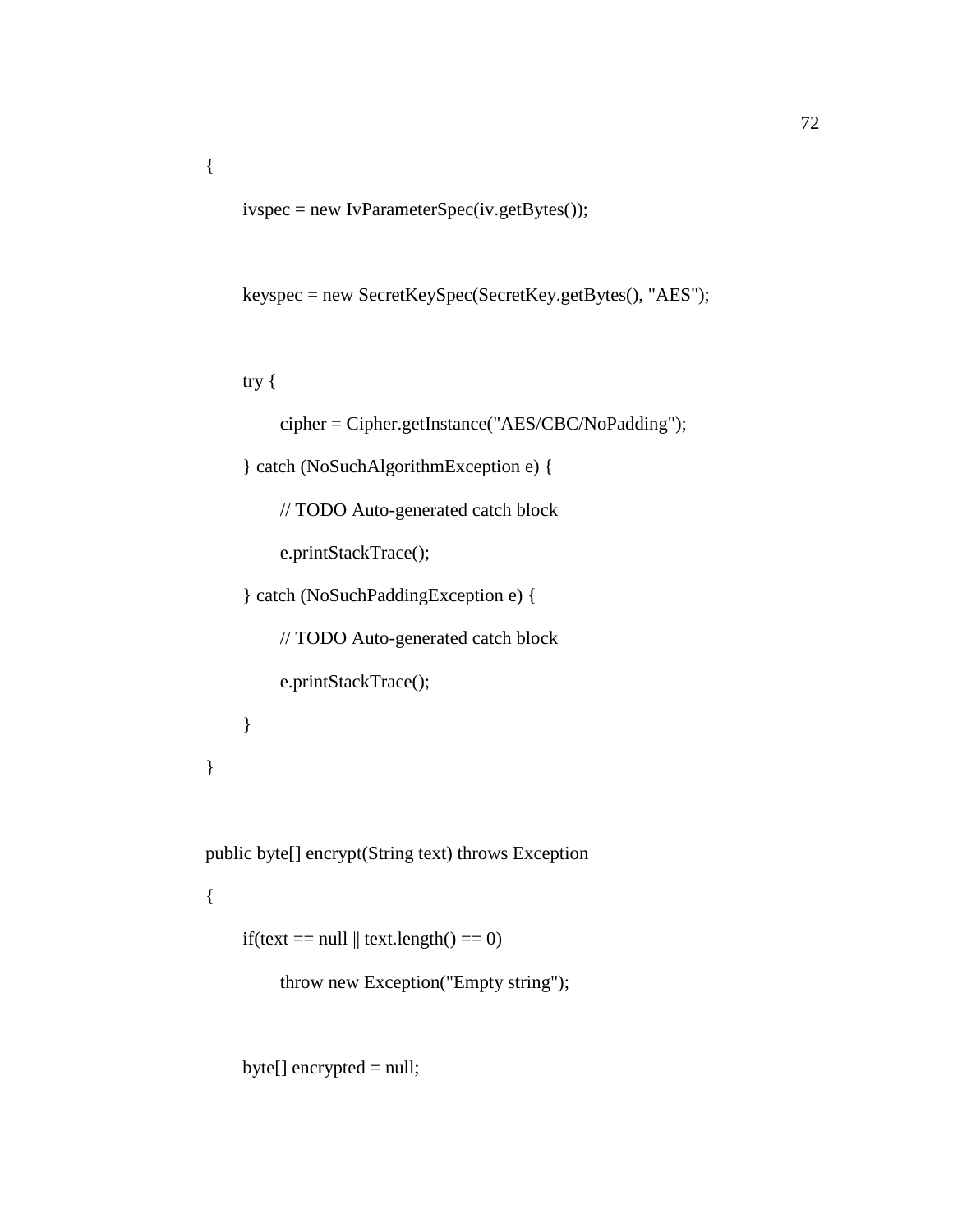try {

```
 cipher.init(Cipher.ENCRYPT_MODE, keyspec, ivspec);
     encrypted = cipher.doFinal(padString(text).getBytes());
 } catch (Exception e)
 { 
     throw new Exception("[encrypt] " + e.getMessage());
 }
 return encrypted;
```
public byte[] decrypt(String code) throws Exception

{

}

```
if(code == null \parallel code.length() == 0)
```
throw new Exception("Empty string");

```
 byte[] decrypted = null;
```
try {

cipher.init(Cipher.DECRYPT\_MODE, keyspec, ivspec);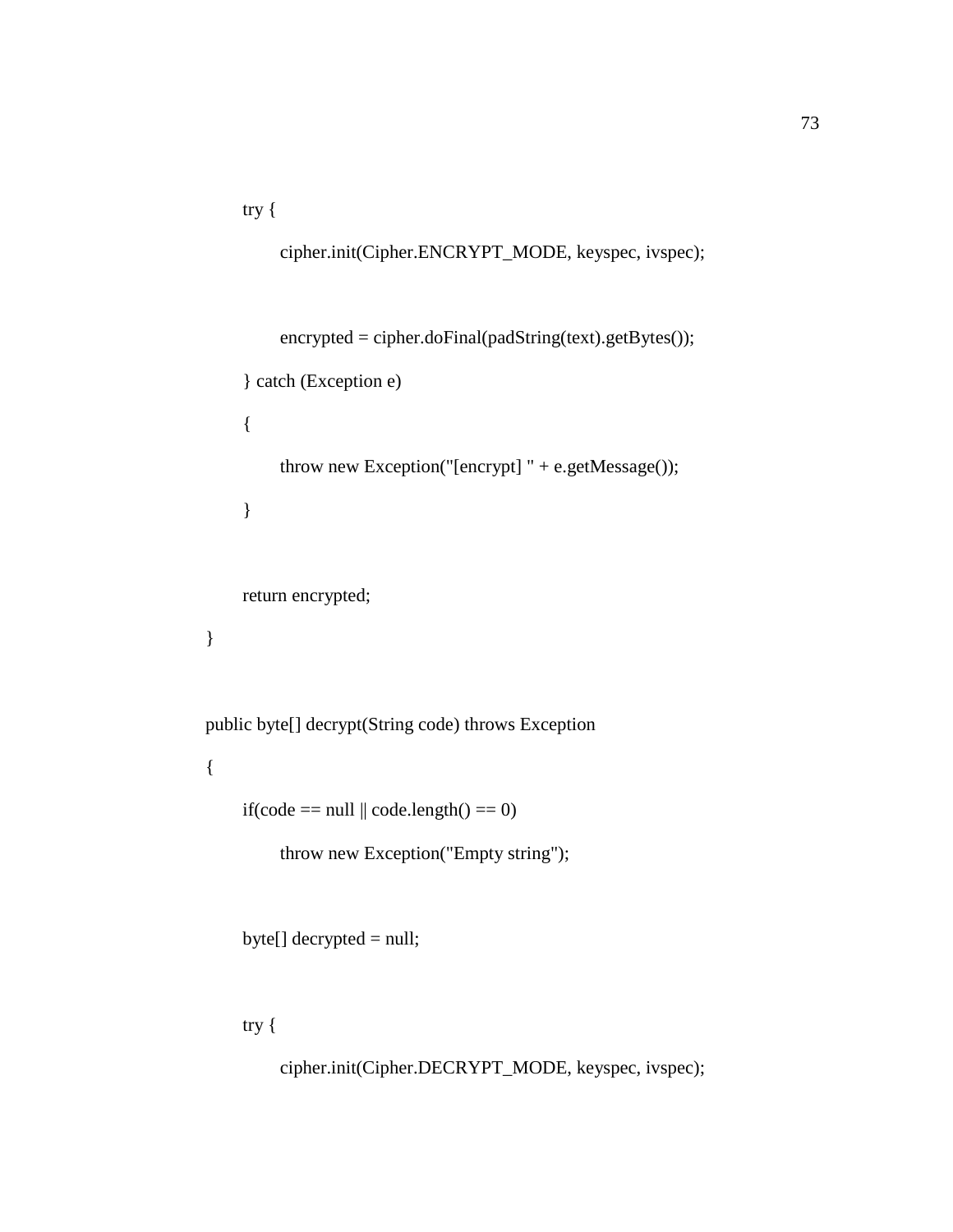```
 decrypted = cipher.doFinal(hexToBytes(code));
                     //Remove trailing zeroes
                    if( decrypted.length > 0)
                     {
                      int trim = 0;
                       for( int i = decrypted.length - 1; i > = 0; i-- ) if( decrypted[i] = = 0 )
trim++;
                      if( trim > 0 )
       \{ byte[] newArray = new byte[decrypted.length - trim];
                          System.arraycopy(decrypted, 0, newArray, 0, decrypted.length -
trim);
                         decrypted = newArray; }
        }
                 } catch (Exception e)
                 {
                     throw new Exception("[decrypt] " + e.getMessage());
                 }
                return decrypted;
```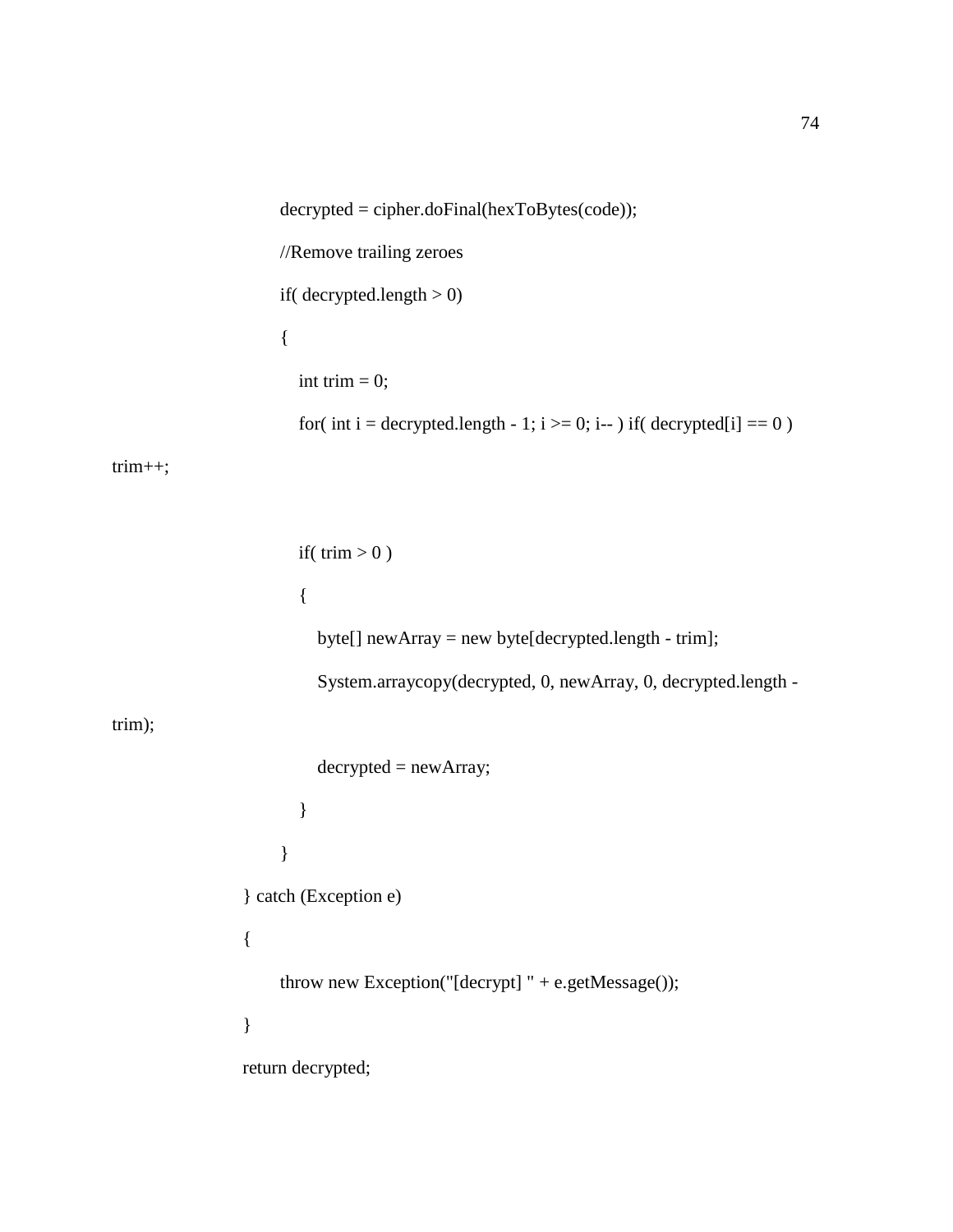```
 public static String bytesToHex(byte[] buf)
 {
  char[] chars = new char[2 * buf.length];
  for (int i = 0; i < buf.length; ++i)
   {
    chars[2 * i] = HEX_CHARS[(buf[i] & 0xF0) >>> 4];
    chars[2 * i + 1] = HEX_CHARS[buff] \& 0x0F]; }
   return new String(chars);
 }
```
public static byte[] hexToBytes(String str) {

```
if (str=null) {
```
}

return null;

```
} else if (str.length() < 2) {
```
return null;

} else {

int len = str.length $()$  / 2;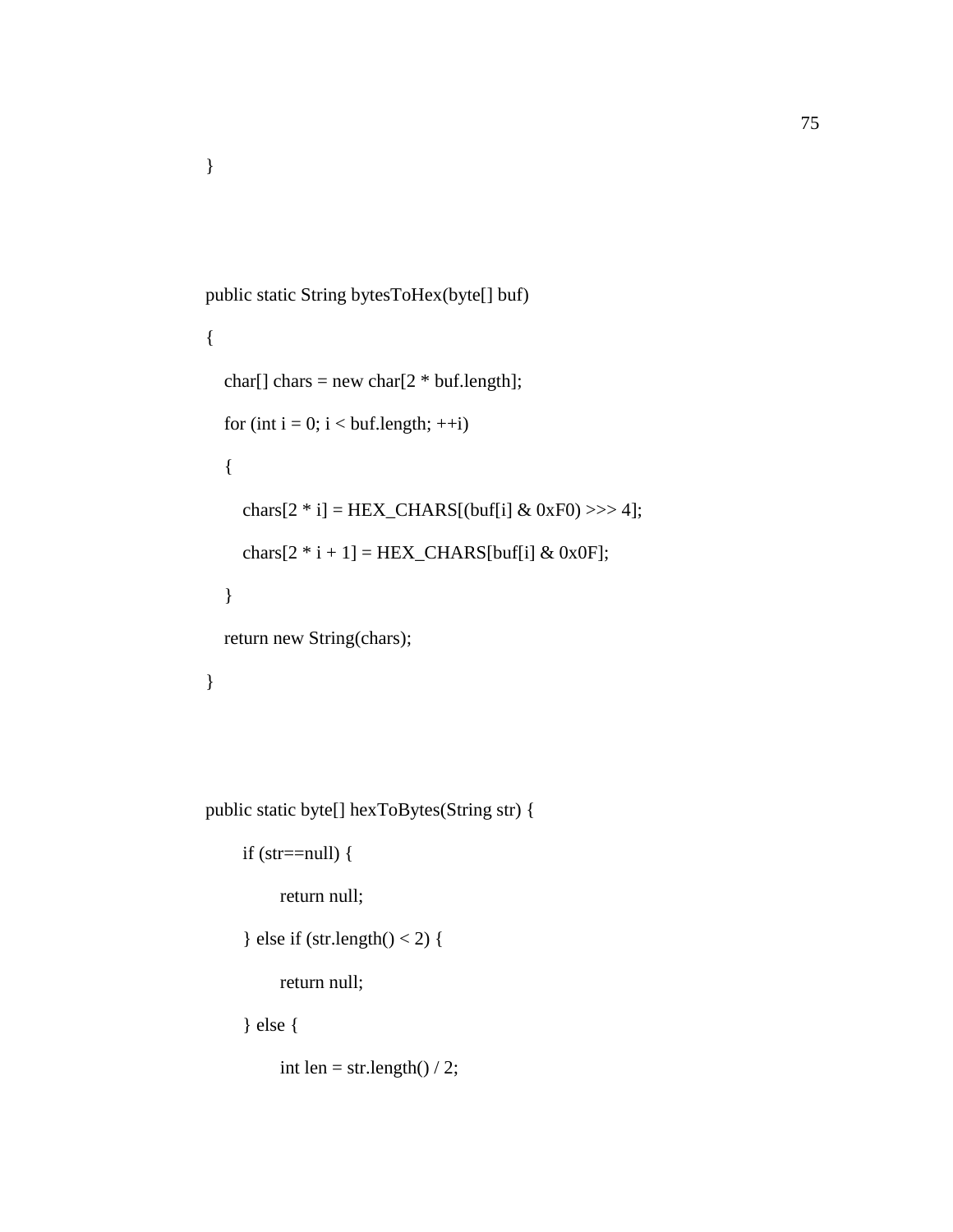```
 byte[] buffer = new byte[len];
          for (int i=0; i<len; i++) {
               buffer[i] = (byte) Integer.parseInt(str.substring(i*2,i*2+2),16);
           }
           return buffer;
      }
 }
```

```
 private static String padString(String source)
```

```
 {
char paddingChar = 0;
int size = 16;
int x = source.length() % size;int padLength = size - x;
for (int i = 0; i < padLength; i++)
  {
     source += paddingChar;
```
}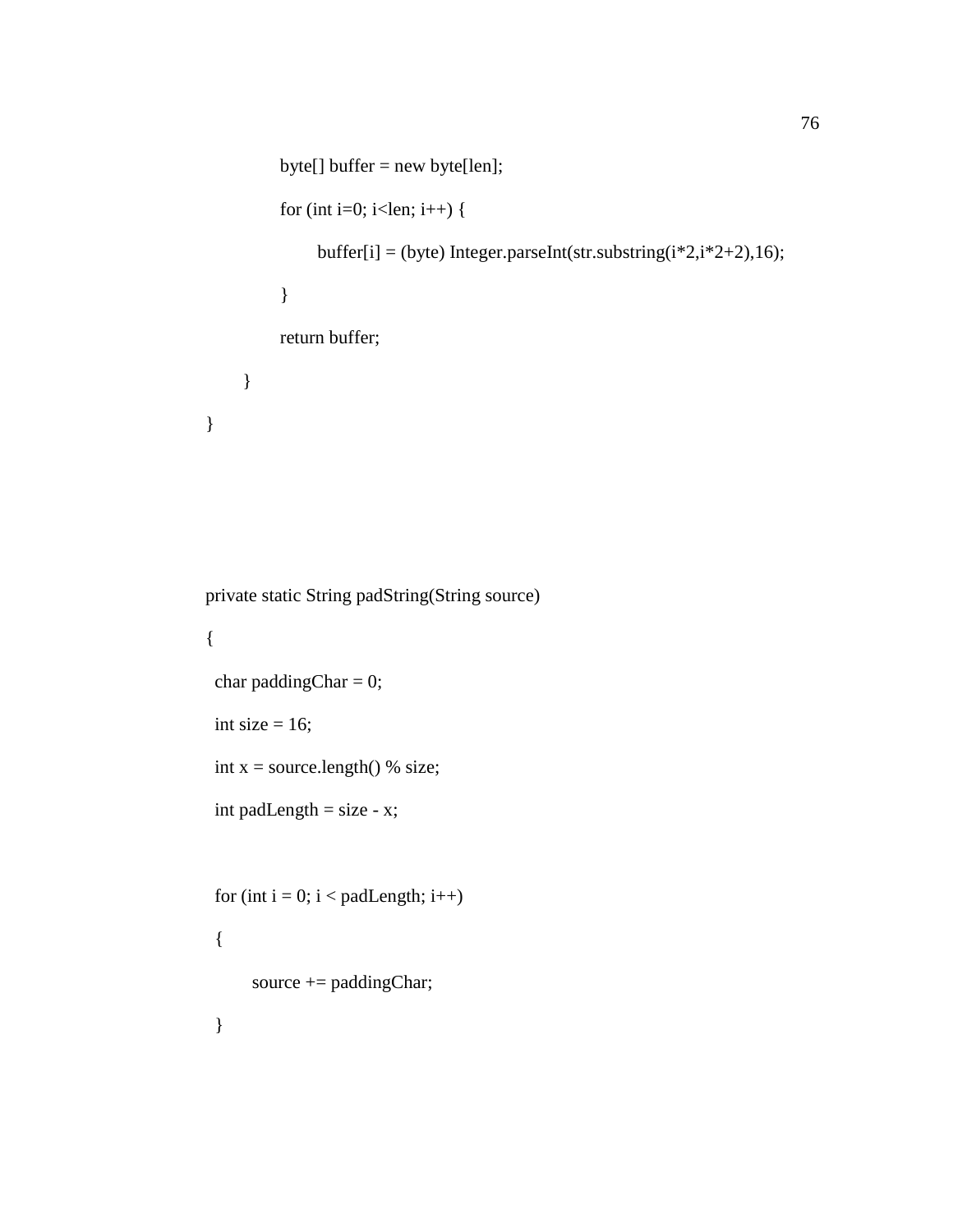return source;

}

FObject.java

}

**package** com.bcrl.rcache;

**public class** FObject {

**public** String status; **public** String ip; **public** String timestamp; **public** String orgname; **public** String address; **public** String city; **public** String state; **public** String pcode; **public** String country;

}

Fail2Ban.java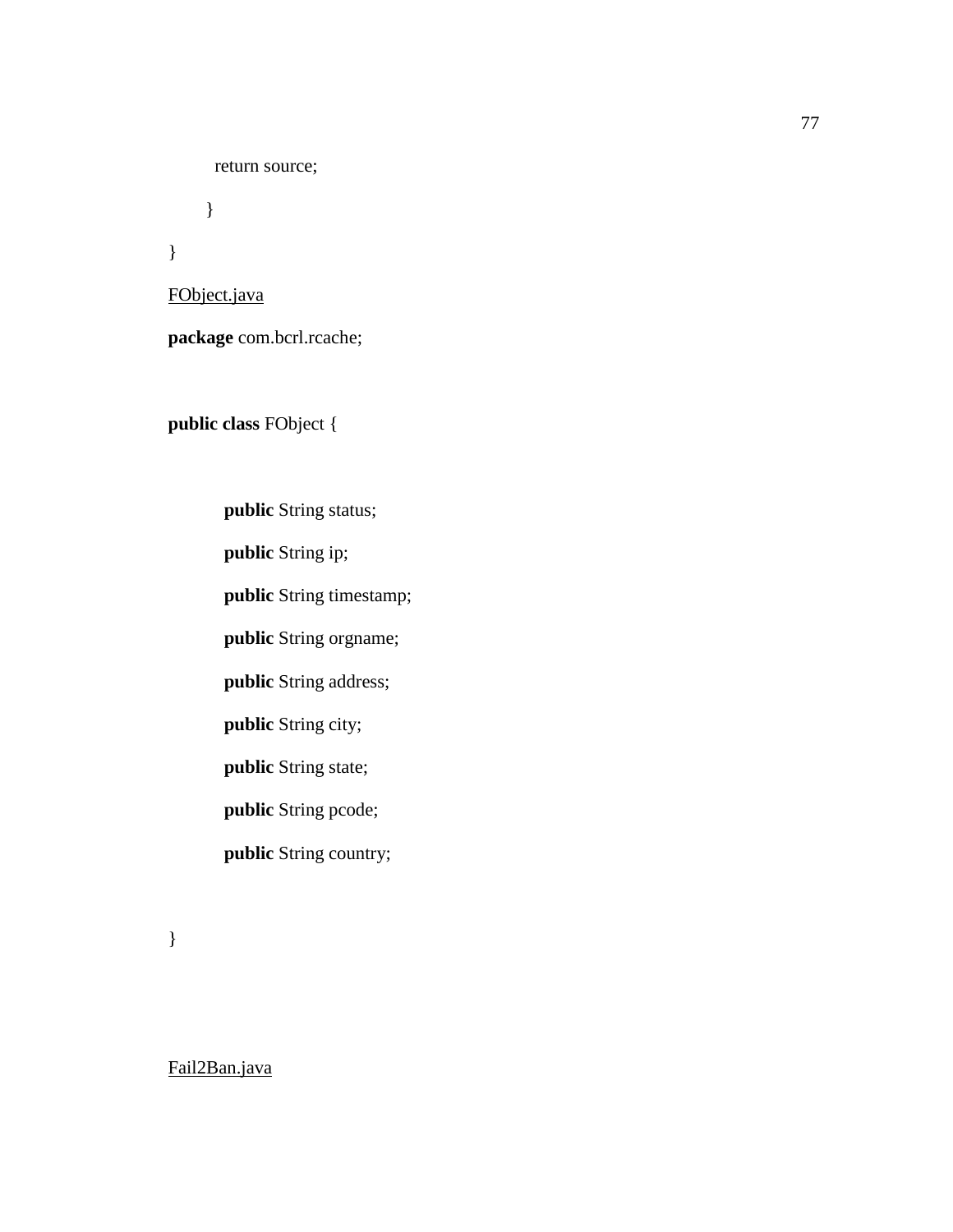package com.bcrl.rcache;

import java.io.BufferedReader; import java.io.InputStream; import java.io.InputStreamReader; import java.util.ArrayList; import java.util.Collection; import java.util.Collections; import java.util.List;

import org.apache.http.HttpResponse;

import org.apache.http.client.HttpClient;

import org.apache.http.client.methods.HttpGet;

import org.apache.http.impl.client.DefaultHttpClient;

import org.json.JSONArray;

import org.json.JSONException;

import org.json.JSONObject;

import com.bcrl.rcache.MainActivity.WebRequest;

import android.app.Activity; import android.os.AsyncTask;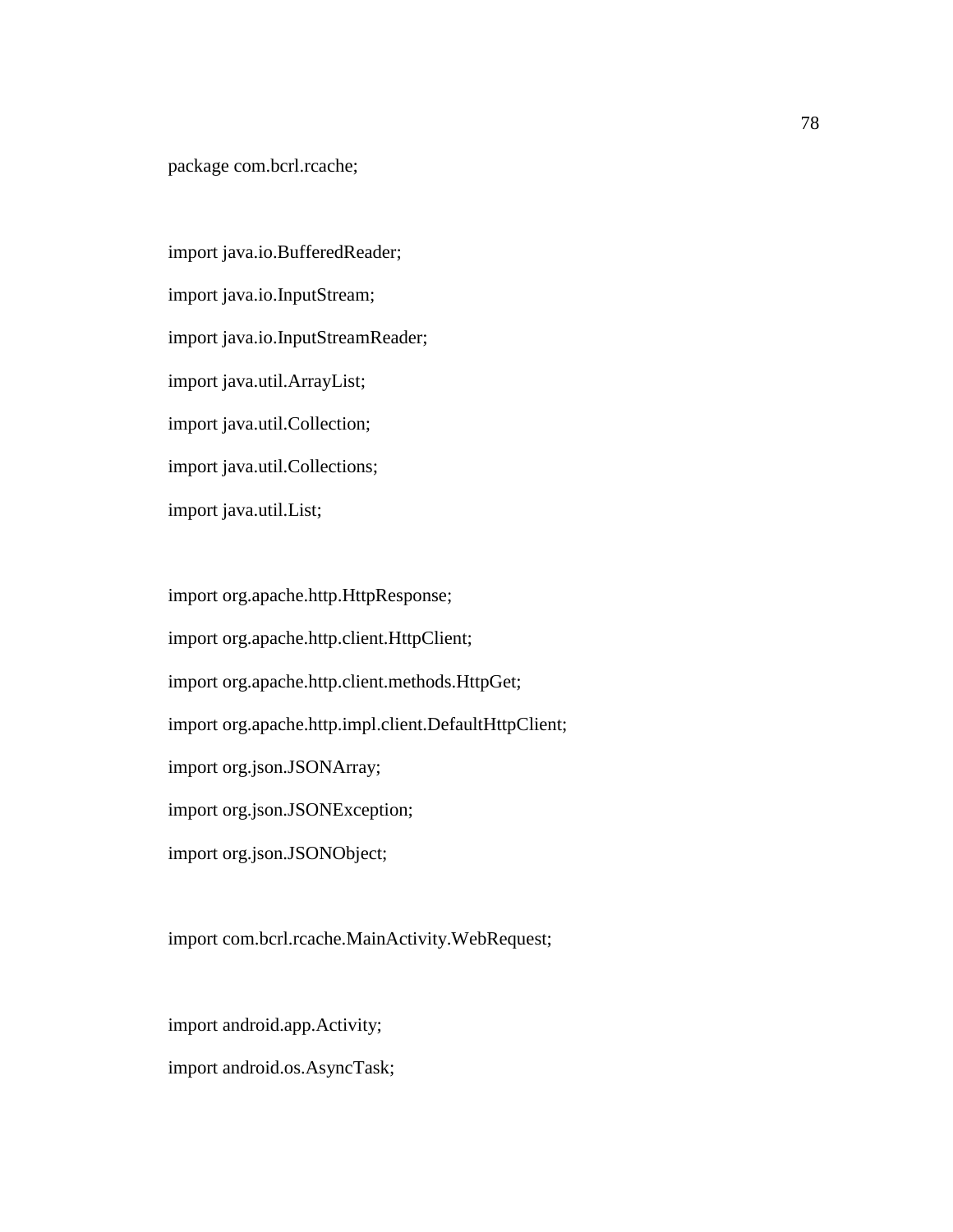import android.os.Bundle;

import android.util.Base64;

import android.util.Log;

import android.widget.ListView;

public class Fail2Ban extends Activity {

String credentials;

MCrypt mcrypt;

String SERVER\_URL = "http://10.31.7.11/student/paper2/";

List<FObject> data;

List<CObject> cdata;

List<AObject> adata;

ListView lv;

@Override

protected void onCreate(Bundle savedInstanceState) {

// TODO Auto-generated method stub

super.onCreate(savedInstanceState);

setContentView(R.layout.Fail2Ban);

 $lv = (ListView) findViewById(R.id. listview);$ 

 $mcrypt = new MCrypt$ ;

 $data = new ArrayList < FObject > ()$ ;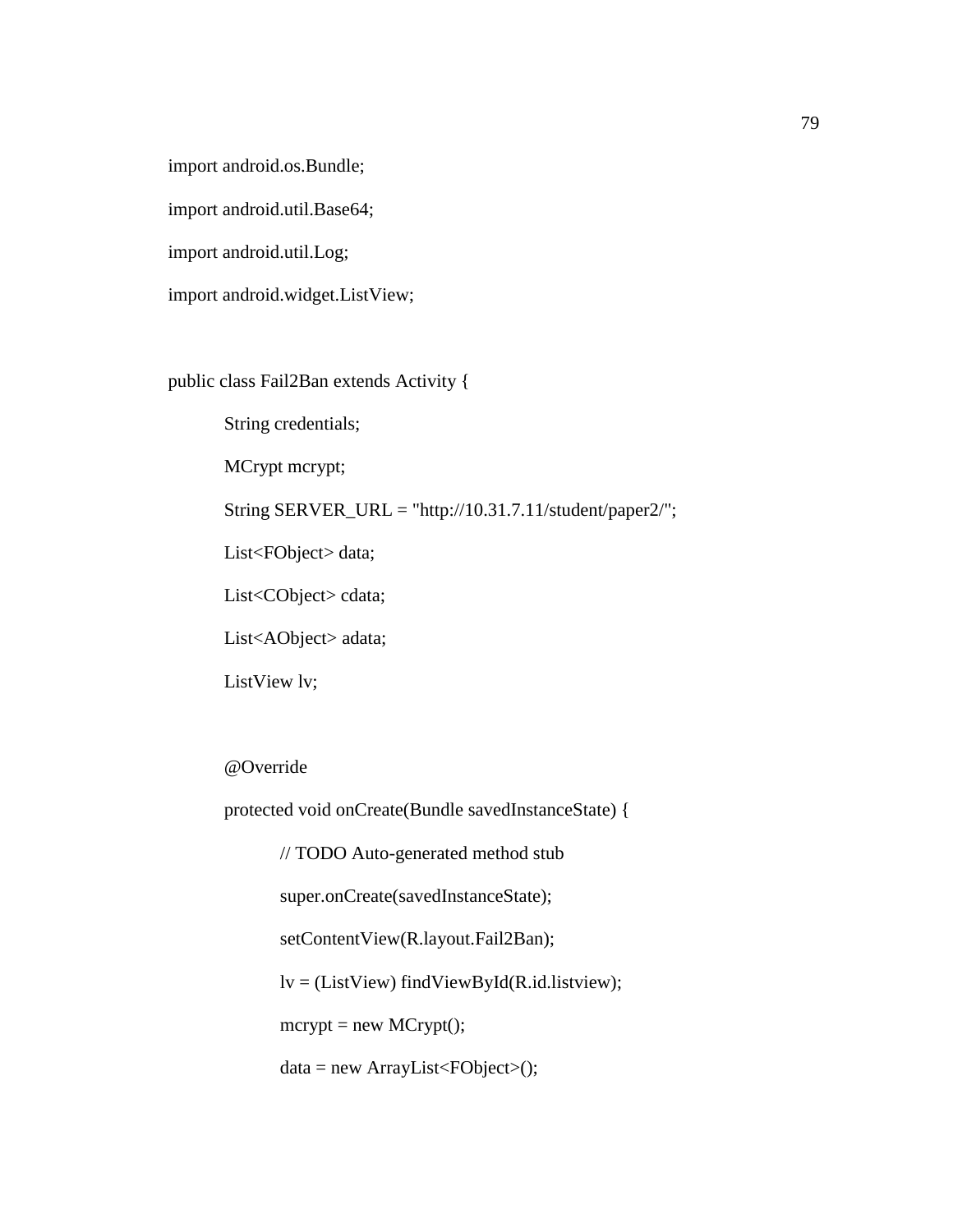```
adata = new ArrayList<AObject>();
       if (getIntent().getExtras() != null) {
               if (getIntent().getExtras().getString("type").equals("fail")) {
                      callFail2Ban();
               }
               if (getIntent().getExtras().getString("type").equals("auth")) {
                      callAuth();
               }
               if (getIntent().getExtras().getString("type").equals("cache")) {
                      callCache();
               }
       }
public void callFail2Ban() {
       try {
```
cdata = new ArrayList<CObject>();

WebRequest wr = new WebRequest();

}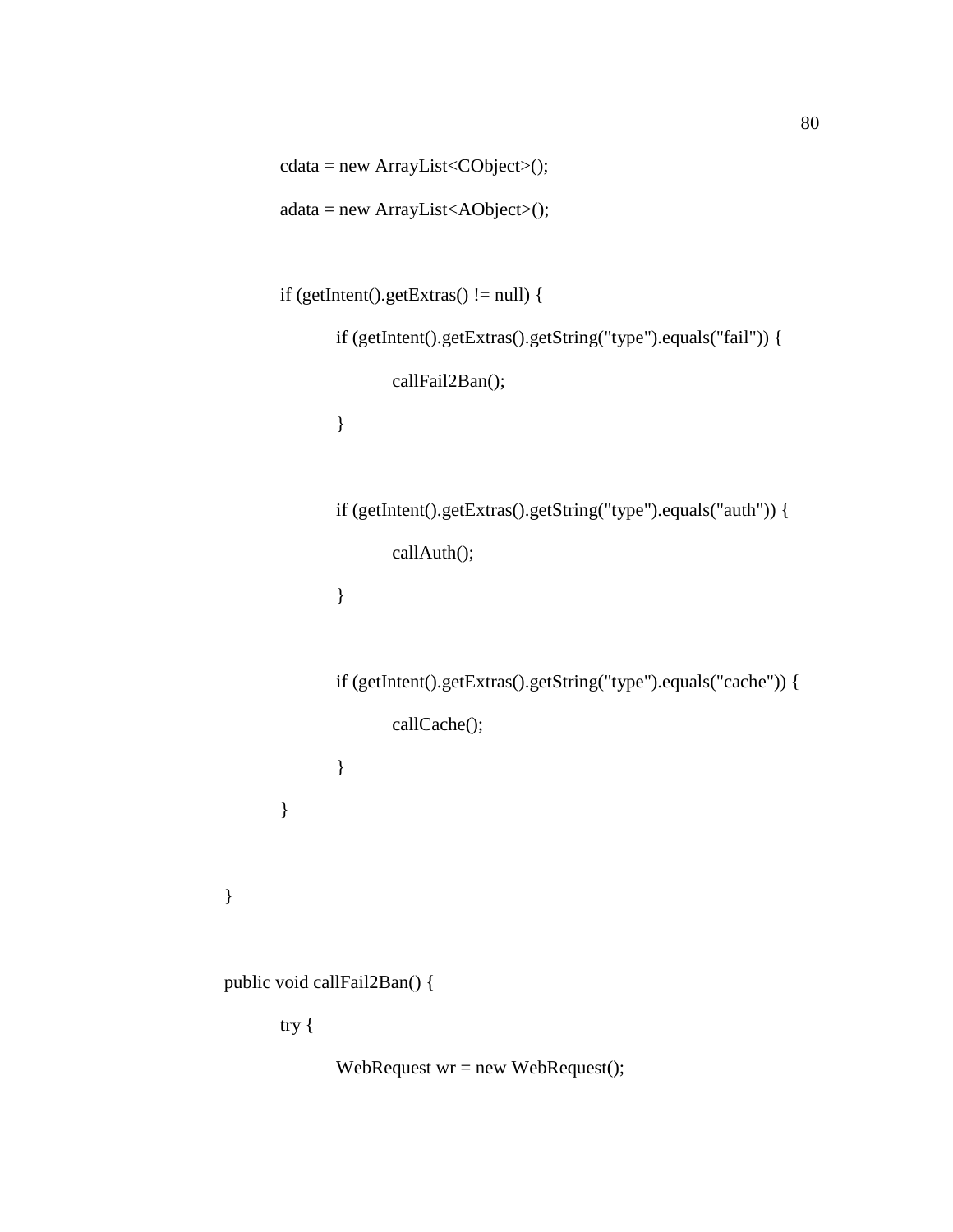credentials = MCrypt.bytesToHex(mcrypt.encrypt("raqeeb")) +

 $"$ :"

 $+$ 

MCrypt.bytesToHex(mcrypt.encrypt("superman2"));

wr.execute(SERVER\_URL + "/Fail2Ban.php"); } catch (Exception e) { // TODO Auto-generated catch block e.printStackTrace(); }

public void callAuth() {

try {

}

WebRequest wr = new WebRequest();

credentials = MCrypt.bytesToHex(mcrypt.encrypt("raqeeb")) +

 $"$ :"

 $\boldsymbol{+}$ 

MCrypt.bytesToHex(mcrypt.encrypt("superman2"));

wr.execute(SERVER\_URL + "/auth\_log.php");

} catch (Exception e) {

// TODO Auto-generated catch block

e.printStackTrace();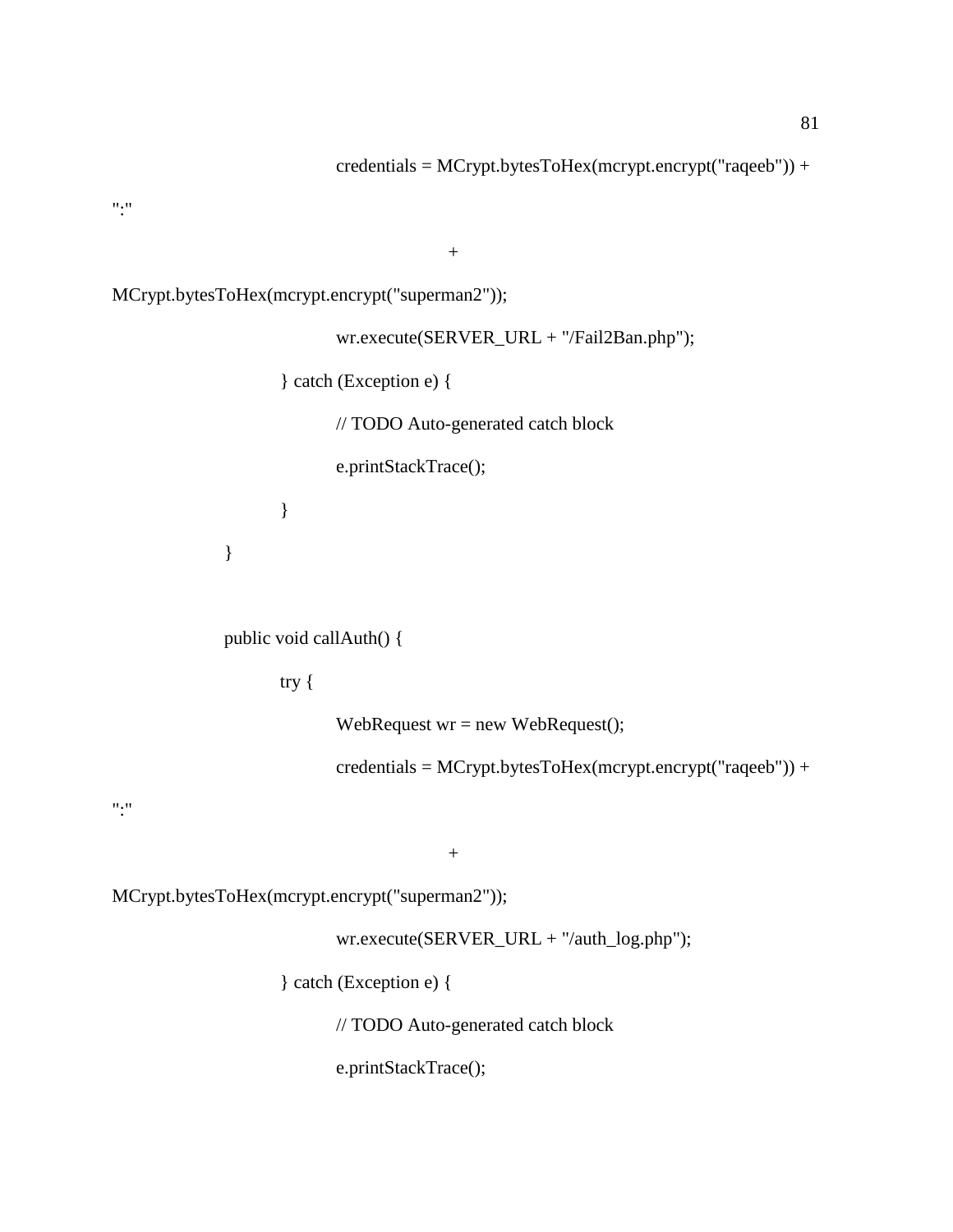}

```
public void callCache() {
```
try {

}

WebRequest wr = new WebRequest();

credentials = MCrypt.bytesToHex(mcrypt.encrypt("raqeeb")) +

 $"$ :"

 $^{+}$ 

MCrypt.bytesToHex(mcrypt.encrypt("superman2"));

wr.execute("http://studentweb.bcrl.stcloudstate.edu/~raqueeb.abdul/cache.php");

} catch (Exception e) {

// TODO Auto-generated catch block

e.printStackTrace();

}

}

public void parseFail2Ban(JSONArray ja) {

for (int i = ja.length() - 1; i >= 0; i--) {

try {

JSONObject job = ja.getJSONObject(i);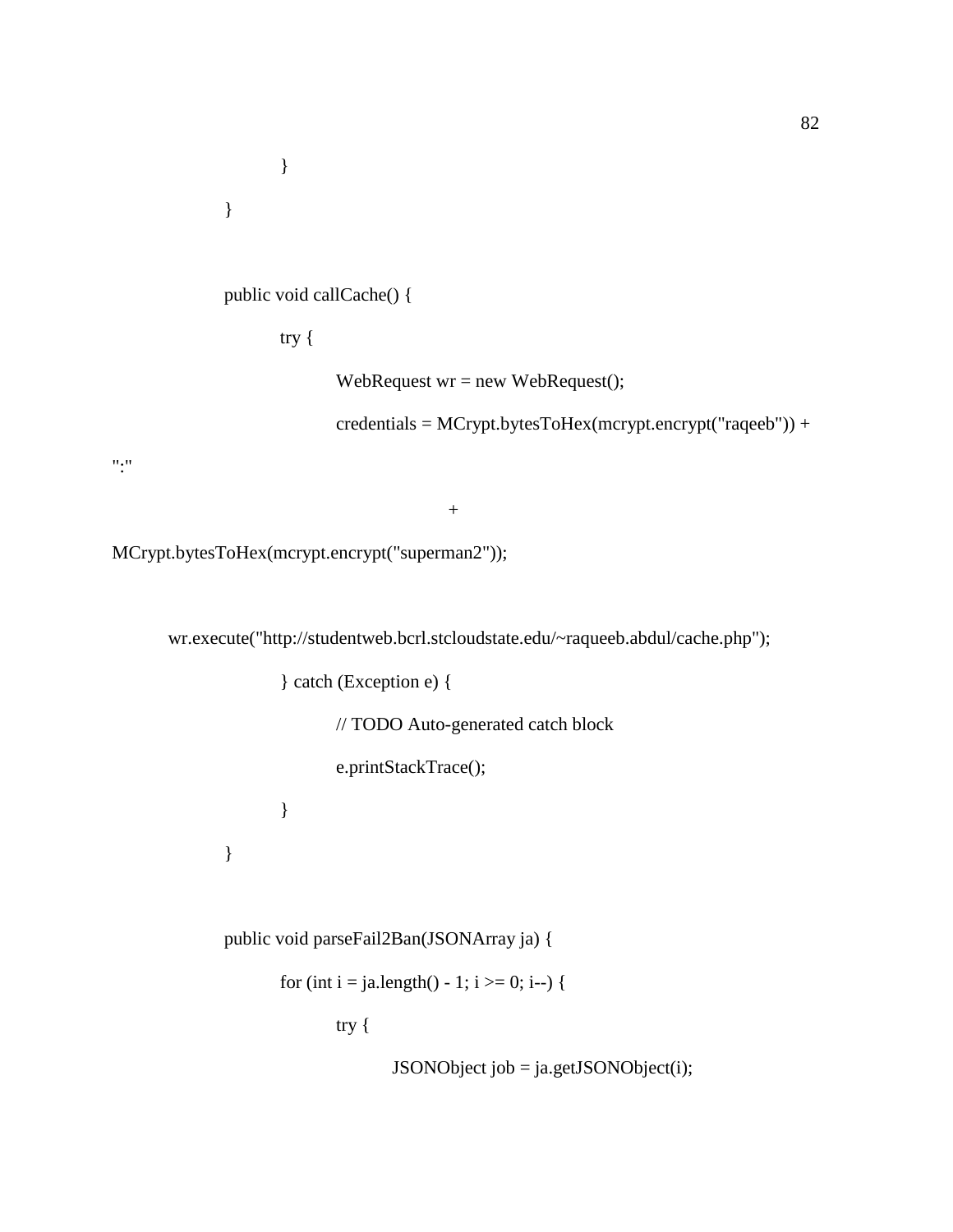```
FObject fa = new FObject();
              fa. status = job.getString("status");fa.jp = job.getString("ip");fa.timestamp = job.getString("timestamp");
              fa.orgname = job.getString("OrgName");
              fa.address = job.getString("Address");
              fa. city = job.getString("City");fa.state = job.getString("StateProv");
              fa.pcode = job.getString("PostalCode");
              fa.country = job.getString("Country");
              data.add(fa);
       } catch (JSONException e) {
              // TODO Auto-generated catch block
              e.printStackTrace();
       }
}
Log.d("test", "test");
Fadapter fa = new Fadapter(getApplicationContext(), data);
lv.setAdapter(fa);
```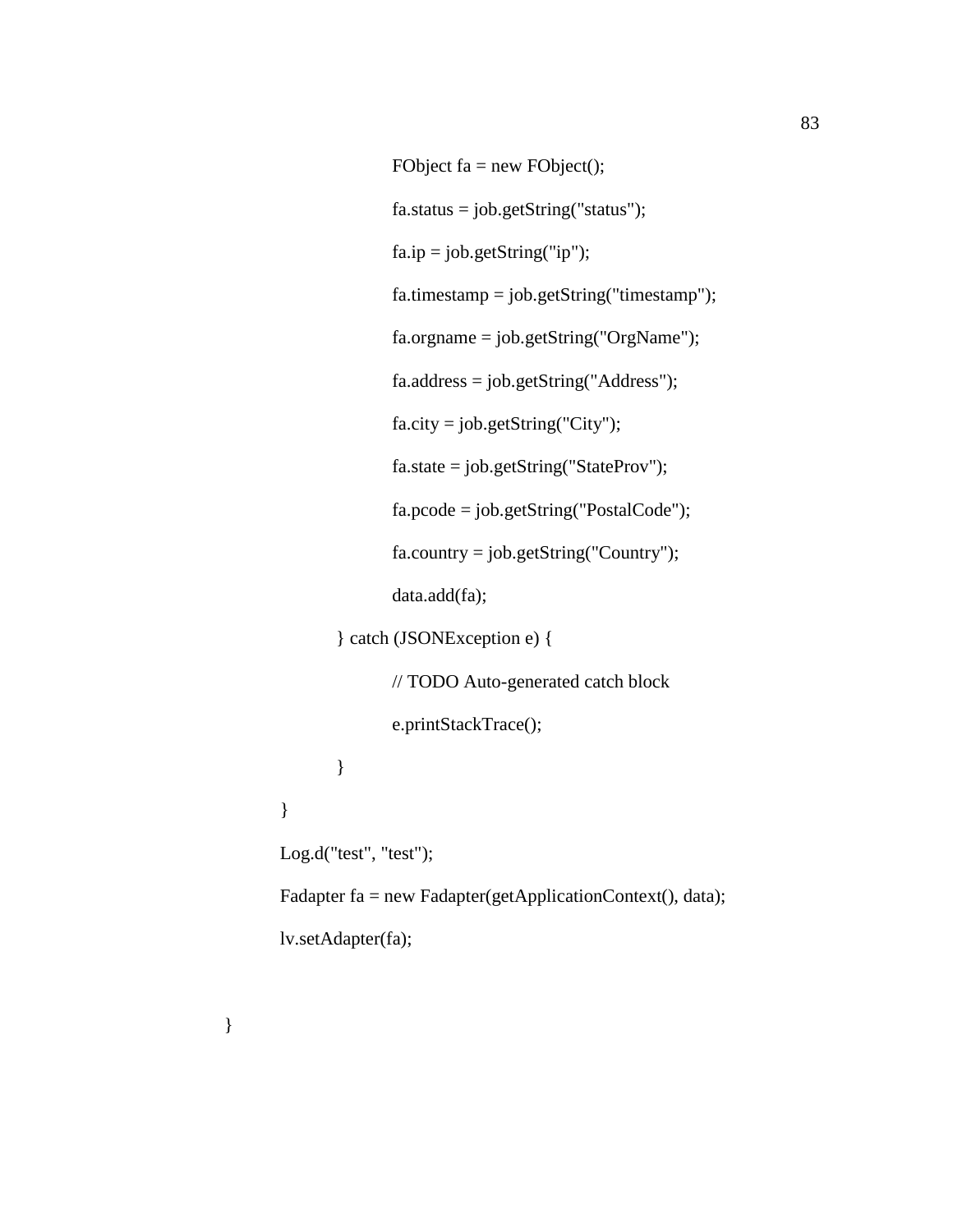public void parseAuth(JSONArray ja) {

```
ja = reverseJSON(ja);for (int i = 1; i <= 20; i++) {
       try {
               JSONObject job = ja.getJSONObject(i);
               AObject fa = new AObject();
               fa.log = job.getString("log");fa.timestamp = job.getString("timestamp");
               adata.add(fa);
```

```
} catch (JSONException e) {
```
// TODO Auto-generated catch block

e.printStackTrace();

}

}

AAdapter ca = new AAdapter(getApplicationContext(), adata);

lv.setAdapter(ca);

```
}
```
public void pareCache(JSONArray ja) {

for (int i = 0; i < ja.length(); i++) {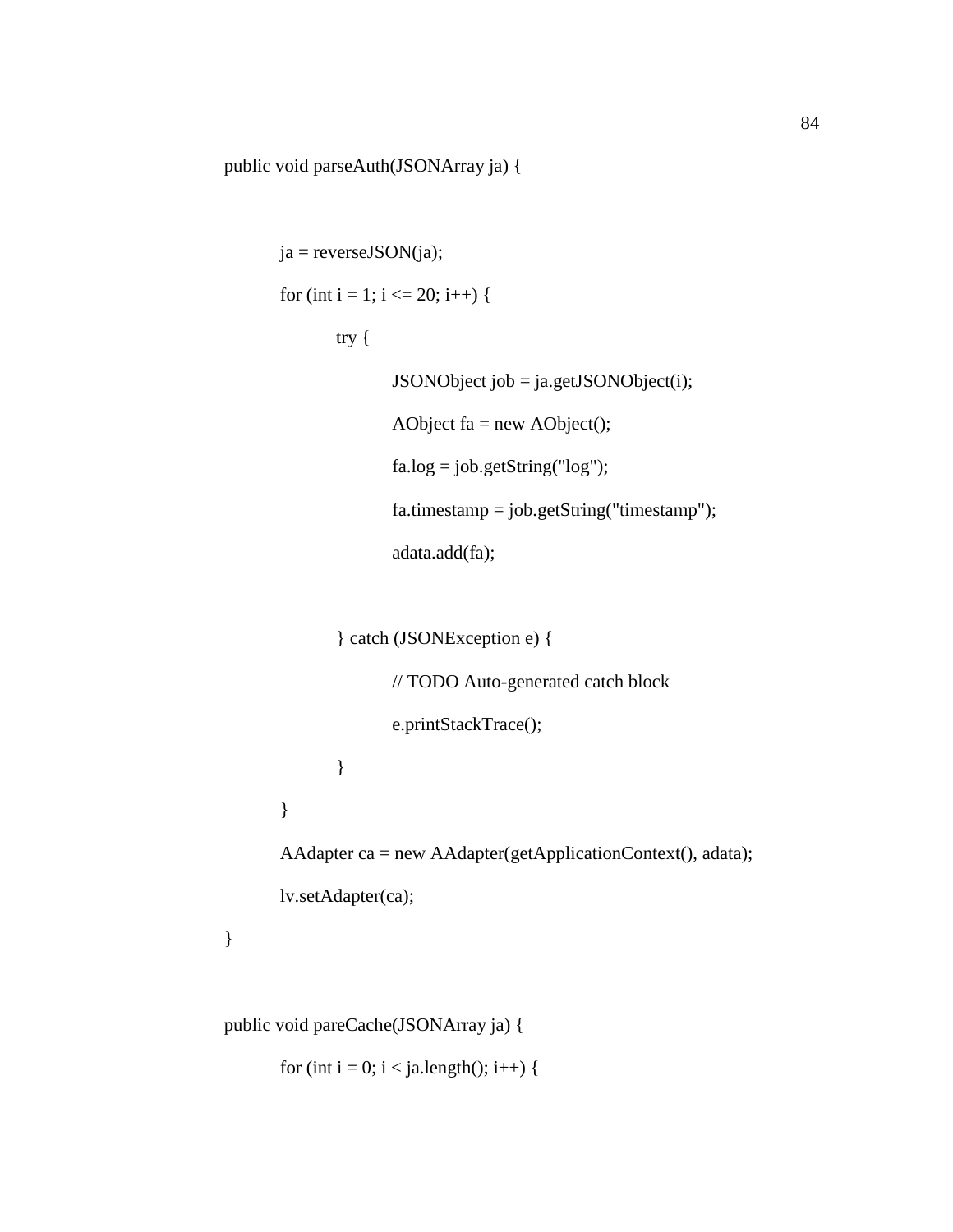```
JSONObject job = ja.getJSONObject(i);
       if (job.getString("blacklisted").equals("1")) {
              CObject fa = new CObject();
              fa.blacklist = job.getString("blacklisted");
               fa.src = job.getString("src");fa.dst = job.getString("dst");
              fa.flags = job.getString("flags");fa.metric = job.getString("metric");
              fa.ref = job.getString("ref");
               fa.gateway = job.getString("gateway");
              fa. user = job.getString("use");fa.iface = job.getString("iface");
               cdata.add(fa);
       }
} catch (JSONException e) {
       // TODO Auto-generated catch block
       e.printStackTrace();
```
}

}

CAdapter ca = new CAdapter(getApplicationContext(), cdata);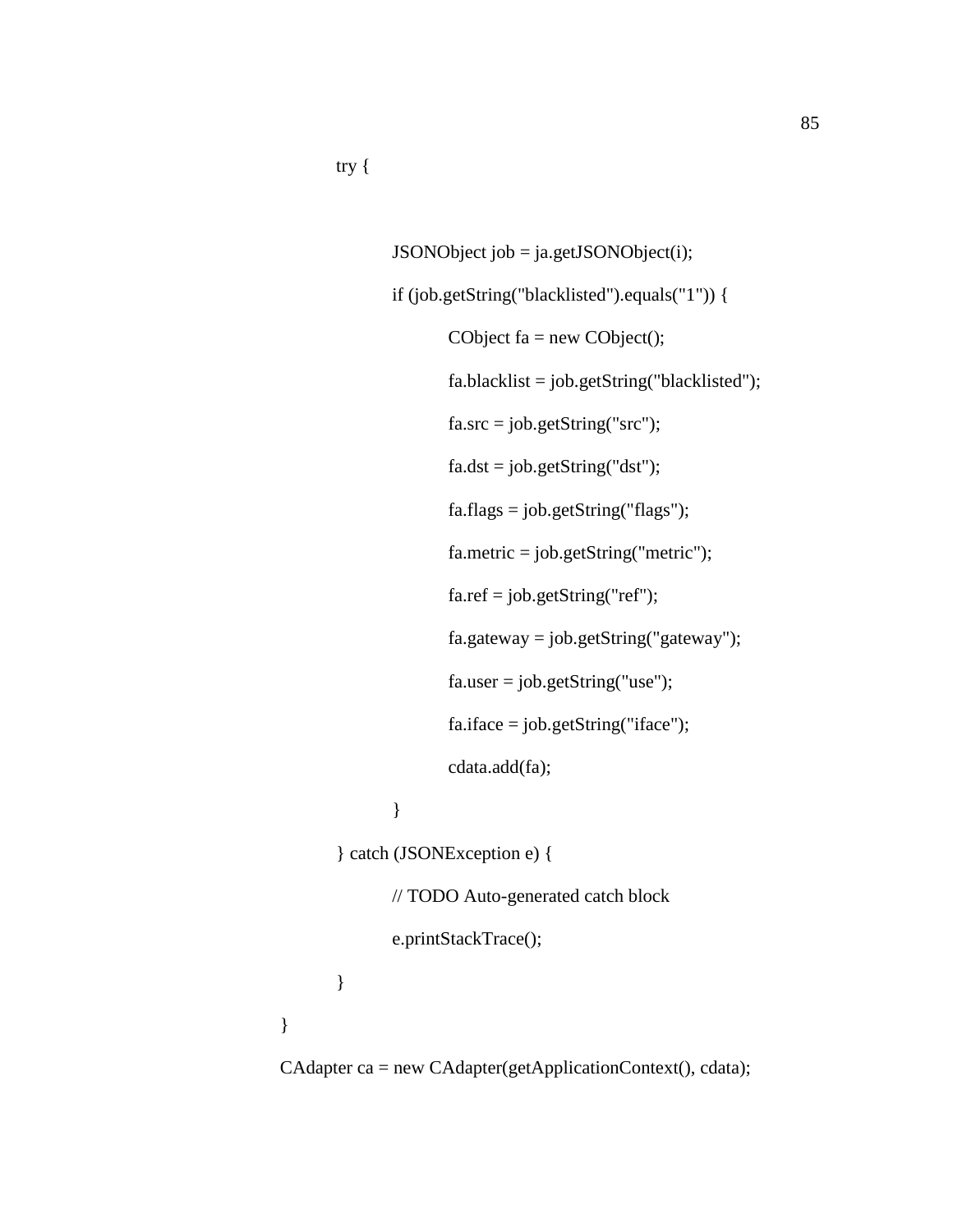}

public class WebRequest extends AsyncTask<String, Void, String> {

@Override

protected void onPostExecute(String result) {

try {

JSONArray ja = new JSONArray(result);

if

```
(getIntent().getExtras().getString("type").equals("fail")) {
```
parseFail2Ban(ja);

}

if

(getIntent().getExtras().getString("type").equals("auth")) {

parseAuth(ja);

}

if

(getIntent().getExtras().getString("type").equals("cache")) {

pareCache(ja);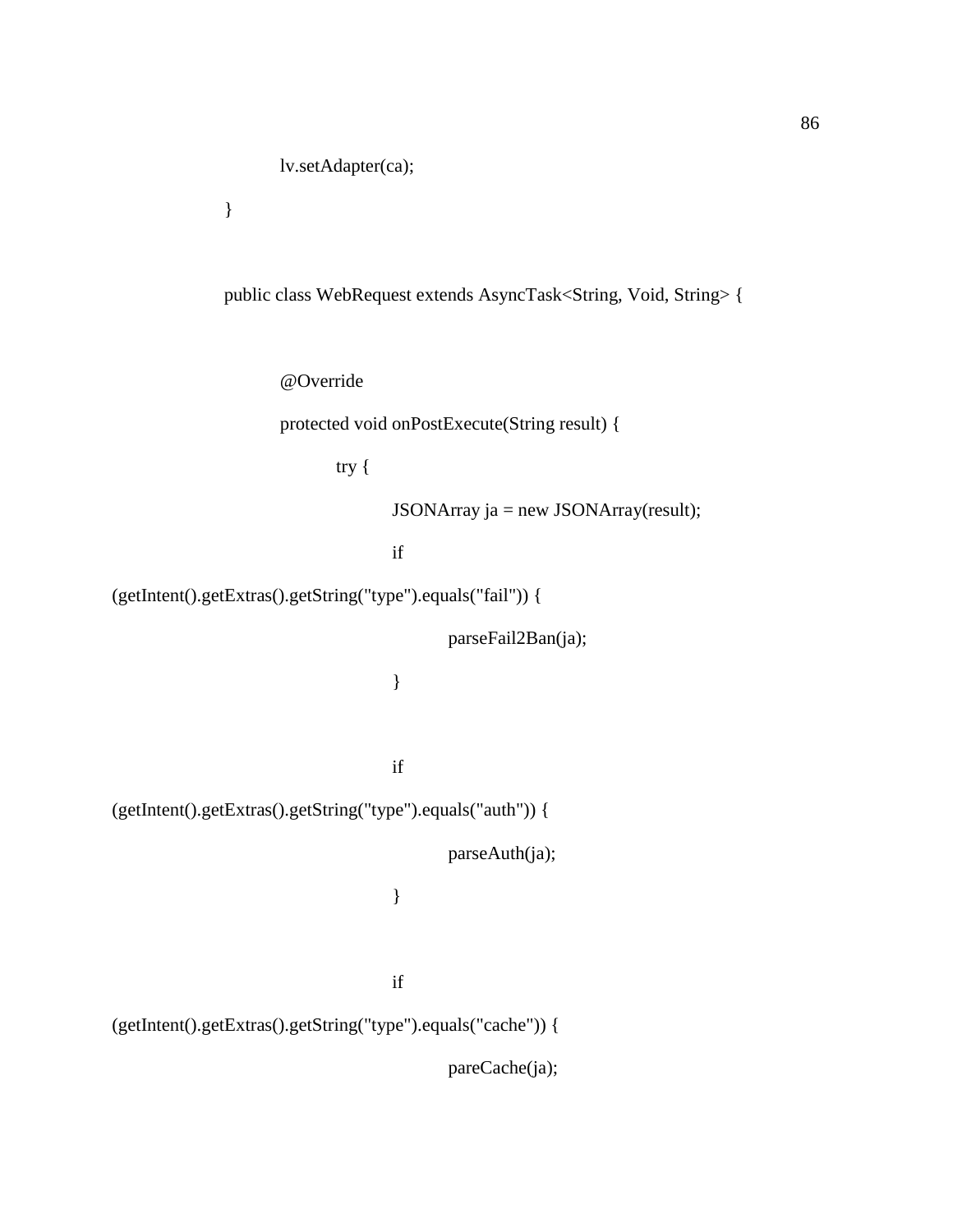```
} catch (JSONException e) {
```
// TODO Auto-generated catch block

e.printStackTrace();

}

};

@Override

protected String doInBackground(String... params) {

// TODO Auto-generated method stub

InputStream isr = null;

String result  $=$  "";

long start, end;

start = System.currentTimeMillis();

try {

String credBase64 = Base64.encodeToString(

credentials.getBytes(),

Base64.DEFAULT).replace("\n",

"");

// create HttpClient

HttpClient httpclient = new DefaultHttpClient();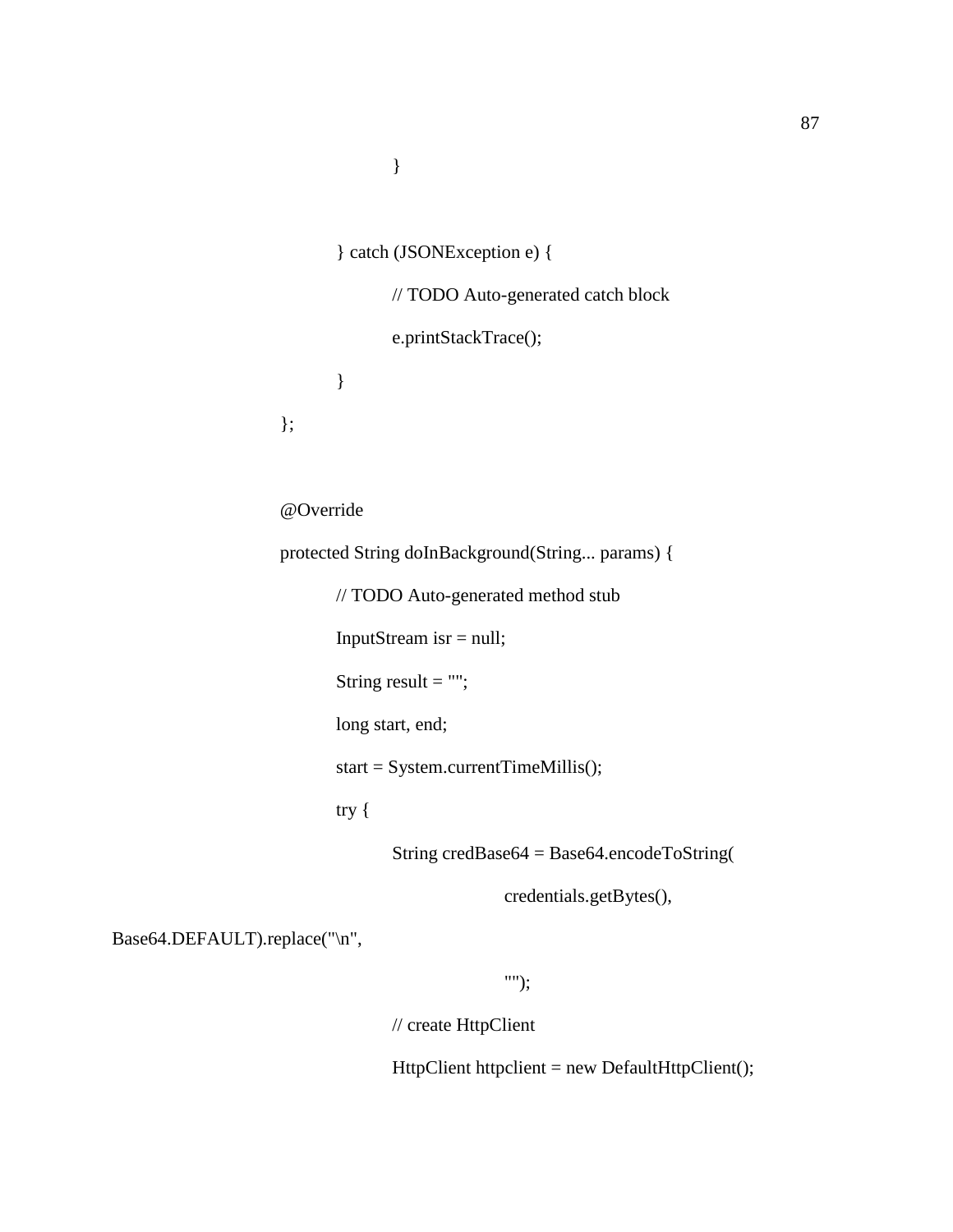|                          | $HttpGet httpGet = new HttpGet(params[0]);$          |
|--------------------------|------------------------------------------------------|
|                          | httpGet.setHeader("Authorization", "Basic " +        |
| credBase64);             |                                                      |
|                          | HttpResponse response = httpclient.execute(httpGet); |
|                          |                                                      |
|                          | // receive response as inputStream                   |
|                          | $is r = response.getEntity().getContent();$          |
|                          |                                                      |
|                          | // convert inputstream to String                     |
|                          | BufferedReader reader = new BufferedReader(          |
|                          |                                                      |
|                          | new InputStreamReader(isr, "iso-8859-                |
| $1^{\prime\prime}$ , 8); |                                                      |
|                          | StringBuilder $sb = new StringBuilder$ ;             |
|                          | String line $=$ null;                                |
|                          | while $($ (line = reader.readLine()) != null) {      |
|                          | sb.append(line + " $\langle n'' \rangle$ ;           |
|                          | }                                                    |
|                          |                                                      |
|                          | isr.close();                                         |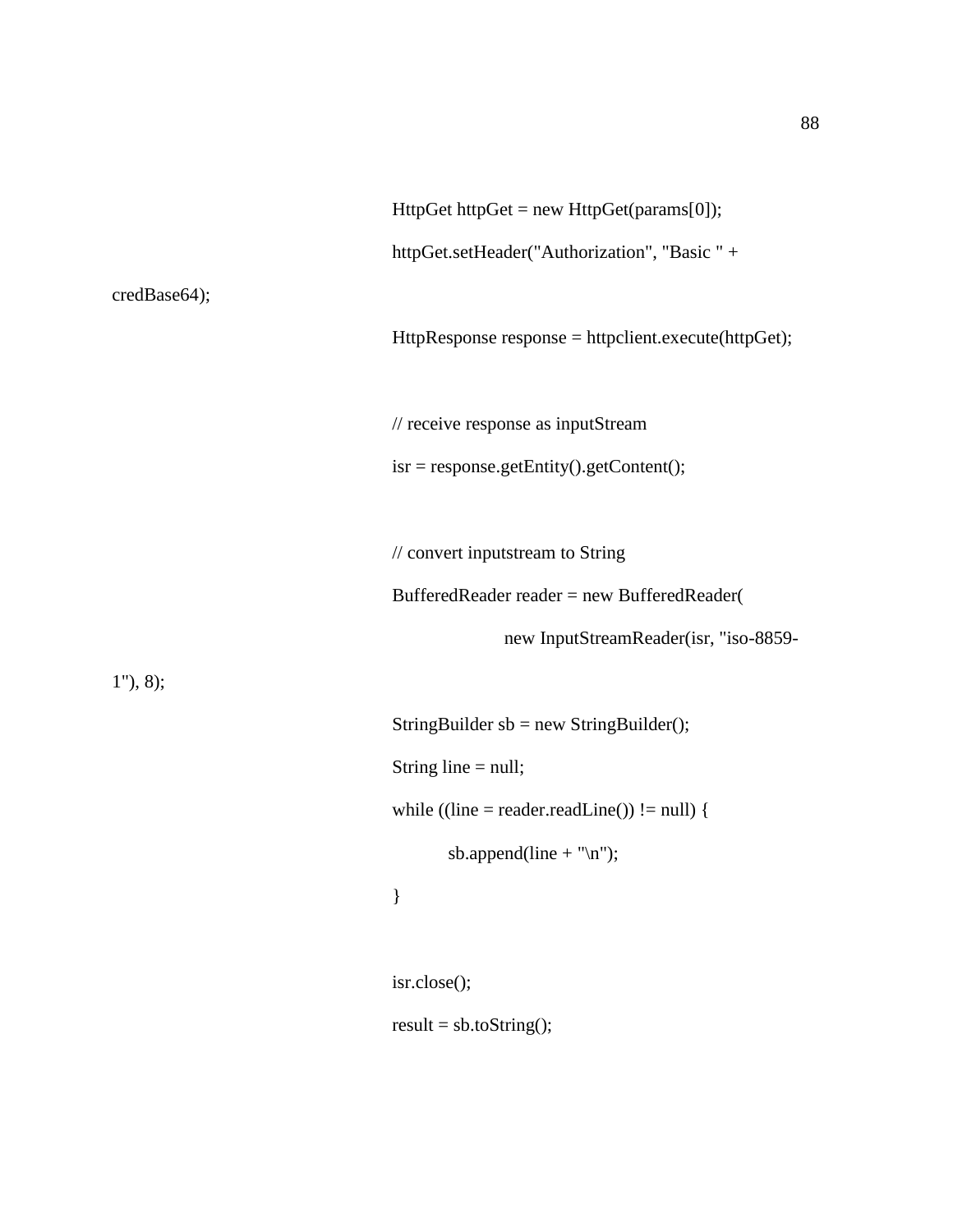```
Log.d("output", result);
              end = System.currentTimeMillis();
       } catch (Exception ex) {
              Log.d("exception", ex.toString());
              end = System.currentTimeMillis();
       }
       return result;
}
```

```
}
```

```
public JSONArray reverseJSON(JSONArray ja) {
       JSONArray newJsonArray = new JSONArray();
       for (int i = ja.length() - 1; i >= 0; i--) {
              try {
                     newJsonArray.put(ja.get(i));
              } catch (JSONException e) {
                     // TODO Auto-generated catch block
                     e.printStackTrace();
              }
       }
```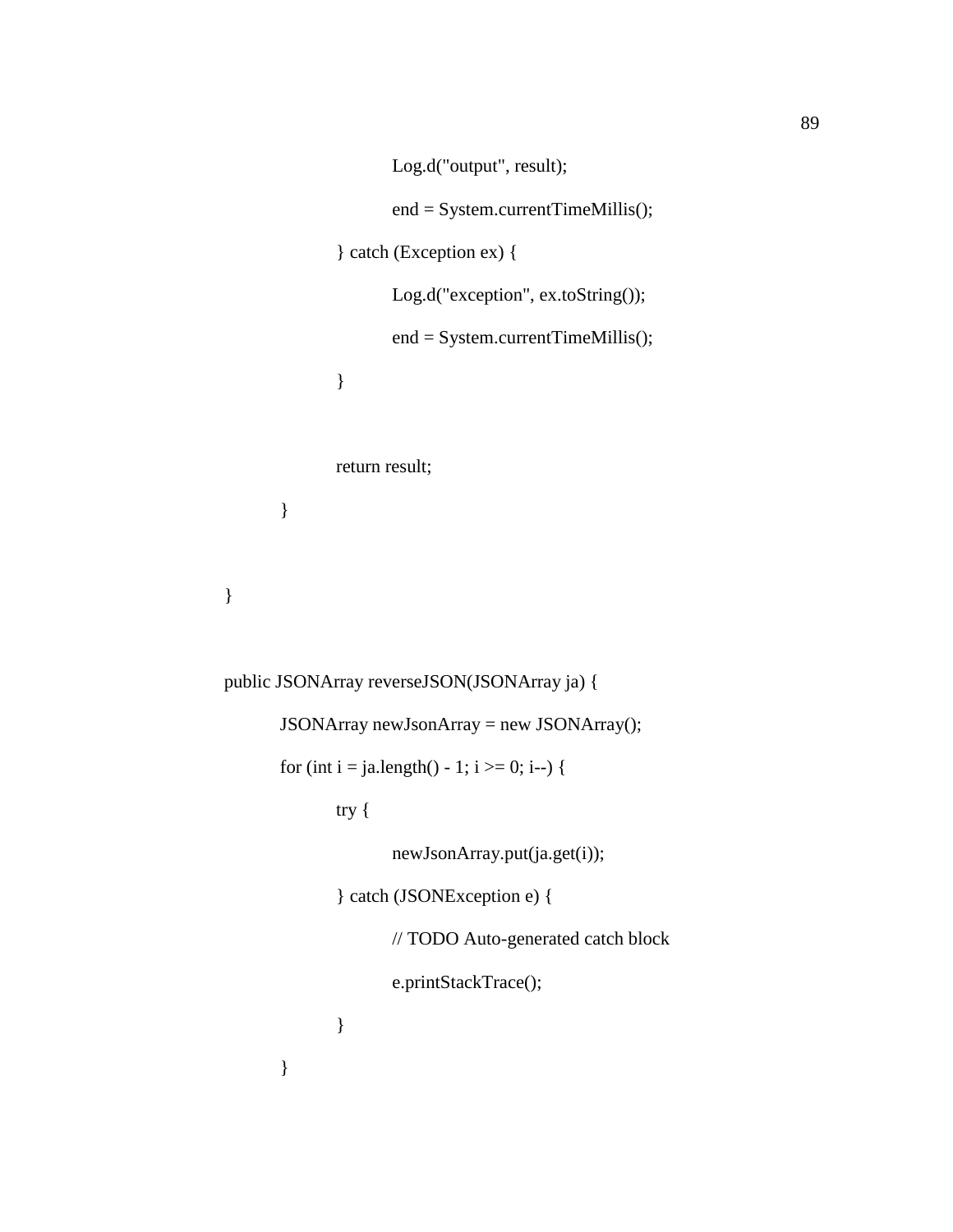## return newJsonArray;

}

FAdapter.java

}

package com.bcrl.rcache;

import java.util.List;

import android.content.Context;

import android.view.LayoutInflater;

import android.view.View;

import android.view.ViewGroup;

import android.widget.BaseAdapter;

import android.widget.LinearLayout;

import android.widget.ListAdapter;

import android.widget.TextView;

public class Fadapter extends BaseAdapter {

Context context;

List<FObject> data;

private static LayoutInflater inflater = null;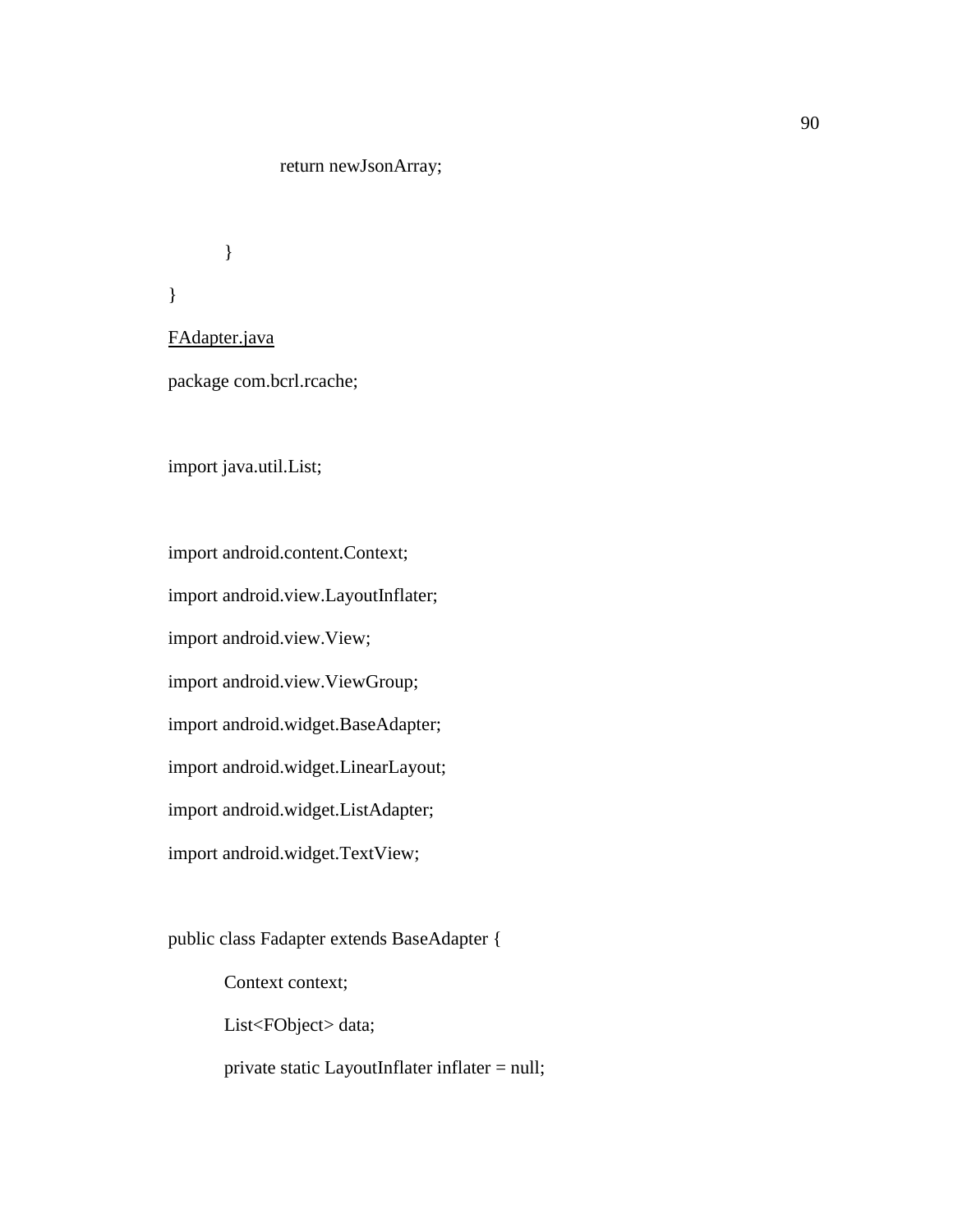public Fadapter(Context c, List<FObject> listArray) {

this.context =  $c$ ;

this.data =  $listArray;$ 

 $inflater = (LayoutInflater) c$ 

.getSystemService("layout\_inflater");

}

@Override

public int getCount() {

// TODO Auto-generated method stub

return this.data.size();

}

@Override

public Object getItem(int paramInt) {

// TODO Auto-generated method stub

return this.data.get(paramInt);

}

@Override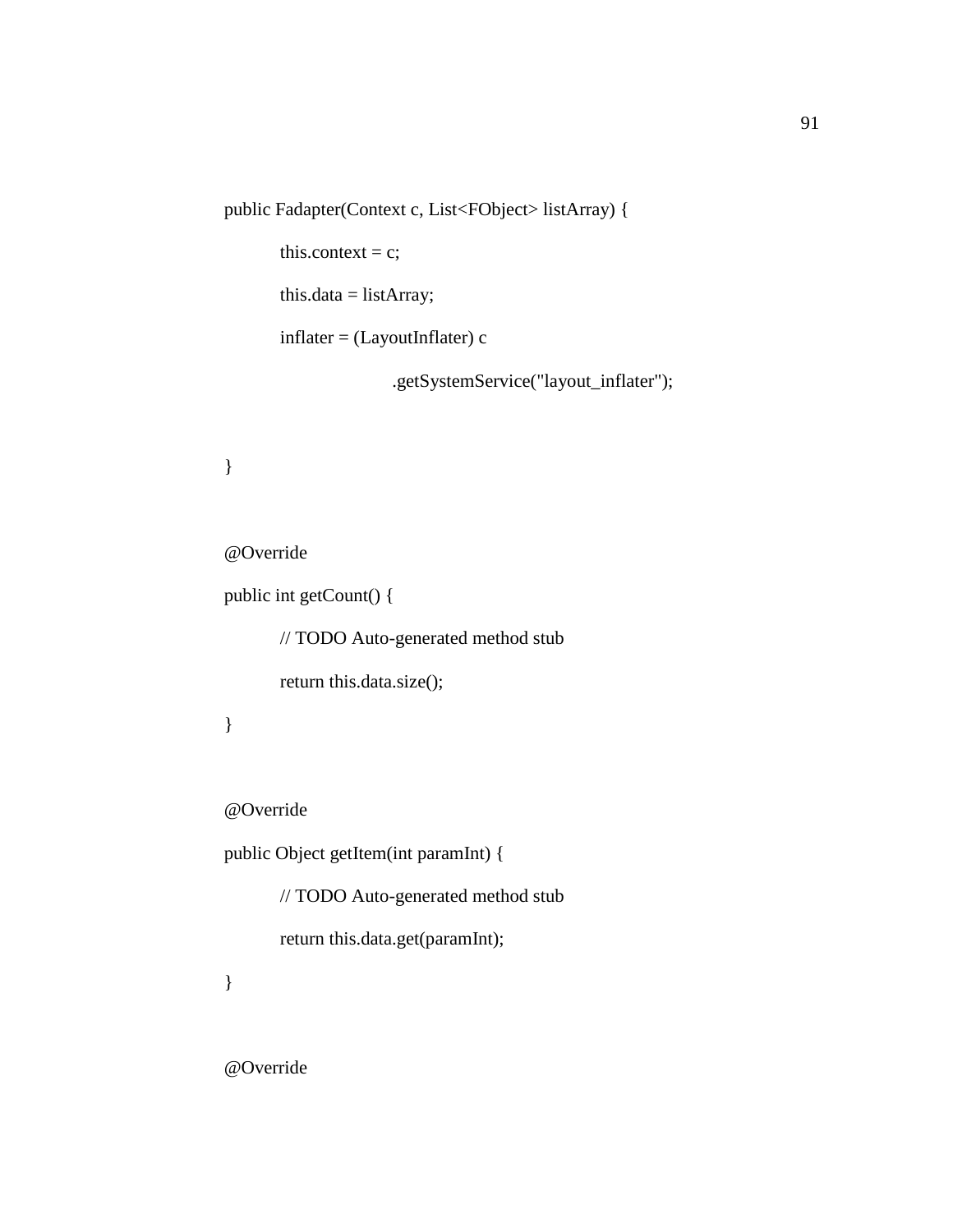public long getItemId(int paramInt) {

// TODO Auto-generated method stub

return paramInt;

}

@Override

public View getView(int paramInt, View paramView, ViewGroup

paramViewGroup) {

TextView

ip,timestamp,status,orgname,address,city,state,pcode,country;

LinearLayout messageView;

View localView = paramView;

if (localView  $==$  null) {

localView = inflater.inflate(R.layout.fadapter, null);

}

 $ip = (TextView) localView.findViewById(R.id.jp);$ 

timestamp = (TextView) localView.findViewById(R.id.timestamp);

status = (TextView) localView.findViewById(R.id.status);

orgname = (TextView) localView.findViewById(R.id.orgname);

address = (TextView) localView.findViewById(R.id.address);

city = (TextView) localView.findViewById(R.id.city);

state = (TextView) localView.findViewById(R.id.state);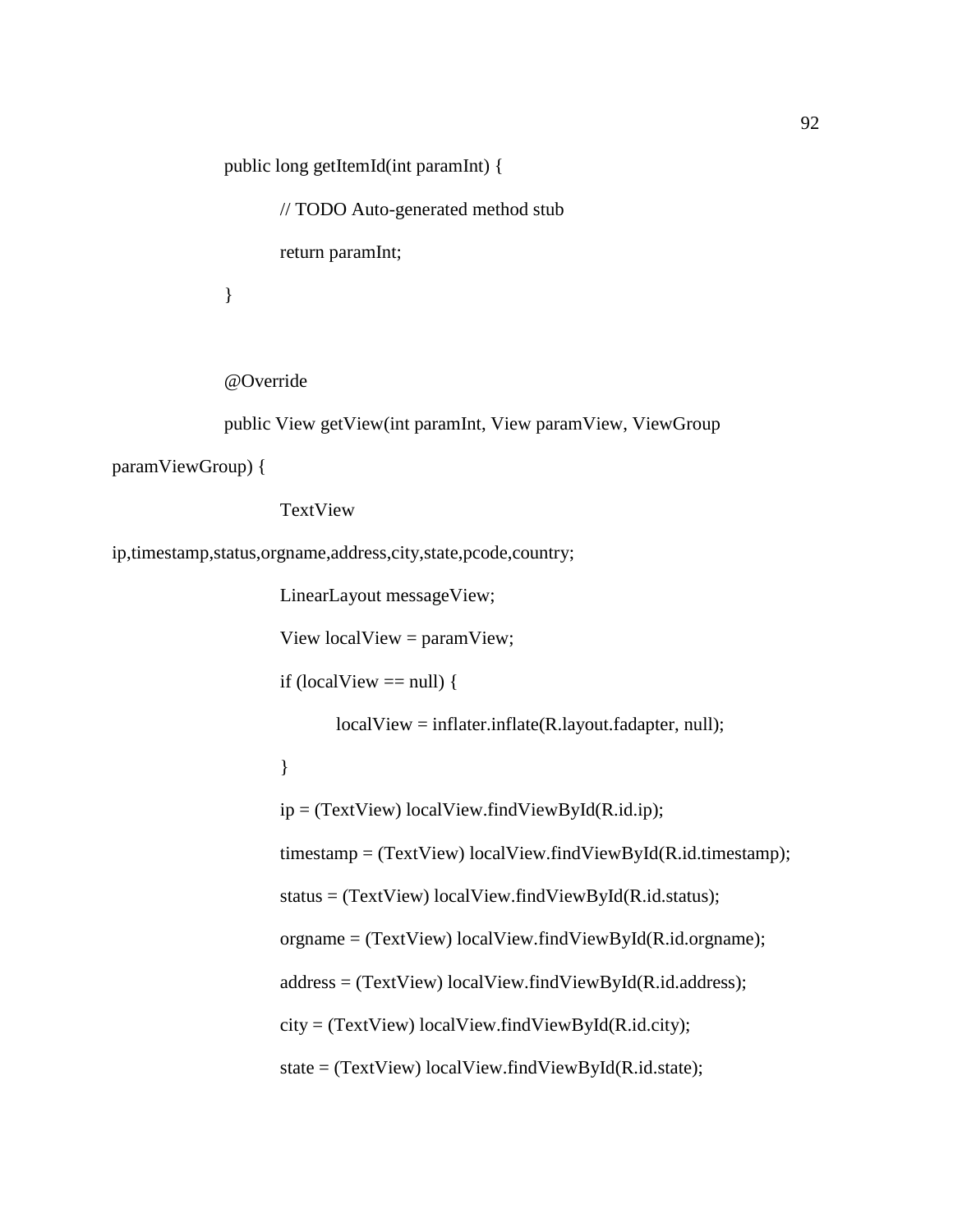pcode = (TextView) localView.findViewById(R.id.pcode); country = (TextView) localView.findViewById(R.id.country);

timestamp.setText("TimeStamp:"+data.get(paramInt).timestamp); ip.setText("IP:"+data.get(paramInt).ip); status.setText("Status:"+data.get(paramInt).status); orgname.setText("OrgName:"+data.get(paramInt).orgname); address.setText("Address:"+data.get(paramInt).address); city.setText("City:"+data.get(paramInt).city); state.setText("State:"+data.get(paramInt).state); pcode.setText("Pcode:"+data.get(paramInt).pcode); country.setText("Country:"+data.get(paramInt).country); return localView;

}

}

CObject.java

**package** com.bcrl.rcache;

**public class** CObject {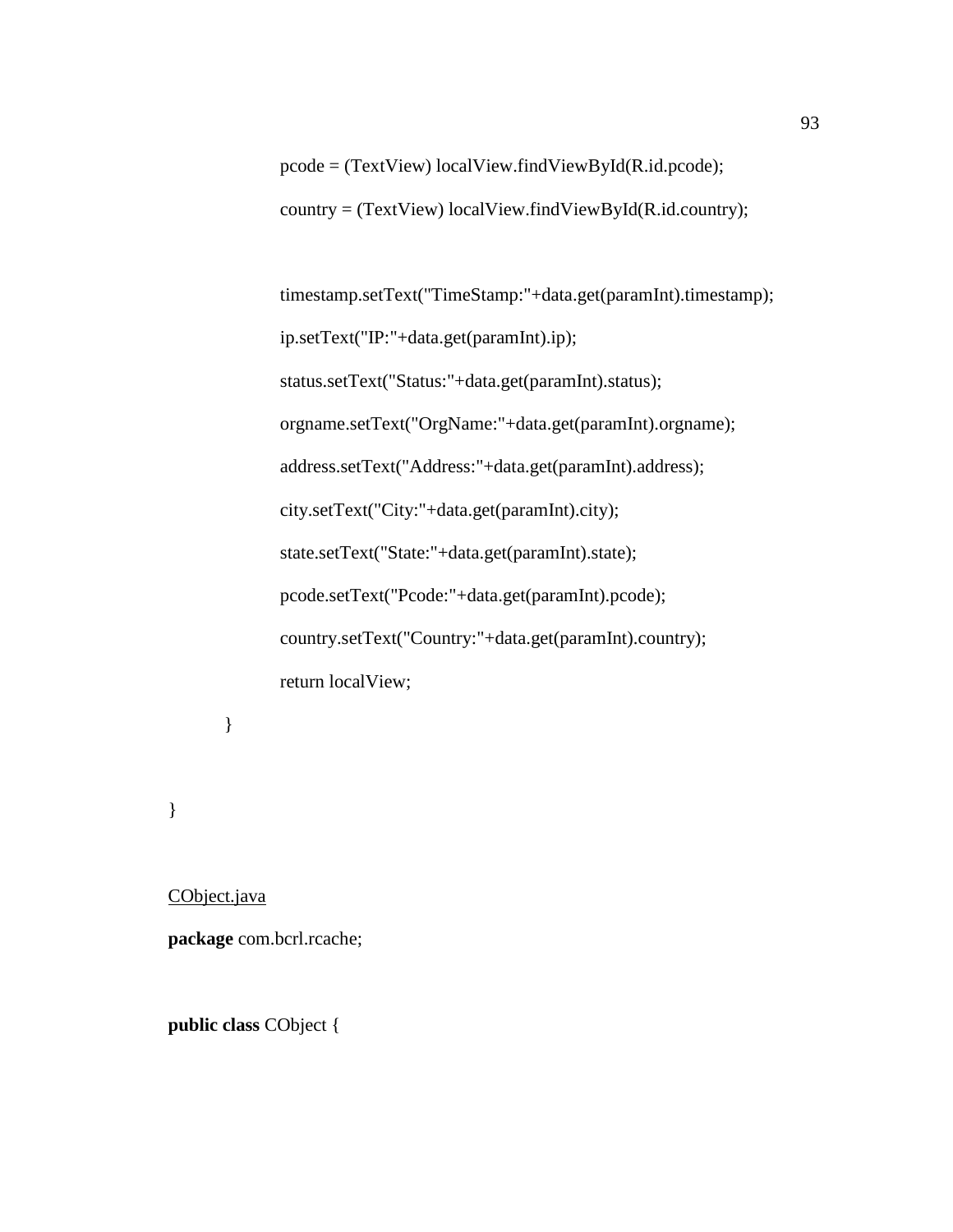**public** String src;

**public** String dst;

**public** String gateway;

**public** String flags;

**public** String metric;

**public** String ref;

**public** String user;

**public** String iface;

**public** String blacklist;

}

CAdapter.java package com.bcrl.rcache;

import java.util.List;

import android.content.Context;

import android.view.LayoutInflater;

import android.view.View;

import android.view.ViewGroup;

import android.widget.BaseAdapter;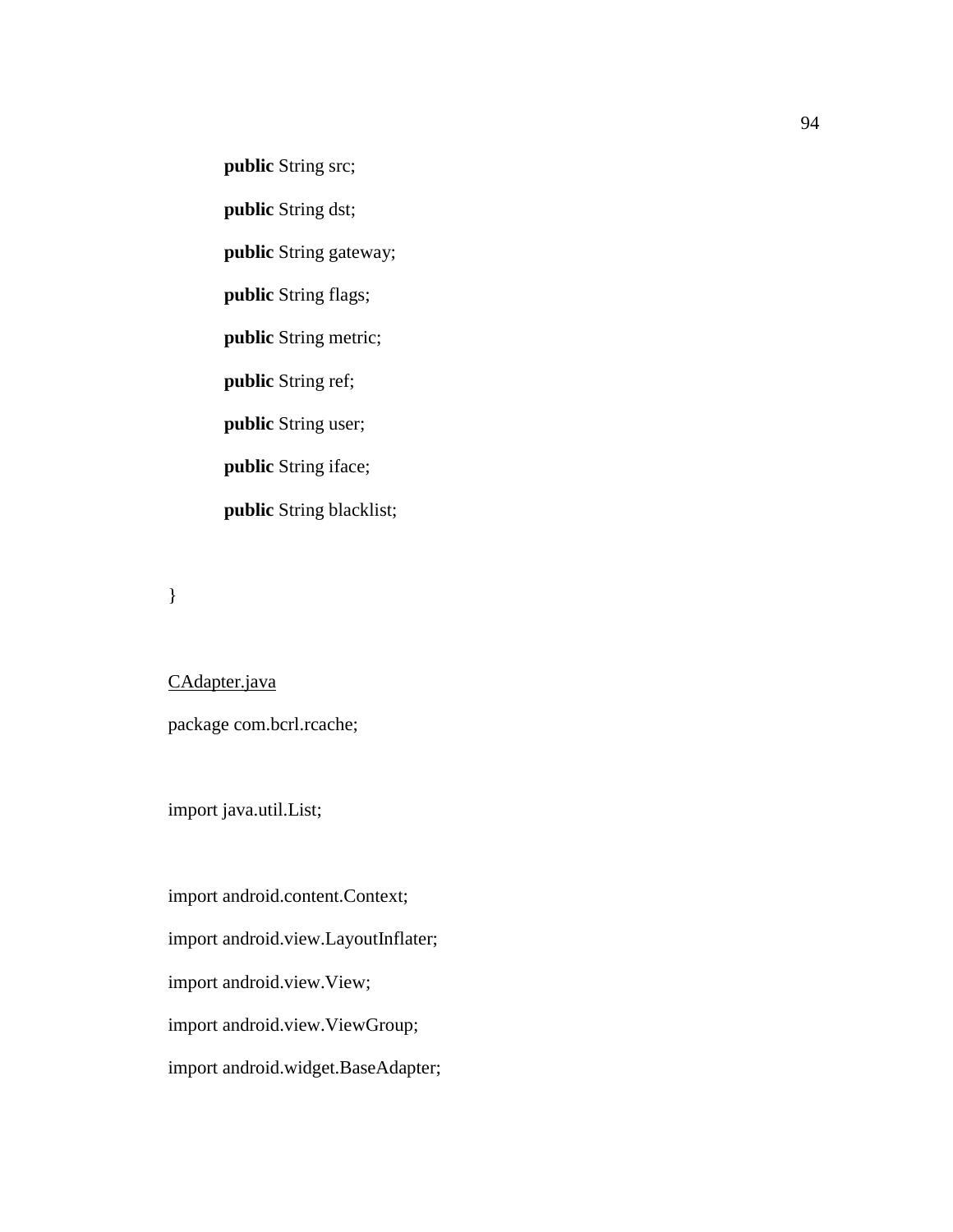import android.widget.LinearLayout;

import android.widget.ListAdapter;

import android.widget.TextView;

public class CAdapter extends BaseAdapter {

Context context;

List<CObject> data;

private static LayoutInflater inflater = null;

public CAdapter(Context c, List<CObject> listArray) {

this.context =  $c$ ;

this.data = listArray;

inflater = (LayoutInflater) c.getSystemService("layout\_inflater");

### }

@Override

public int getCount() {

// TODO Auto-generated method stub

return this.data.size();

}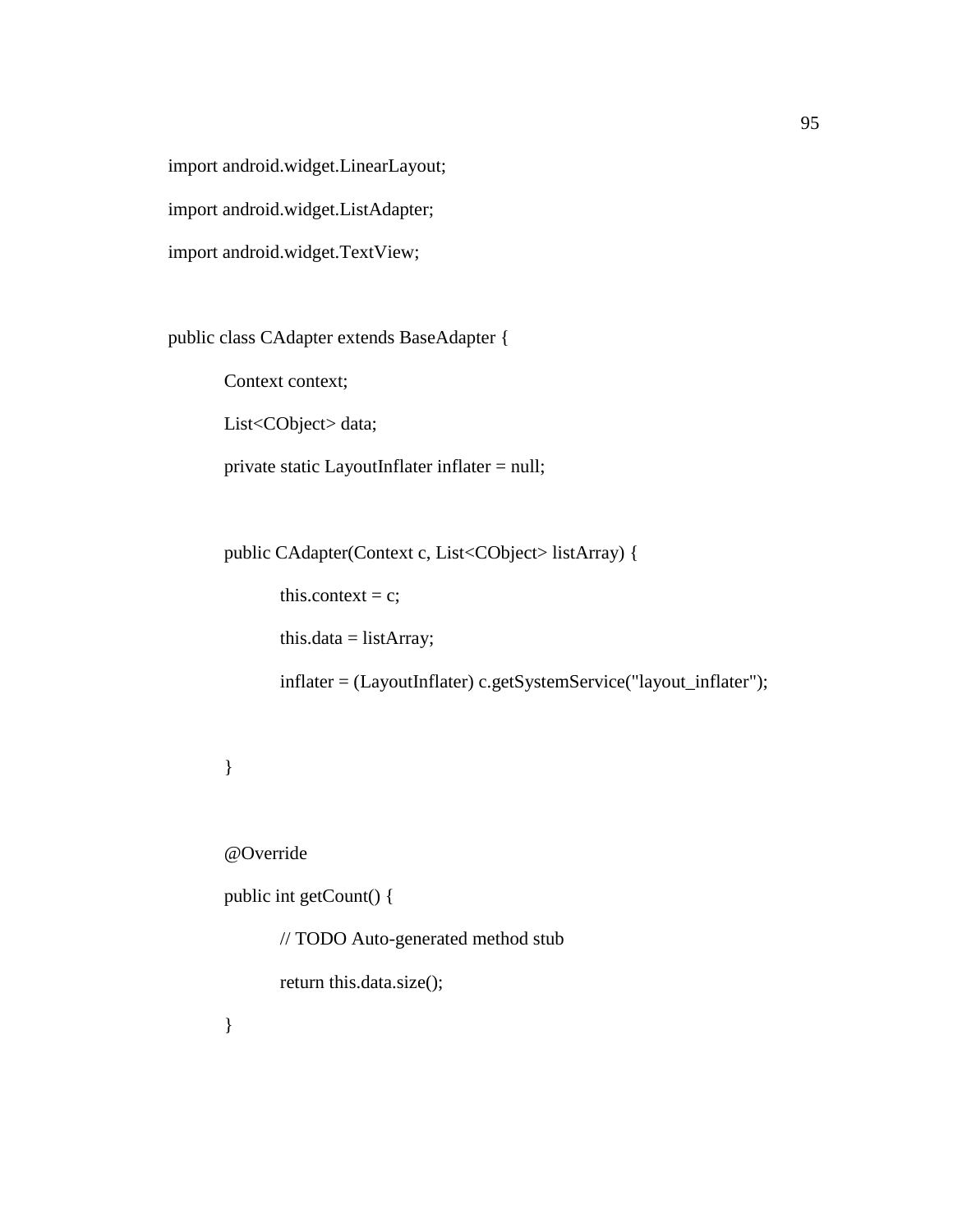@Override

public Object getItem(int paramInt) {

// TODO Auto-generated method stub

return this.data.get(paramInt);

}

@Override

public long getItemId(int paramInt) {

// TODO Auto-generated method stub

return paramInt;

}

@Override

public View getView(int paramInt, View paramView, ViewGroup

paramViewGroup) {

TextView ip, timestamp, status, orgname, address, city, state, pcode,

country;

LinearLayout messageView; View localView = paramView; if (localView  $==$  null) { localView = inflater.inflate(R.layout.fadapter, null); }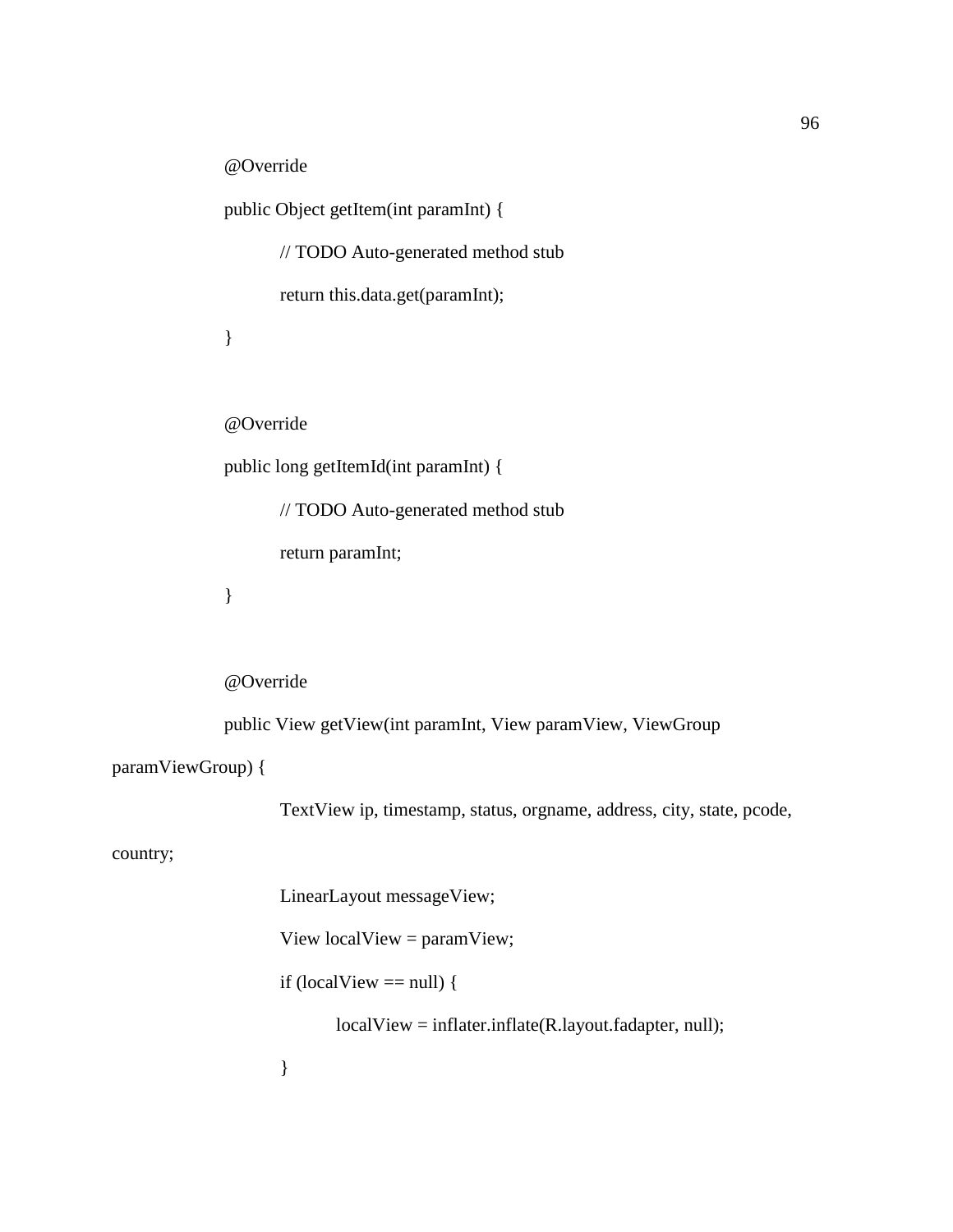ip = (TextView) localView.findViewById(R.id.ip);

timestamp = (TextView) localView.findViewById(R.id.timestamp);

status = (TextView) localView.findViewById(R.id.status);

orgname = (TextView) localView.findViewById(R.id.orgname);

address = (TextView) localView.findViewById(R.id.address);

 $city = (TextView) localView.findViewById(R.id.city);$ 

state = (TextView) localView.findViewById(R.id.state);

pcode = (TextView) localView.findViewById(R.id.pcode);

country = (TextView) localView.findViewById(R.id.country);

timestamp.setText("Src:" + data.get(paramInt).src);

ip.setText("Dst:" + data.get(paramInt).dst);

status.setText("Gateway:" + data.get(paramInt).gateway);

orgname.setText("Flags:" + data.get(paramInt).flags);

address.setText("Iface:" + data.get(paramInt).iface);

city.setText("Metric:" + data.get(paramInt).metric);

state.setText("Use:" + data.get(paramInt).user);

pcode.setText("Ref:" + data.get(paramInt).ref);

country.setText("Blacklist:" + data.get(paramInt).blacklist);

return localView;

}

}

AObject.java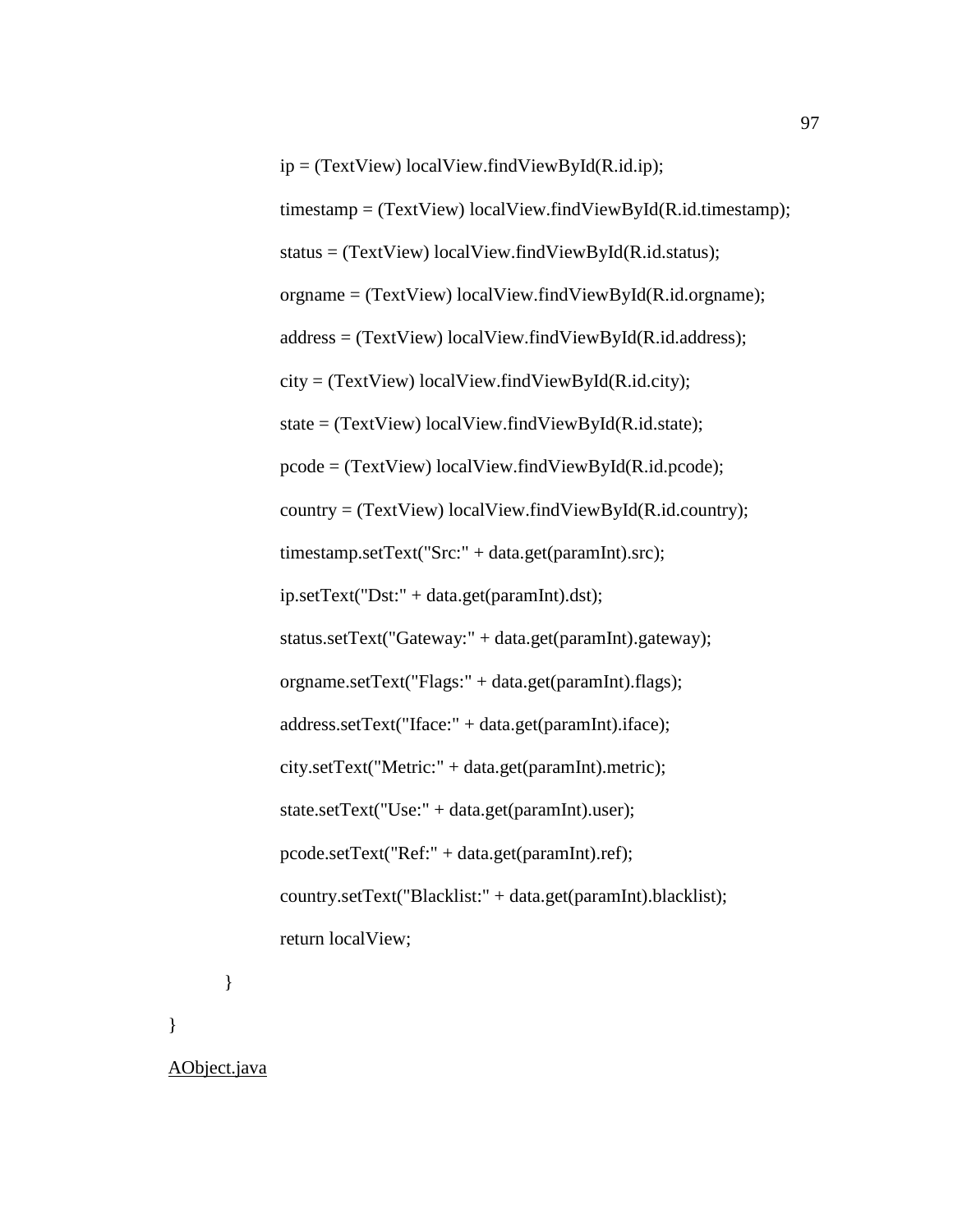**package** com.bcrl.rcache;

**public class** AObject {

**public** String timestamp; **public** String log;

}

AAdapter.java

package com.bcrl.rcache;

import java.util.List;

import android.content.Context; import android.view.LayoutInflater; import android.view.View; import android.view.ViewGroup; import android.widget.BaseAdapter; import android.widget.LinearLayout; import android.widget.TextView;

public class AAdapter extends BaseAdapter {

Context context;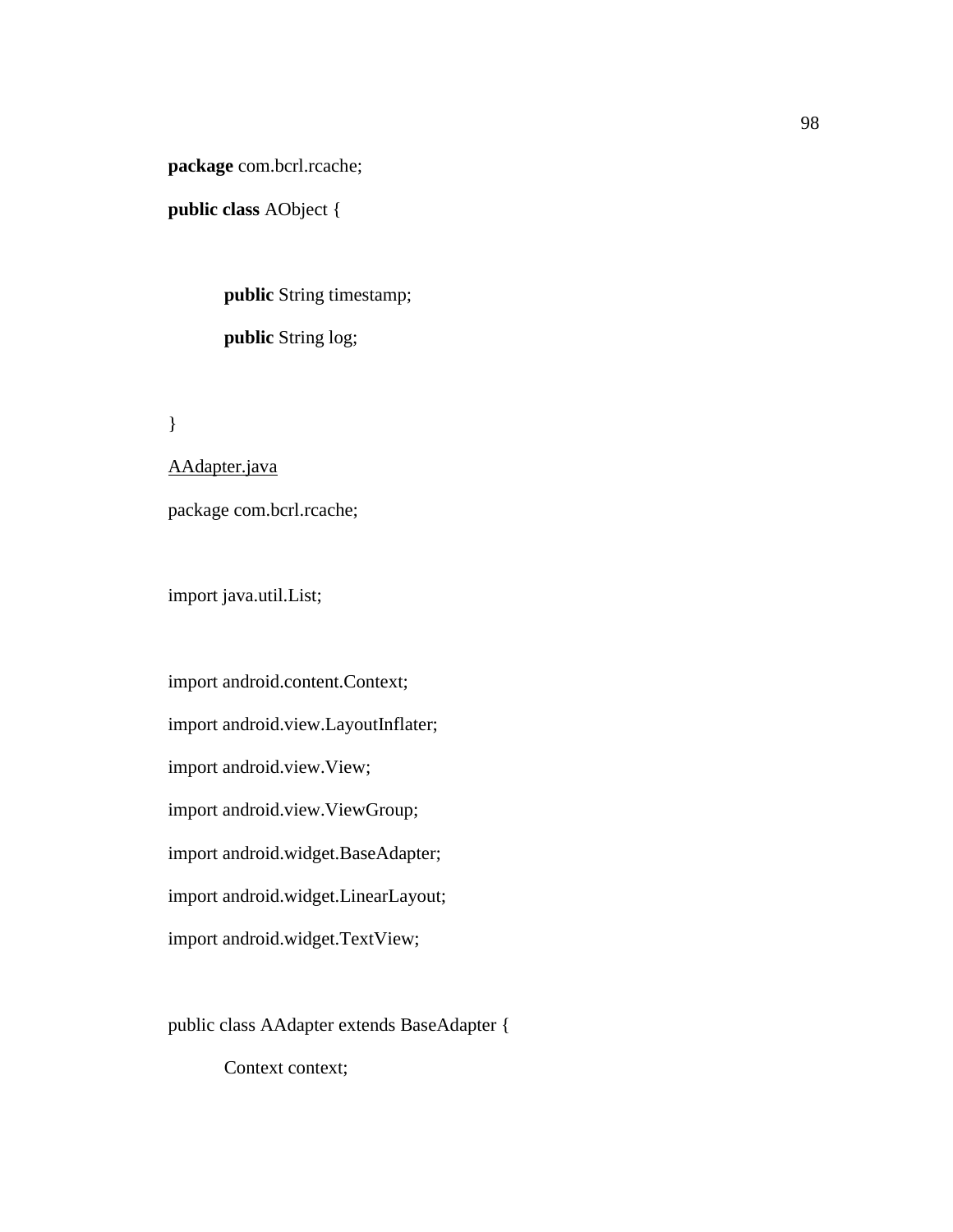List<AObject> data;

private static LayoutInflater inflater = null;

```
public AAdapter(Context c, List<AObject> listArray) {
```
this.context =  $c$ ;

this.data = listArray;

inflater = (LayoutInflater) c.getSystemService("layout\_inflater");

# }

@Override

public int getCount() {

// TODO Auto-generated method stub return this.data.size();

# }

@Override

public Object getItem(int paramInt) {

// TODO Auto-generated method stub

return this.data.get(paramInt);

}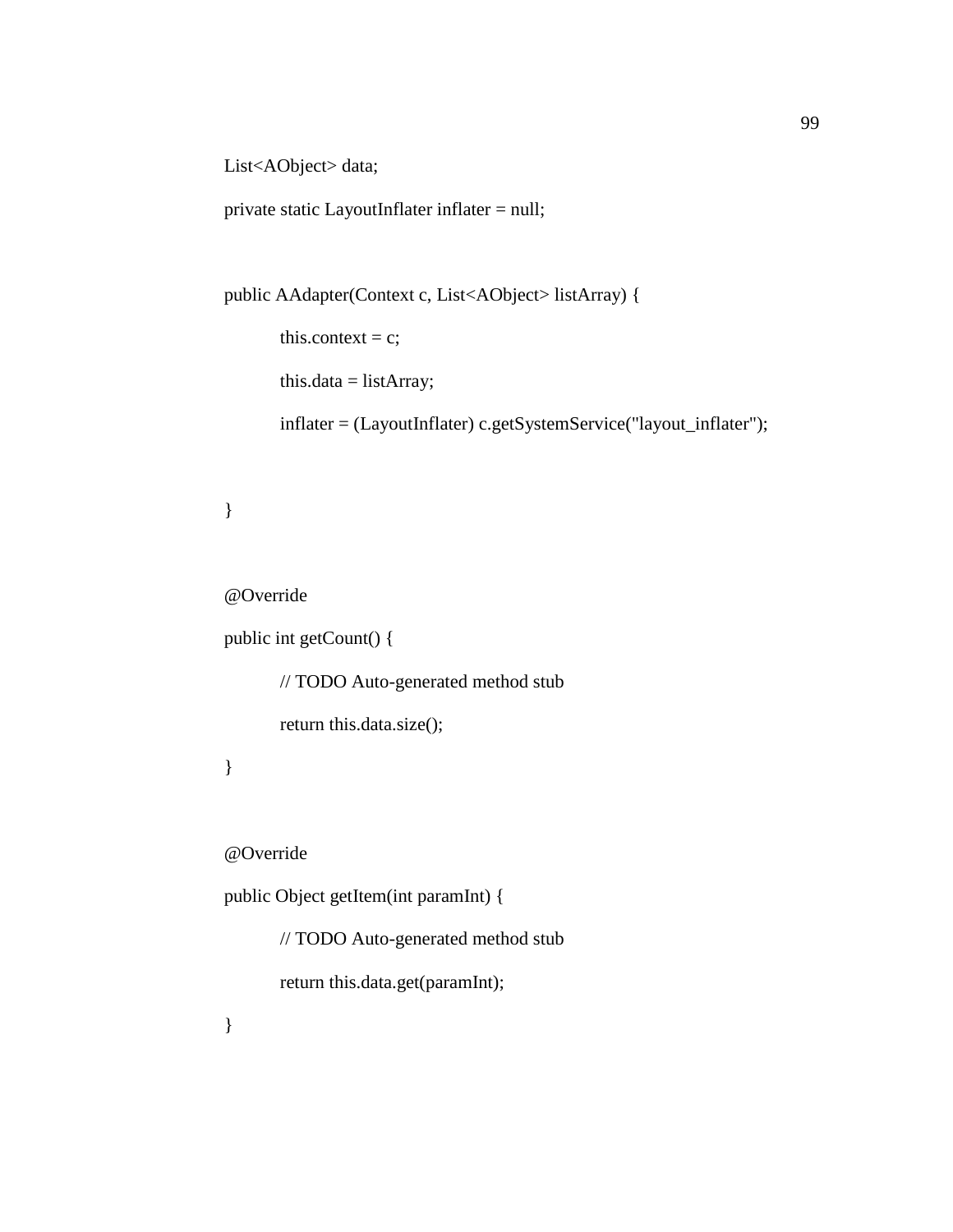@Override

public long getItemId(int paramInt) {

// TODO Auto-generated method stub

return paramInt;

}

@Override

public View getView(int paramInt, View paramView, ViewGroup

paramViewGroup) {

TextView log, timestamp;

LinearLayout messageView;

View localView = paramView;

```
if (localView == null) {
```
localView = inflater.inflate(R.layout.aadapter, null);

}

log = (TextView) localView.findViewById(R.id.log);

timestamp = (TextView) localView.findViewById(R.id.timestamp);

timestamp.setText("Src:" + data.get(paramInt).timestamp);

log.setText("Dst:" + data.get(paramInt).log);

return localView;

}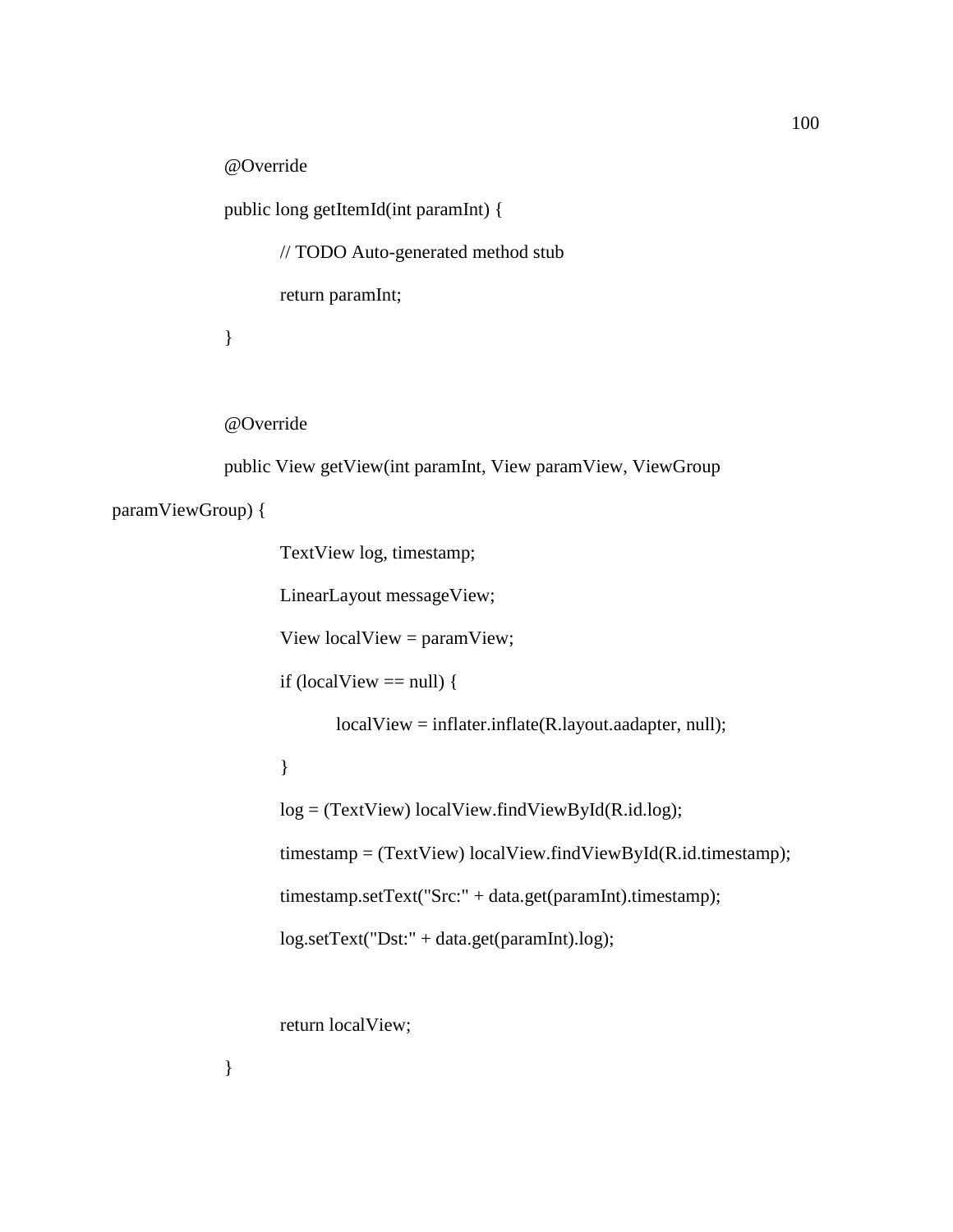}

### Login.xml

<LinearLayout xmlns:android=*"http://schemas.android.com/apk/res/android"* xmlns:tools=*"http://schemas.android.com/tools"* android:layout\_width=*"match\_parent"* android:layout\_height=*"match\_parent"* android:orientation=*"vertical"* >

<LinearLayout

android:layout\_width=*"match\_parent"*

android:layout\_height=*"wrap\_content"*

android:orientation=*"vertical"* >

<TextView

 android:id=*"@+id/textView1"* android:layout\_width=*"match\_parent"* android:layout\_height=*"wrap\_content"* android:gravity=*"center\_horizontal"* android:layout\_marginTop=*"20dp"* android:text=*"Routing Cache"* android:textAppearance=*"?android:attr/textAppearanceLarge"* />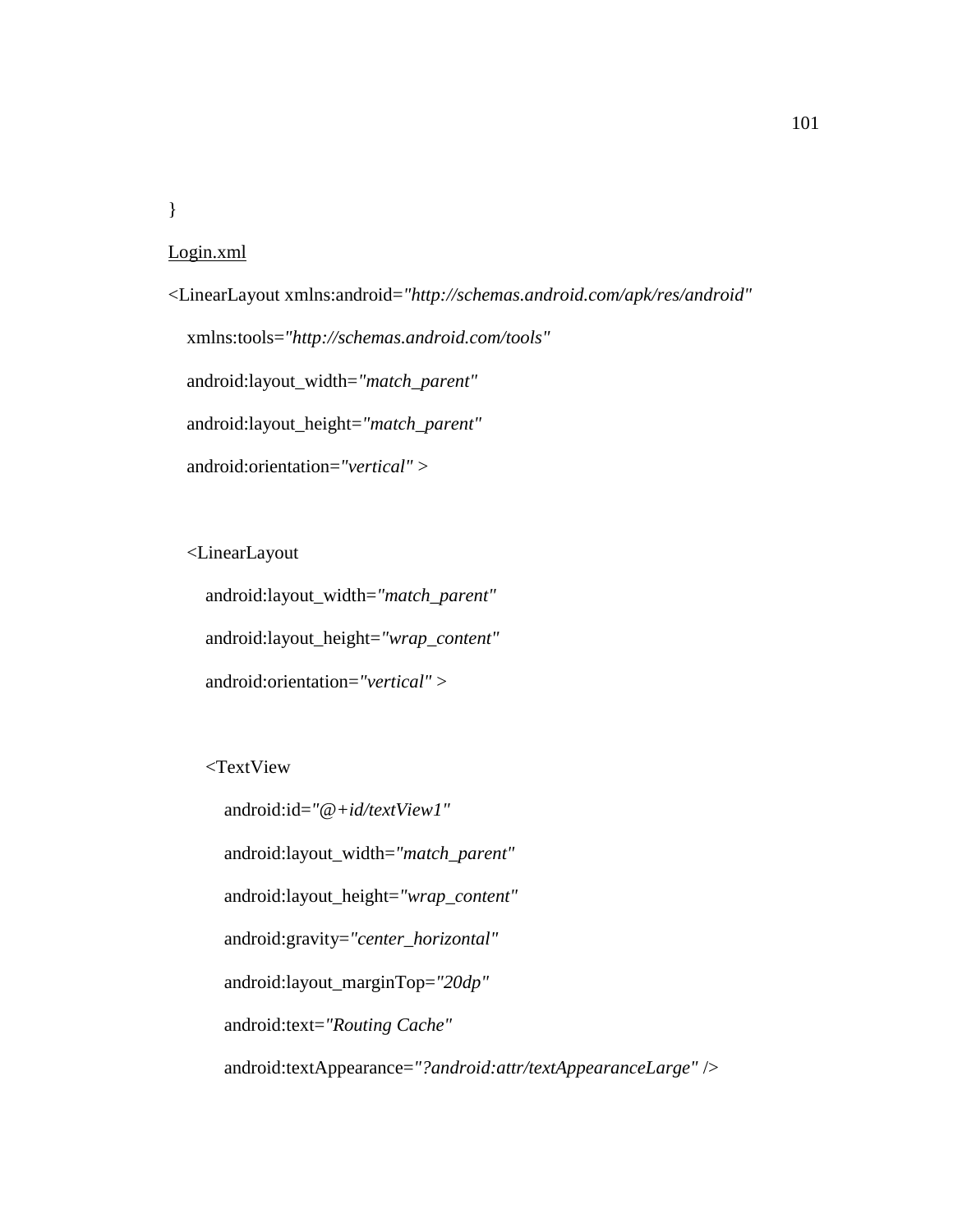## <EditText

 android:id=*"@+id/editText1"* android:layout\_width=*"match\_parent"* android:layout\_height=*"wrap\_content"* android:layout\_margin=*"30dp"* android:ems=*"10"* android:hint=*"Username"* >

<requestFocus />

</EditText>

#### <EditText

```
 android:id="@+id/editText2"
 android:layout_width="match_parent"
 android:layout_height="wrap_content"
 android:layout_margin="30dp"
 android:ems="10"
 android:hint="Password"
 android:inputType="textPassword" />
```
</LinearLayout>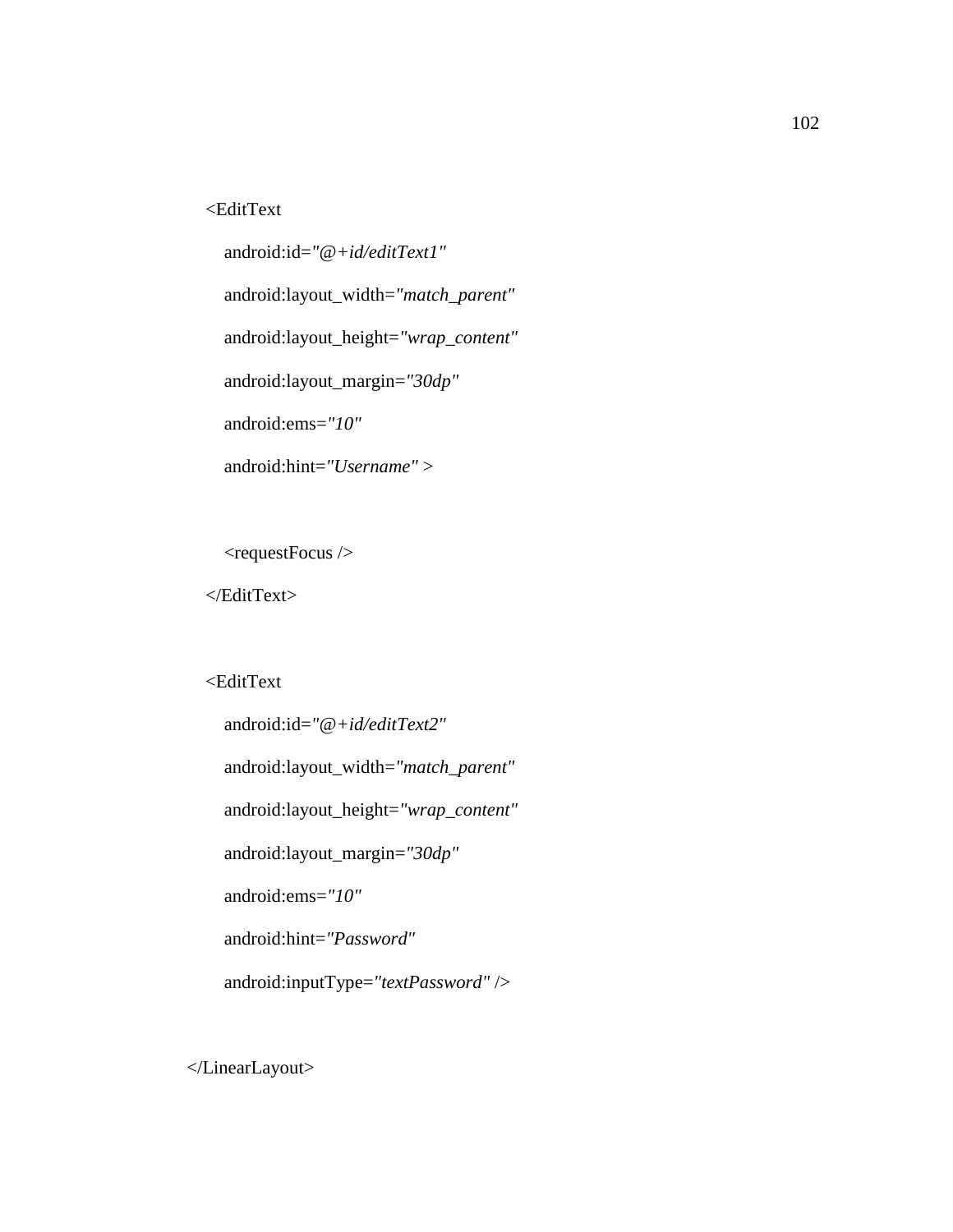## <LinearLayout

```
 android:layout_width="match_parent"
 android:layout_height="wrap_content"
 android:layout_weight="1"
```

```
 android:orientation="vertical" >
```
<Button

```
 android:id="@+id/button1"
     android:layout_width="wrap_content"
     android:layout_height="wrap_content"
     android:text="Login"
     android:layout_gravity="center_horizontal" />
 </LinearLayout>
```
<LinearLayout

android:layout\_width=*"match\_parent"*

android:layout\_height=*"wrap\_content"*

android:orientation=*"vertical"*

android:layout\_weight=*"0.5"* >

<TextView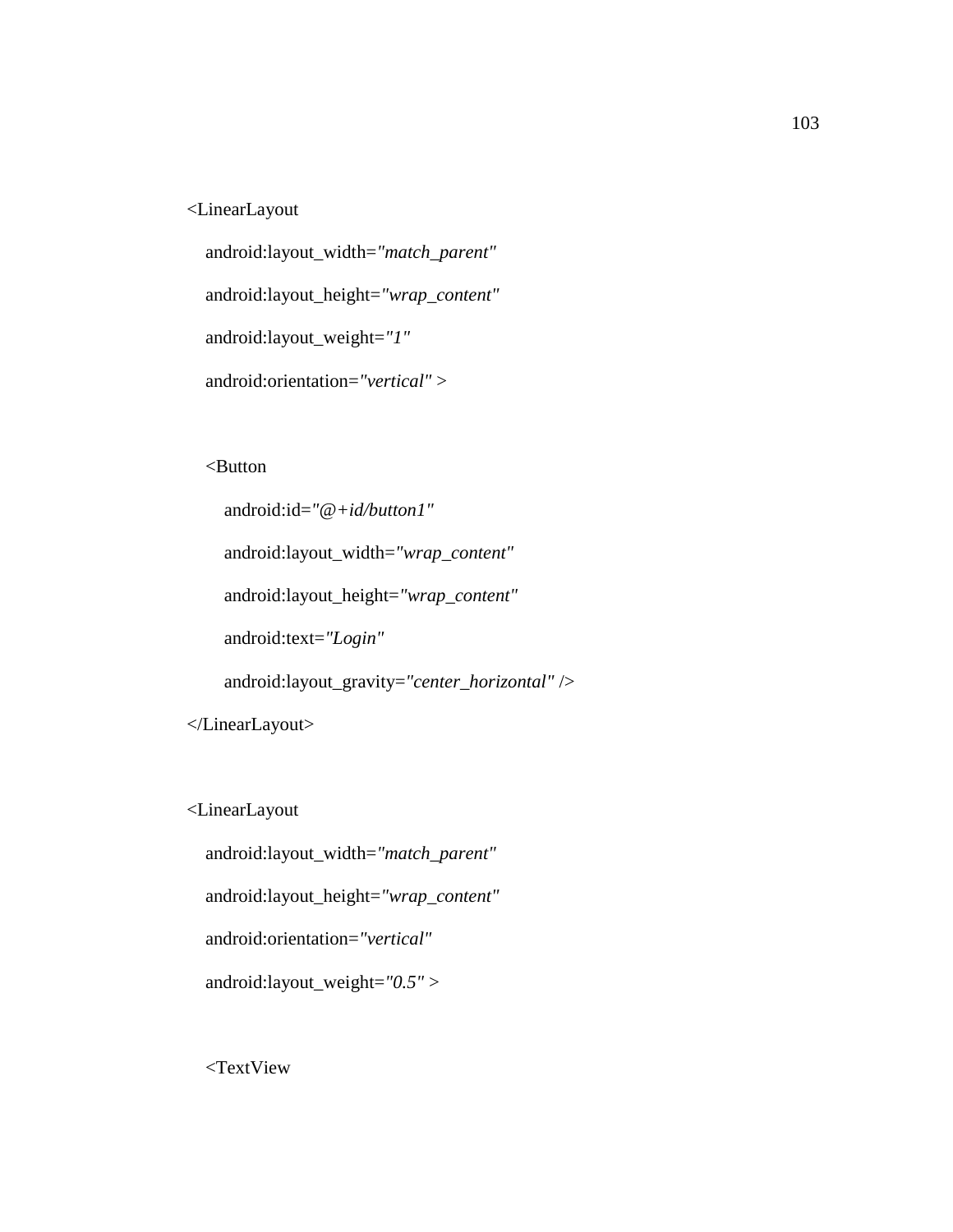android:id=*"@+id/textView2"*

android:layout\_width=*"match\_parent"*

android:layout\_height=*"wrap\_content"*

android:gravity=*"center\_horizontal"*

android:text=*"D. Guster, L. Lebentritt and A. Raqeeb"*

android:textColor=*"#000"* />

<TextView

 android:id=*"@+id/textView3"* android:layout\_width=*"match\_parent"* android:layout\_height=*"wrap\_content"* android:gravity=*"center\_horizontal"* android:text=*"Saint Cloud State University"* android:textColor=*"#000"* android:textSize=*"18sp"* />

</LinearLayout>

</LinearLayout>

#### Fail2Ban.xml

<?xml version=*"1.0"* encoding=*"utf-8"*?>

<LinearLayout xmlns:android=*"http://schemas.android.com/apk/res/android"* android:layout\_width=*"match\_parent"*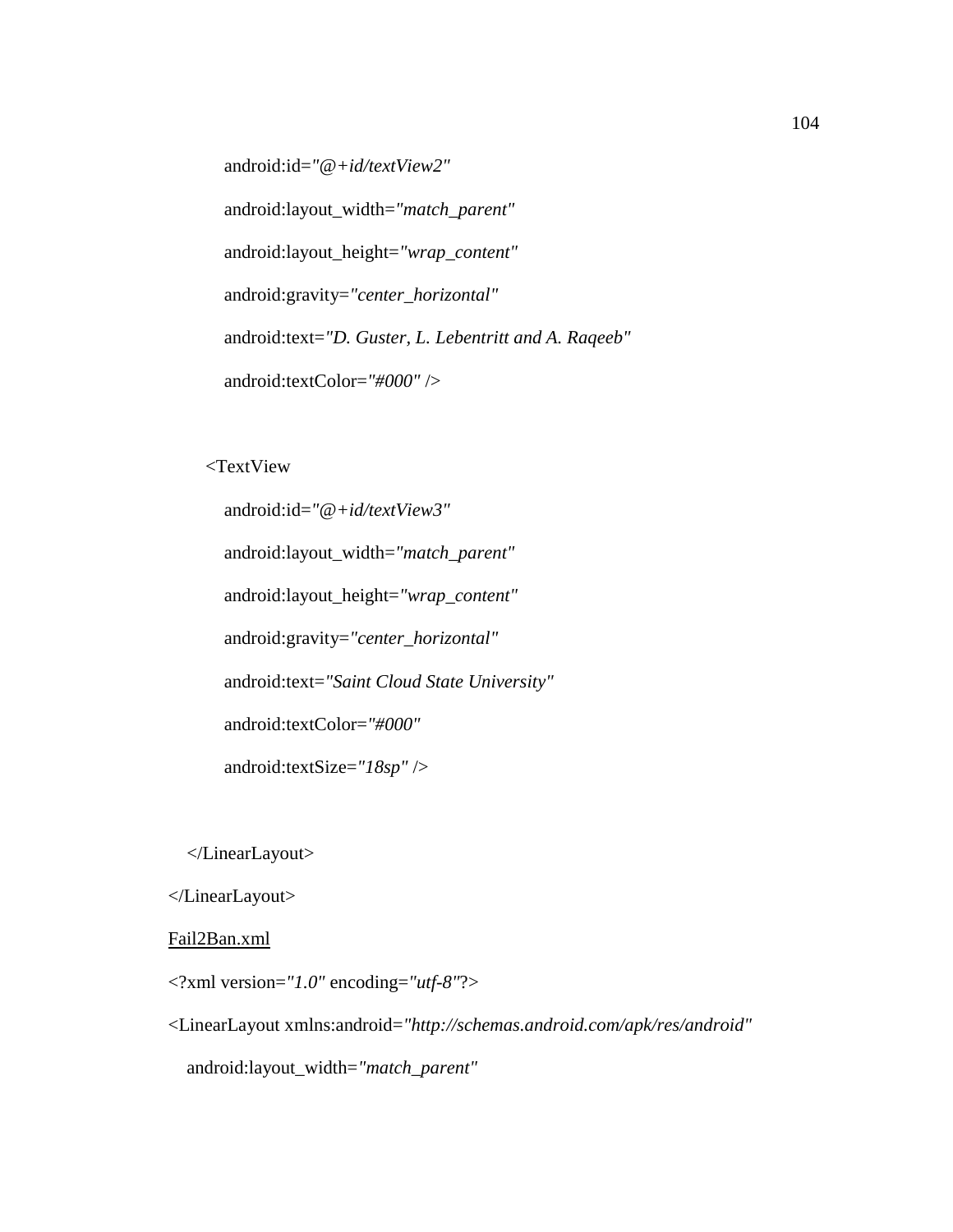android:layout\_height=*"match\_parent"*

android:orientation=*"vertical"* >

<ListView

 android:id=*"@+id/listview"* android:layout\_width=*"match\_parent"* android:layout\_height=*"match\_parent"* > </ListView>

</LinearLayout>

FAdapter.xml

<?xml version=*"1.0"* encoding=*"utf-8"*?>

<LinearLayout xmlns:android=*"http://schemas.android.com/apk/res/android"*

android:layout\_width=*"match\_parent"*

android:layout\_height=*"match\_parent"*

android:padding = *"10dp"*

android:orientation=*"vertical"* >

<LinearLayout

android:layout\_width=*"match\_parent"*

android:layout\_height=*"match\_parent"*

android:background=*"@drawable/gradient"*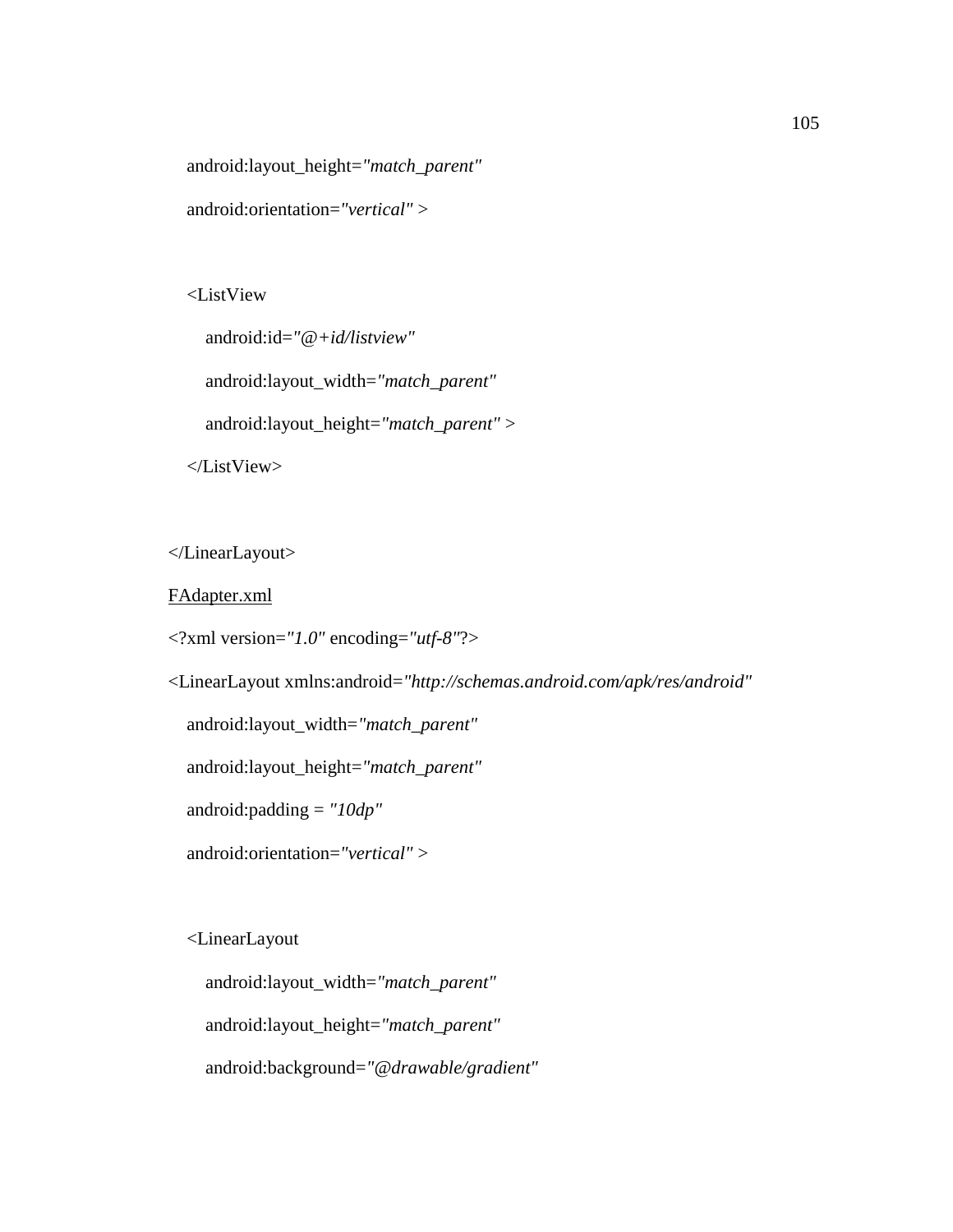android:orientation=*"vertical"* >

### <TextView

 android:id=*"@+id/timestamp"* android:layout\_width=*"wrap\_content"* android:layout\_height=*"wrap\_content"* android:padding=*"5dp"* android:text=*"TextView"* android:textSize=*"18sp"* android:textColor=*"#000"* /> <TextView android:id=*"@+id/ip"* android:layout\_width=*"wrap\_content"* android:layout\_height=*"wrap\_content"* android:padding=*"5dp"* android:text=*"TextView"*

android:textSize=*"18sp"*

android:textColor=*"#000"* />

### <TextView

android:id=*"@+id/status"*

android:layout\_width=*"wrap\_content"*

android:layout\_height=*"wrap\_content"*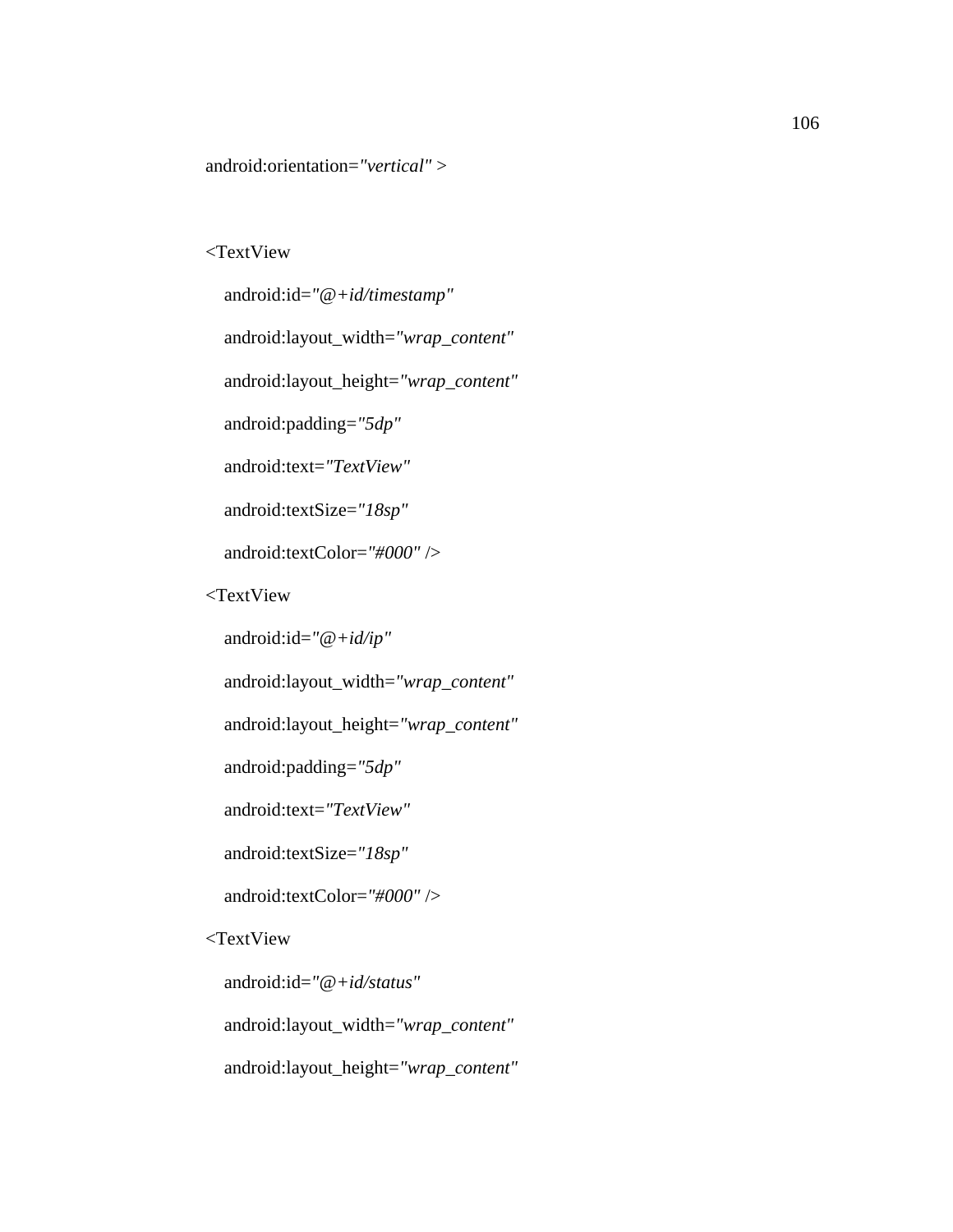android:padding=*"5dp"*

android:text=*"TextView"*

android:textSize=*"18sp"*

android:textColor=*"#000"* />

<TextView

android:id=*"@+id/orgname"*

android:layout\_width=*"wrap\_content"*

android:layout\_height=*"wrap\_content"*

android:padding=*"5dp"*

android:text=*"TextView"*

android:textSize=*"18sp"*

android:textColor=*"#000"* />

#### <TextView

android:id=*"@+id/address"*

android:layout\_width=*"wrap\_content"*

android:layout\_height=*"wrap\_content"*

android:padding=*"5dp"*

android:text=*"TextView"*

android:textSize=*"18sp"*

android:textColor=*"#000"* />

<TextView

android:id=*"@+id/city"*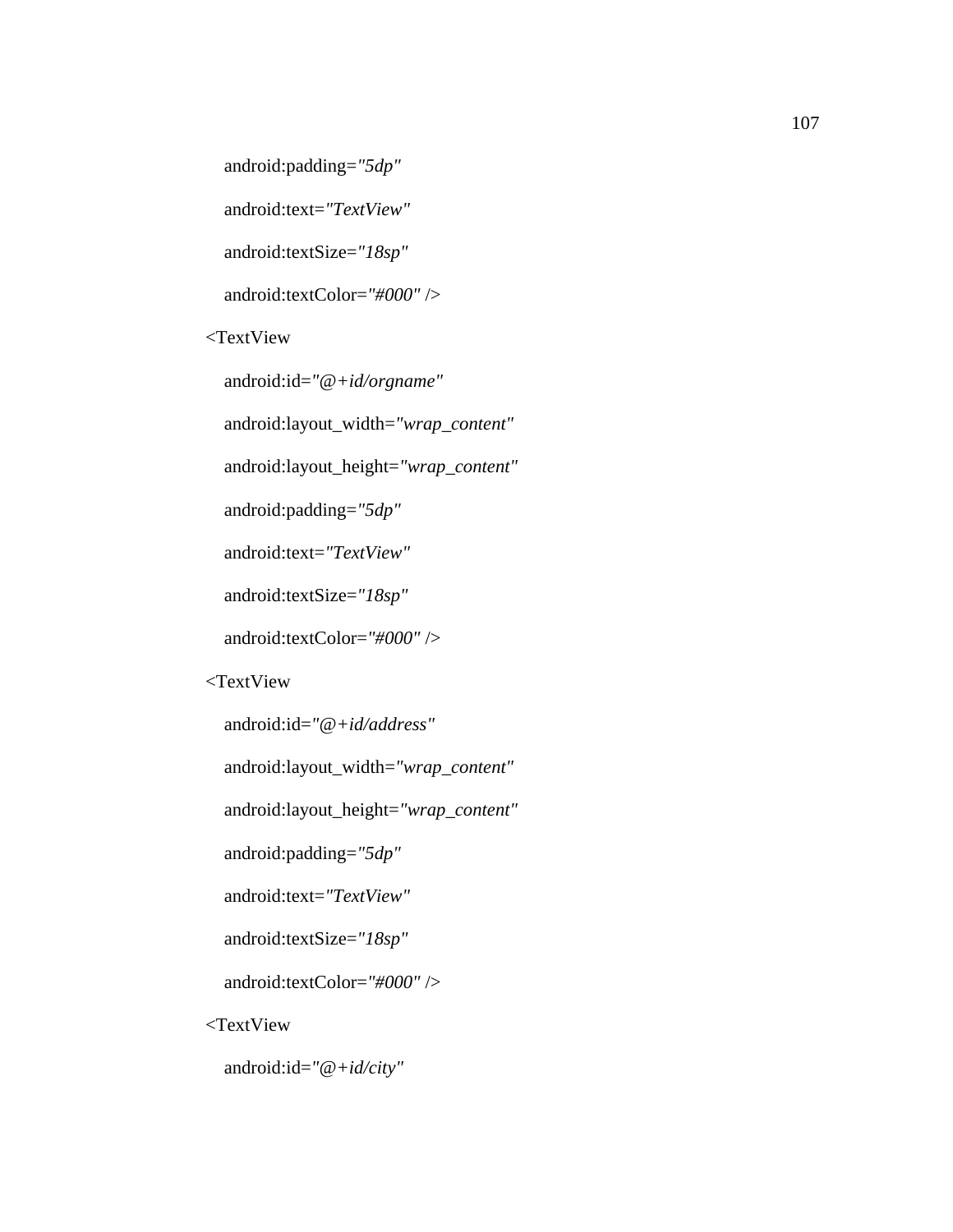android:layout\_width=*"wrap\_content"*

android:layout\_height=*"wrap\_content"*

android:padding=*"5dp"*

android:text=*"TextView"*

android:textSize=*"18sp"*

android:textColor=*"#000"* />

<TextView

android:id=*"@+id/state"*

android:layout\_width=*"wrap\_content"*

android:layout\_height=*"wrap\_content"*

android:padding=*"5dp"*

android:text=*"TextView"*

android:textSize=*"18sp"*

android:textColor=*"#000"* />

<TextView

android:id=*"@+id/pcode"*

android:layout\_width=*"wrap\_content"*

android:layout\_height=*"wrap\_content"*

android:padding=*"5dp"*

android:text=*"TextView"*

android:textSize=*"18sp"*

android:textColor=*"#000"* />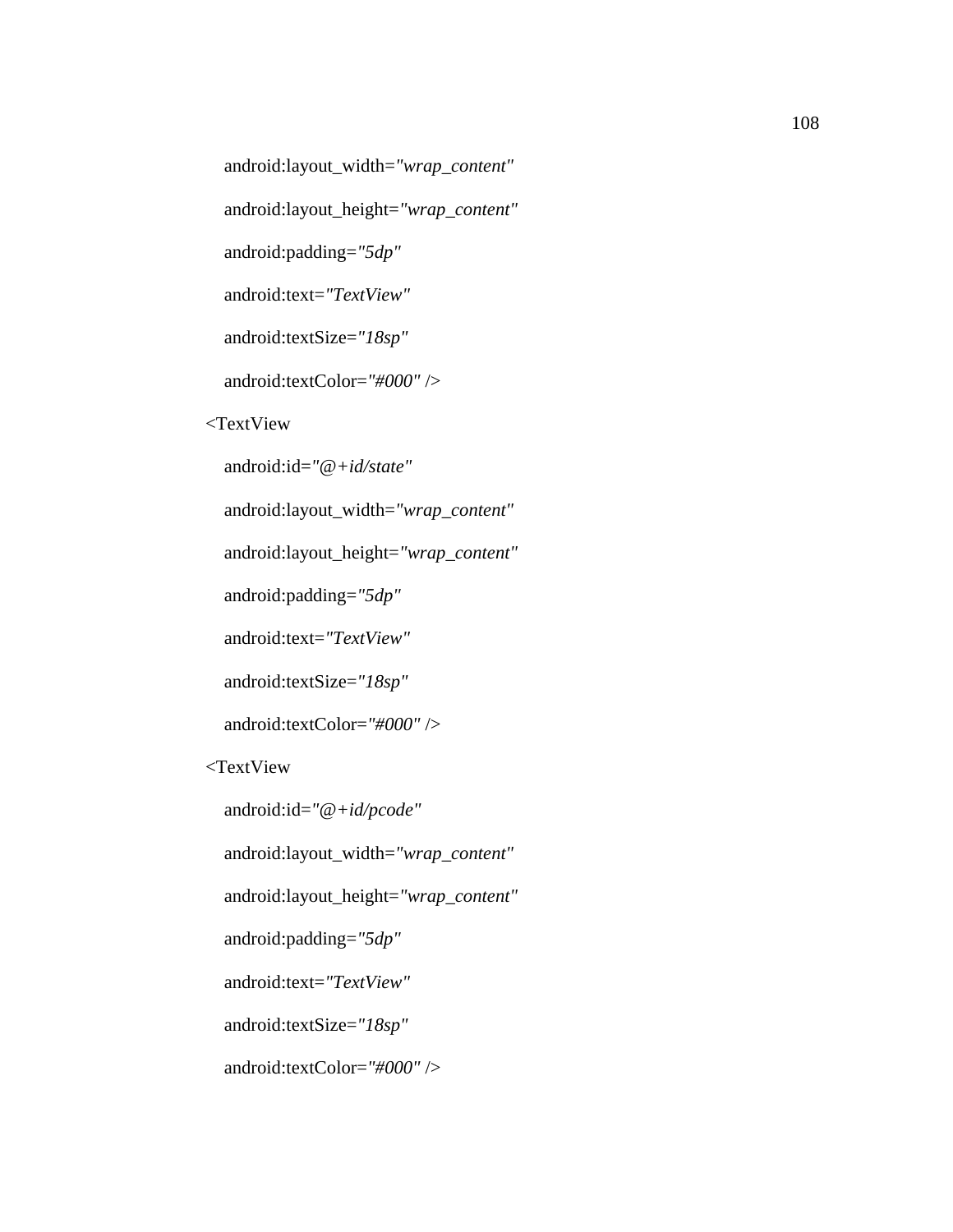<TextView

 android:id=*"@+id/country"* android:layout\_width=*"wrap\_content"* android:layout\_height=*"wrap\_content"* android:padding=*"5dp"* android:text=*"TextView"* android:textSize=*"18sp"* android:textColor=*"#000"* />

</LinearLayout>

</LinearLayout>

#### Activity\_mail.xml

```
<LinearLayout xmlns:android="http://schemas.android.com/apk/res/android"
   xmlns:tools="http://schemas.android.com/tools"
   android:layout_width="match_parent"
   android:layout_height="match_parent"
   android:orientation="vertical" >
```
<LinearLayout

```
 android:layout_width="match_parent"
```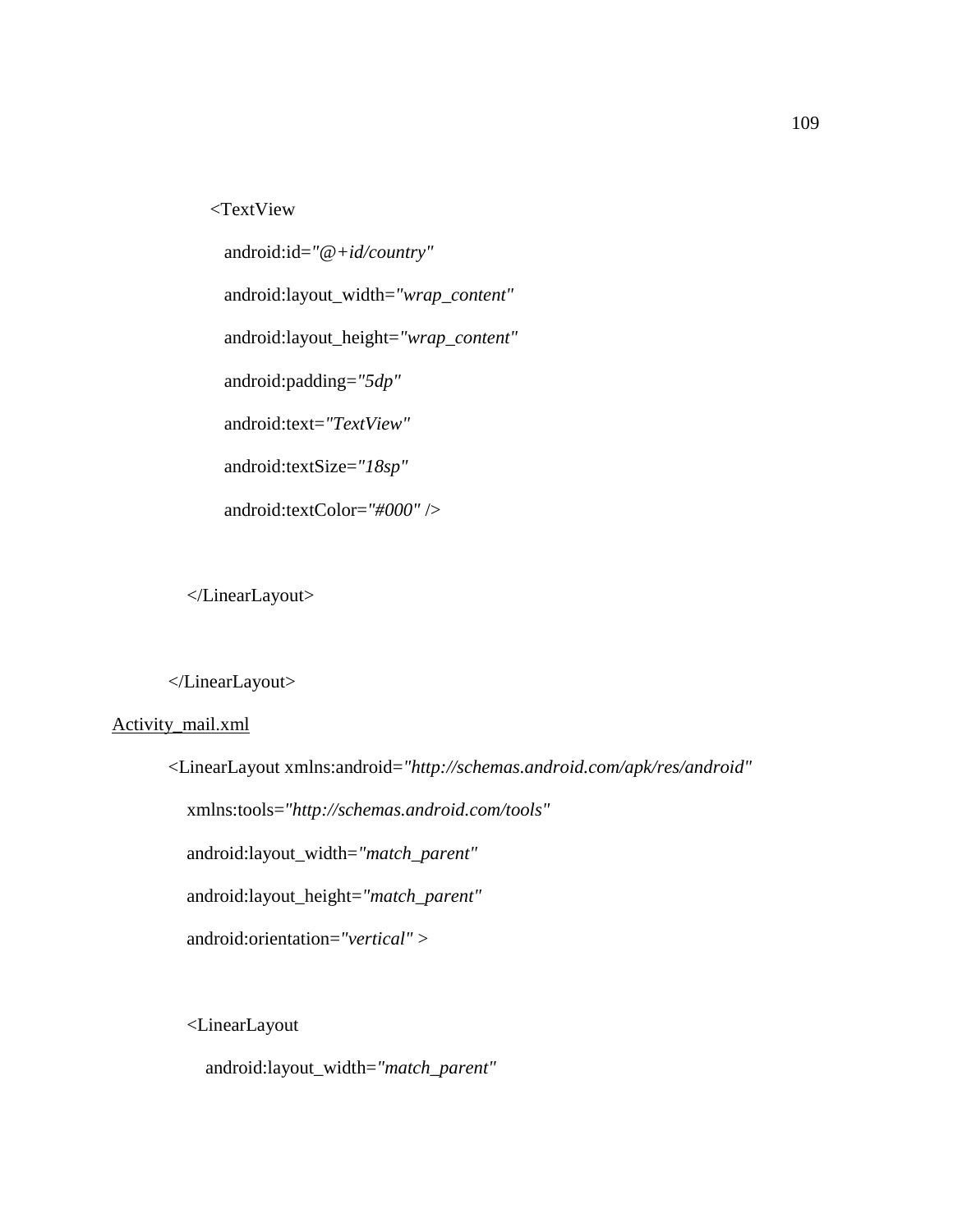android:layout\_height=*"wrap\_content"* android:layout\_weight=*"1"*

android:orientation=*"vertical"* >

<TextView

 android:id=*"@+id/textView1"* android:layout\_width=*"match\_parent"* android:layout\_height=*"wrap\_content"* android:layout\_marginTop=*"20dp"* android:gravity=*"center\_horizontal"*

android:text=*"Routing Cache"*

android:textAppearance=*"?android:attr/textAppearanceLarge"* />

</LinearLayout>

<LinearLayout

android:layout\_width=*"match\_parent"*

android:layout\_height=*"wrap\_content"*

android:layout\_weight=*"1"*

android:orientation=*"vertical"* >

<LinearLayout

android:layout\_width=*"match\_parent"*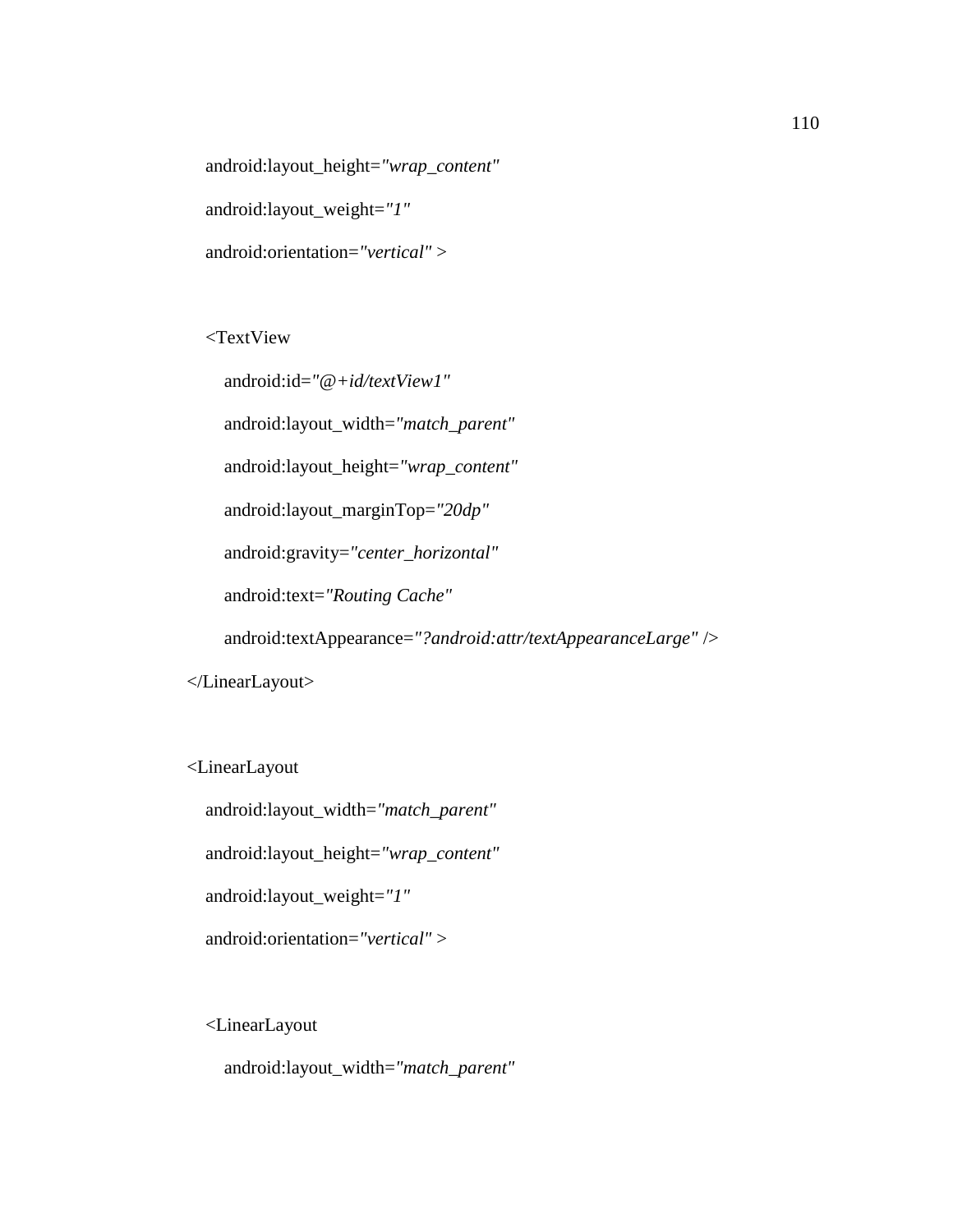android:layout\_height=*"wrap\_content"* android:layout\_weight=*"1"* android:orientation=*"horizontal"* >

<Button

 android:id=*"@+id/button3"* android:layout\_width=*"match\_parent"* android:layout\_height=*"wrap\_content"* android:layout\_margin=*"30dp"* android:layout\_weight=*"1"* android:text=*"Reload"* />

# <Button

```
 android:id="@+id/button4"
 android:layout_width="match_parent"
 android:layout_height="wrap_content"
 android:layout_weight="1"
 android:layout_margin="30dp"
 android:text="Cache" />
```
</LinearLayout>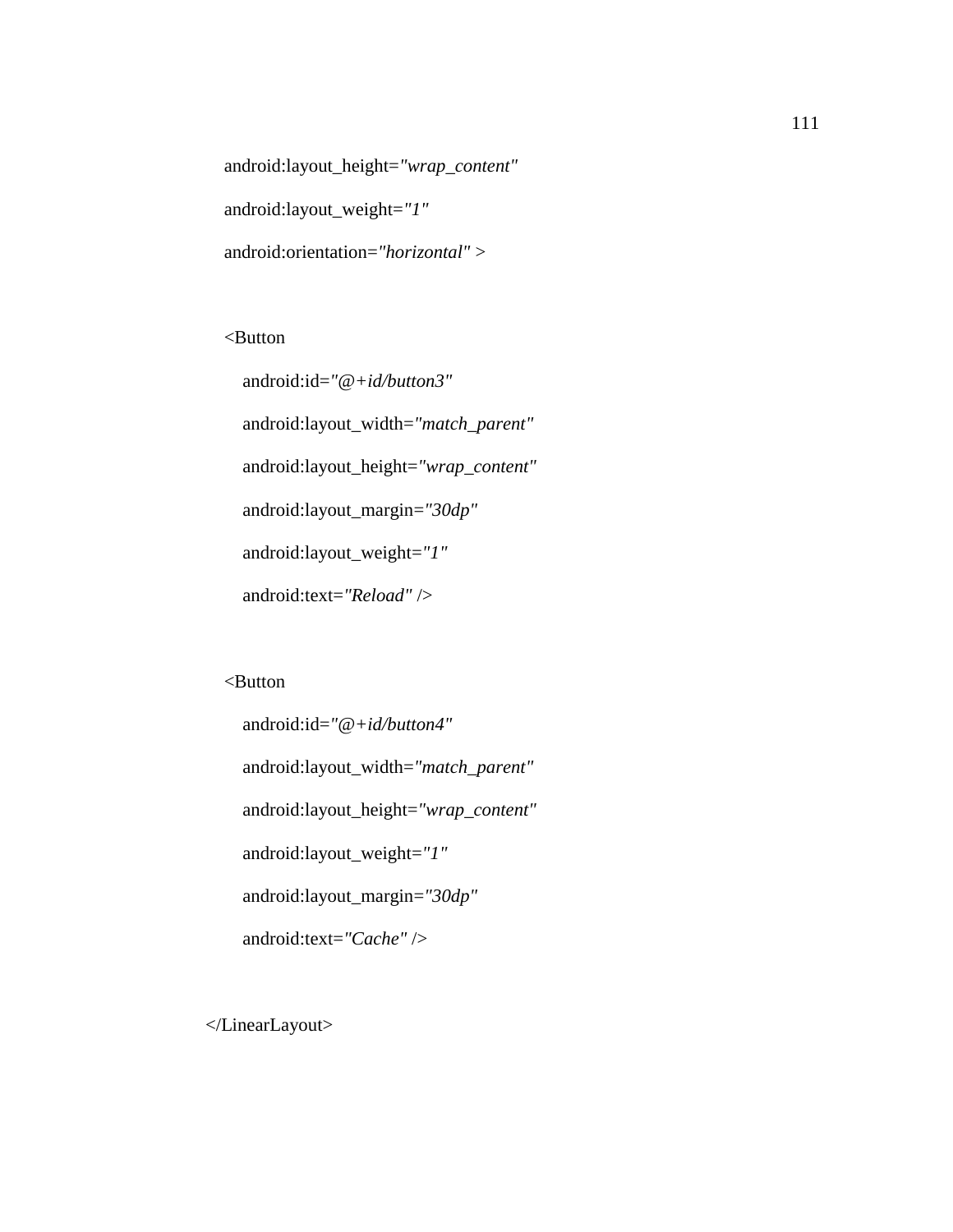<LinearLayout

 android:layout\_width=*"match\_parent"* android:layout\_height=*"wrap\_content"* android:layout\_weight=*"1"* android:gravity=*"center"*

android:orientation=*"vertical"* >

<TextView

 android:id=*"@+id/TextView01"* android:layout\_width=*"match\_parent"* android:layout\_height=*"wrap\_content"* android:gravity=*"center"* android:text=*"Out Efficiency:"* />

<TextView

 android:id=*"@+id/textView4"* android:layout\_width=*"match\_parent"* android:layout\_height=*"wrap\_content"* android:gravity=*"center"* android:text=*"In Efficiency:"* /> </LinearLayout>

</LinearLayout>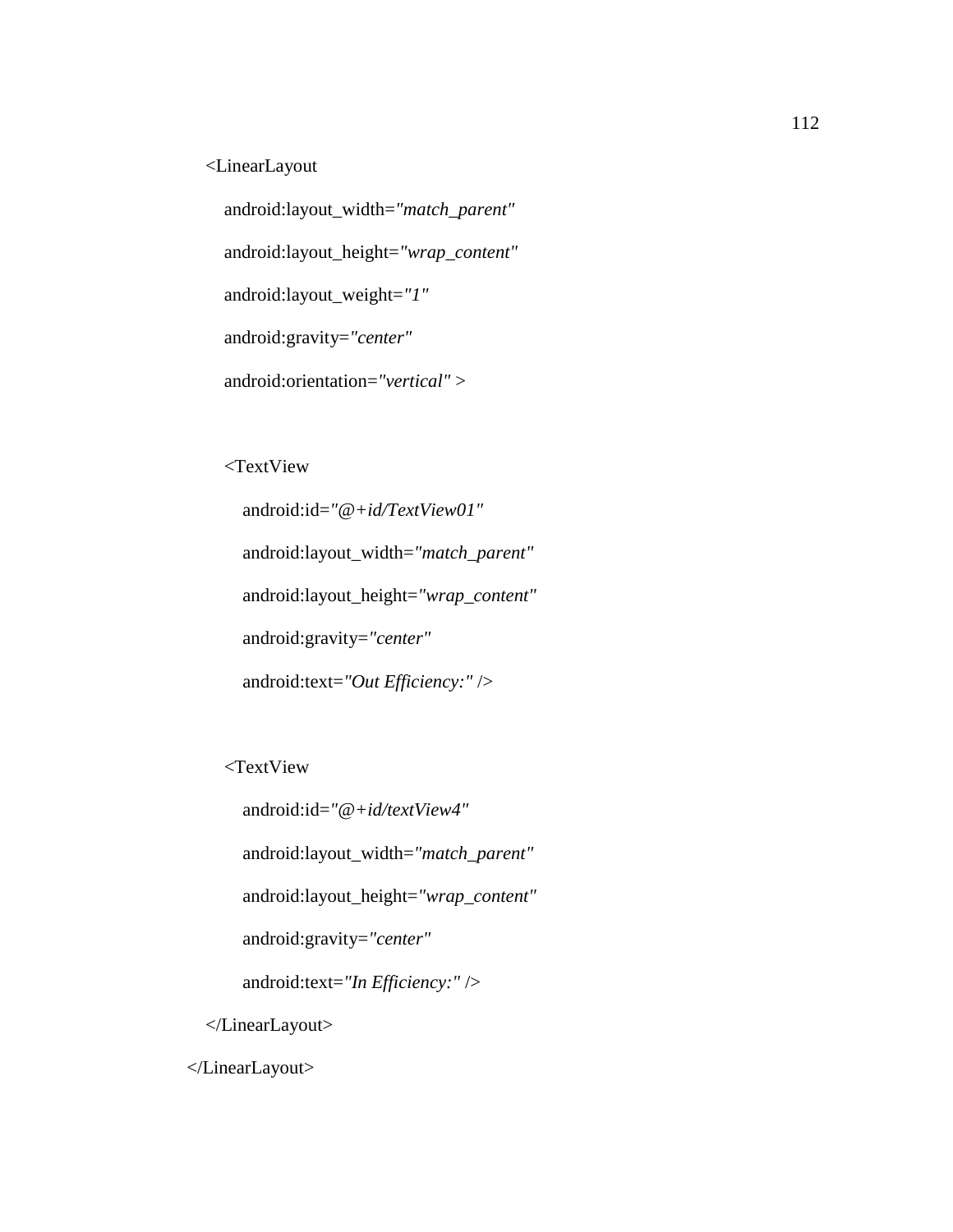## <LinearLayout

 android:layout\_width=*"match\_parent"* android:layout\_height=*"wrap\_content"* android:layout\_weight=*"1"* android:orientation=*"horizontal"* >

# <Button

 android:id=*"@+id/button1"* android:layout\_width=*"match\_parent"* android:layout\_height=*"wrap\_content"* android:layout\_margin=*"30dp"* android:layout\_weight=*"1"* android:text=*"Auth"* />

<Button

 android:id=*"@+id/button2"* android:layout\_width=*"match\_parent"* android:layout\_height=*"wrap\_content"* android:layout\_margin=*"30dp"* android:layout\_weight=*"1"* android:text=*"Fail2Ban"* />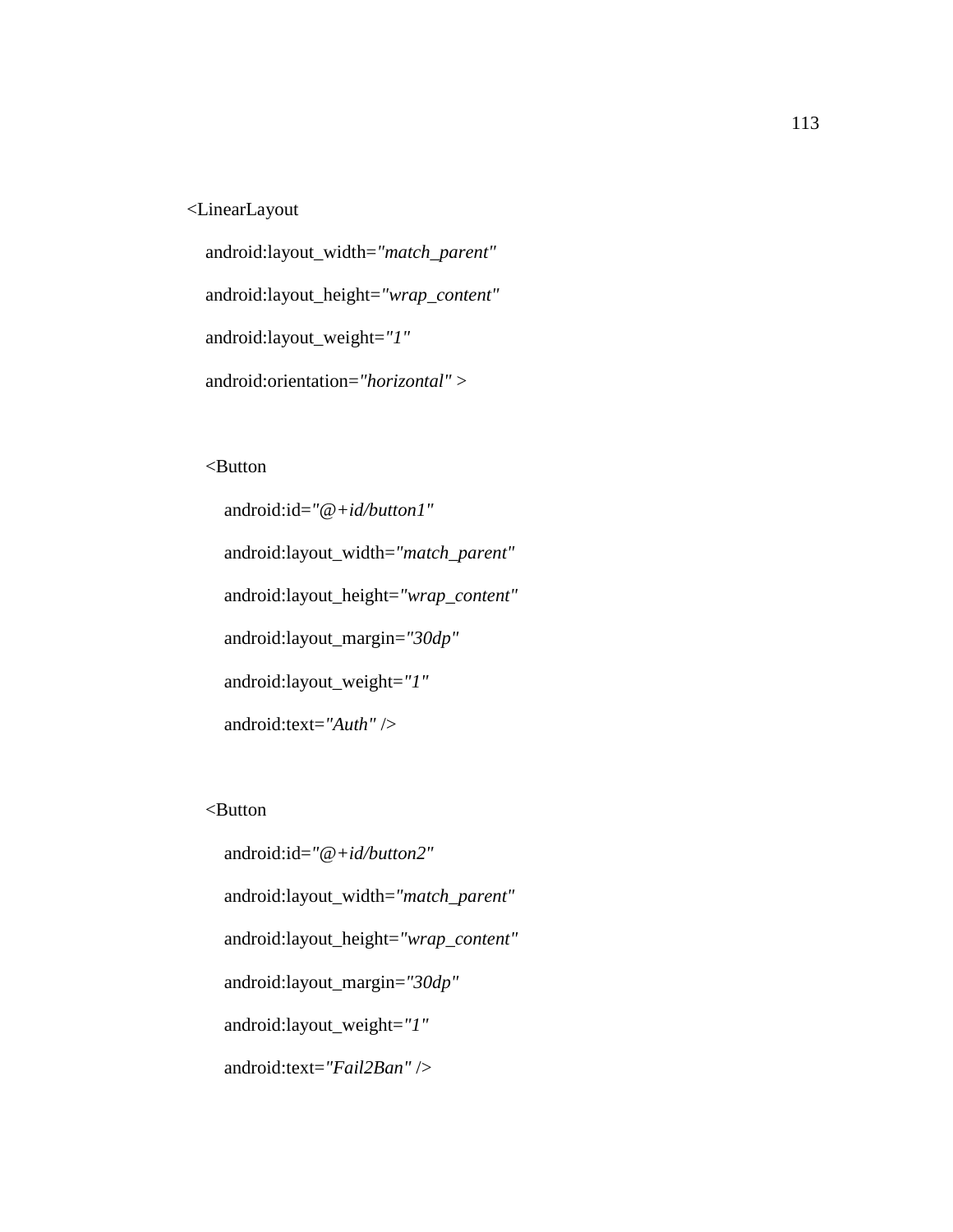### <LinearLayout

 android:layout\_width=*"match\_parent"* android:layout\_height=*"wrap\_content"* android:layout\_weight=*"0.5"* android:orientation=*"vertical"* >

<TextView

 android:id=*"@+id/textView2"* android:layout\_width=*"match\_parent"* android:layout\_height=*"wrap\_content"* android:gravity=*"center\_horizontal"* android:text=*"D. Guster, L. Lebentritt and A. Raqeeb"* android:textColor=*"#000"* />

<TextView

 android:id=*"@+id/textView3"* android:layout\_width=*"match\_parent"* android:layout\_height=*"wrap\_content"* android:gravity=*"center\_horizontal"* android:text=*"Saint Cloud State University"*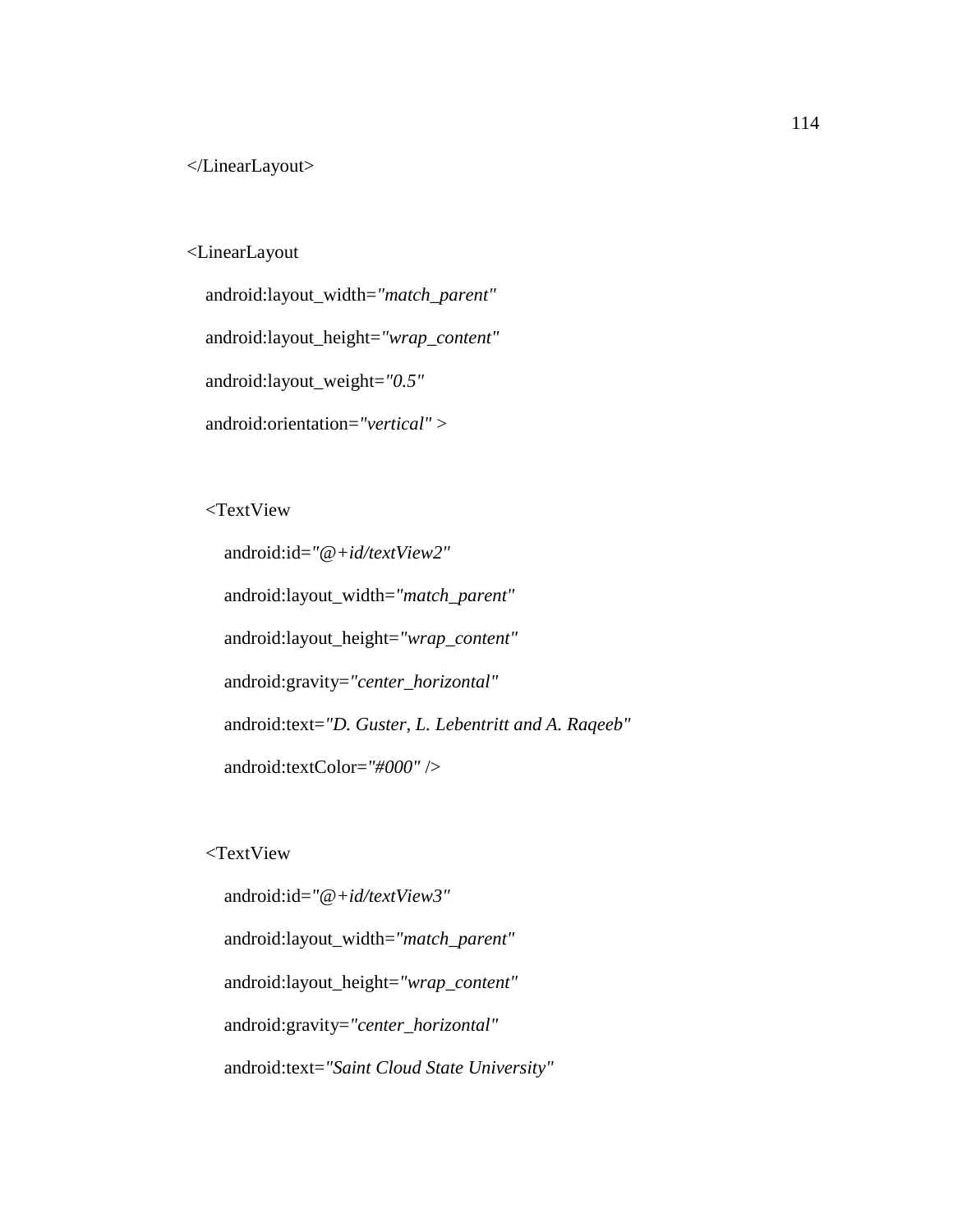android:textColor=*"#000"*

android:textSize=*"18sp"* />

</LinearLayout>

</LinearLayout>

AAdapter.xml

<?xml version=*"1.0"* encoding=*"utf-8"*?>

<LinearLayout xmlns:android=*"http://schemas.android.com/apk/res/android"*

android:layout\_width=*"match\_parent"*

android:layout\_height=*"match\_parent"*

android:orientation=*"vertical"*

android:padding=*"10dp"* >

<LinearLayout

 android:layout\_width=*"match\_parent"* android:layout\_height=*"match\_parent"* android:background=*"@drawable/gradient"* android:orientation=*"vertical"* >

<TextView

 android:id=*"@+id/timestamp"* android:layout\_width=*"wrap\_content"*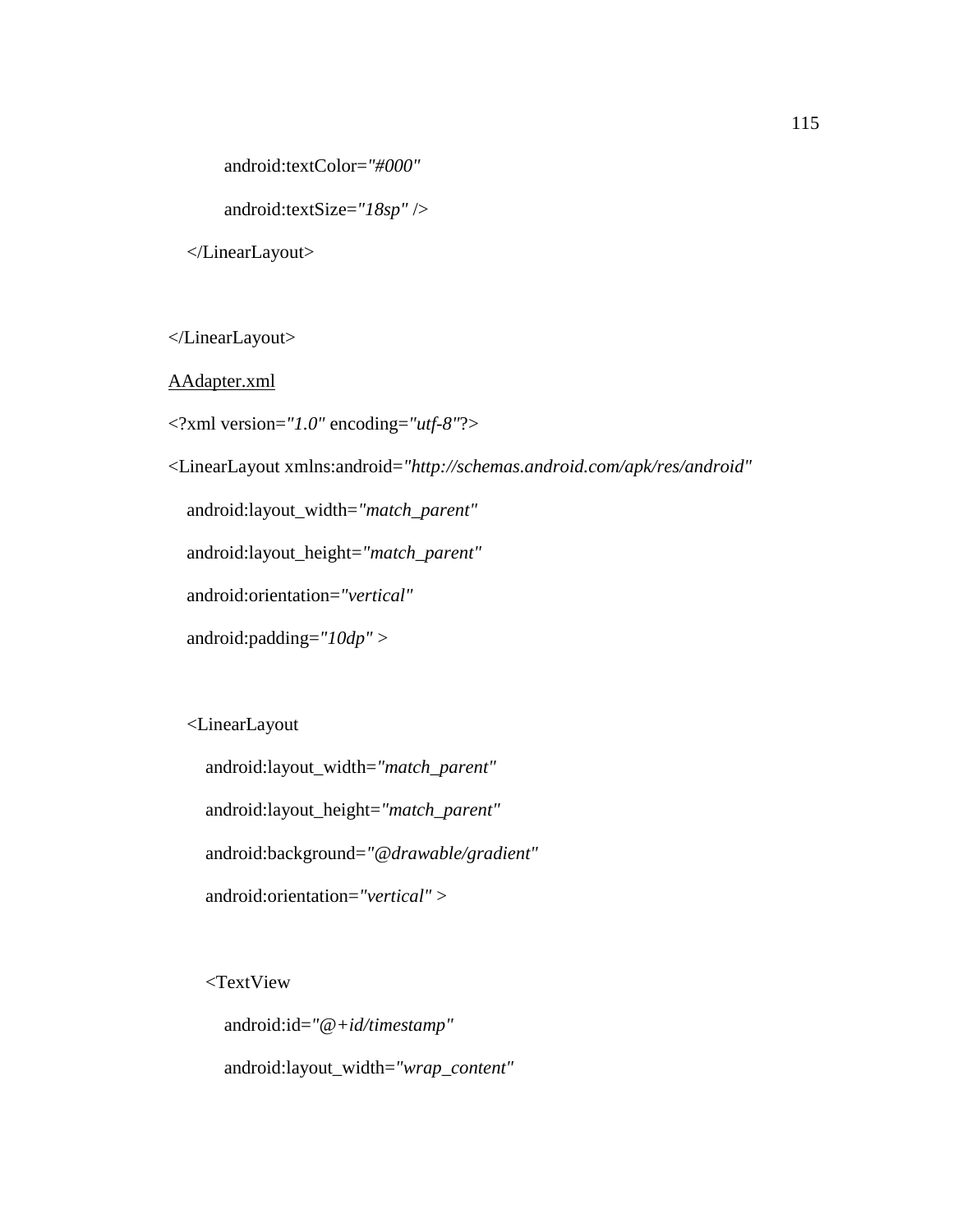android:layout\_height=*"wrap\_content"* android:padding=*"5dp"* android:text=*"TextView"* android:textColor=*"#000"* android:textSize=*"18sp"* />

<TextView

android:id=*"@+id/log"*

android:layout\_width=*"wrap\_content"*

android:layout\_height=*"wrap\_content"*

android:padding=*"5dp"*

android:text=*"TextView"*

android:textColor=*"#000"*

android:textSize=*"18sp"* />

</LinearLayout>

</LinearLayout>

cache.php

<?php

header('Content-Type: application/json');

\$cmd = "netstat -Cnre";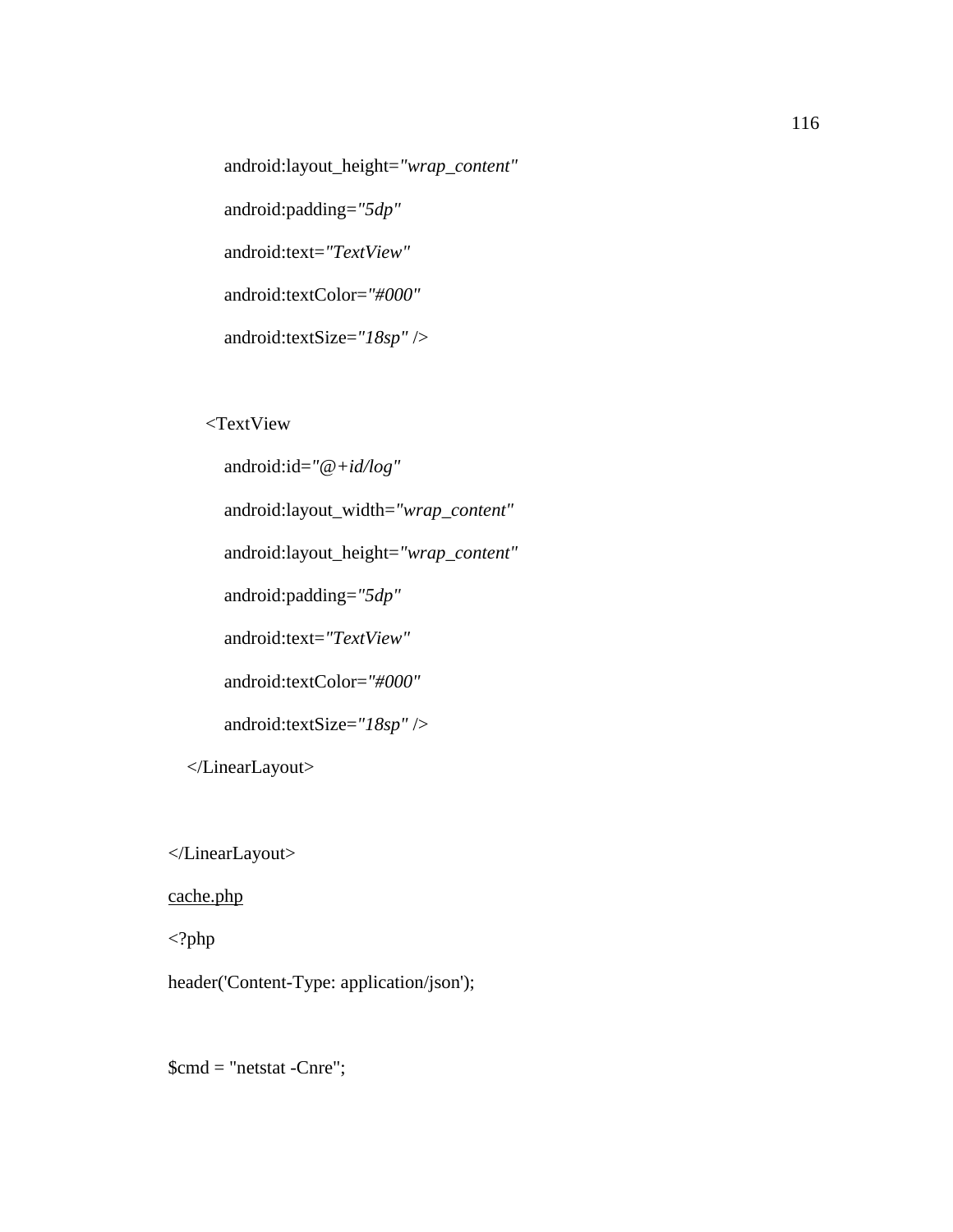```
\delta data = shell\_exec(\deltacmd);\delta \text{data1} = \text{explode("n",\delta \text{data})};\delta \text{data2} = \text{array\_slice}(\delta \text{data1,2});foreach($data2 as $value){
$output[] = array_values(array_filter(explode(" ",$value),'not_empty_string'));
\}for(\text{Si}=0;\text{Si}\le count(\text{South})-1;\text{Si}++)\{\text{SarrayOutput}['src'] = \text{South[$i][0]};\text{SarrayOutput}[\text{dst}^{\dagger}] = \text{SouthU}[\text{Si}][1];\text{SarrayOutput}[\text{gateway'}] = \text{South[Si][2]};if(count($output[$i])==8){
          \text{SarrayOutput}[\text{flags'}] = \text{South[Si][3]};\text{SarrayOutput}[\text{'}metric'] = \text{Soutput}[\text{Si}][4];\text{SarrayOutput}['ref] = \text{South[$i][5];}\text{SarrayOutput}[\text{'use'}] = \text{South[Si][6]};\text{SarrayOutput}[\text{`iface'}] = \text{Soutput}[\text{`s'}][7];\}else\{\text{SarrayOutput} ['flags'] = "-";
          \text{SarrayOutput}[\text{metric'}] = \text{South}[\text{Sil}][3];\text{SarrayOutput}['ref] = \text{South[$i][4]};\text{SarrayOutput}[\text{'use'}] = \text{South[Si][5]};
```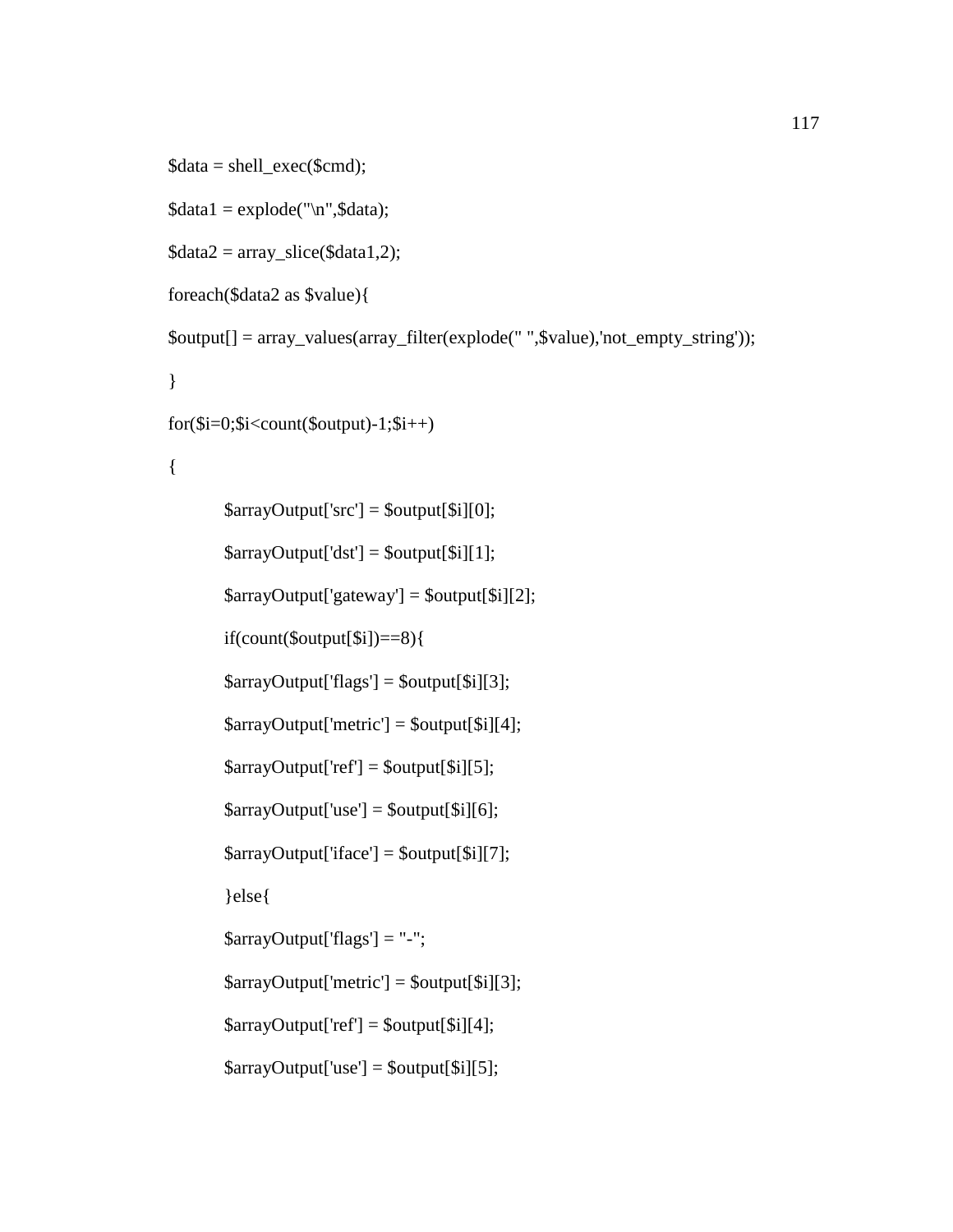```
$arrayOutput['iface'] = $output[$i][6];
         }
        \text{SarrayOutput}[\text{blacklisted'}] = \text{parse\_ip}(\text{South}[\$i][0]);$final_output[] = $arrayOutput;
}
```
echo json\_encode(\$final\_output);

```
function not_empty_string($s) {
```
return  $s = 2$ ";

}

```
function parse_ip($ip){
```
 $\text{Sret} = 1$ ;

\$data = shell\_exec('cat whitelist\_rt.local');

```
\delta data1 = \explode("n", \delta data);
```
foreach (\$data1 as \$value){

if(strlen(\$value)>1)

 $\text{Sps}[]=\text{preg\_replace}(\sqrt{2}, \{2\}, \sqrt{\frac{1}{2}}, \text{str\_replace}(\sqrt{\frac{1}{2}}, \sqrt{\frac{1}{2}}, \text{preg\_replace}(\sqrt{\frac{1}{2}})$ 

```
9.]/","",$value)));
```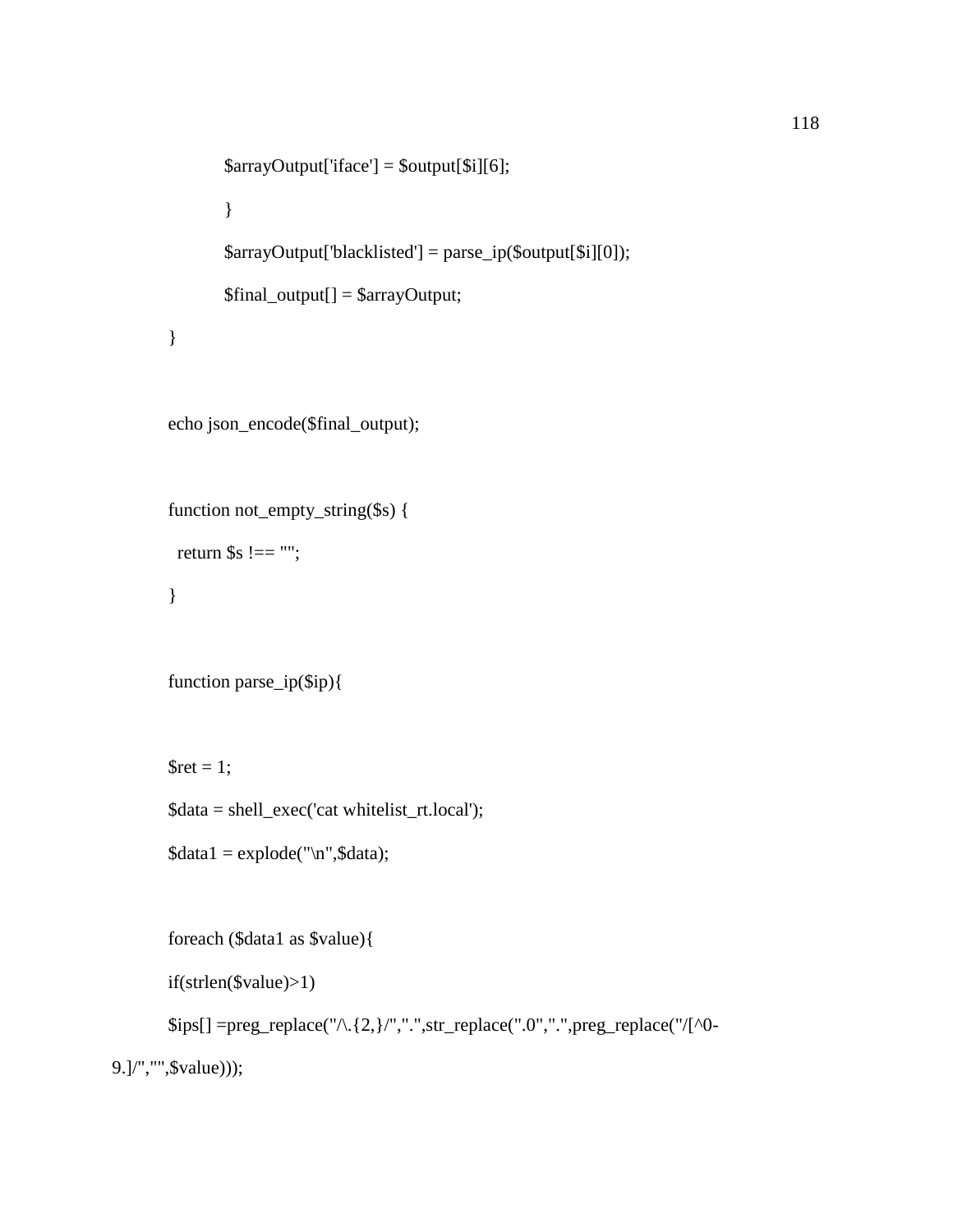}

```
foreach ($ips as $addr) {
   if (strpos($ip, $addr) === 0) {
      \text{Sret} = 0; }
}
return $ret;
} 
?>
Performance.php
<?php
include 'auth.php';
//validateAuth();
$cmd = 'Instat -s1 -i1 -f rt\_cache';\delta data = shell\_exec(\deltacmd);\delta\text{data1} = \text{explode}(\text{m}, \delta\text{data});$output = $data1[sizeof($data1)-2];
$result = str_replace(" ", "", $output);
\delta \text{data1} = \text{explode}("|", \text{Sresult});\frac{\text{strcache}\_{\text{in}} = \text{Sdata1}[1];}{\text{strata1}}
```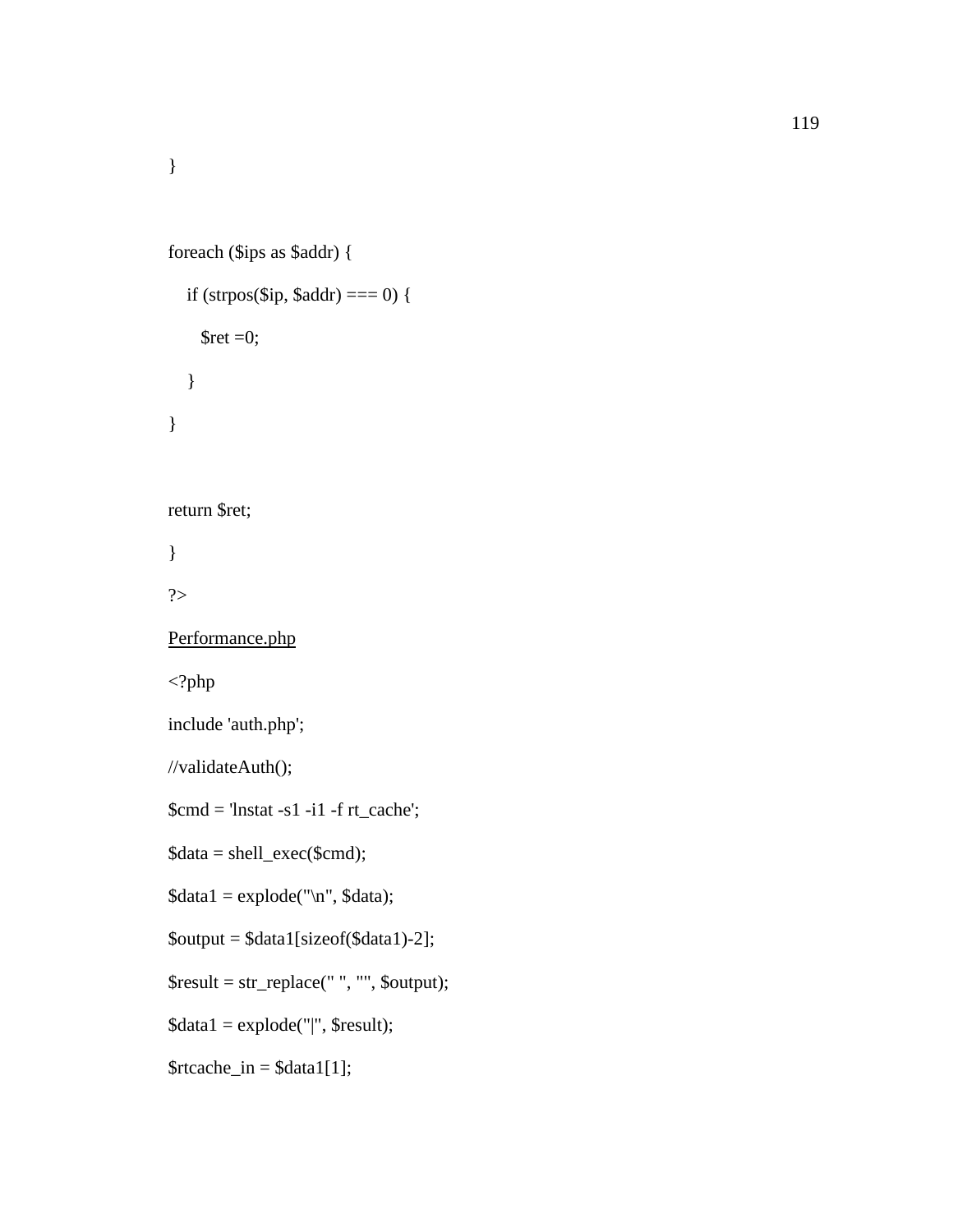```
\frac{\text{strcache}\_{\text{in}\_\text{tot}}}{\text{stat1}[2]};
```

```
\text{Strcache\_out} = \text{Sdata1[8]};
```

```
$rtcache_out_tot= $data1[9];
```

```
if($rtcache_in == 0){
       \sin_{\text{efficiency}} = "100";\}else
\{$in_efficency=100-($rtcache_in_tot/$rtcache_in)*100;
\big\}if($rtcache_out == 0){
       \text{South\_efficiency} = "100";\}else{
       $out_efficency=100-($rtcache_out_tot/$rtcache_out)*100;
\}$final["in_efficency"]=$in_efficency;
$final["out_efficency"]=$out_efficency;
```
echo json\_encode(\$final);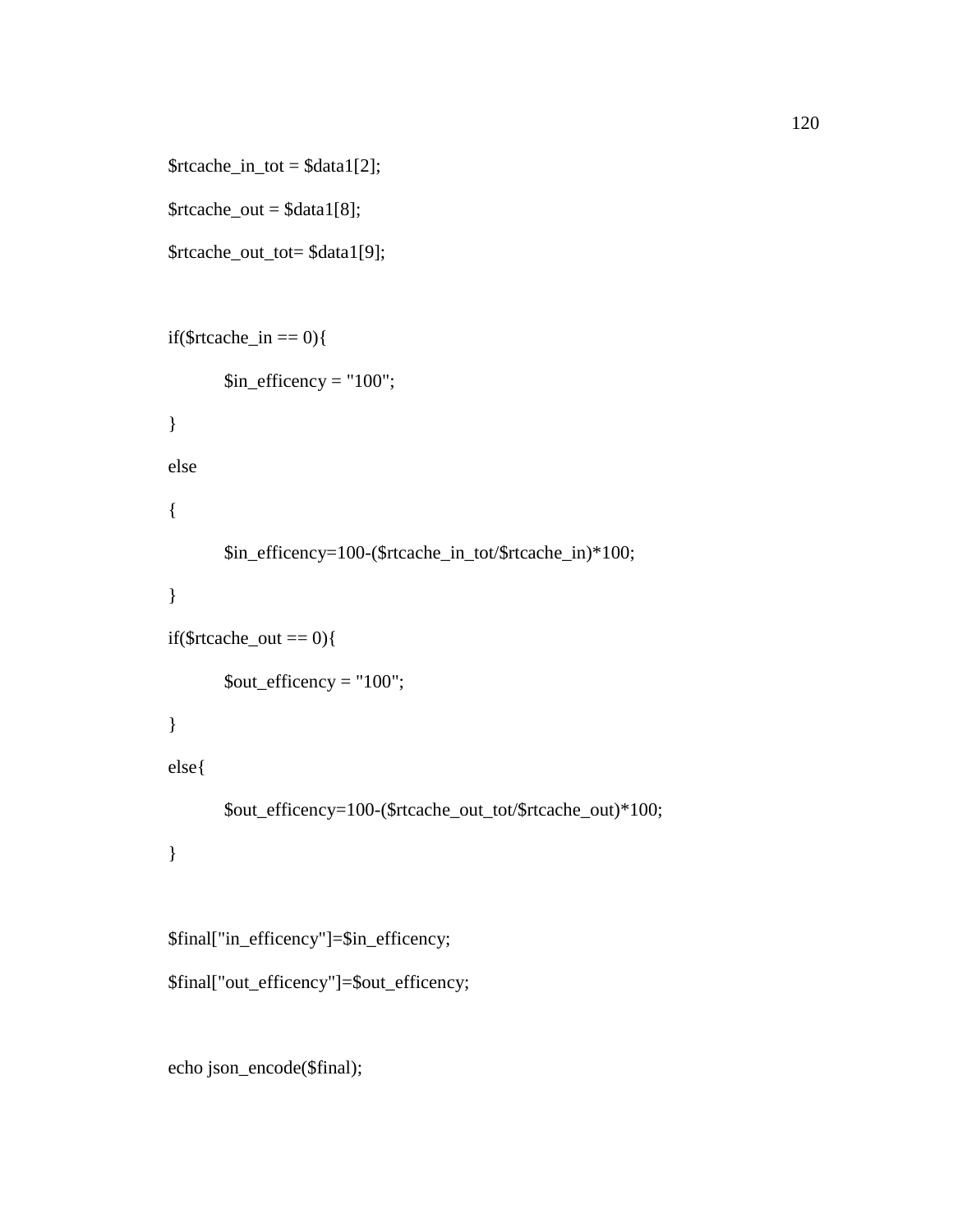?>

```
notify.php
<?php
function notify($message,$pid){
include 'db_config.php';
$con= mysql_connect($host,$username,$password);
\text{Slocation} = \text{getLoc}(\text{Spid});
if(!$con)
{
die('couldnot connect'.mysql_error());
}
mysql_select_db("results1",$con);
$result=mysql_query("select regid from gcmReg");
while($row=mysql_fetch_assoc($result))
{
       $output[]=$row['regid'];
}
$url = 'https://android.googleapis.com/gcm/send';
$fields = array( 'registration_ids' =>$output,
```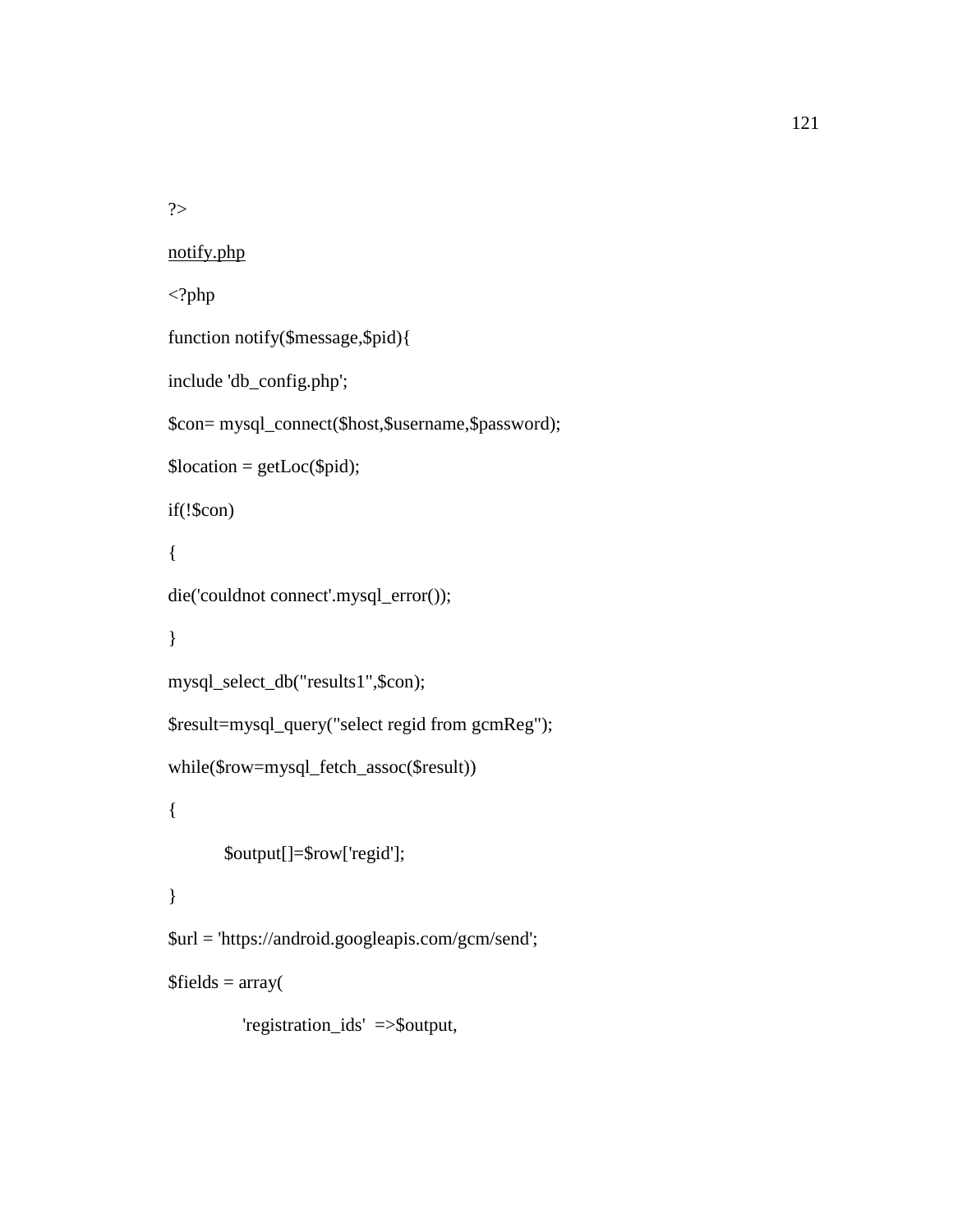'data' => array( "message" => \$message,"message1" => \$pid ," $message2" \Rightarrow "jntu"$ , );

 $\text{Sheaders} = \text{array}($ 

'Authorization: key=AIzaSyA-

XeA33yWCWA\_KHwQAfxah02cb7hrHPNo' ,

'Content-Type: application/json'

);

// Open connection

 $\mathcal{S}$ ch = curl\_init();

// Set the url, number of POST vars, POST data

curl\_setopt( \$ch, CURLOPT\_URL, \$url );

curl\_setopt( \$ch, CURLOPT\_POST, true );

curl\_setopt( \$ch, CURLOPT\_HTTPHEADER, \$headers);

curl\_setopt( \$ch, CURLOPT\_RETURNTRANSFER, true );

curl\_setopt(\$ch, CURLOPT\_SSL\_VERIFYPEER, false);

curl\_setopt( \$ch, CURLOPT\_POSTFIELDS, json\_encode( \$fields ) );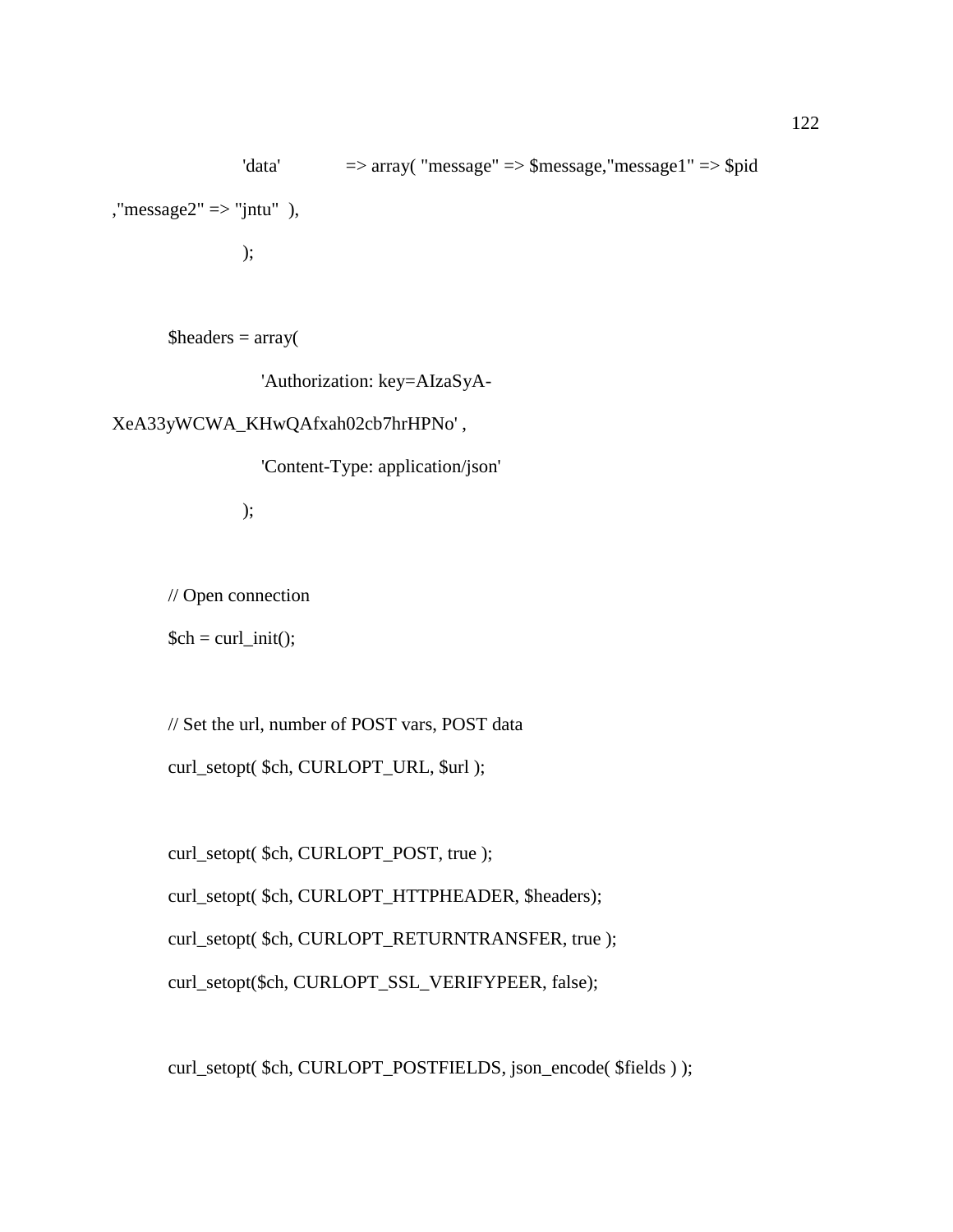// Execute post

 $$result = curl\_exec( $$ch$ );$ 

// Close connection

curl\_close(\$ch);

echo \$result;

//print\_r(\$location);

\$stmt = "INSERT INTO `Fail2Ban`(`status`,

`ip`,`OrgName`,`Address`,`City`,`StateProv`,`PostalCode`,`Country`) VALUES

('ban','".\$pid."','".\$location["OrgName"]."','".\$location["Address"]."','".\$location["City"]."','".\$

location["StateProv"]."','".\$location["PostalCode"]."','".\$location["Country"]."')";

if (mysql\_query(\$stmt, \$con)) {

} else { echo "Error: " . \$stmt . "<br/> : " . mysql\_error(\$con); }

mysql\_close(\$con);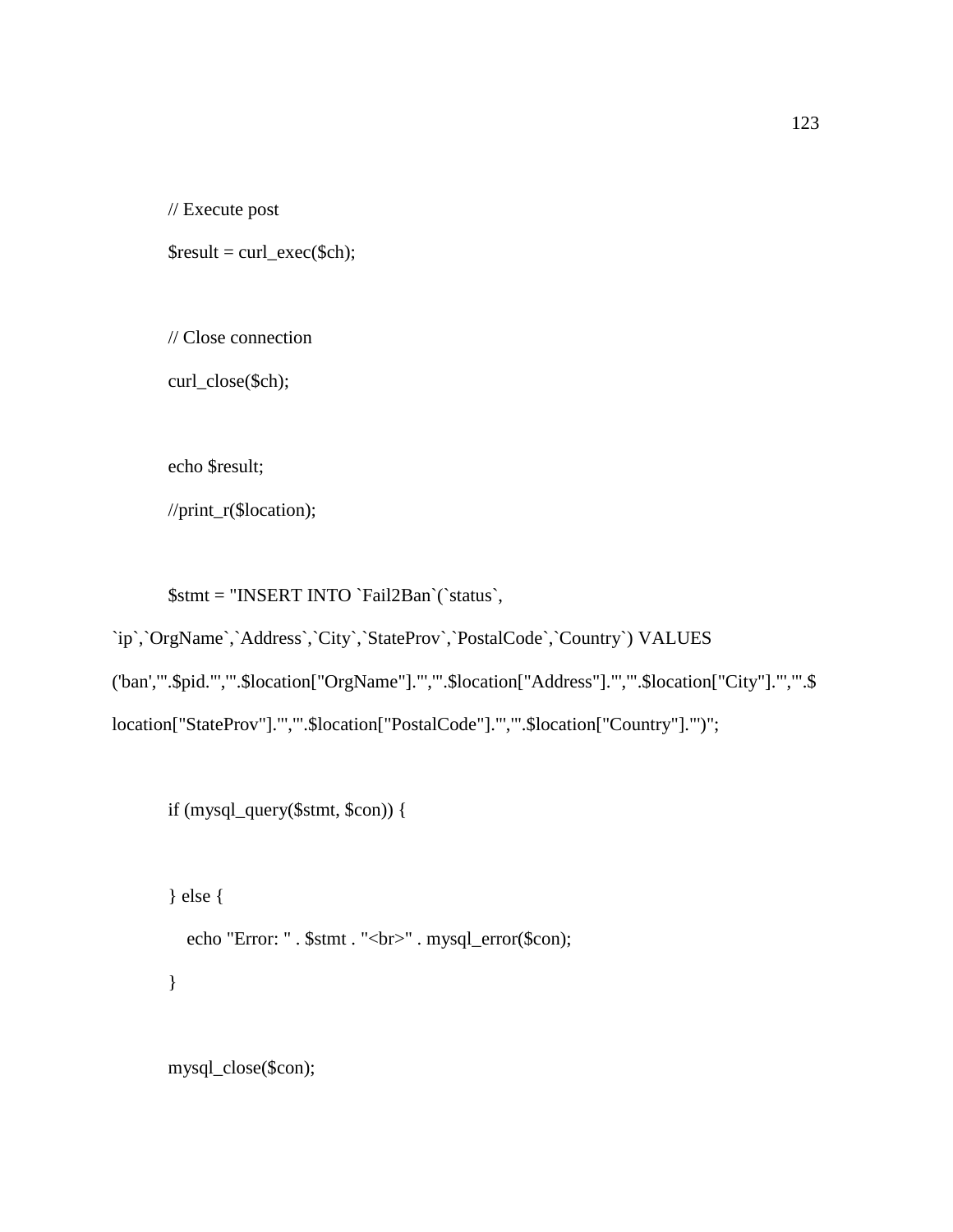}

```
function getLoc($ip){
```

```
$data = shell_exec("whois ".$ip." | grep
```
'OrgNam\|City\|Address\|StateProv\|PostalCode\|Country'");

```
\delta\text{data1} = \text{explode("n",\delta\text{data})};foreach($data1 as $value){
\text{8data2} = \text{explode}(";", \text{8value});if(sizeof($data2)>=2)
\text{South}[$data2[0]] = trim($data2[1]);
```

```
}
```
return \$output;

}

?>

Fail2Ban.php

 $\langle$ ?php

header('Content-Type: application/json');

include 'db\_config.php';

include 'auth.php';

//validateAuth();

\$con= mysql\_connect(\$host,\$username,\$password);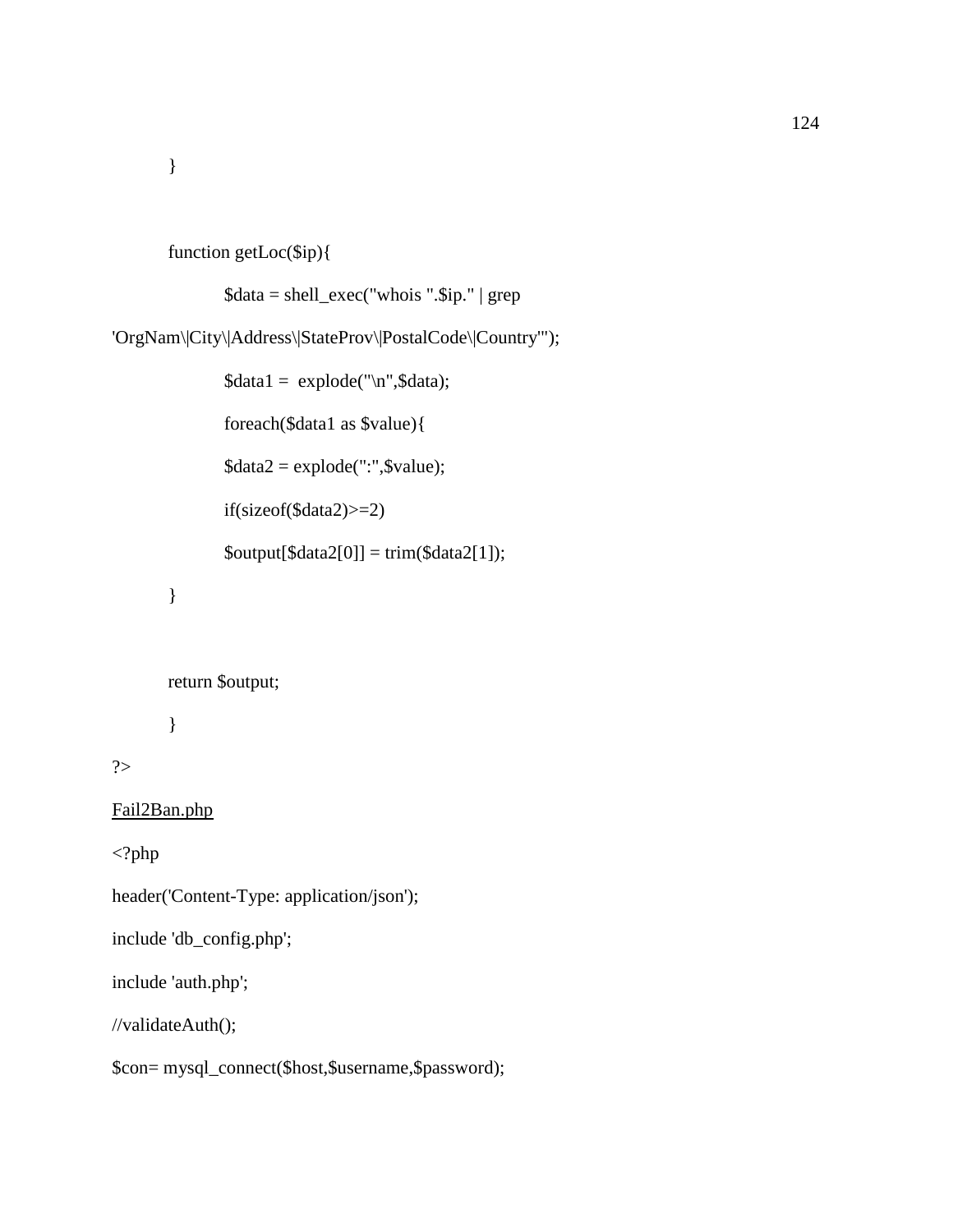```
if(!\(scon)
```

```
\{die('couldnot connect'.mysql_error());
\}
```

```
mysql_select_db("results1",$con);
```

```
$queryStr = "select * from Fail2Ban;";
```

```
$result=mysql_query($queryStr);
```

```
while($row=mysql_fetch_assoc($result))
```
 $\{$ 

```
$output[]=$row;
```
 $\big\}$ 

```
echo json_encode($output);
```
 $?$ 

```
auth_log.php
```
 $\langle$ ?php

header('Content-Type: application/json');

 $error\_reporting(0);$ 

include 'auth.php';

//validateAuth();

\$cmd = "sudo cat /var/log/auth.log";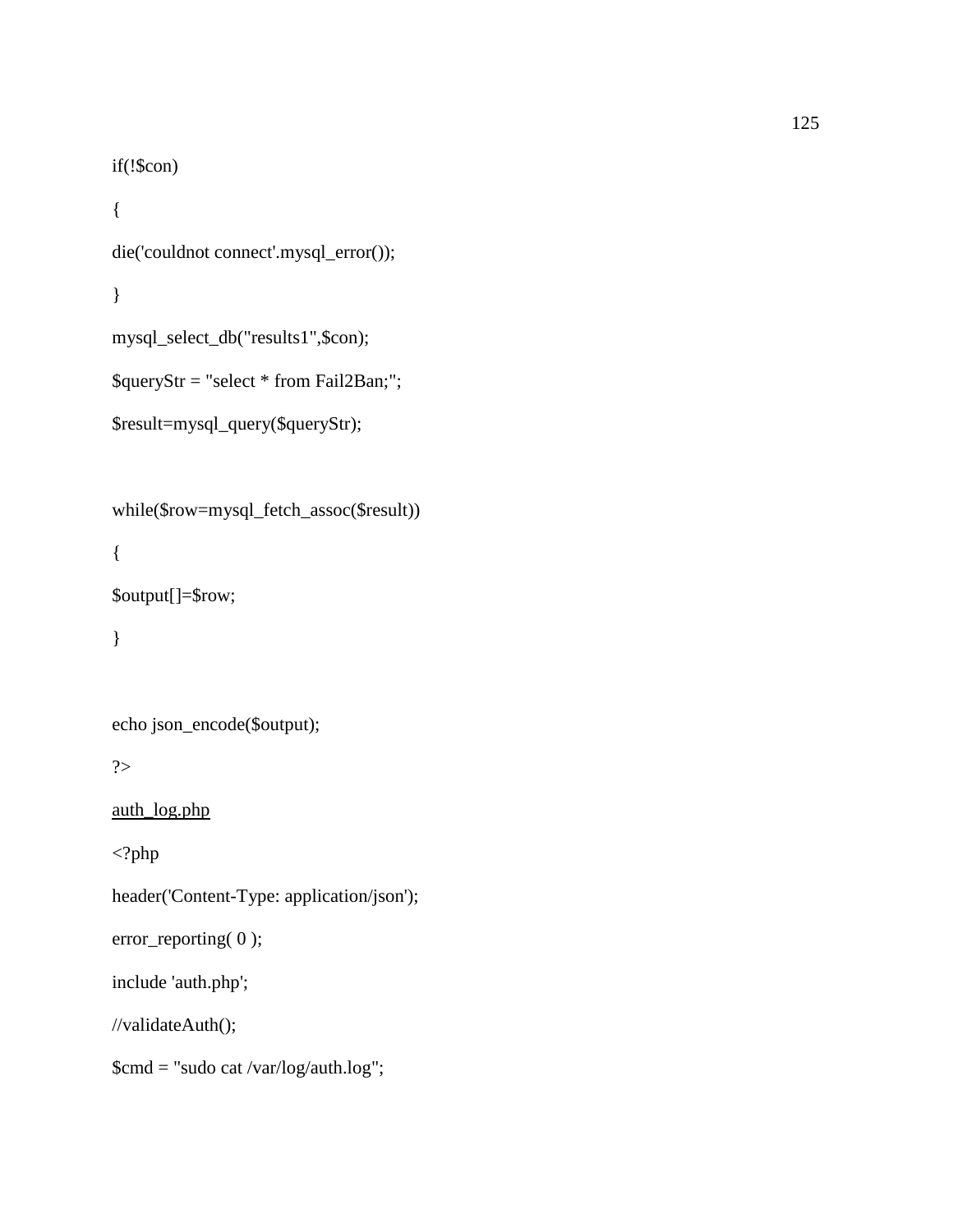```
if(isset($_GET["query"])){
$cmd=$cmd."| grep ". $_GET["query"];
}
```
 $\delta \text{data} = \text{shell} \text{exec}(\text{Scmd});$ 

 $\delta \text{data1} = \text{explode}(\text{``}\text{n''}, \delta \text{data});$ 

 $\delta \text{data2} = \text{array\_slice}(\delta \text{data1,2});$ 

foreach(\$data2 as \$value){

 $\text{South\_1} = \text{explode}("::", \text{Evaluate});$ 

\$timestamp\_part = explode(" ",\$output\_1[2]);

\$timestamp = \$output\_1[0].":".\$output\_1[1].":".\$timestamp\_part[0];

```
$log = $timesamp\_part[1]." ".$timestamp_part[2]." ".$output_1[3]." ".$output_1[4];
if(sizeof($output_1) == 6){
$log = $log." ".$output_1[5];}
$result["timestamp"]=$timestamp;
```
\$result["log"]=\$log;

\$output[]=\$result;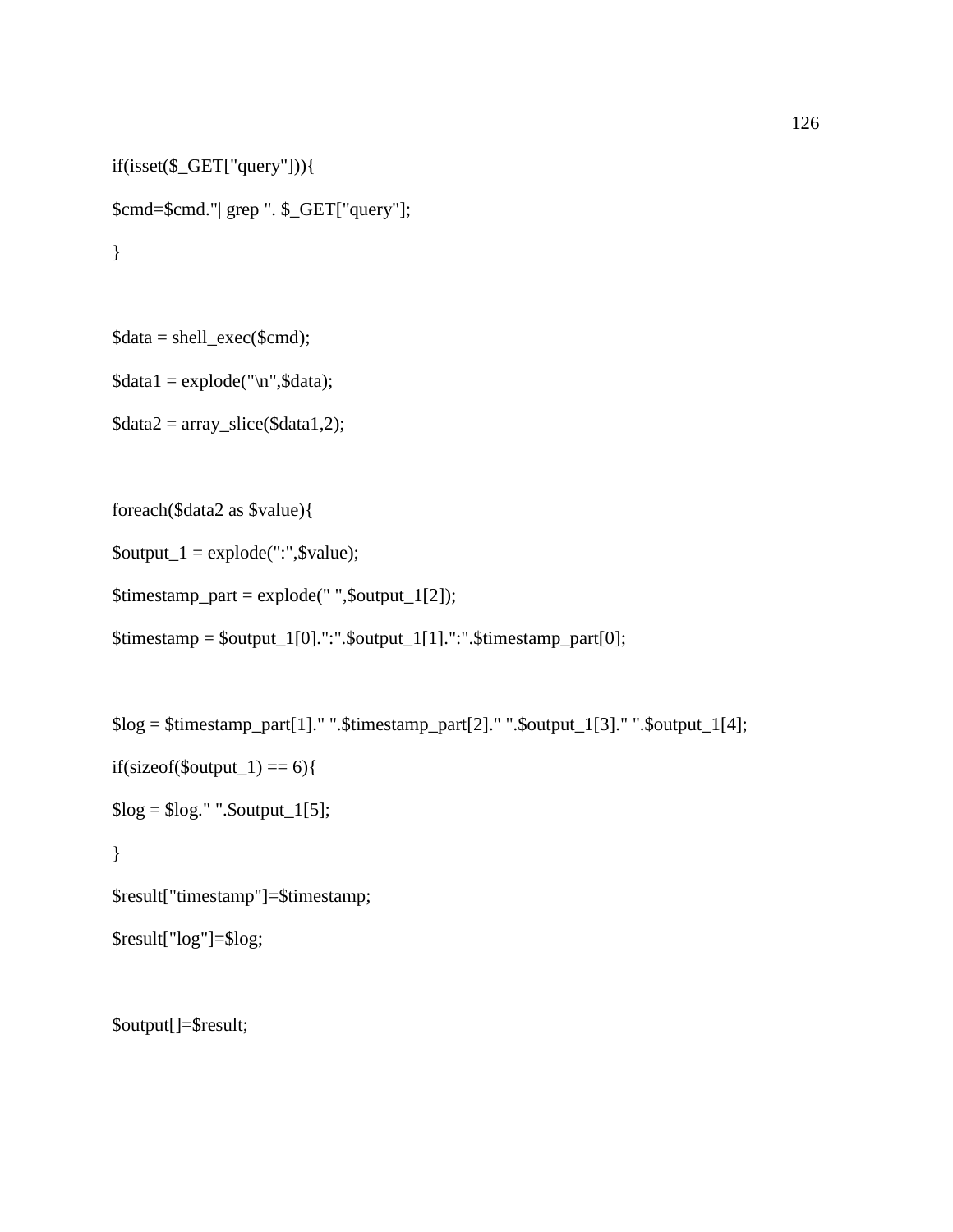echo json\_encode(\$output);

?>

unban.php

<?php

ini\_set('display\_errors', 1);

include 'notify.php';

 $$pid = $argv[1];$ 

\$message = \$pid." was unbanned.";

```
notify($message,$pid);
```

```
?>
```
ban.php

<?php

ini\_set('display\_errors', 1);

include 'notify.php';

 $$pid = $argv[1];$ 

\$message = \$pid." was banned.";

```
notify($message,$pid);
```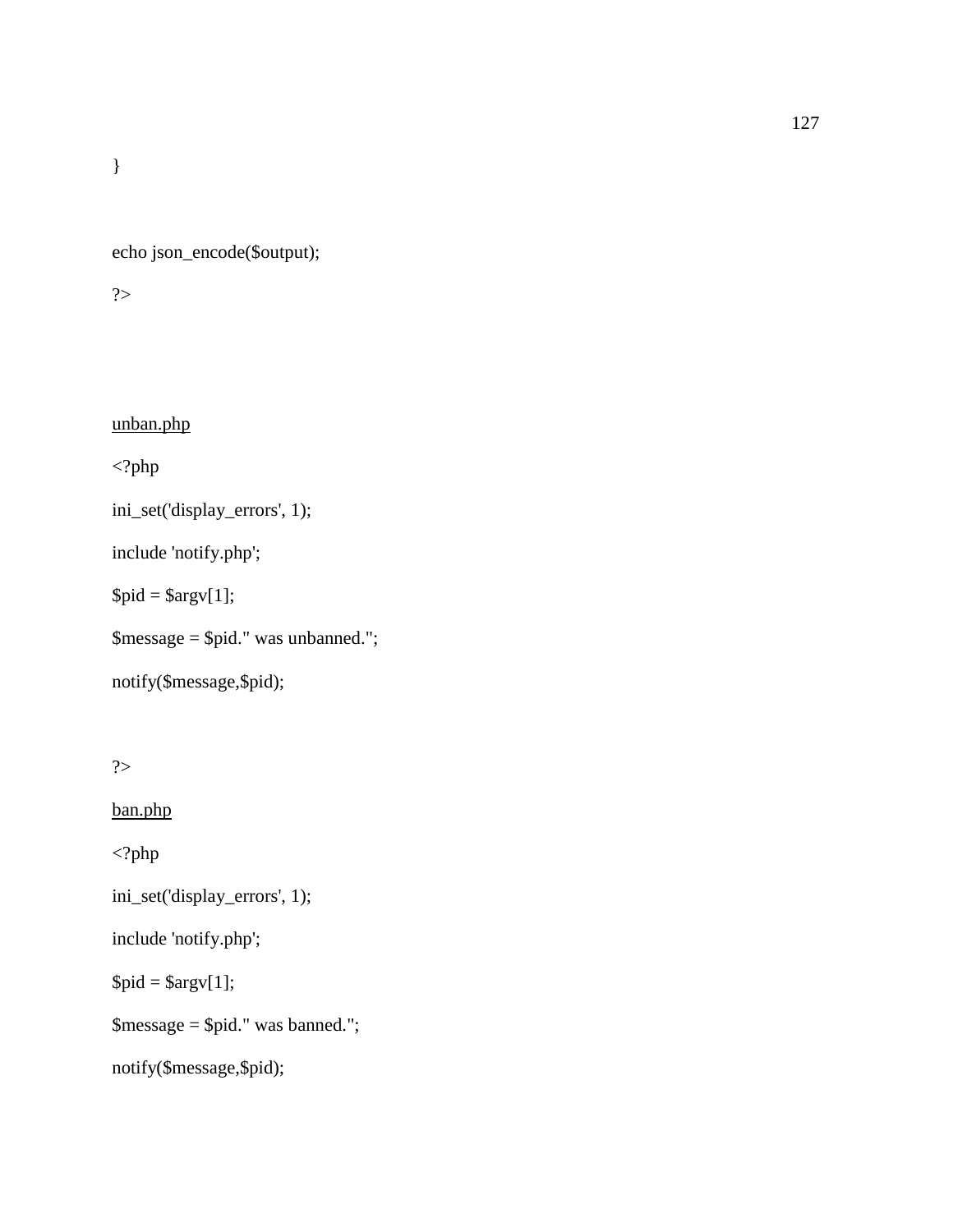?>

auth.php

<?php

include 'MCrypt.php';

include 'db\_config.php';

ini\_set('display\_errors', 1);

\$con= mysql\_connect(\$host,\$username,\$password);

if(!\$con)

```
{
```

```
die('couldnot connect'.mysql_error());
```

```
}
```

```
mysql_select_db("results1",$con);
```
function validateAuth(){

```
if (! pc_validate($_SERVER['PHP_AUTH_USER'], $_SERVER['PHP_AUTH_PW'])) {
```
header('WWW-Authenticate: Basic realm="My Website"');

header('HTTP/1.0 401 Unauthorized');

echo "You need to enter a valid username and password.";

exit;

}

}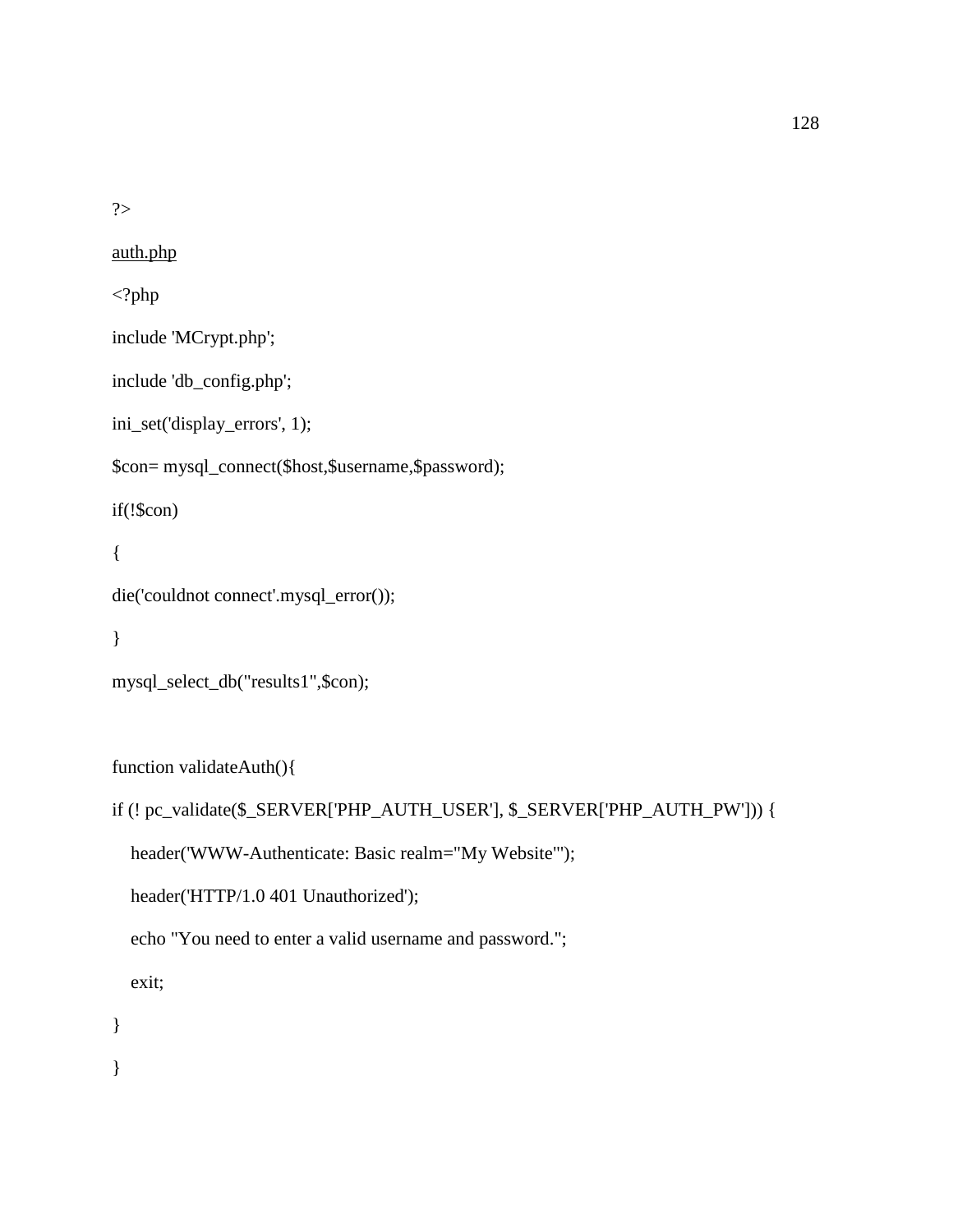```
function pc_validate($user,$pass) {
```
 $$merypt = new MCrypt$ ;

\$username =\$mcrypt->decrypt(\$user);

\$password = \$mcrypt->decrypt(\$pass);

 $spass_m d5 = md5(Spassword);$ 

 $\text{Squery} = \text{"select} * \text{from users where username} = \text{``Susername'} and password =$ 

'\$pass\_md5'";

}

\$result=mysql\_query(\$query); \$count=mysql\_num\_rows(\$result);

```
if(\text{Scount}==1){
        return true;
}
else
{
return false;
}
```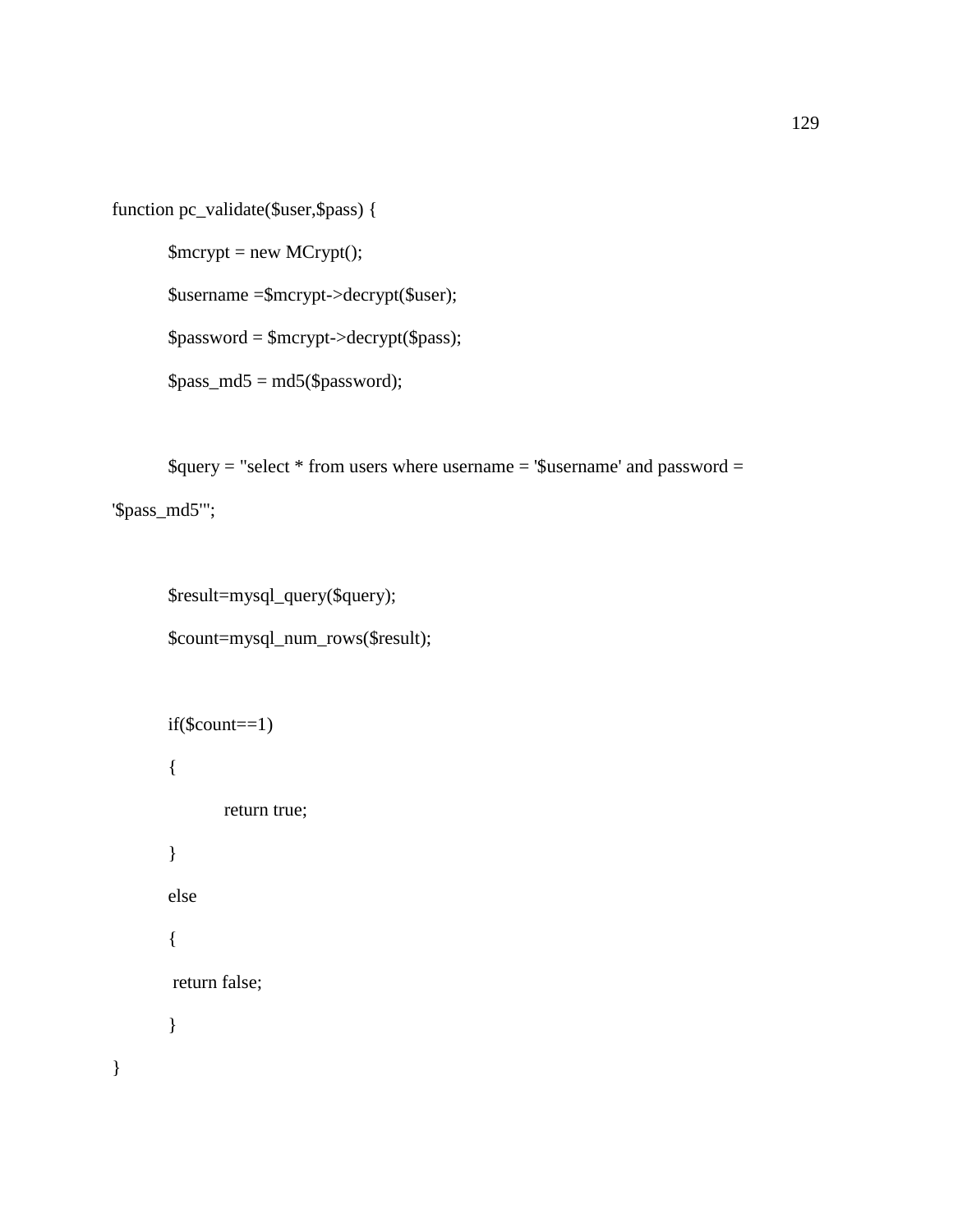```
if(!empty($_GET['user']))
```

```
login();
```

```
function login(){
       if(pc_validate($_GET['user'],$_GET['pass'])){
               $resultData['code'] = 200;
       }
       else{
               $resultData['code'] = 401;}
       echo json_encode($resultData);
}
?>
dbconfig.php
\langle?php
\text{Short} = \text{"localhost:}3306";$username = "root";
```
\$password = "Manhattan@123"

?>

Mcrypt.php

<?php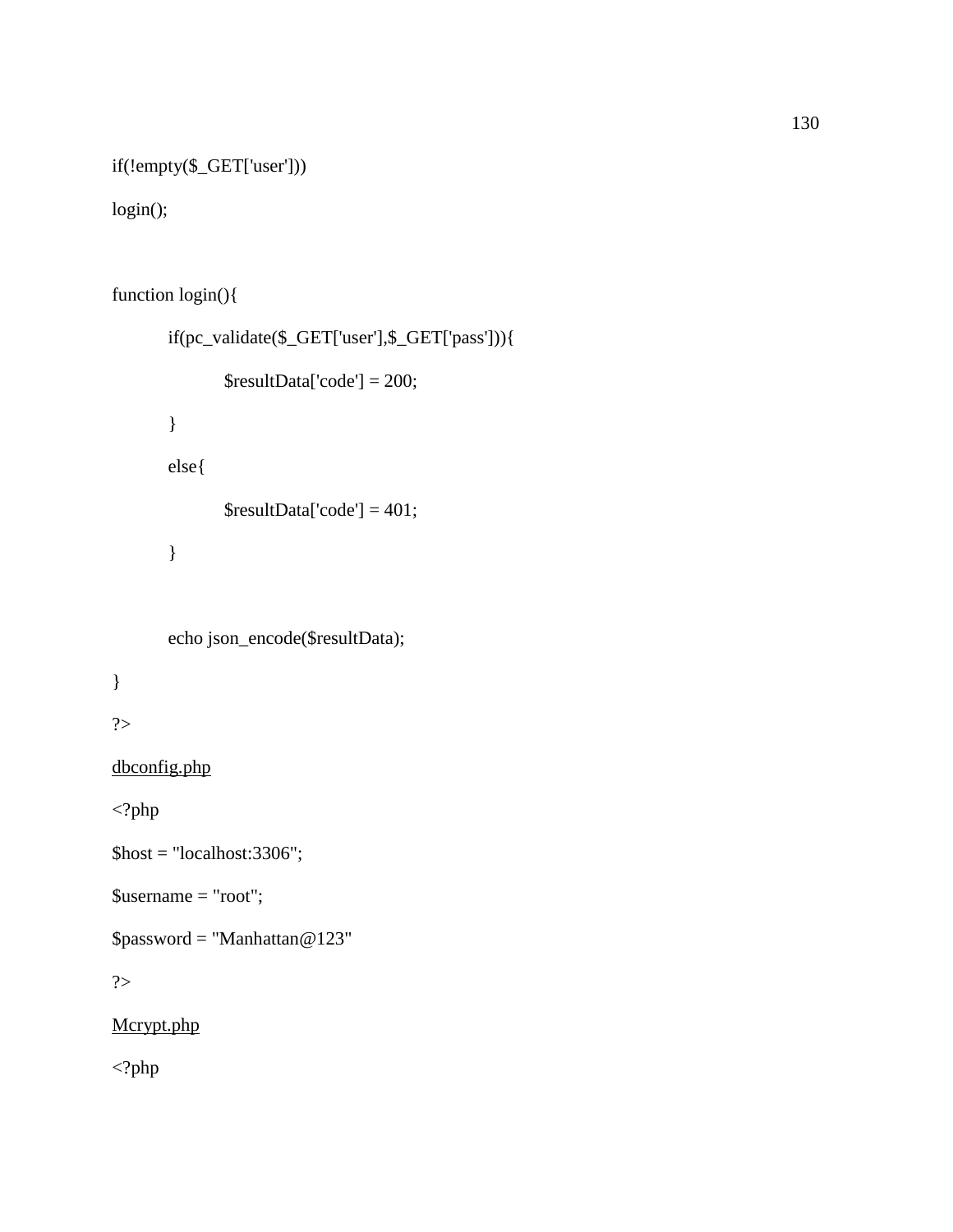```
class MCrypt
```

```
{
```
private \$iv = 'fedcba9876543210'; #Same as in JAVA

private \$key = '0123456789abcdef'; #Same as in JAVA

```
function __construct()
```
{

}

/\*\*

```
 * @param string $str
```
\* @param bool \$isBinary whether to encrypt as binary or not. Default is: false

```
 * @return string Encrypted data
```
\*/

```
 function encrypt($str, $isBinary = false)
```
{

 $$iv = $this \rightarrow iv$;$ 

\$str = \$isBinary ? \$str : utf8\_decode(\$str);

\$td = mcrypt\_module\_open('rijndael-128', ' ', 'cbc', \$iv);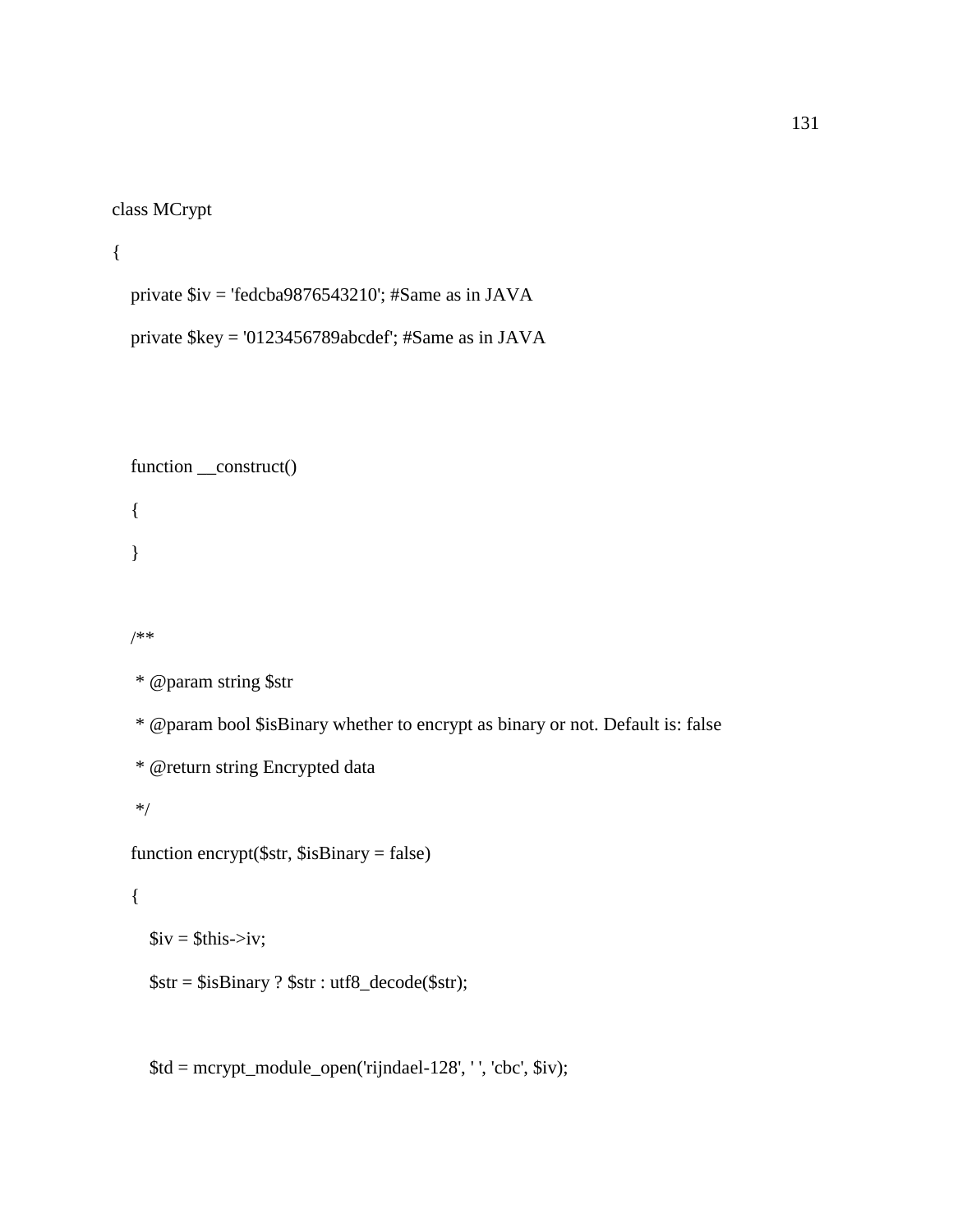mcrypt\_generic\_init(\$td, \$this->key, \$iv);

\$encrypted = mcrypt\_generic(\$td, \$str);

mcrypt\_generic\_deinit(\$td);

mcrypt\_module\_close(\$td);

return \$isBinary ? \$encrypted : bin2hex(\$encrypted);

}

/\*\*

\* @param string \$code

\* @param bool \$isBinary whether to decrypt as binary or not. Default is: false

\* @return string Decrypted data

\*/

function decrypt(\$code, \$isBinary = false)

{

\$code = \$isBinary ? \$code : \$this->hex2bin(\$code);

 $$iv = $this \rightarrow iv$;$ 

 $$td = mcrypt_model = open('rijndael-128', '', 'cbc', $iv);$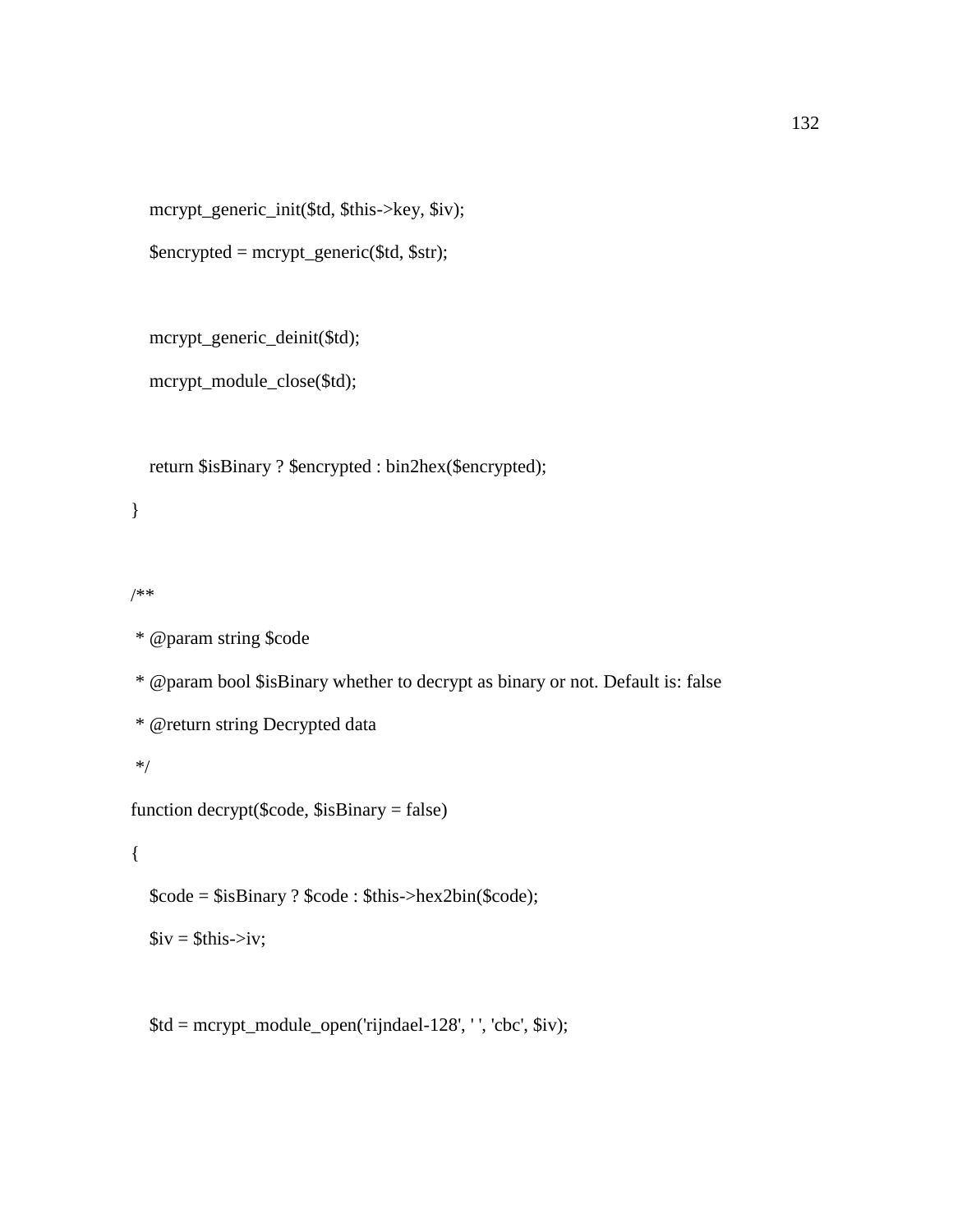mcrypt\_generic\_init(\$td, \$this->key, \$iv);

```
 $decrypted = mdecrypt_generic($td, $code);
```

```
 mcrypt_generic_deinit($td);
```

```
 mcrypt_module_close($td);
```

```
 return $isBinary ? trim($decrypted) : utf8_encode(trim($decrypted));
```

```
 }
```

```
 protected function hex2bin($hexdata)
```

```
 {
```

```
$bindata =";
```

```
for ($i = 0; $i < strlen($hexdata); $i += 2) {
```
\$bindata .= chr(hexdec(substr(\$hexdata, \$i, 2)));

}

return \$bindata;

}

}

?>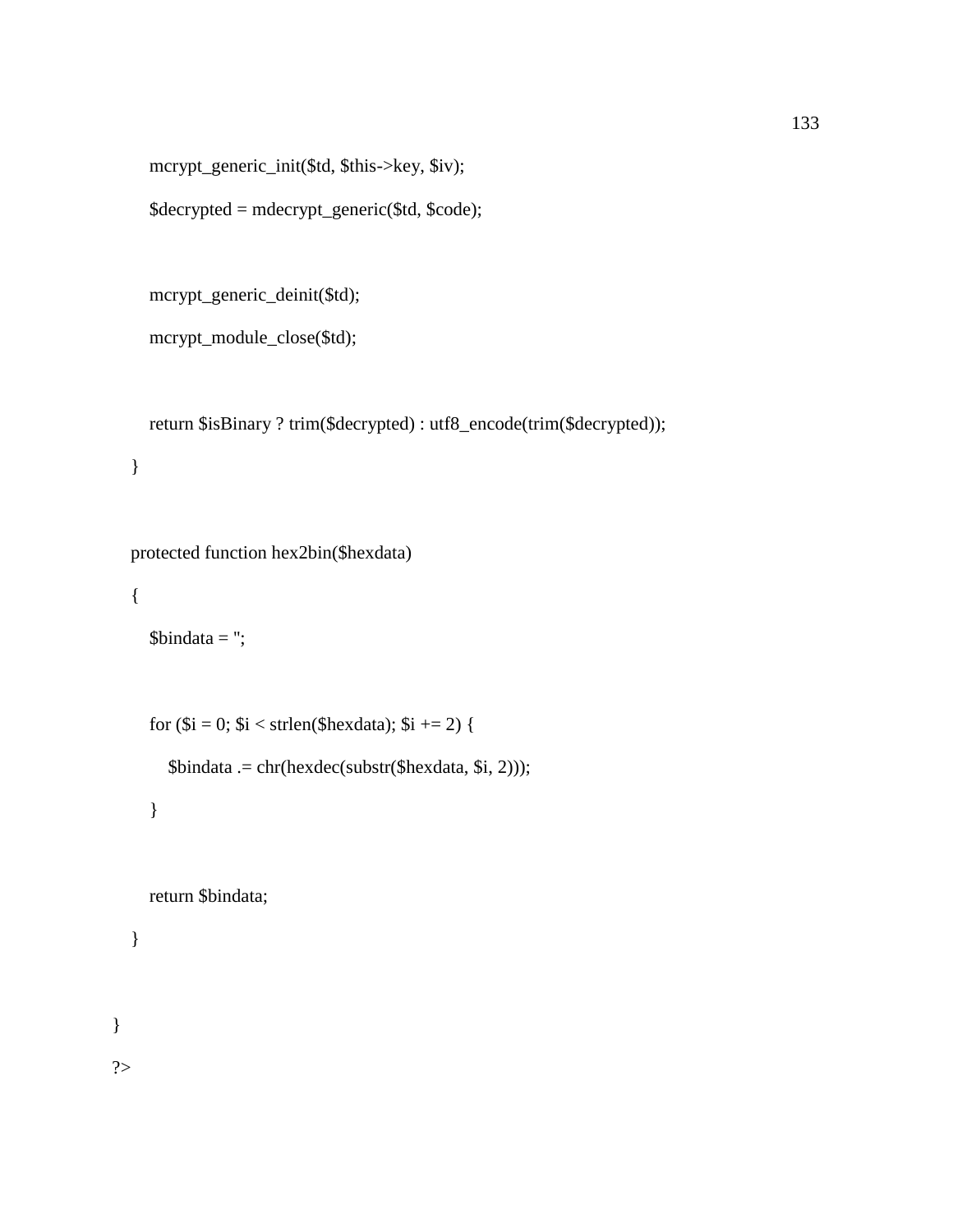```
unregister.php
```
 $\langle$ ?php

include 'db\_config.php';

```
$id = $_REQUEST['id'];
```
\$con= mysql\_connect(\$host,\$username,\$password);

 $if(!\$ (scon)

```
\{
```

```
die('couldnot connect'.mysql_error());
```
 $\}$ 

```
mysql_select_db("results1",$con);
```

```
$queryStr = "DELETE FROM gcmReg WHERE regid='$id';";
```

```
$result=mysql_query($queryStr);
```
mysql\_close(\$con);

 $\gamma$ 

register.php

 $\langle$ ?php

```
include 'db_config.php';
```
\$con= mysql\_connect(\$host,\$username,\$password);

```
$id = $_REQUEST['id'];
```
 $if(!\$ (scon)

 $\{$ 

```
die('couldnot connect'.mysql_error());
```